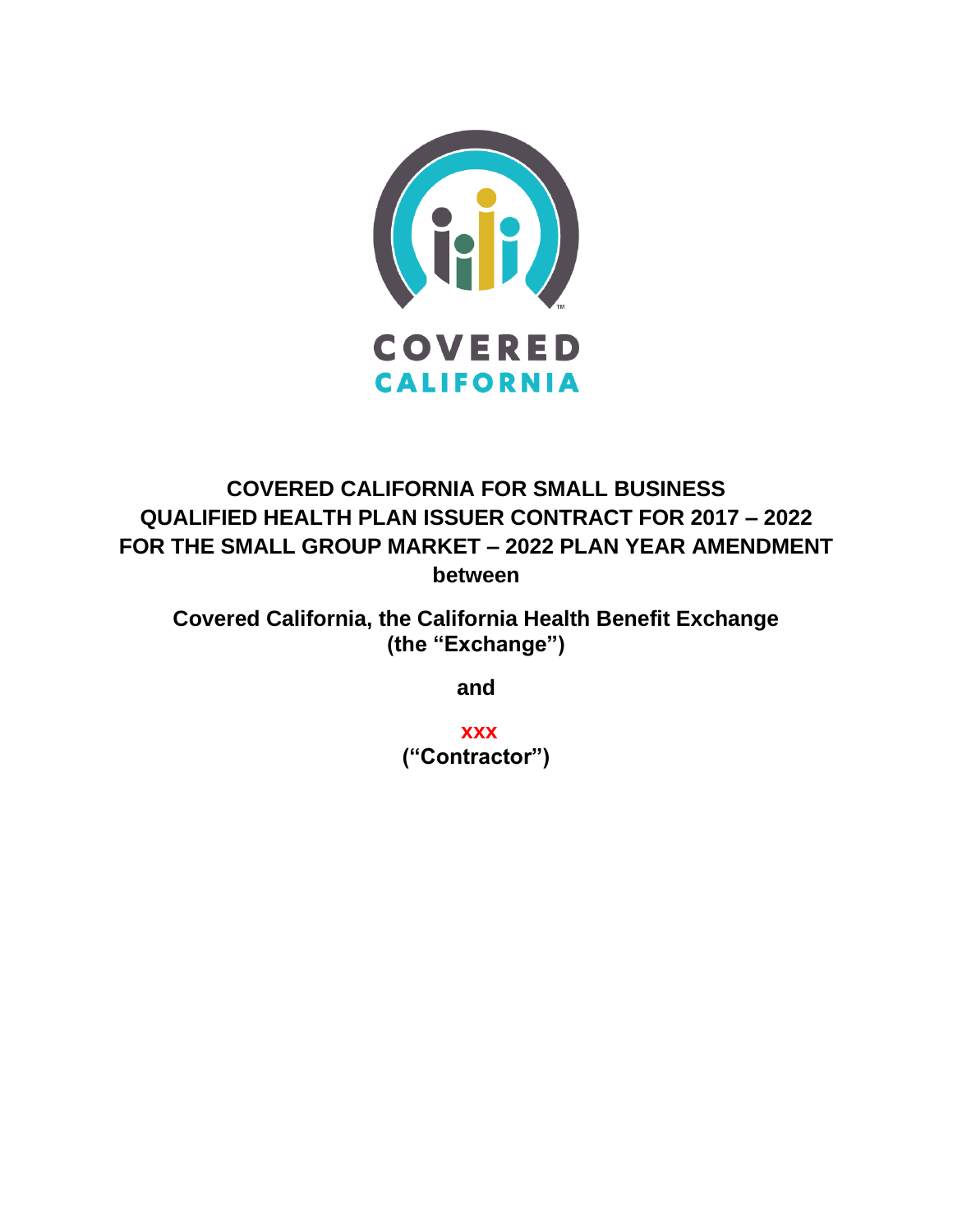# **TABLE OF CONTENTS**

| $1.1\,$      |  |  |
|--------------|--|--|
| 1.2          |  |  |
| 1.3          |  |  |
| 1.4<br>1.4.1 |  |  |
| 1.5          |  |  |
| 1.6          |  |  |
| 1.7          |  |  |
| 1.8          |  |  |
| 1.9          |  |  |
| 1.10         |  |  |
| 1.11         |  |  |
| 1.12         |  |  |
|              |  |  |
| 1.13         |  |  |
| 1.14         |  |  |
| 1.15         |  |  |
|              |  |  |
| 2.1          |  |  |
| 2.1.1        |  |  |
| 2.1.2        |  |  |
| 2.2          |  |  |
| 2.2.1        |  |  |
| 2.2.2        |  |  |
| 2.2.3        |  |  |
| 2.2.4        |  |  |
| 2.2.5        |  |  |
| 2.2.6        |  |  |
| 2.3          |  |  |
| 2.4          |  |  |
| 2.4.1        |  |  |
| 2.4.2        |  |  |
| 2.4.3        |  |  |
| 2.4.4        |  |  |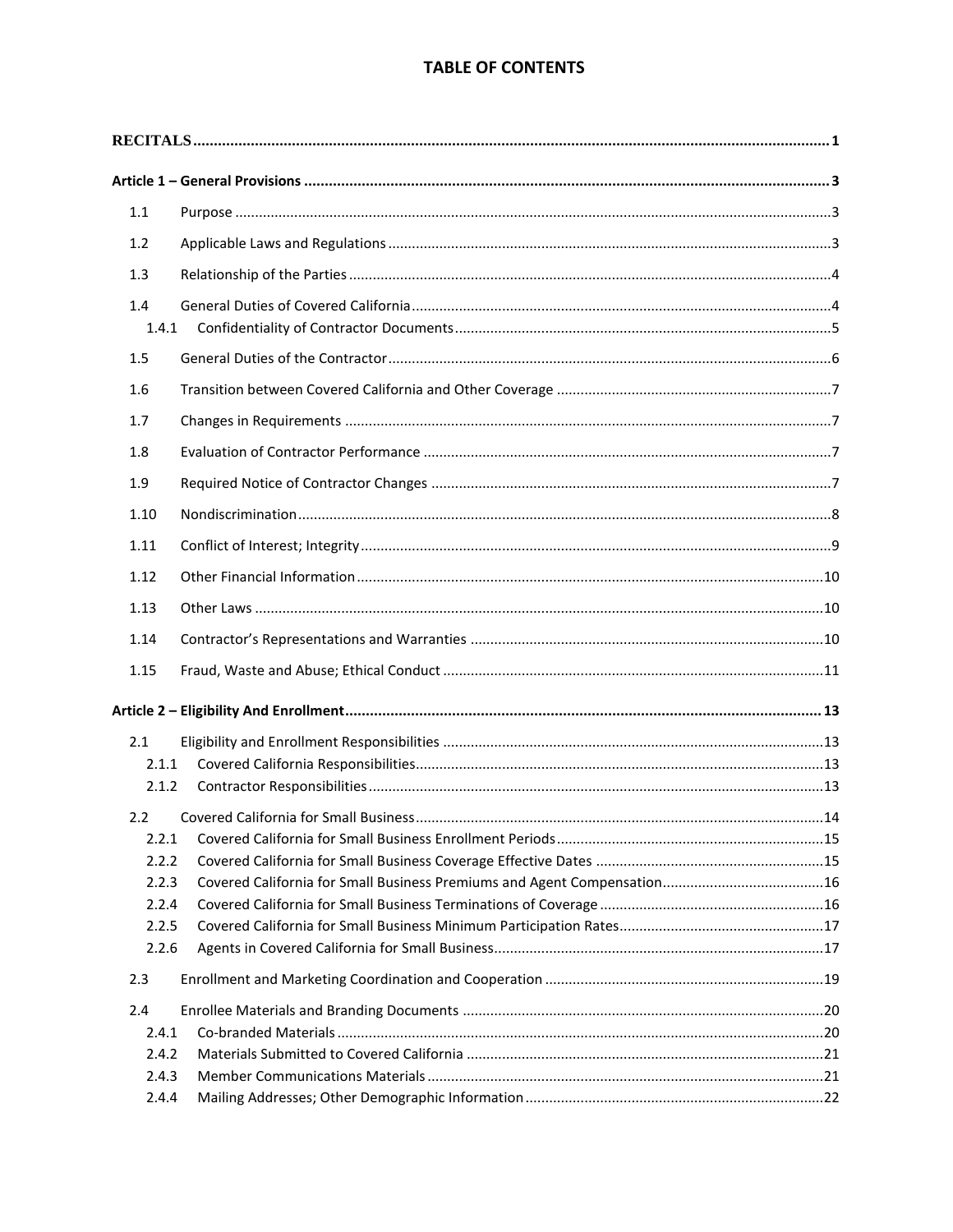| 2.4.5  |  |
|--------|--|
|        |  |
| 3.1    |  |
| 3.1.1  |  |
| 3.1.2  |  |
| 3.1.3  |  |
| 3.1.4  |  |
| 3.2    |  |
| 3.2.1  |  |
| 3.2.2  |  |
| 3.2.3  |  |
| 3.2.4  |  |
| 3.2.5  |  |
| 3.3    |  |
| 3.3.1  |  |
| 3.3.2  |  |
| 3.3.3  |  |
| 3.4    |  |
| 3.4.1  |  |
| 3.4.2  |  |
| 3.4.3  |  |
| 3.4.4  |  |
|        |  |
| 3.5    |  |
| 3.5.1  |  |
| 3.5.2  |  |
| 3.5.3  |  |
| 3.6    |  |
| 3.6.1  |  |
| 3.6.2  |  |
| 3.6.3  |  |
| 3.6.4  |  |
| 3.6.5  |  |
| 3.6.6  |  |
| 3.6.7  |  |
| 3.6.8  |  |
| 3.6.9  |  |
| 3.6.10 |  |
| 3.6.11 |  |
|        |  |
|        |  |
|        |  |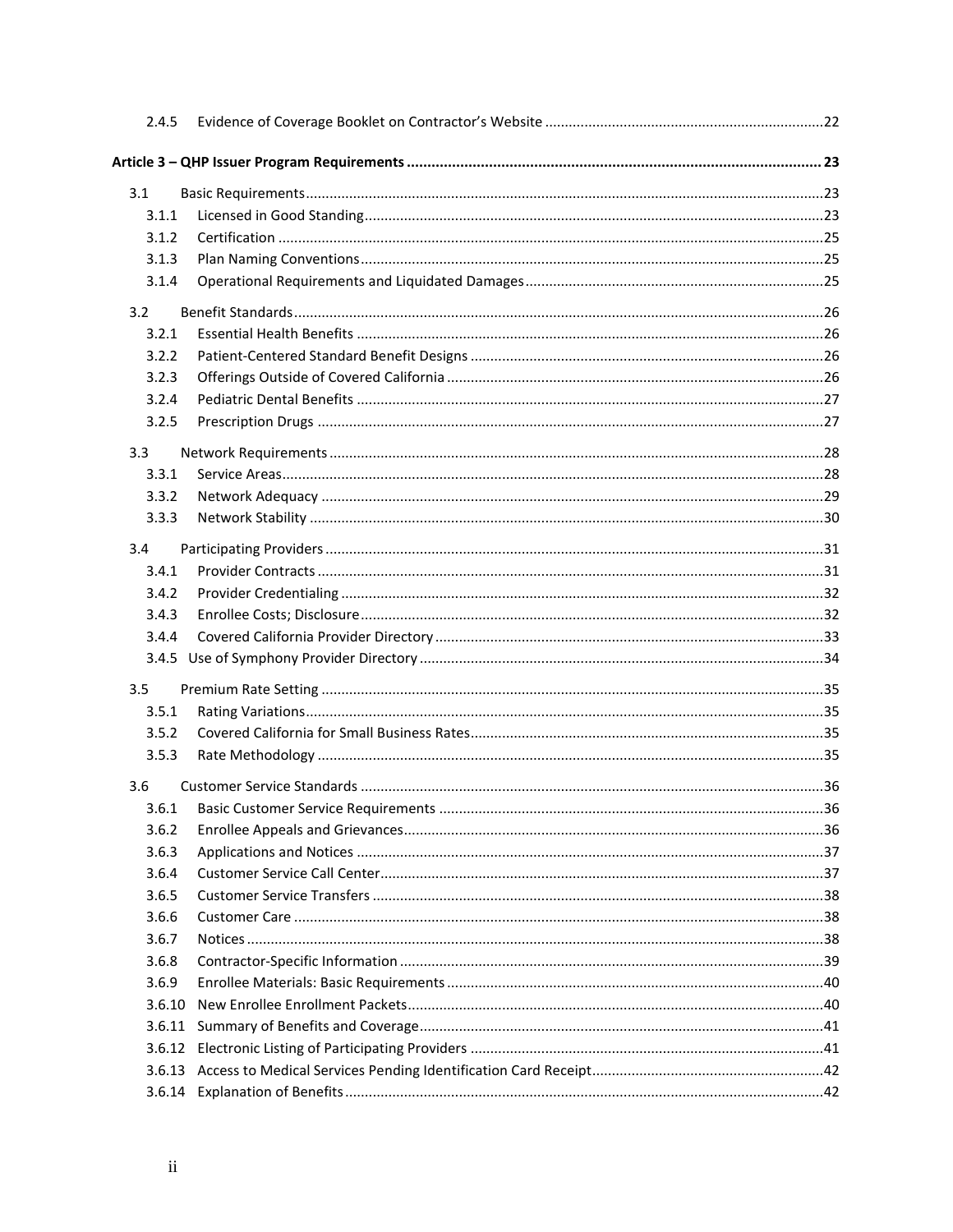| 4.1   |  |
|-------|--|
| 4.2   |  |
| 4.3   |  |
| 4.4   |  |
| 4.5   |  |
| 4.6   |  |
| 4.7   |  |
|       |  |
| 5.1   |  |
| 5.1.1 |  |
| 5.1.2 |  |
|       |  |
| 6.1   |  |
| 6.2   |  |
| 6.3   |  |
|       |  |
| 7.1   |  |
| 7.2   |  |
| 7.2.1 |  |
| 7.2.2 |  |
| 7.2.3 |  |
| 7.2.4 |  |
| 7.2.5 |  |
| 7.3   |  |
| 7.3.1 |  |
| 7.3.2 |  |
| 7.4   |  |
| 7.5   |  |
| 7.6   |  |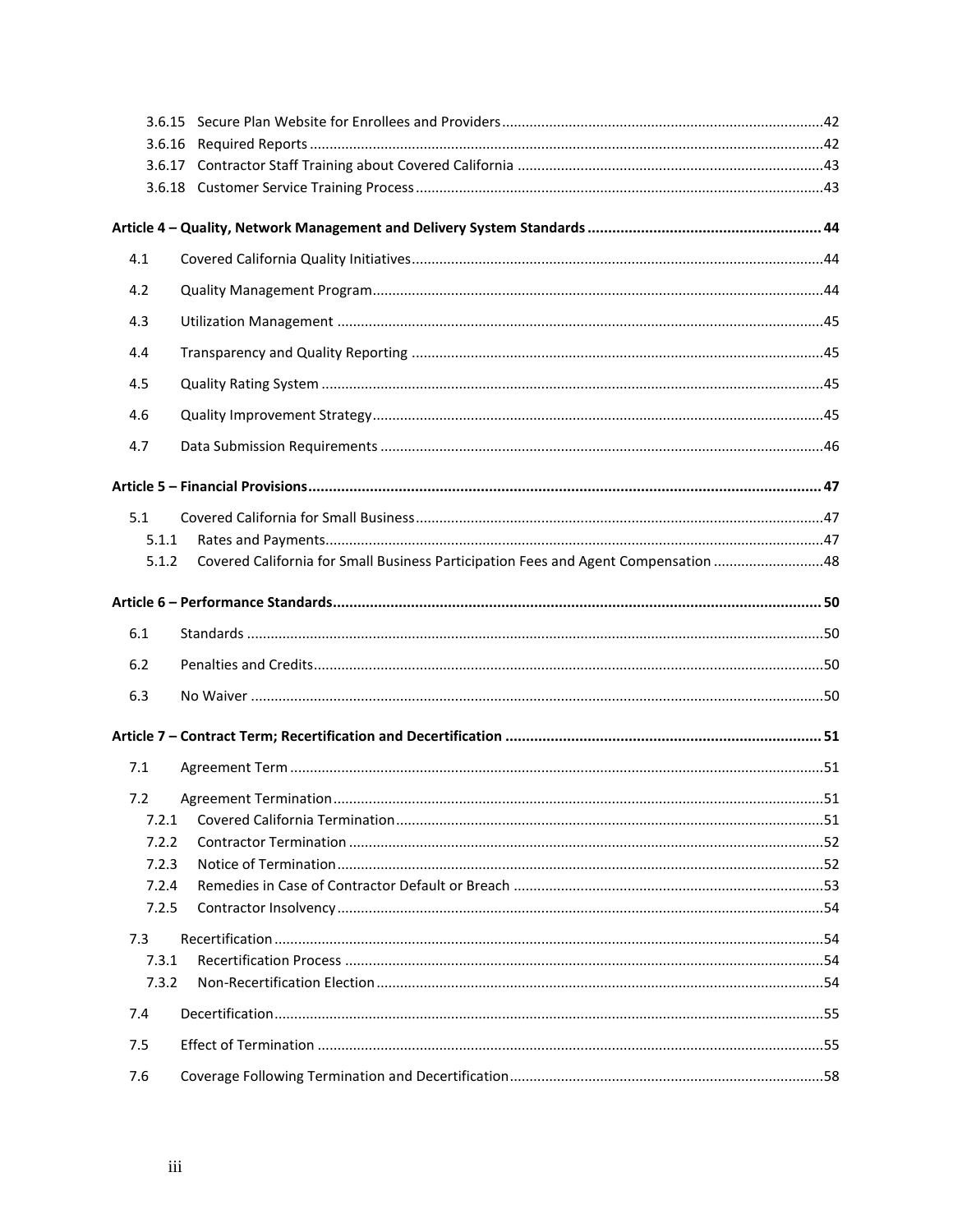| 8.1   |  |  |
|-------|--|--|
| 8.1.1 |  |  |
| 8.1.2 |  |  |
| 8.1.3 |  |  |
| 8.1.4 |  |  |
| 8.1.5 |  |  |
| 8.2   |  |  |
|       |  |  |
| 9.1   |  |  |
| 9.2   |  |  |
|       |  |  |
| 10.1  |  |  |
| 10.2  |  |  |
| 10.3  |  |  |
| 10.4  |  |  |
| 10.5  |  |  |
| 10.6  |  |  |
| 10.7  |  |  |
| 10.8  |  |  |
| 10.9  |  |  |
|       |  |  |
| 11.1  |  |  |
| 11.2  |  |  |
| 11.3  |  |  |
| 11.4  |  |  |
| 11.5  |  |  |
|       |  |  |
| 12.1  |  |  |
| 12.2  |  |  |
| 12.3  |  |  |
| 12.4  |  |  |
| 12.5  |  |  |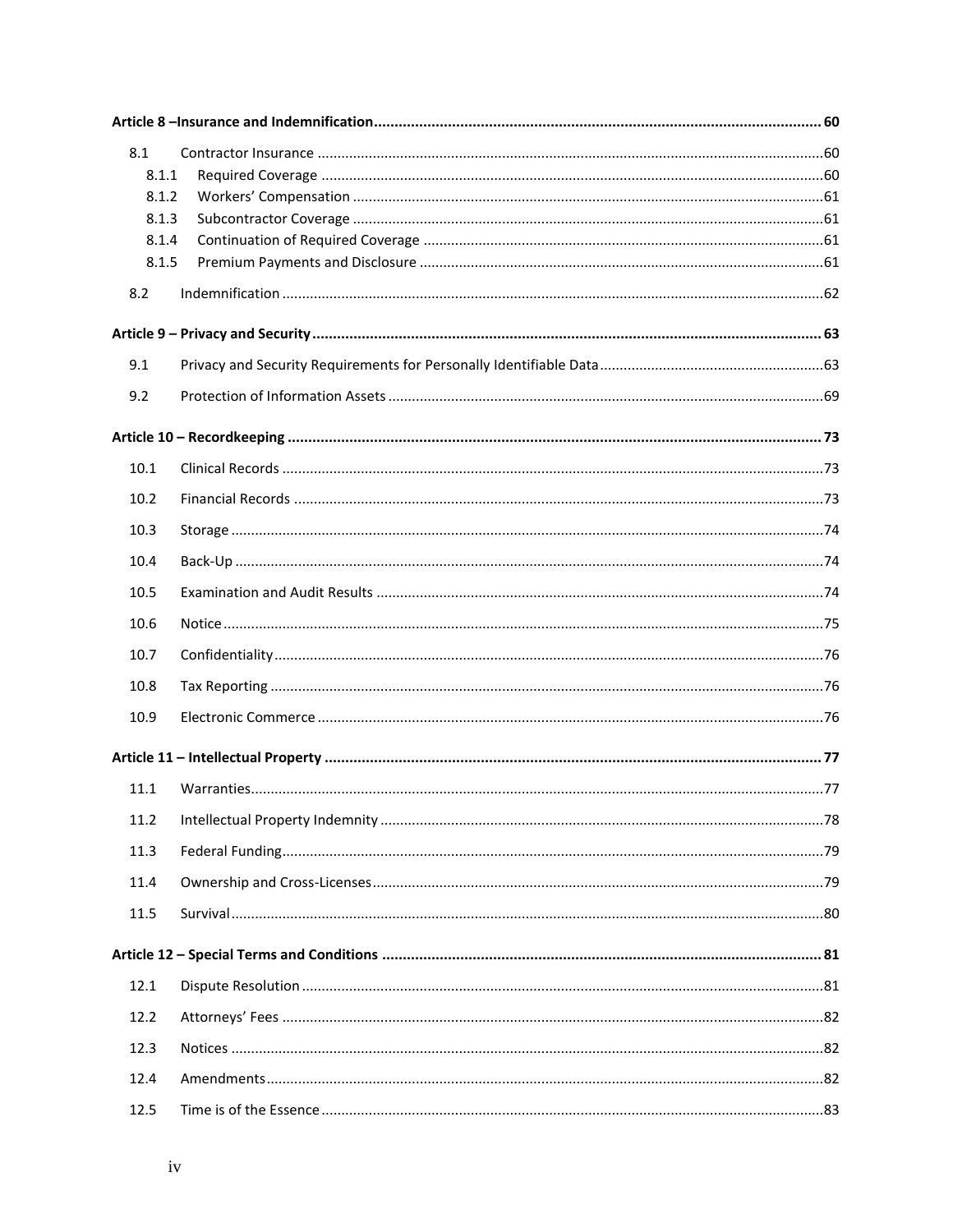| 12.6  |  |
|-------|--|
| 12.7  |  |
| 12.8  |  |
| 12.9  |  |
| 12.10 |  |
| 12.11 |  |
| 12.12 |  |
| 12.13 |  |
| 12.14 |  |
| 12.15 |  |
| 12.16 |  |
| 12.17 |  |
| 12.18 |  |
| 12.19 |  |
| 12.20 |  |
| 12.21 |  |
|       |  |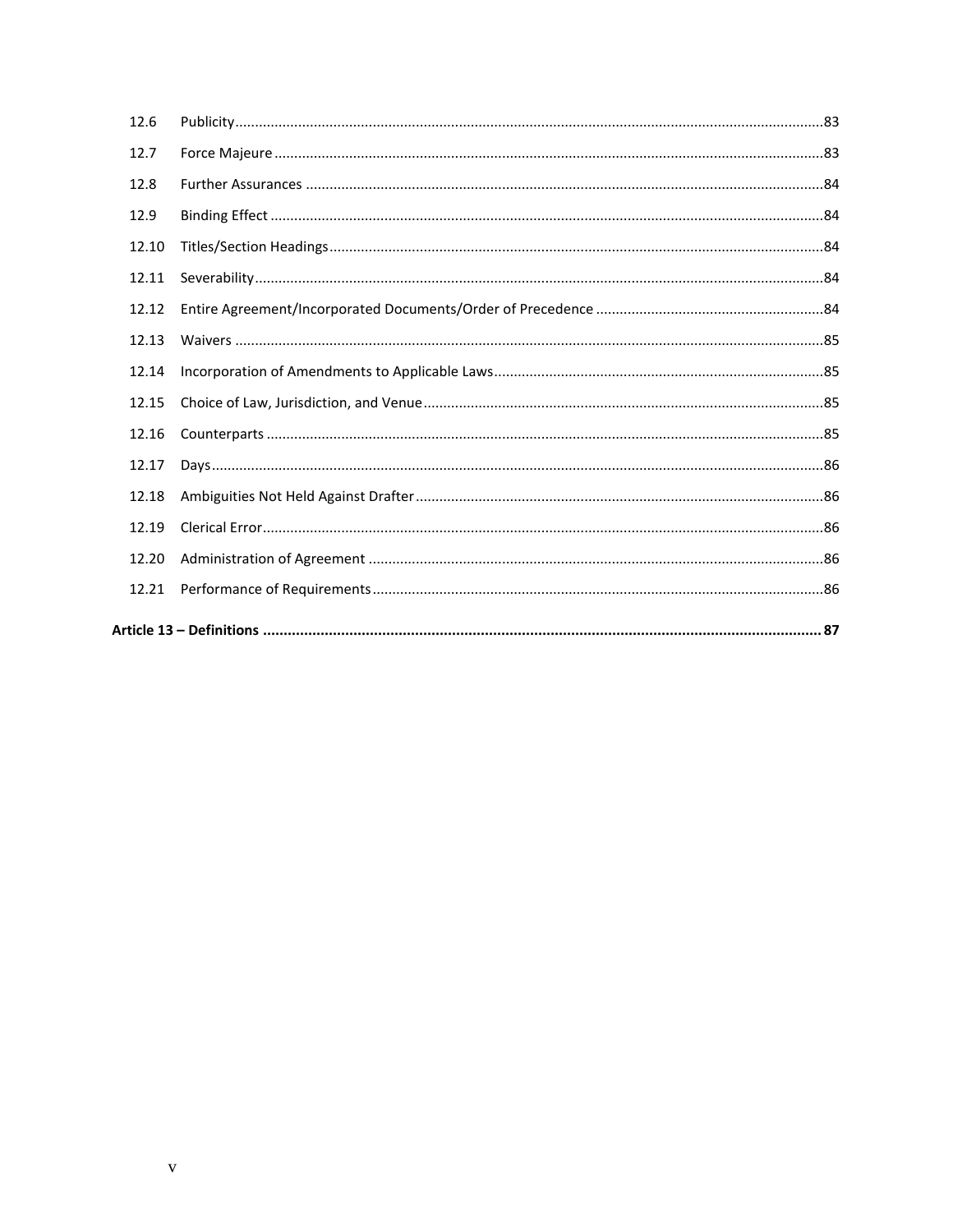# **COVERED CALIFORNIA QUALIFIED HEALTH PLAN ISSUER CONTRACT between Covered California and \_\_\_\_\_\_\_\_\_\_\_\_\_\_\_\_\_\_\_\_ ("Contractor")**

THIS QUALIFIED HEALTH PLAN ISSUER CONTRACT ("Agreement") is entered into by and between Covered California, an independent entity established within the government of the State of California, and \_\_\_\_\_\_\_\_\_\_\_\_\_\_\_, a health insurance issuer as defined in Title 10 California Code of Regulations ("CCR") § 6410 ("Contractor"). (Except as otherwise expressly defined, capitalized terms shall have the meaning set forth at Article 13 Definitions).

# **RECITALS**

<span id="page-6-0"></span>A. Covered California is authorized under the Federal Patient Protection and Affordable Care Act (Public Law 111-148), as amended by the Federal Health Care and Education Reconciliation Act of 2010 (Public Law 111-152) (collectively, "Affordable Care Act"), and the California Patient Protection and Affordable Care Act, (Chapter 655, Statutes of 2010 and Chapter 659, Statutes of 2010) ("California Affordable Care Act") to selectively contract with Health Insurance Issuers in order to make available to enrollees of Covered California health care coverage choices that seek to provide the optimal combination of choice, value, access, quality and service to Employers and Employees;

B. The Application process conducted by Covered California is based on the assessment of certain requirements, criteria and standards that: (i) Covered California determines are reasonable and necessary for bidding Health Insurance Issuers to market, offer, and sell Qualified Health Plans (QHPs) through Covered California, (ii) are set forth in the Application, and (iii) are required under applicable laws, rules and regulations or otherwise necessary to meet the needs of enrollees in Covered California, including, those set forth at 10 CCR § 6400 et seq. and 45 C.F.R. Part 155 et seq.;

C. In connection with the evaluation of the responses to the Application received from Health Insurance Issuers, Covered California will: (i) evaluate the proposed QHP Issuer's compliance with requirements imposed under the Application, and (ii) give greater consideration to potential QHP Issuers that further the mission of Covered California by promoting, among other items, the following: (1) affordability for the Small Employer – both in terms of premium and at point of care, (2) "value" competition based upon quality, service, and price, (3) competition based upon meaningful QHP Issuer choice and ability to demonstrate product differentiation within the required guidelines for standard benefit plans, (4) competition throughout the State, (5) alignment with Providers and delivery systems that serve the low-income population, (6) delivery system improvement, effective prevention programs, and payment reform, and (7) long-term collaboration and cooperation between Covered California and Health Insurance Issuers;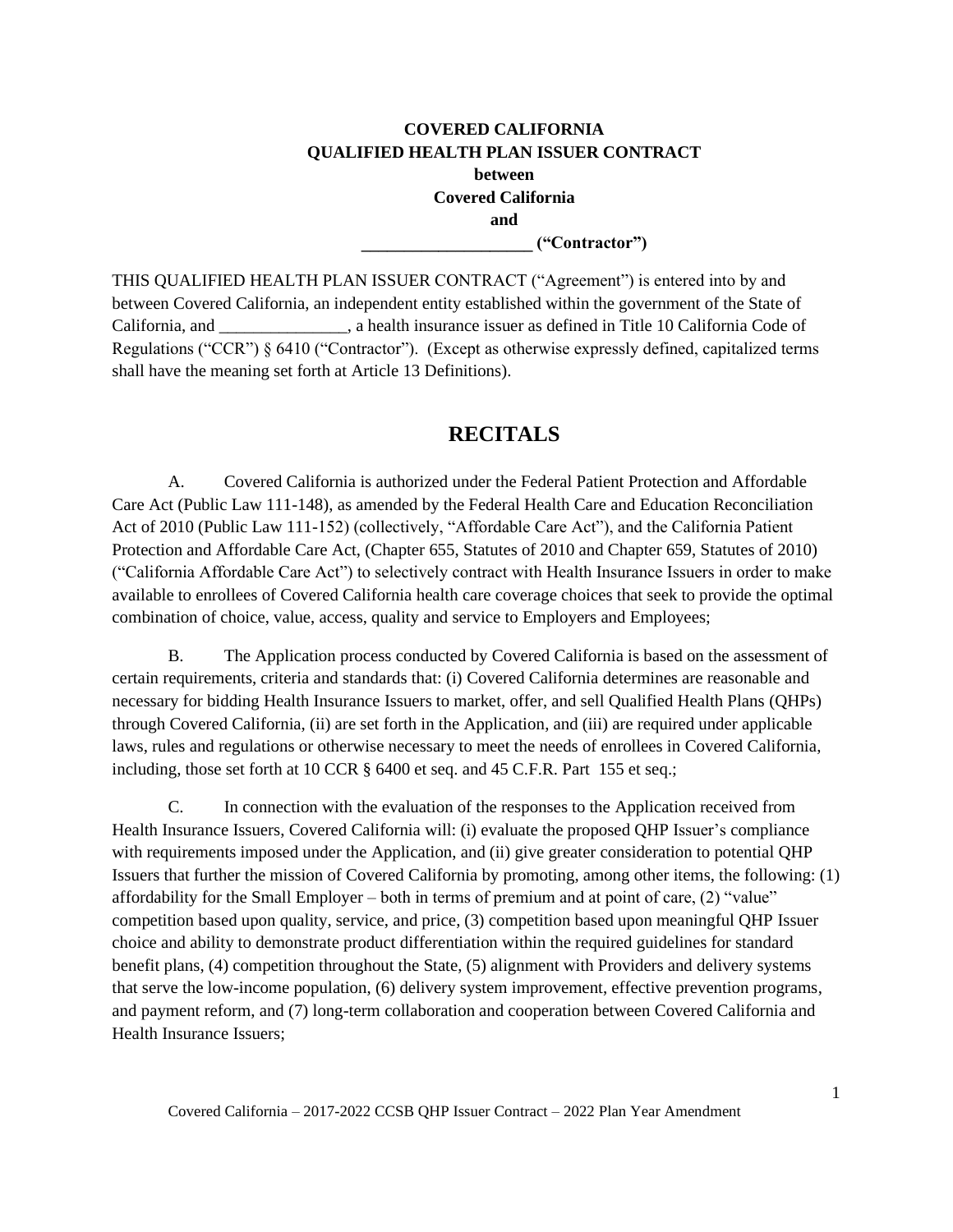D. Contractor is a Health Insurance Issuer authorized to provide Covered Services to Enrollees under applicable laws, rules and regulations pursuant to: (i) a certificate of authority issued by the California Department of Insurance ("CDI") under § 699 et seq. of the California Insurance Code, or (ii) a licensed issued by the Department of Managed Health Care ("DMHC") pursuant to the Knox-Keene Health Care Service Plan Act of 1975 (§ 1340 et seq. of the California Health and Safety Code). (Except as otherwise stated, references to "Codes" set forth herein shall refer to the laws of the State of California.);

E. Based on Covered California's evaluation of the proposal submitted by Contractor in response to the Application ("Proposal") and its consideration of other factors required to be considered under applicable laws, rules and regulations and/as otherwise necessary to meet the needs of Enrollees, Covered California intends to designate Contractor as a QHP Issuer (as defined at 10 CCR § 6410) pursuant to Covered California's determination that Contractor's proposed QHPs meet the requirements necessary to provide health insurance coverage as a QHP to Employers who purchase health insurance coverage through Covered California;

F. Contractor desires to participate in Covered California as a QHP Issuer; and

G. Contractor and Covered California desire to enter into this Agreement to set forth the terms and conditions of Contractor's role as a QHP Issuer and operation of the QHPs through Covered California.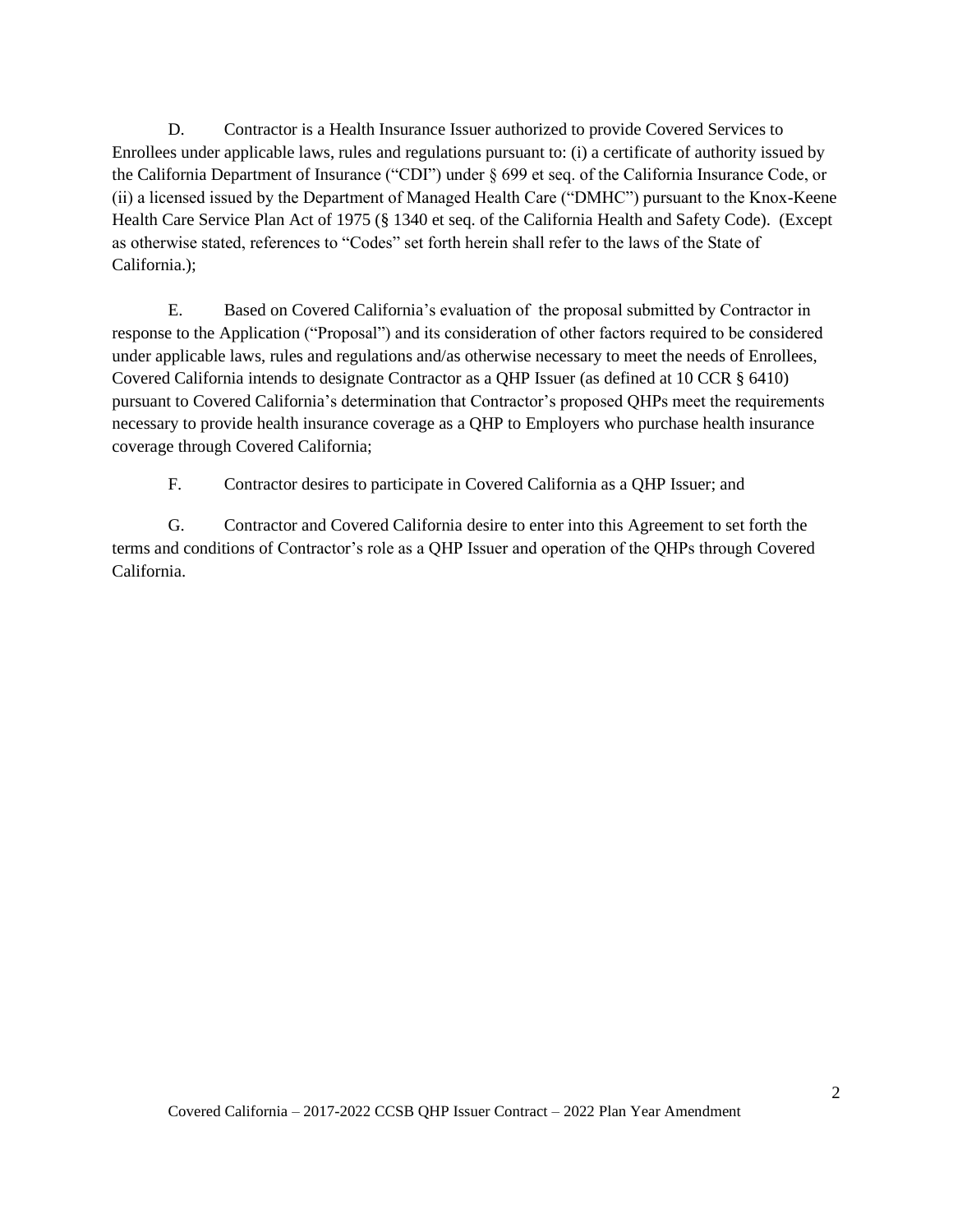# **ARTICLE 1 – GENERAL PROVISIONS**

# <span id="page-8-1"></span><span id="page-8-0"></span>**1.1 Purpose**

This Agreement sets forth the expectations of Covered California and Contractor with respect to: (a) the delivery of services and benefits to Enrollees; (b) the respective roles of Covered California and the Contractor related to enrollment, eligibility, and customer service for Enrollees; (c) coordination and cooperation between Covered California and Contractor to promote quality, high value care for Enrollees and other health care consumers; (d) Covered California's expectation of enhanced alignment between Contractor and its participating providers to deliver high quality, high value health care services; and (e) administrative, financial, and reporting relationships and agreements between Covered California and Contractor.

Covered California enters into this Agreement with Contractor to further its mission to increase the number of insured Californians, improve health care quality and access to care, promote health, lower costs, and reduce health disparities. Covered California seeks to accomplish this mission by creating an innovative and competitive marketplace that empowers consumers to choose the health plan and providers that offer the best value. Covered California's "triple aim" framework seeks to improve the patient care experience, including quality and satisfaction, improve the health of the population, and reduce the per capita costs of Covered Services. Through the execution of this Agreement, Covered California and Contractor jointly commit to be actively engaged in promoting change and working collaboratively to define and implement additional initiatives to continuously improve quality and value.

# <span id="page-8-2"></span>**1.2 Applicable Laws and Regulations**

- a) This Agreement is in accord with and pursuant to the California Affordable Care Act, Section 100500 et seq., Title 22 of the California Government Code (Chapter 655, Statues of 2010 and Chapter 659, Statutes of 2010) and the implementing regulations, Title 10, Chapter 12 of the California Code of Regulations, § 6400 et seq., as enacted or as modified during the course of this Agreement. This Agreement is also in accord with and pursuant to the Federal Patient Protection and Affordable Care Act and its implementing Federal regulations, as enacted or modified during the course of this Agreement, including but not limited to standards for QHP certification set forth at 45 C.F.R. Part 156 et seq. (Subpart C: Qualified Health Plan Minimum Certification Standards).
- b) Contractor is subject to the obligations imposed on Contractor under applicable laws, rules and regulations of the Federal Affordable Care Act, the California Affordable Care Act, and any other applicable Federal, State or local laws, rules and regulations. The parties to this Agreement recognize and acknowledge there may be material changes to the above-referenced rules and regulations and other applicable Federal, State, or local laws, rules and regulations. Should such an event arise, the parties agree that revisions to this Agreement may be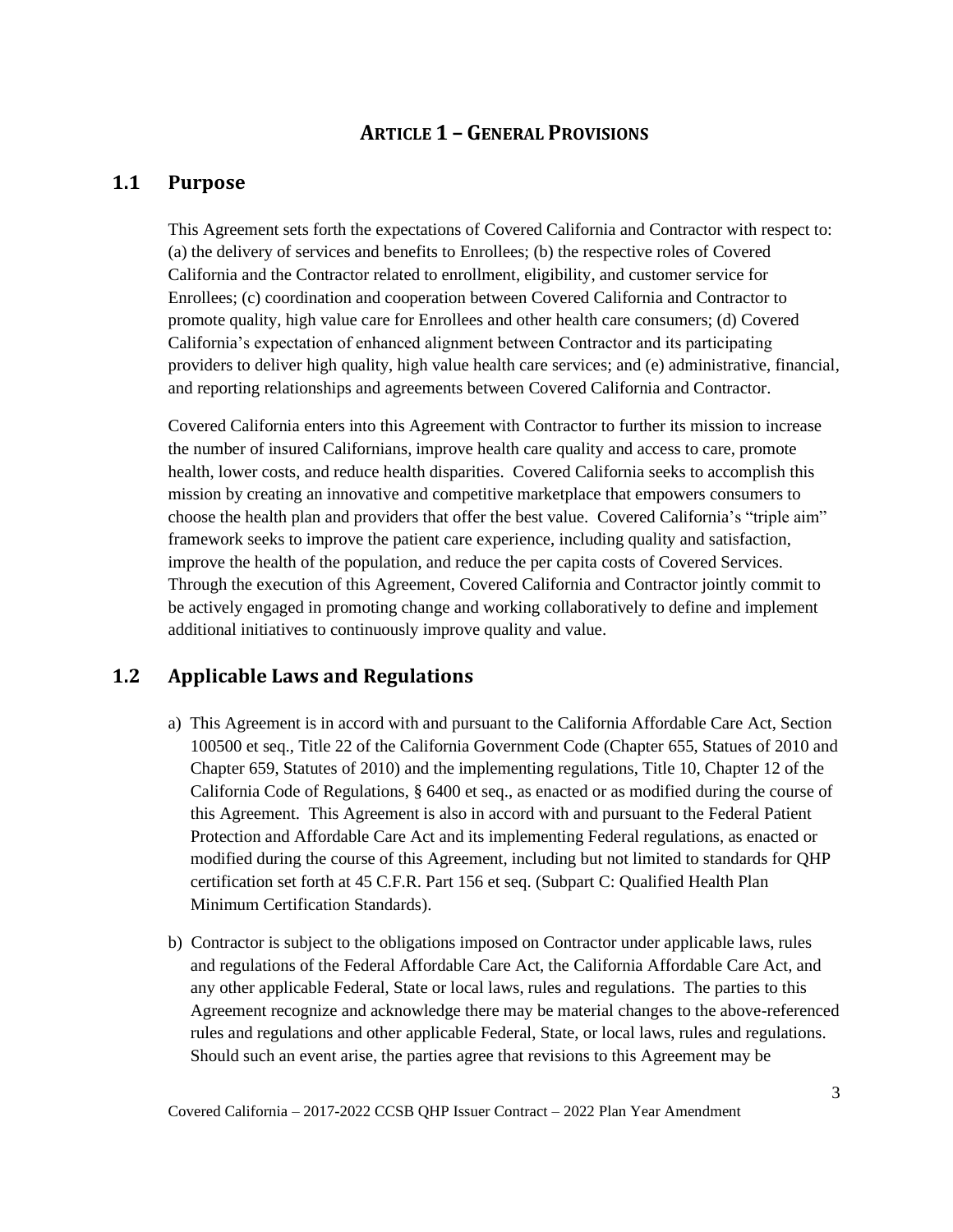necessary to align provisions contained herein with the changes made to these laws. Nothing in this Agreement limits such obligations imposed on Contractor, including any failure to reference a specific state or Federal regulatory requirement applicable to Covered California or Contractor. In those instances where Covered California imposes a requirement in accordance with the California Affordable Care Act or as otherwise authorized by California law, that exceeds a requirement of the Federal Affordable Care Act or other Federal law, the State law and Covered California requirement shall control unless otherwise required by law, rules and regulations.

c) Compliance Programs. Contractor shall, and shall require Participating Providers and all subcontractors to, comply with all applicable Federal, State, and local laws, regulations, executive orders, ordinances and guidance, including without limitation, the Affordable Care Act, the California Affordable Care Act, the Americans with Disabilities Act, the Anti-Kickback Statute, the Public Contracts Anti-Kickback Act, the Stark Law, the Knox-Keene Health Care Service Plan Act of 1975, and California Insurance Code, as applicable.

# <span id="page-9-0"></span>**1.3 Relationship of the Parties**

- a) Independent contractors. The parties acknowledge that in performance of the duties under this Agreement Covered California and the Contractor are acting and performing as independent contractors. Nothing in this Agreement shall be construed or deemed to create a relationship of employer or employee or partner or joint venture or principal and agent between Covered California and Contractor. In accordance with State and Federal law, Covered California is not operating on behalf of Contractor or any subcontractor of Contractor. Neither Contractor nor its Participating Providers, authorized subcontractors, or any agents, officers, or employees of Contractor shall be deemed as agents, officers, employers, partners, or associates of Covered California.
- b) Subcontractors. Contractor shall require any subcontractor or assignee to comply with applicable requirements in this Agreement. Nothing in this Agreement shall limit Contractor's ability to hold subcontractor liable for performance under a contract between Contractor and its subcontractor(s). Contractor's obligations pursuant to this Agreement and applicable laws, rules, and regulations shall not be waived or released if Contractor subcontracts or otherwise delegates services of this contract. Contractor shall exercise due diligence in the selection of subcontractors and monitor services provided by subcontractors for compliance with the terms of this Agreement and applicable laws, rules, or regulatory requirements or orders.

# <span id="page-9-1"></span>**1.4 General Duties of Covered California**

Covered California is approved by the United States Department of Health and Human Services ("DHHS") pursuant to 45 C.F.R. § 155.105 and performs its duties in accordance with State and Federal laws and this Agreement. The duties of Covered California include: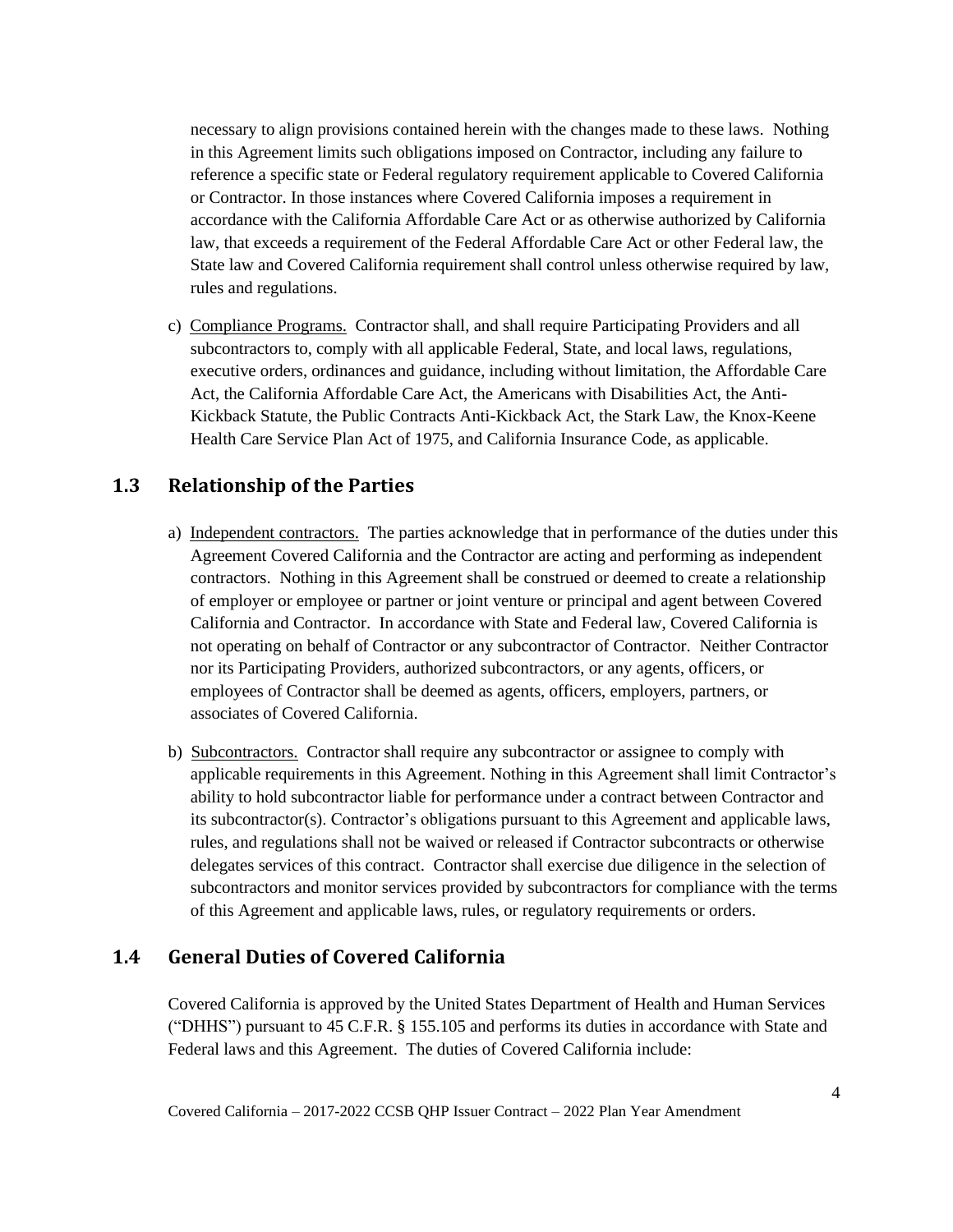- a) Certification of QHP Issuers (45 C.F.R. Part 155, Subpart K);
- b) Consultation with stakeholders (45 C.F.R. § 155.130);
- c) Consumer assistance tools and programs, including but not limited to operation of a toll-free call center (45 U.S.C. §18031 (d) and 45 C.F.R. § 155.205);
- d) Eligibility and enrollment determinations (45 C.F.R. Part 155, Subparts D, E, H, I);
- e) Financial support for continued operation of Covered California (45 C.F.R. § 155.160);
- f) Non-interference with Federal law and nondiscrimination standards (45 C.F.R. § 155.120);
- g) Notices to Enrollees (45 C.F.R. § 155.230);
- h) Oversight, financial, and quality activities (45 C.F.R. § 155.200);
- i) Participation of brokers to enroll Employers in QHPs (45 C.F.R. § 155.220);
- j) Privacy and security of personally identifiable information (45 C.F.R. § 155.260);
- k) Use of standards and protocols for electronic transactions (45 C.F.R. § 155.270);
- l) Establishment of Covered California for Small Business (CCSB) to assist Employers and facilitate enrollment of Employees into QHPs (45 C.F.R. Subpart H, § 155.700 et seq.);
- m) Operation and management of the CCSB eligibility and enrollment system. Covered California also has a duty, as part of its management of the CCSB eligibility and enrollment system, to determine how the CCSB eligibility and enrollment system presents information about cost, quality, and provider availability for consumers to inform their selection of issuer and benefit design in Covered California. Covered California shall solicit comment from Contractor on the design but retains final authority to make design and presentation decisions in its sole discretion; and
- n) Covered California agrees to provide a dedicated team member responsible for working with Contractor to resolve any and all issues that arise from implementation of Covered California.

#### <span id="page-10-0"></span>**1.4.1 Confidentiality of Contractor Documents**

Covered California shall treat as confidential and exempt from public disclosure all documents and information provided by Contractor to Covered California, or to the vendor for Covered California, providing the documents or information are deemed to be, or qualify for treatment as, confidential information under the Public Records Act, Government Code § 6250 et seq., or other applicable Federal and State laws, rules and regulations. Documents and information that Covered California will treat as confidential include, but are not limited to, provider rates and the Contractor's business or marketing plans.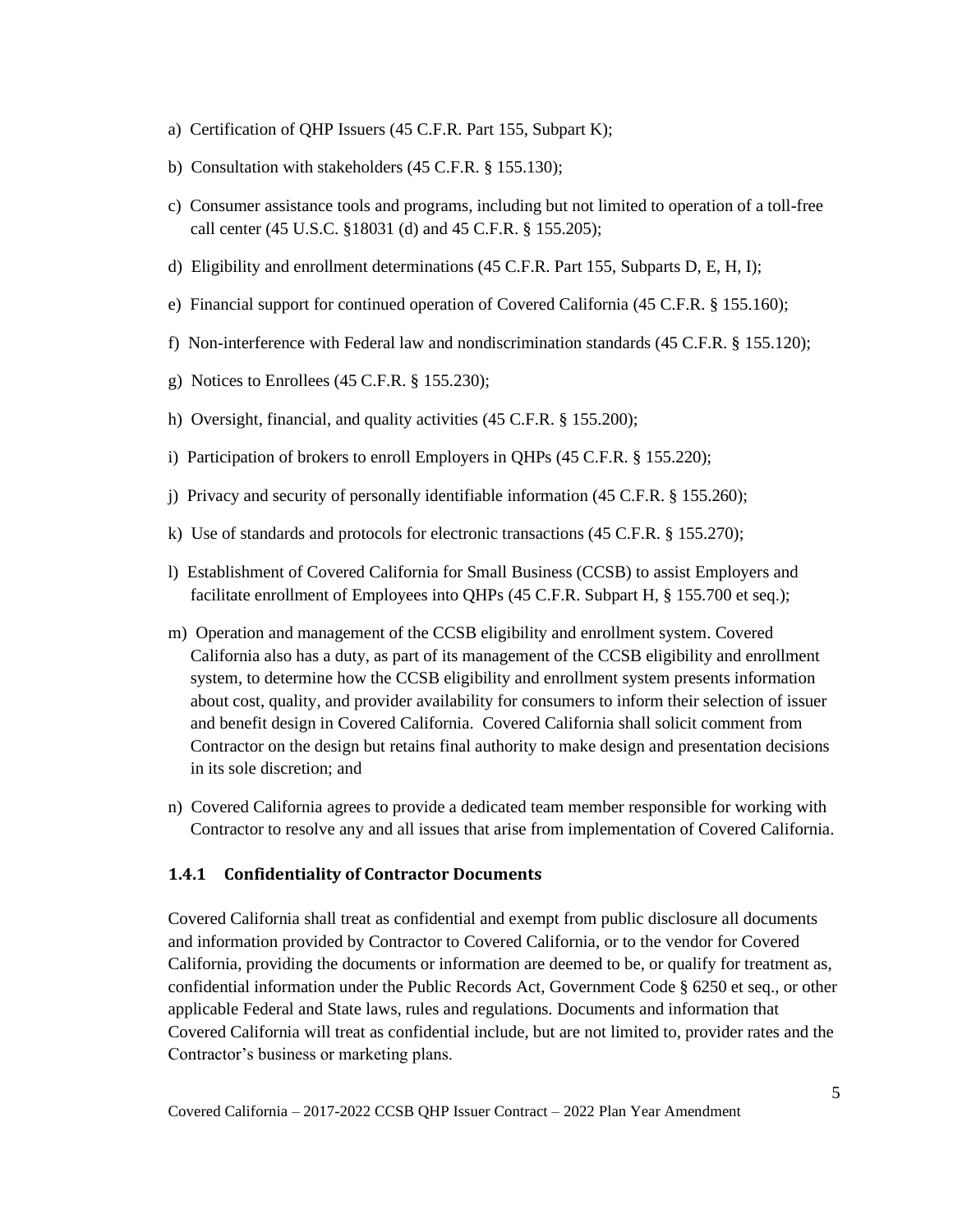# <span id="page-11-0"></span>**1.5 General Duties of the Contractor**

Contractor and Covered California acknowledge and agree that Contractor's QHPs are important to furthering the goal of Covered California with respect to delivering better care and higher value. Contractor agrees that Contractor's QHPs submitted and certified through the annual certification process for the current Plan Year shall be offered through Covered California to provide access to Covered Services to Enrollees in accordance with the terms and conditions required by this Agreement and as required for designation of each health insurance plan as a QHP.

Contractor shall maintain the organization and administrative capacity to support and ensure implementation and operation of this Agreement. This requirement includes the following:

- a) Contractor maintains the legal capacity to contract with Covered California and complies with the requirements for participation in Covered California pursuant to this Agreement and applicable Federal and State laws, rules and regulations;
- b) A dedicated liaison is available as the primary contact person to coordinate and cooperate with Covered California in the implementation of this Agreement and the contact person and/or other personnel are available to Covered California as needed to fulfill Contractor's duties under this Agreement;
- c) Contractor's QHPs are offered in accordance with the terms and conditions of this Agreement and compliance with the Affordable Care Act and the California Affordable Care Act and implementing regulations, and with applicable Federal and State laws, rules and regulations, as may be amended from time to time as required under applicable laws, rules and regulations or as otherwise authorized under this Agreement;
- d) Notify Covered California of:
	- i. all routine or non-routine surveys and audits conducted by State and Federal Regulators concerning Contractor's Covered California lines of business;
	- ii. any material concerns identified by Contractor or by State and Federal Regulators that may impact Contractor's performance under this Agreement; and
- e) Provide Covered California with copies of any preliminary or final reports, findings, or orders related to Subsection (d) of this Section 1.5, within 48 hours of Contractor receiving them from State and Federal Regulators; and
- f) Participate in quarterly in-person meetings between Covered California and Contractor at Covered California's headquarters to report and review program performance results, including all Services and components of the program, i.e., clinical, financial, contractual reporting requirements, customer service, appeals and any other program recommendations.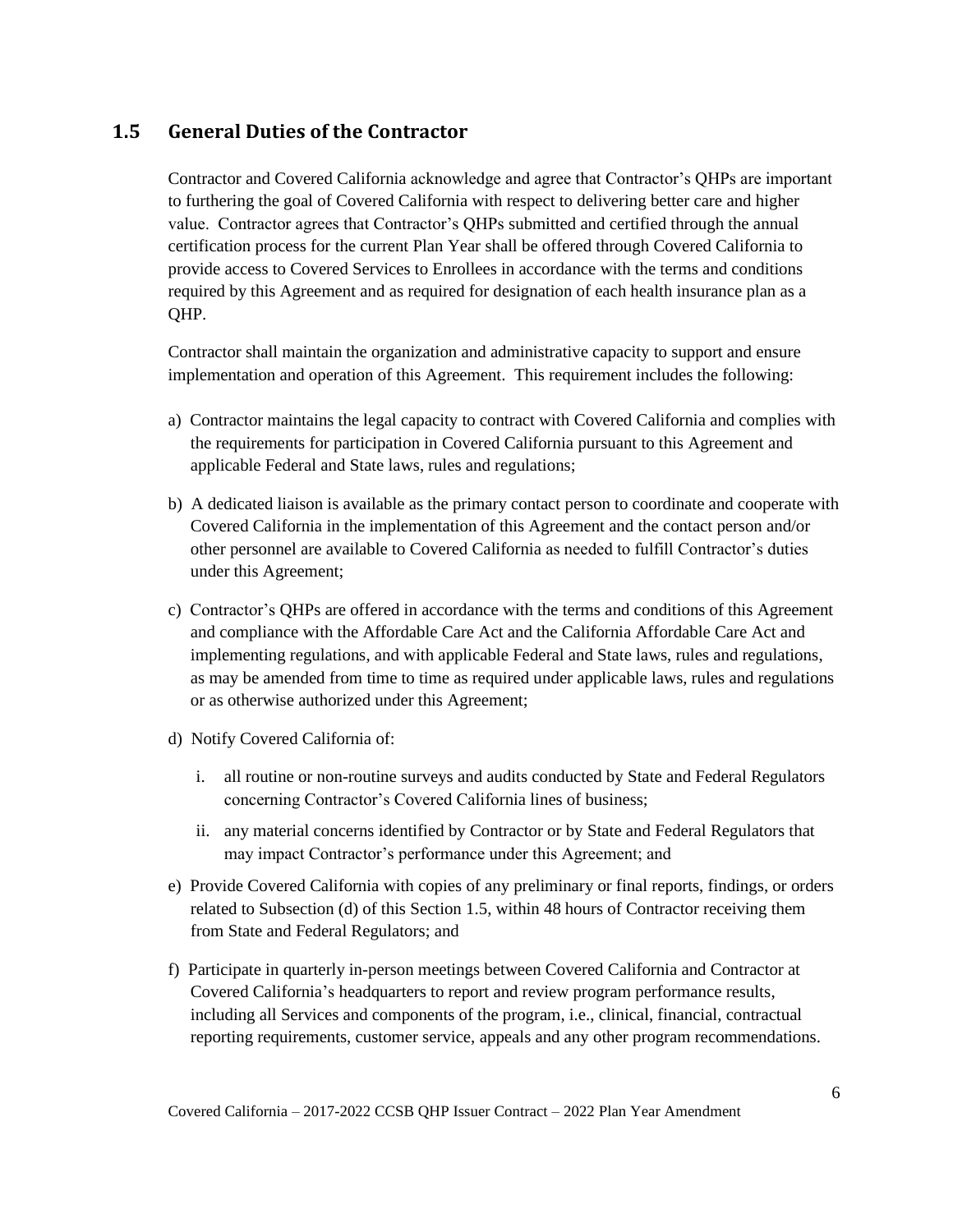# <span id="page-12-0"></span>**1.6 Transition between Covered California and Other Coverage**

In order to further Covered California's mission regarding continued access to health insurance coverage, Contractor shall establish policies and practices to maximize smooth transitions and continuous coverage for Enrollees to and from the Medi-Cal program and other governmental health care programs and coverage provided by Employers, including coverage required by the Consolidated Omnibus Budget Reconciliation Act of 1985 ("COBRA") and the California Continuation Benefits Replacement Act, Health and Safety Code § 1366.20 et seq. ("Cal-COBRA").

# <span id="page-12-1"></span>**1.7 Changes in Requirements**

The parties agree that Covered California may make prospective changes to benefits and services during a contract year to incorporate changes in State or Federal laws, requirements imposed by State and Federal Regulators, or as mutually agreed by Covered California and Contractor. The projected cost of any such benefit or service change will be included in the cost of health care projections and changes to the Monthly Rates will be implemented after Contractor has demonstrated the cost impact of the benefit or service change in accordance with the requirements set forth in Article 5.

# <span id="page-12-2"></span>**1.8 Evaluation of Contractor Performance**

Covered California shall evaluate Contractor's performance with respect to fulfillment of its obligations under this Agreement on an ongoing basis, including, but not limited to, during the 90-day period prior to each anniversary of the Agreement Effective Date set forth in Section 7.1 so long as the Agreement remains in effect. In the event evaluations conducted by Covered California reveal a significant problem or pattern of non-compliance with terms of this Agreement as reasonably determined and documented by Covered California, Covered California shall have the right, without limitation, to conduct reasonable additional reviews of Contractor's compliance and operational performance. Such evaluations shall also be considered in connection with decisions relating to re-certification and de-certification in accordance with the terms set forth at Article 7.

# <span id="page-12-3"></span>**1.9 Required Notice of Contractor Changes**

Except as set forth below, notices pursuant to this Section shall be provided by Contractor promptly within ten (10) days following Contractor's knowledge of such occurrence; provided, however, (i) such notice shall be provided immediately if such occurrence may reasonably be deemed to adversely affect the quality of care or safety of Enrollees, and (ii) in no event shall notice be provided by Contractor beyond the thirty (30) day period following the date of occurrence. All written notices from Contractor pursuant to this Section shall contain sufficient information to permit Covered California to evaluate the events under the same criteria that were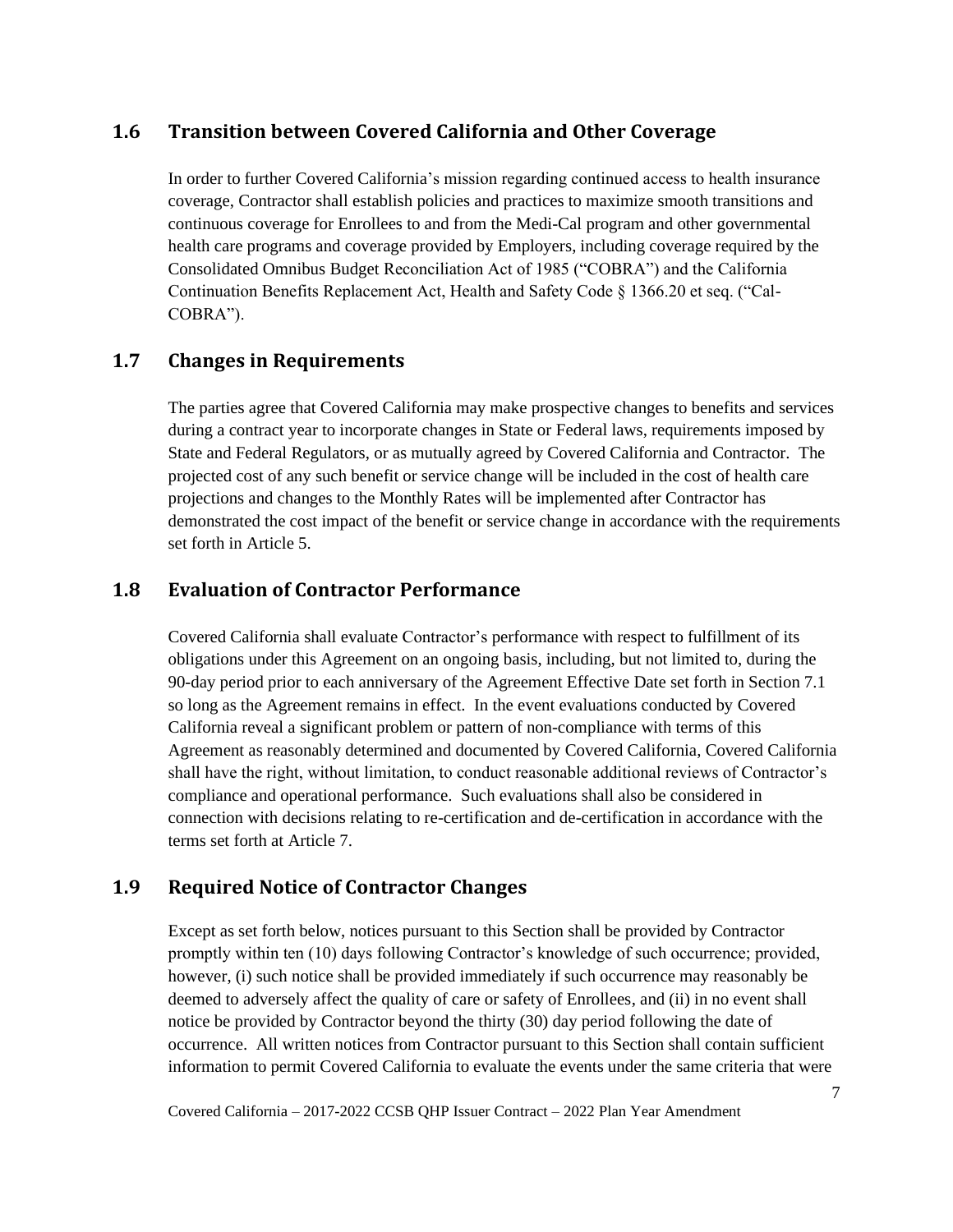used by Covered California in its award of this Agreement to Contractor. Contractor agrees to provide Covered California with such additional information as Covered California may request. If Contractor requests confidential treatment for any information it provides, Covered California shall treat the information as confidential, consistent with Section 1.4.1.

Contractor shall notify Covered California in writing upon the occurrence of any of the following events:

- a) Contractor is in breach of any of its obligations under this Agreement;
- b) Change in the majority ownership, control, or business structure of Contractor;
- c) Change in Contractor's business, partnership or corporate organization that may reasonably be expected to have a material impact on Contractor's performance of this Agreement or on Covered California's rights under this Agreement;
- d) Breach by Contractor of any term set forth in this Agreement or Contractor otherwise ceases to meet the requirements for a QHP Issuer, including those set forth at and 45 C.F.R. § 156.200 et seq. (Subpart C Article 3—Qualified Health Plan Minimum Certification Standards);
- e) Immediate notice in the event that Contractor files any federal bankruptcy action or state receivership action, any federal bankruptcy or state receivership action is commenced against Contractor, Contractor is adjudicated bankrupt, or a receiver is appointed and qualifies; and
- f) Changes in Contractor's Provider Network by notice consistent with Section 3.3. Contractor shall notify Covered California with respect to any significant changes in operations of Contractor that may reasonably be expected to significantly impair Contractor's operation of QHPs or delivery of Covered Services to Enrollees.

### <span id="page-13-0"></span>**1.10 Nondiscrimination**

- a) Services and Benefits. During the performance of this Agreement, Contractor shall not, and shall require Participating Providers and other subcontractors, as well as their agents and employees to not, in accordance with the Affordable Care Act Section 1557 (42 U.S.C. § 18116), cause an individual to be excluded on the grounds prohibited under Title VI of the Civil Rights Act of 1964 (42 U.S.C. § 2000d et seq.), Title IX of the Education Amendments of 1972 (20 U.S.C. § 1681 et seq.), the Age Discrimination Act of 1975 (42 U.S.C. § 6101 et seq.), or Section 504 of the Rehabilitation Act of 1973 (29 U.S.C. § 794), or subject to any other applicable State and Federal laws, from participation in, be denied the benefits of, or be subjected to discrimination under, any health program or activity offered through Covered California.
- b) Employment and Workplace. Contractor shall not, and shall require Participating Providers and other subcontractors, as well as their agents and employees to not, unlawfully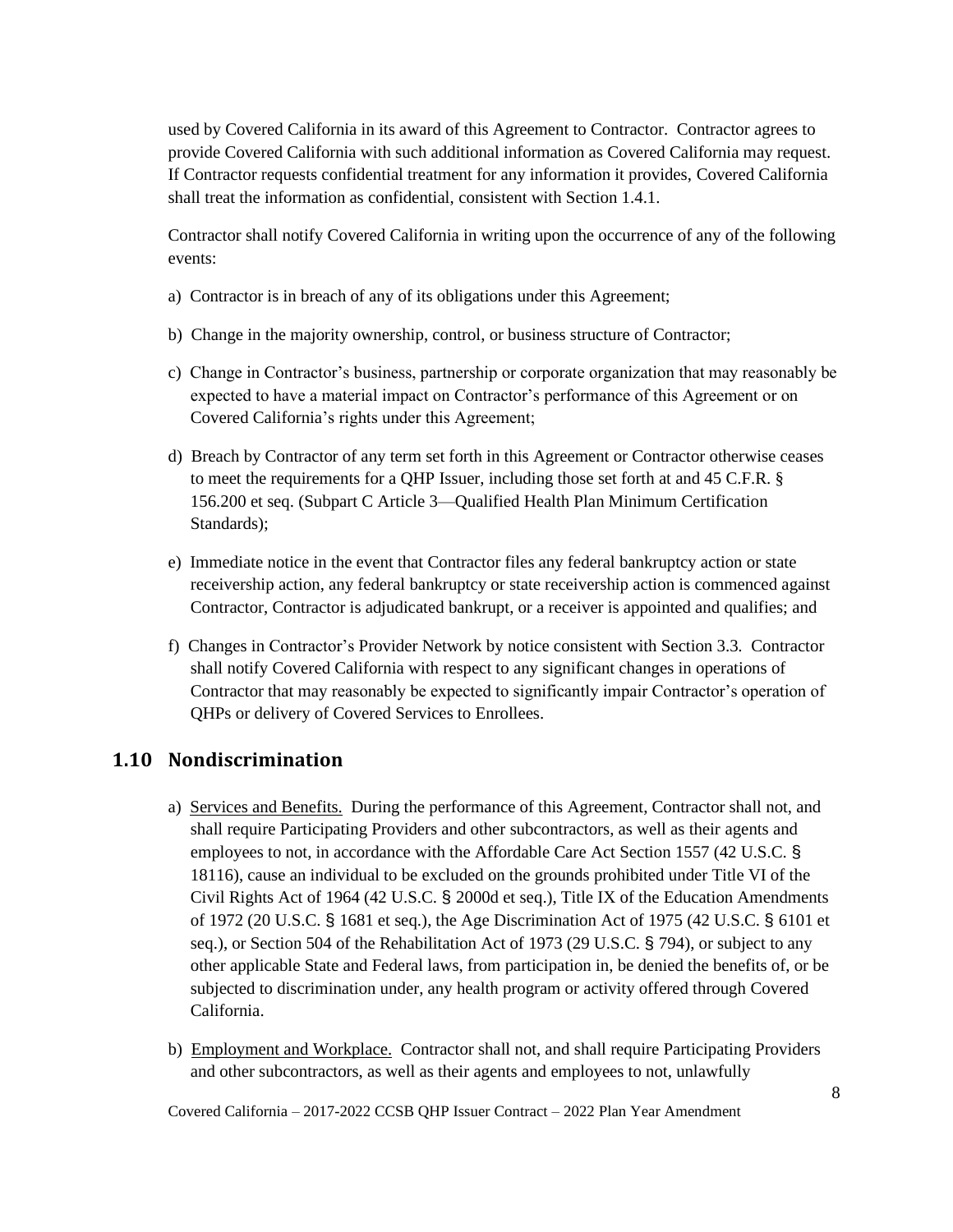discriminate, harass or allow harassment, against any employee or applicant for employment because of sex, race, color, ancestry, religious creed, national origin, physical disability (including Human Immunodeficiency Virus (HIV) and Acquired Immunodeficiency Syndrome (AIDS)), mental disability, medical condition (including health impairments related to or associated with a diagnosis of cancer for which a person has been rehabilitated or cured), age (40 or over), marital status, genetic information, sexual orientation, gender identity, or use of family and medical care leave. Contractor shall, and shall require Participating Providers and other subcontractors, as well as their agents and employees, to evaluate and treat employees and applicants for employment in a manner that is free from such discrimination and harassment. Contractor shall, and shall require Participating Providers and subcontractors, as well as their agents and Employees, to comply with the provisions of the Fair Employment and Housing Act (Government Code § 12900 et seq.) and the applicable regulations promulgated thereunder (2 CCR § 7285.0 et seq.). The applicable regulations of the Fair Employment and Housing Commission implementing Government Code § 12990, set forth in CCR Chapter 5 of Division 4 of Title 2, including, 2 CCR § 8103 et seq., are incorporated into this Agreement by reference and made a part hereof as if set forth in full. Contractor shall, and shall require Participating Providers and other subcontractors to give written notice of their obligations under this clause to labor organizations with which they have a collective bargaining or other agreement. Contractor shall include the nondiscrimination and compliance provisions of this clause in all subcontracts to perform work under this Agreement.

### <span id="page-14-0"></span>**1.11 Conflict of Interest; Integrity**

Contractor shall, and shall require Participating Providers to be free from any conflicts of interest with respect to Services provided under this Agreement. Contractor represents that Contractor and its personnel do not currently have, and will not have throughout the term of the Agreement, any direct interest that may present a conflict in any manner with the performance of Services required under this Agreement. Contractor also represents that it is not aware of any conflicts of interest of any Participating Provider or any basis for potential violations of Contractor or Participating Provider with respect to laws, rules and regulations that govern referrals required for the provision of certain Covered Services, including Federal and State anti-kickback and antiself-referral laws, rules, and regulations. Contractor shall immediately (1) identify any conflict of interest that is identified during the term of the Agreement and (2) take any necessary action to assure that any activities are not improperly influenced by a conflict of interest.

Contractor shall comply with any and all other policies adopted by Covered California regarding conflicts of interest and ethical standards, copies of which shall be made available by Covered California for review and comment by the Contractor prior to implementation.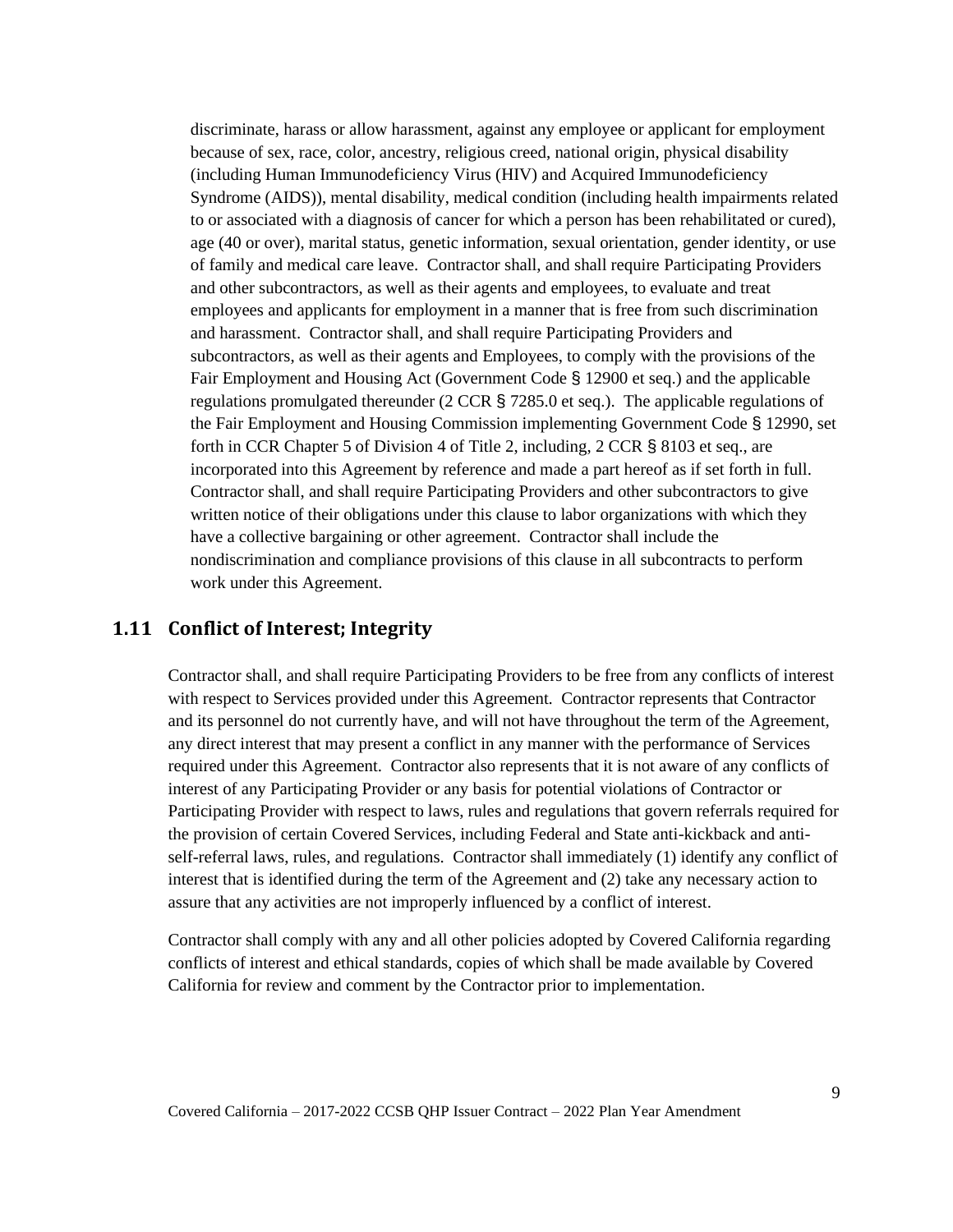# <span id="page-15-0"></span>**1.12 Other Financial Information**

In addition to financial information to be provided to Covered California under other provisions of this Agreement or pursuant to applicable laws, rules and regulations, at the request of Covered California, Contractor shall provide Covered California with financial information that is (i) provided by Contractor to State and Federal Regulators or other regulatory bodies, or (ii) reasonable and customary information prepared by Contractor, including supporting information relating to Contractor's QHP Enrollees. Possible requests may include (but not be limited to) annual audited financial statements and annual profit and loss statements.

### <span id="page-15-1"></span>**1.13 Other Laws**

Contractor shall comply with applicable laws, rules and regulations, including the following:

- a) Americans with Disabilities Act. Contractor shall comply with the Americans with Disabilities Act (ADA) of 1990, (42 U.S.C. § 12101 et seq.), which prohibits discrimination on the basis of disability, as well as all applicable regulations and guidelines issued pursuant to the ADA, unless specifically exempted.
- b) Drug-Free Workplace. Contractor shall comply with the requirements of the Drug-Free Workplace Act of 1990 (Government Code § 8350 et seq.).
- c) Child Support Compliance Act. Contractor shall fully comply with all applicable State and Federal laws relating to child and family support enforcement, including, but not limited to, disclosure of information and compliance with earnings assignment orders, as provided in Chapter 8 (commencing with § 5200) of Part 5 of Division 9 of the Family Code.
- d) Domestic Partners. Contractor shall fully comply with Public Contract Code § 10295.3 with regard to benefits for domestic partners.
- e) Environmental. Contractor shall comply with environmental laws, rules and regulations applicable to its operations, including, those relating to certifies compliance with the requirements of the Electronic Waste Recycling Act of 2003, Chapter 8.5, Part 3 of Division 30, commencing with § 42460 of the Public Resources Code, relating to hazardous and solid waste.
- f) Other Laws. Contractor shall comply with any and all other State and Federal laws, rules and regulations applicable to this Agreement, to the operation of Covered California, and to Contractor's provision of Services under this Agreement.

### <span id="page-15-2"></span>**1.14 Contractor's Representations and Warranties**

Contractor represents and warrants that neither the execution of this Agreement by Contractor, nor the acts contemplated hereby, nor compliance by Contractor with any provisions hereof will: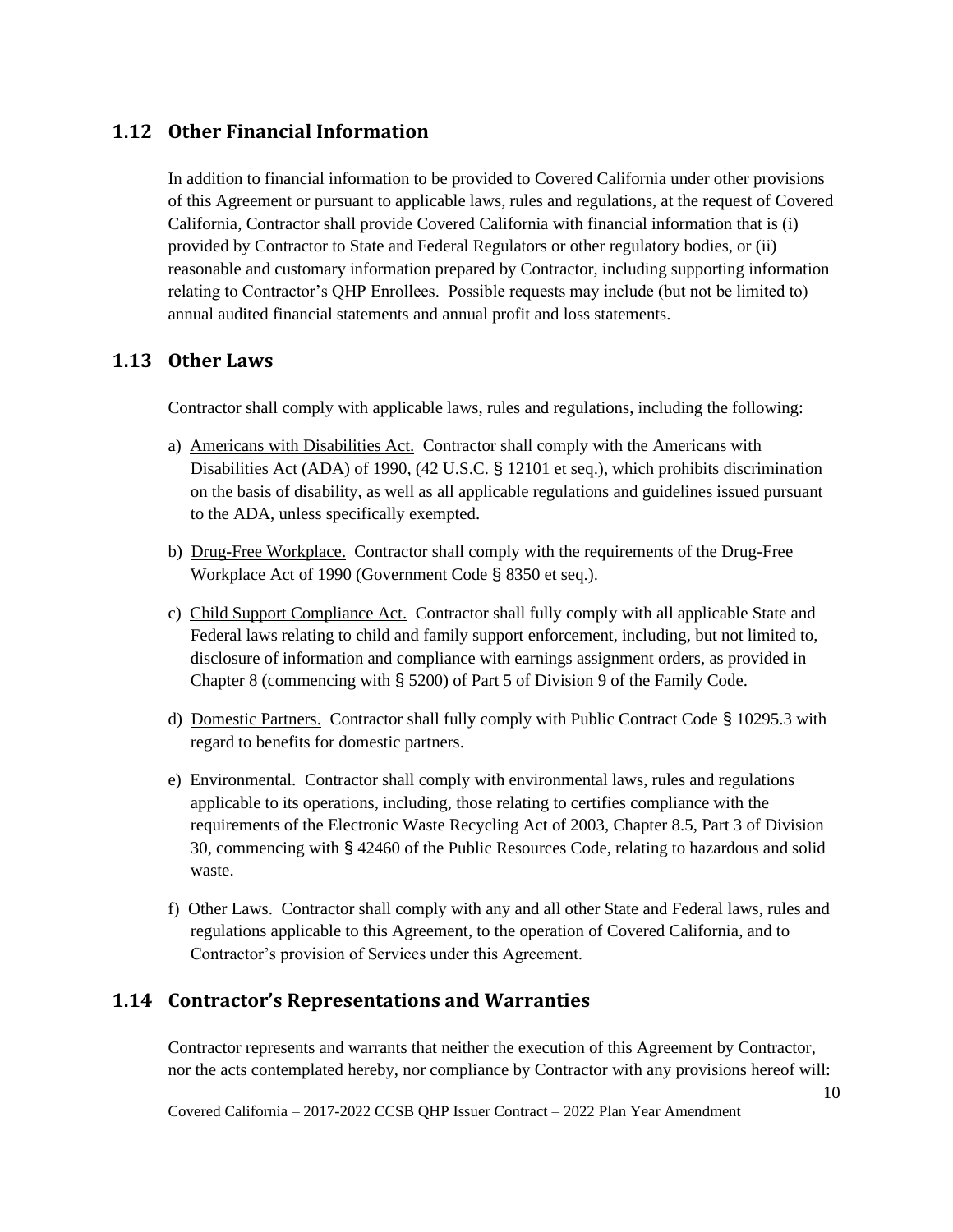- a) Violate any provision of the charter documents of Contractor;
- b) Violate any laws, rules, regulations, or any judgment, decree, order, regulation or rule of any court or governmental authority applicable to Contractor; or
- c) Violate, or be in conflict with, or constitute a default under, or permit the termination of, or require the consent of any person under, any agreement to which Contractor may be bound, the occurrence of which in the aggregate would have a material adverse effect on the properties, business, prospects, earnings, assets, liabilities, or condition (financial or otherwise) of Contractor.

Due Organization. Contractor represents and warrants that it is duly organized, validly existing, and in good standing under the laws of the state of its incorporation or organization.

Power and Authority. Contractor represents and warrants that: (i) it has the power and authority to enter into this Agreement and to carry out its obligations hereunder; (ii) the execution of this Agreement has been duly authorized and executed by Contractor and no other internal proceeding on the part of Contractor is necessary to authorize this Agreement; and (iii) to the best of its knowledge, Contractor has completed, obtained, and performed all registrations, filings, approvals, authorizations, consents, or examinations required by any State and Federal Regulators and other government or governmental authority for its acts contemplated by this Agreement.

# <span id="page-16-0"></span>**1.15 Fraud, Waste and Abuse; Ethical Conduct**

Contractor shall maintain and enforce policies, procedures, processes, systems, and internal controls (i) to reduce fraud, waste and abuse, and (ii) to enhance compliance with other applicable laws, rules and regulations in connection with the performance of Contractor's obligations under this Agreement. Contractor shall maintain an effective compliance program that meets the requirements of applicable laws, rules and regulations. Contractor shall provide evidence of such compliance program as reasonably requested by Covered California. Contractor shall timely communicate to Covered California any material concerns identified by Contractor or by State and Federal Regulators related to regulatory compliance that may impact performance under this Agreement.

Contractor shall provide Covered California with a description of its fraud, waste and abuse detection and prevention programs and report total monies recovered by Contractor in the most recent 12-month period for Contractor's total book of business as well as, if available, total monies recovered for Covered California business only. This description shall be provided upon the request of Covered California and will be updated upon request during each year that this Agreement is in effect and shall include an overview of fraud and abuse detection and prevention program activities conducted by Contractor, Participating Providers, other subcontractors and their authorized Agents, including a summary of key findings, relevant data analytics and fraud risk assessments to circumvent fraud, waste, and abuse, and the development, implementation,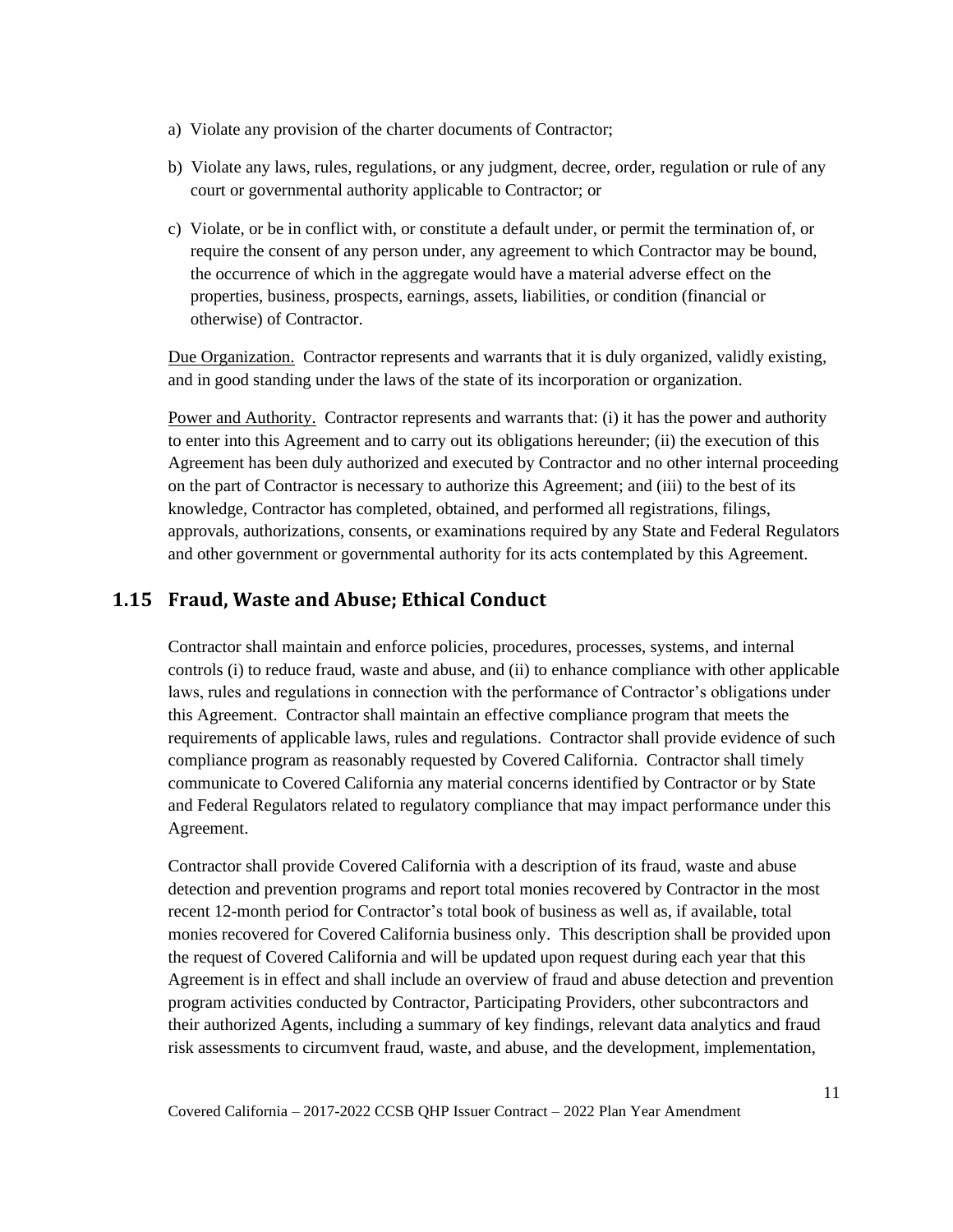and enforcement of any corrective action plans for changing, upgrading, or improving these programs.

Contractor shall maintain and enforce a code of ethical conduct and make it available to Covered California upon request.

Contractor shall refer potential fraud activities identified through fraud detection and response measures to Covered California. Contractor shall follow the established Carrier Referral Process posted on the Contractor's extranet website provided by Covered California (Data Home, Contractor's folder, Fraud Referral folder).

Contractor shall not terminate Enrollee coverage for fraud without prior review and approval from Covered California.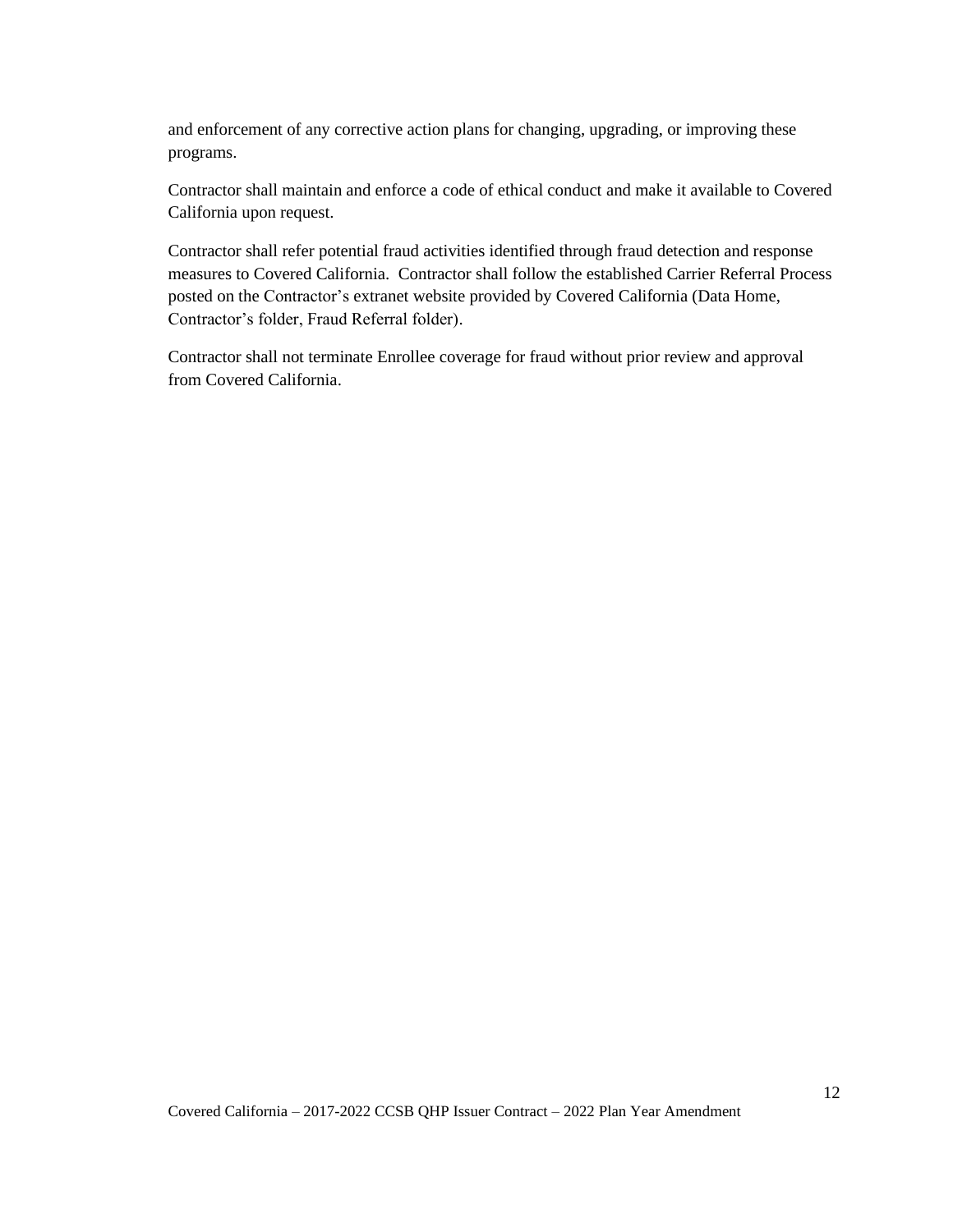# **ARTICLE 2 – ELIGIBILITY AND ENROLLMENT**

# <span id="page-18-2"></span><span id="page-18-1"></span><span id="page-18-0"></span>**2.1 Eligibility and Enrollment Responsibilities**

### **2.1.1 Covered California Responsibilities**

- a) Covered California shall be solely responsible for the determination of eligibility and enrollment of Small Employers and Employees in the Covered California for Small Business in accordance with applicable Federal and State laws, rules and regulations.
- b) Covered California shall notify Contractor regarding each eligible applicant who has completed an application for enrollment and selected Contractor as the QHP Issuer. Covered California shall transmit information required for Contractor to enroll the applicant within seven (7) business days of receipt of verification of eligibility and selection of Contractor's QHP.
- c) Covered California shall send 834 member-related files in EDI or CSV format to all Contractors with enrollment information to Contractor on a daily or on as-needed basis.
- d) Covered California shall send group files using XML format to all Contractors on a daily or on an as-needed basis.
- e) Covered California shall send the 820 Payment Remittance Information File in EDI or CSV format to all Contractors who received a payment, once a month.

### <span id="page-18-3"></span>**2.1.2 Contractor Responsibilities**

- a) Contractor shall comply with all Federal and State eligibility and enrollment laws and regulations, including, but not limited to, the Affordable Care Act § 1411 et seq. (42 U.S.C. § 18081 et seq.), 45 C.F.R. § 155.400 et seq., Government Code §§ 100503 and 100503.4, and 10 CCR § 6400 et seq.
- b) Contractor shall comply with all Covered California eligibility and enrollment determinations, including those made through the CCSB eligibility and enrollment system that result from an Employer's appeal of a Covered California determination. Within ten (10) days of receiving a request from Covered California to implement the appeals decision, Contractor shall implement appeals decisions and provide communication to Covered California with evidence the appeal resolution has been implemented. In the event that an Employee and/or Dependent requires immediate care, the QHP Issuer will work closely with Covered California to implement any eligibility or enrollment changes as soon as reasonably possible. Contractor shall accept all Employees assigned by Covered California except as otherwise authorized by policies and procedures of Covered California or upon the approval of Covered California.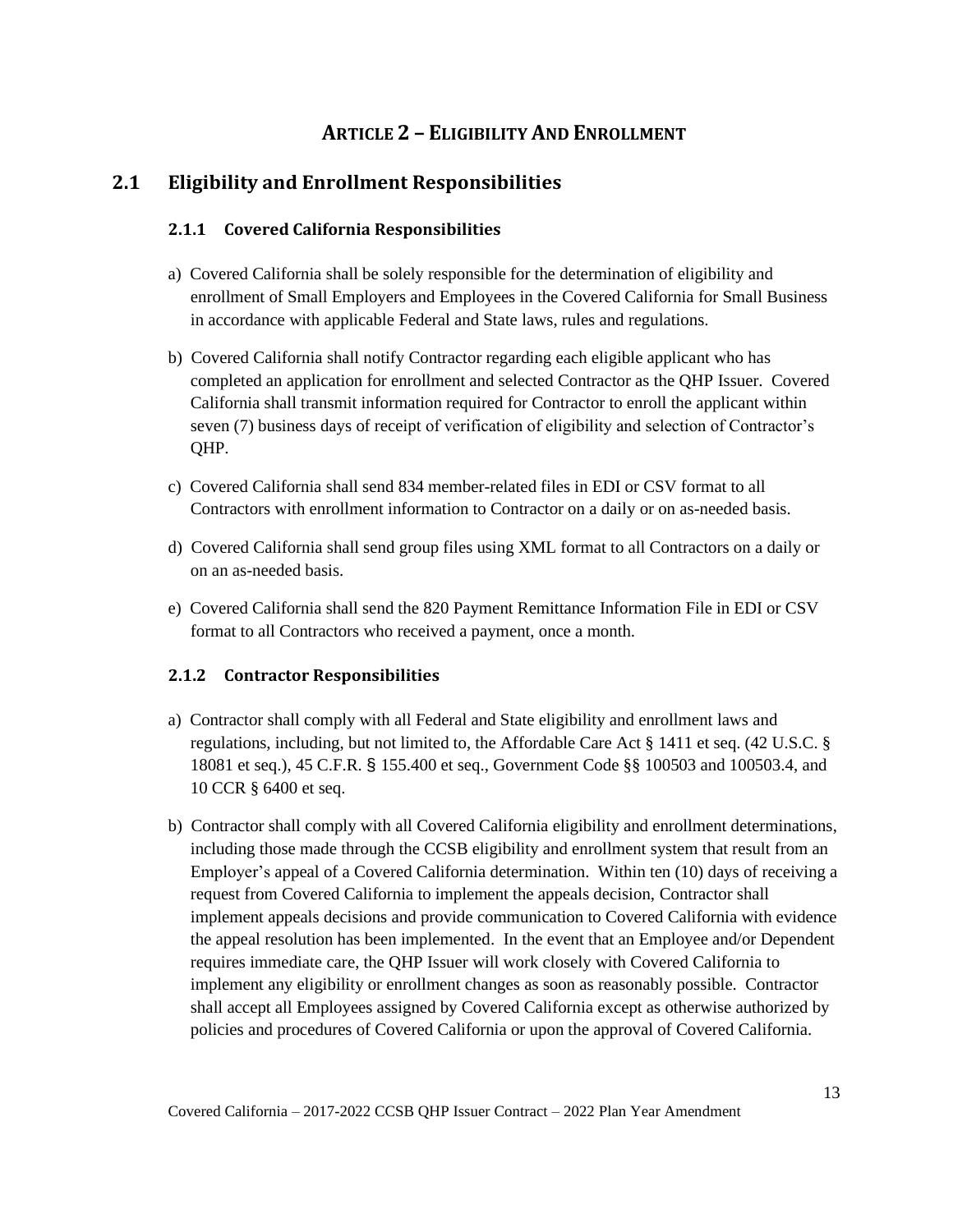- c) Contractor shall input the enrollment information into Contractor's membership enrollment and financial databases. Contractor shall review and reconcile its membership enrollment and financial databases with Covered California enrollment reconciliation file on a monthly basis. The Contractor will use the Monthly Reconciliation File provided by Covered California in an EDI or CSV format to perform eligibility and financial validation and reconciliation. Contractor shall prepare a comparison extract in accordance with the file validations and resolution timelines, as mutually agreed upon between Covered California and Contractor. The eligibility and/or financial discrepancies shall be reported to Covered California via FTP.
- d) Contractor shall ingest Standard X12 EDI benefit enrollment and maintenance set files (834) furnished by Covered California and ensure Interchange acknowledgement files (999/TA1) are transmitted between Contractor and Covered California in a mutually agreed format. This includes all X12 response files (834 effectuation, TA1/999, etc.).
- e) Once the 834 File has been sent to the Contractor, Covered California should receive a 999/TA1 Acknowledgement File in return from the Contractor, confirming the 834 File has been received. The Contractor shall adhere to the agreed upon turn-around time (TAT) for processing 834 Files to add a new member. Contractor shall send Covered California the return 834 Effectuation File which will include the member's information and the Contractor assigned member ID number. After Covered California receives the 834 Effectuation File from the Contractor, Covered California shall send the Contractor a 999/TA1 Acknowledgement File confirming the Contractor's file was received and processed.
- f) After Covered California has sent the monthly 820 Payment Remittance File to the Contractor, the Contractor shall send a 999/TA1 Acknowledgement File confirming the 820 File was received and processed.
- g) Contractor shall provide a supplemental file for those members with identified enrollment discrepancies. Contractor shall provide this file within two weeks of the receipt of the weekly reconciliation file.
- h) Contractor shall rely upon Covered California as the system of record for eligibility and enrollment during the term of this Agreement; provided, however, that Contractor shall: (i) reconcile premium payment information with enrollment and eligibility information received from Covered California on a monthly basis, and (ii) Contractor shall only accept changes to eligibility information submitted by Employers or Employees when Covered California notifies or confirms such change to Contractor.

### <span id="page-19-0"></span>**2.2 Covered California for Small Business**

Covered California has established Covered California for Small Business to assist Employers by facilitating enrollment of Employees into QHPs. Contractor shall process Covered California for Small Business enrollments from Small Businesses determined by Covered California to be eligible for coverage in accordance with the terms set forth in this Agreement and Federal and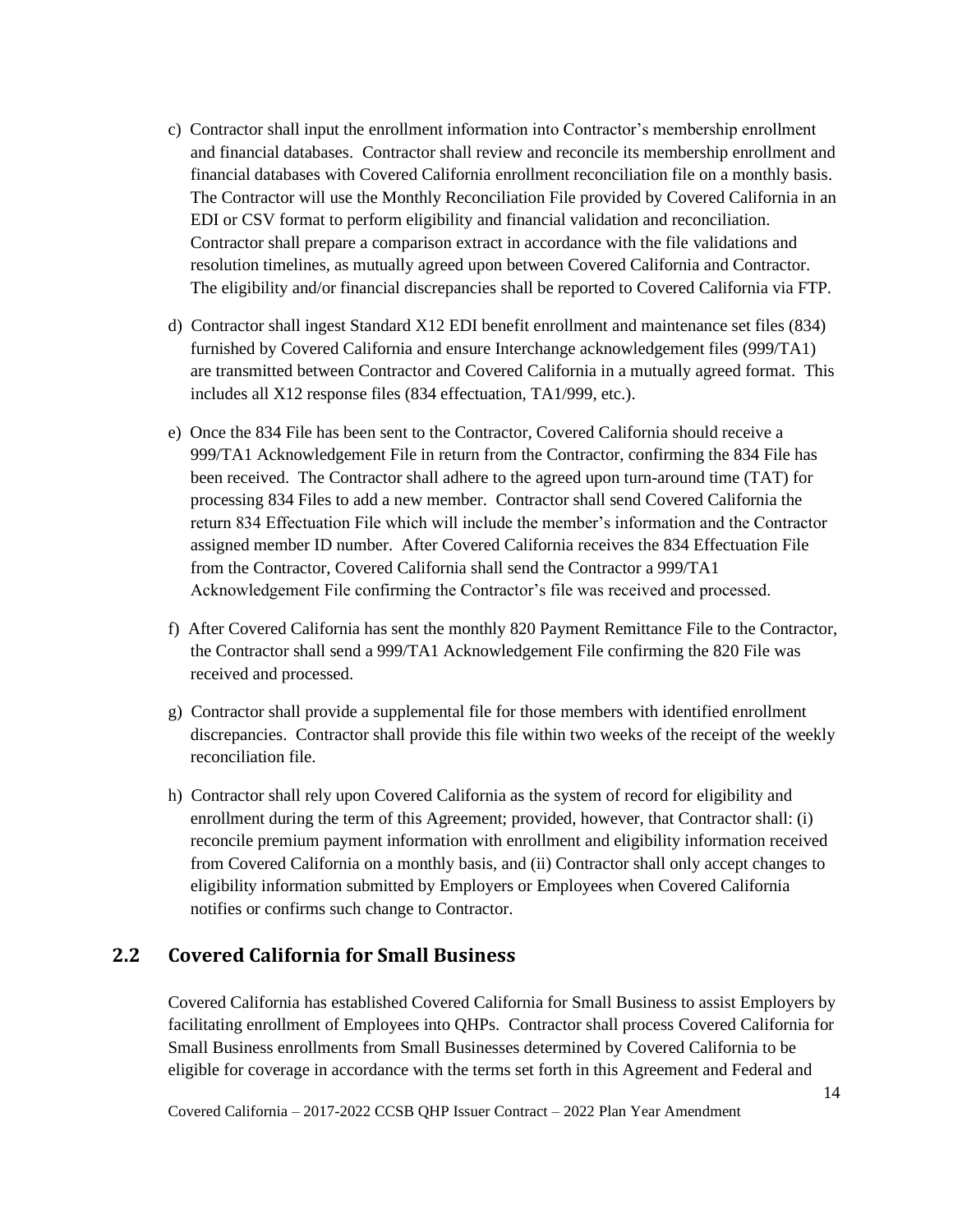State laws, rules and regulations. All specified Employees and their Dependents, of Employers who are eligible in accordance with the Affordable Care Act, California Affordable Care Act, and Regulations may obtain coverage through Covered California for Small Business as permitted by State and Federal laws, rules, and regulations. Covered California will assume statutory obligation as required as part of initial enrollment that would otherwise be carried out by Contractor, such as assuring completion of Agent attestation, if applicable.

### <span id="page-20-0"></span>**2.2.1 Covered California for Small Business Enrollment Periods**

Contractor agrees to allow Employers and Employees to purchase coverage in Covered California for Small Business at any point during the year ("rolling enrollment period") and as a result of specified triggering events, during Special Enrollment Periods (SEPs). Contractor shall accept changes to enrollment received from Covered California other than during the Employer's Open Enrollment Period for qualifying events as required under State and Federal laws, rules, and regulations. Contractor agrees to accept new Employers, Employees and eligible Dependents who enroll during these periods in Covered California for Small Business.

### <span id="page-20-1"></span>**2.2.2 Covered California for Small Business Coverage Effective Dates**

- a) Upon verification of eligibility and selection of Contractor's QHP, Covered California shall: (i) process enrollment of Employees into Contractor's QHPs, (ii) establish effective dates of Employee coverage, (iii) transmit enrollment information for Employees to Contractor, and (iv) Contractor shall notify Employee of the effective date of coverage.
- b) Contractor shall coordinate and cooperate with Covered California to the extent necessary during Covered California's enrollment process following Covered California's acceptance of the single Employer and single Employee application forms. Contractor shall provide Services as may be required to support Covered California during the enrollment process conducted by Covered California in accordance with Covered California's responsibilities under State and Federal laws, rules and regulations. Such Services shall include support of Covered California's performance of the following activities that must occur before the effective date of coverage: (i) determination of Employer eligibility, (ii) selection of Contractor's QHPs coverage levels by Employers and Employees, and (iii) verification of Employee's eligibility.
- c) Covered California for Small Business coverage shall commence on the first (1st) day of a month or such other date as may be established by Covered California under its enrollment timeline and processes in accordance with State and Federal laws, rules and regulations. The specific terms and conditions relating to commencement of coverage, including cancellation or postponement of the effective date of coverage in the event of nonpayment or partial payment of an initial premium will be determined in accordance with applicable laws, rules and regulations.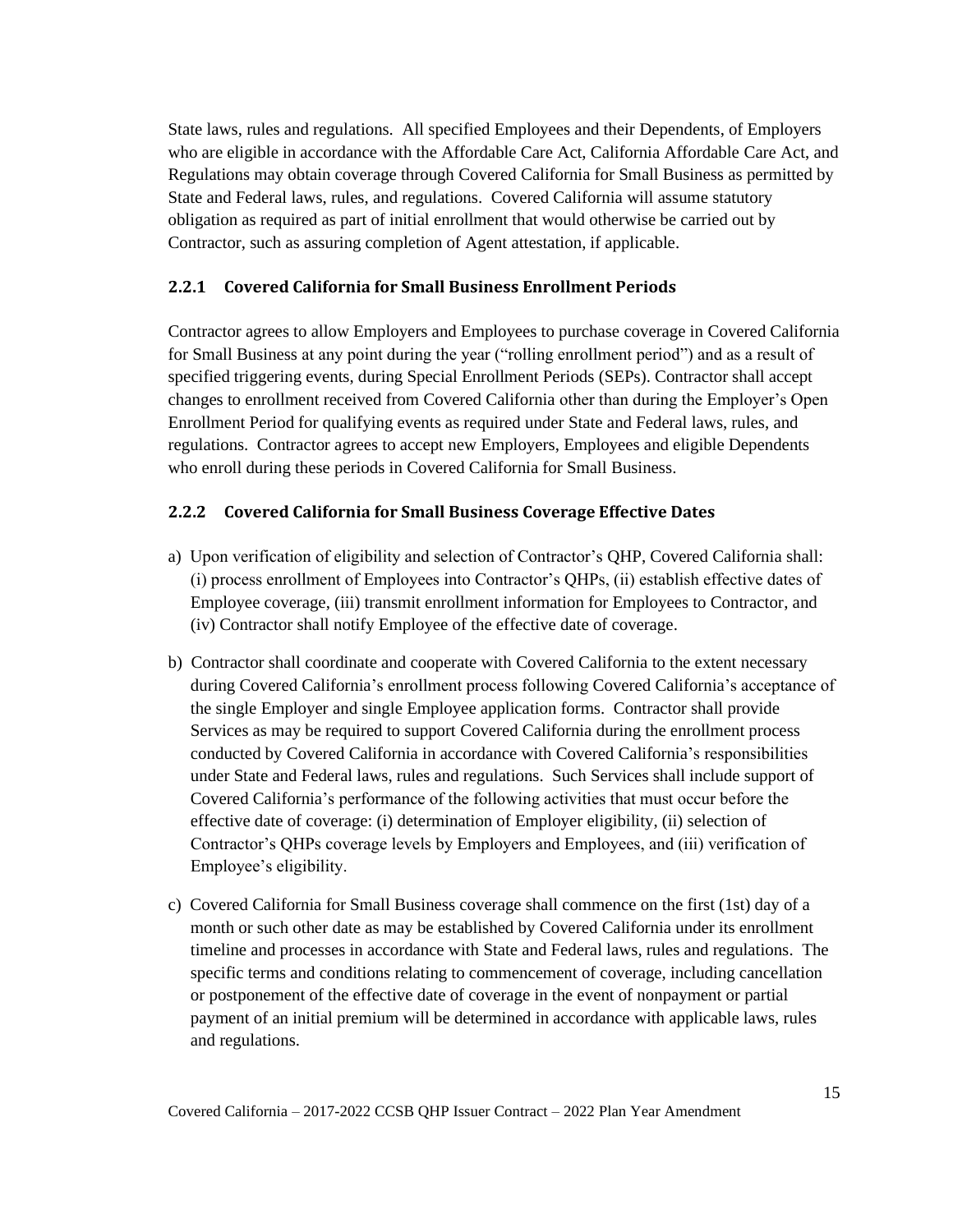d) Contractor shall provide Covered California for Small Business with all information necessary to send the renewal notifications to Covered California Small Businesses, including information needed to satisfy any applicable language accessibility requirements.

### <span id="page-21-0"></span>**2.2.3 Covered California for Small Business Premiums and Agent Compensation**

Covered California for Small Business will be responsible for collection of premiums, including delinquent payments. Contractor shall review and reconcile information received from Covered California on a monthly basis relating to the administration of premium payments, including information required under 45 C.F.R. § 155.705 and other applicable laws, rules and regulations necessary to the administration of premiums. Such reconciliation process will include the Contractor's review of information relating to the receipt of premium amounts due to Covered California from each Employer and Employee in Covered California for Small Business. Contractor shall provide Covered California notice of any reconciling enrollment information with premium payment information, which shall be evaluated by Covered California in consultation with Contractor.

Contractor shall not be entitled to collect from Enrollees or receive from Employers any amounts or receive funds from the Employers above the premium amounts except with respect to costsharing amounts or to the extent that such payment (i) is expressly authorized under the QHPs, such as out-of-network services that comply with the notice requirements set forth at Section 3.4.3, or (ii) relates to a charge for non-sufficient funds or transaction fees initiated by Enrollee at rates that are reasonable and customary for such transactions; the Contractor shall not pursue collections of any said fees or unpaid premiums from Covered California.

Premium charged in Covered California for Small Business includes the assessment of the participation fee of 5.2 percent of the premium due by each Enrollee, as well as a percentage for distribution related expenses. Distribution related expenses shall be set at a rate as set forth in Attachment 3. Covered California for Small Business shall collect a percentage of the premium in order to compensate Agents and General Agents. Contractor acknowledges that Covered California for Small Business may have excess funds as a result of collecting a percentage of Enrollee premiums for distribution related expenses. In no event shall Covered California for Small Business be required to remit any excess funds to Contractor. Any excess funds shall belong to Covered California for Small Business.

### <span id="page-21-1"></span>**2.2.4 Covered California for Small Business Terminations of Coverage**

Contractor acknowledges and agrees that Covered California shall be responsible for the aggregation and administration of premiums for Covered California for Small Business. Covered California shall be responsible for: (1) the submission of bills to each Employer on a monthly basis in a form that identifies Employer and Employee contributions and the total amount due, (2) collecting the amounts due from each Employer, and (3) making payments to Contractor for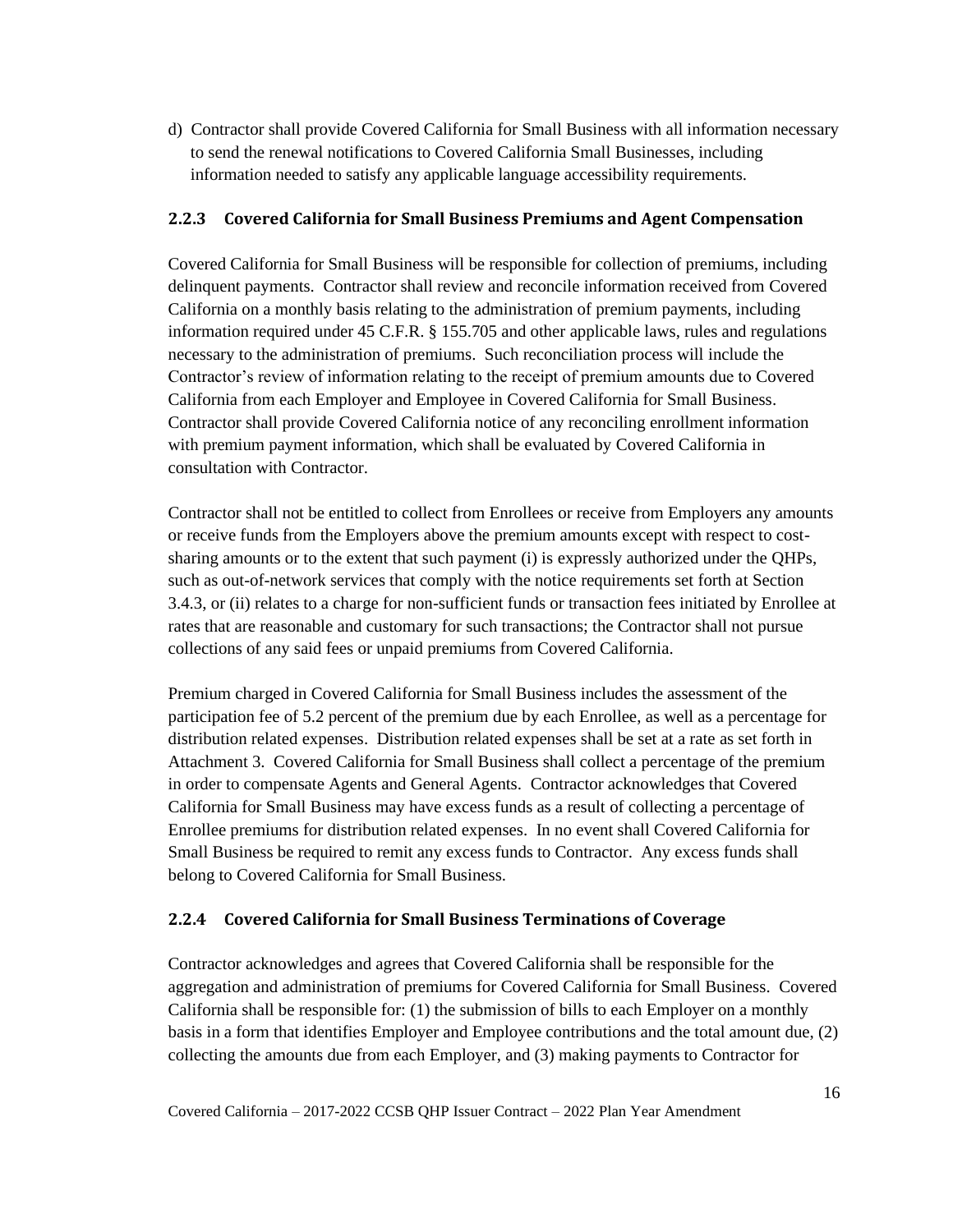Enrollees in Contractor's QHPs on a monthly basis or such other intervals as mutually agreed upon by Covered California and Contractor. In no event shall Covered California be liable to Contractor with respect to any interest or other charges relating to premium funds received by Covered California that are not yet disbursed by Covered California to QHP Issuers.

The specific terms and conditions relating to terminations, including Contractor's right to terminate an Employer in connection with the receipt of nonpayment or partial payments from Employers, shall be established by Covered California in accordance with applicable laws, rules and regulations.

Except as otherwise required under applicable laws, rules or regulations, an Employee's enrollment through Employer may be terminated in connection with the termination of Employer's coverage and/or with respect to the events described in above. With respect to an Employee, his or her eligibility shall cease at such time as he or she is no longer a qualified Employee to whom Employer has offered coverage. Covered California will notify Contractor within five (5) business days of any Employer or Employee termination.

Contractor shall request termination of an enrollee for fraud or mis-representation through the Carrier Referral Process (posted on the Contractor's extranet website provided by Covered California (Data Home, Contractor's folder, Fraud Referral folder)) and provide Covered California with supporting documentation which substantiates the Contractor's request to terminate. Contractor shall not terminate for fraud or misrepresentation without prior approval from Covered California.

### <span id="page-22-0"></span>**2.2.5 Covered California for Small Business Minimum Participation Rates**

Contractor shall comply with minimum participation and contribution rates for Employers participating in Covered California for Small Business in accordance with 10 CCR § 6522. Participation rates shall be established by Covered California in consultation with Health Insurance Issuers and may be modified by Covered California no more frequently than annually based on consideration of various factors, including, prevailing market standards and changes in applicable laws, rules, and regulations. Covered California will provide Contractor notice of such to the minimum participation, if any, at least 210 days prior to the effective date of the proposed change. Changes to the minimum participation and contribution rates will be published on the Covered California for Small Business website.

### <span id="page-22-1"></span>**2.2.6 Agents in Covered California for Small Business**

a) The provisions of this Section apply to Agents who sell Contractor's QHPs through Covered California for Small Business.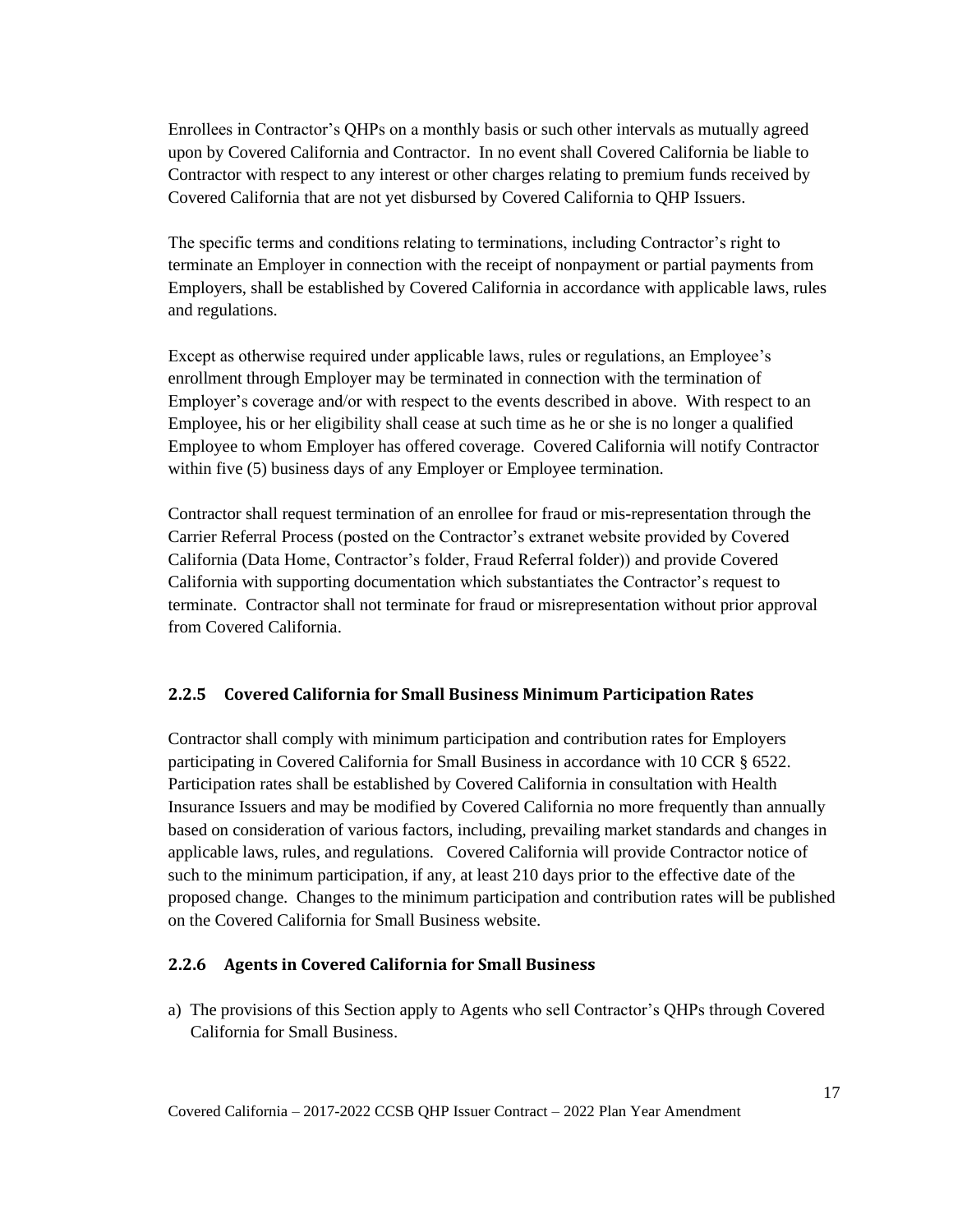- b) Agency and Agent Compensation. Covered California's intent is to pay market level broker and General Agent commissions. In order to facilitate Covered California's ability to administer enrollment in Covered California for Small Business based on efforts that are consistent for non-Covered California products and to achieve consistency in compensation arrangement for products sold inside and outside Covered California: (i) Covered California shall enter into arrangements with Agencies and Agents employed or contracted to write business for the benefit of an Agency to sell Contractor's QHPs through Covered California for Small Business, (ii) Covered California will be responsible for payment of Agencies and Agents employed or contracted to write business for the benefit of an Agency, and (iii) Covered California will provide Enrollee specific and Agency/Agent-specific information to Contractor regarding compensation paid to either Agency or Agent.
- c) General Agents. The commission rate payable to a General Agent by Covered California shall be established by Covered California based on its evaluation of market data, including pricing information submitted in connection with its rate bids and pursuant to other policies that are established by Covered California from time to time. Covered California will contract with multiple General Agents to represent the Covered California for Small Business.
- d) Incentive Compensation Program. In order to enhance consistency in sales efforts for products offered inside and outside of Covered California, Contractor shall consider information provided by Covered California regarding sales commissions in order to credit the Agent's sale of QHPs through Covered California for Small Business to the Agent's sale of Contractor's policies outside Covered California for purposes of determining Agent's aggregate sales that shall be used by Contractor to determine incentive or other compensation payable by Contractor to Agent. Contractor shall provide information as may reasonably be required by Covered California from time to time to monitor Contractor's compliance with the requirements set forth in this Section.
- e) Agent Appointments. Agents enrolling Employers in Covered California for Small Business do not need to be appointed by each individual health plan that participates in Covered California for Small Business. As long as the Agent is licensed by the California Department of Insurance and certified by Covered California, the Agent may enroll Employers in Covered California for Small Business. Covered California's appointment standards are intended to encourage all qualified Agents who sell for Covered California for Small Business to maintain or receive issuer appointments; provided, however that not all qualified Agents are required to receive an issuer appointment in order to sell QHPs through Covered California for Small Business. Contractor shall not take any action that may restrict Agents certified by Covered California from becoming appointed by all Health Insurance Issuers that elect to market products through an Agent.
- f) Agent Conduct. Covered California shall implement policies, procedures, training, monitoring and other processes to ensure that Agents who sell Contractor's QHPs through Covered California for Small Business will fairly and objectively represent all Health Insurance Issuers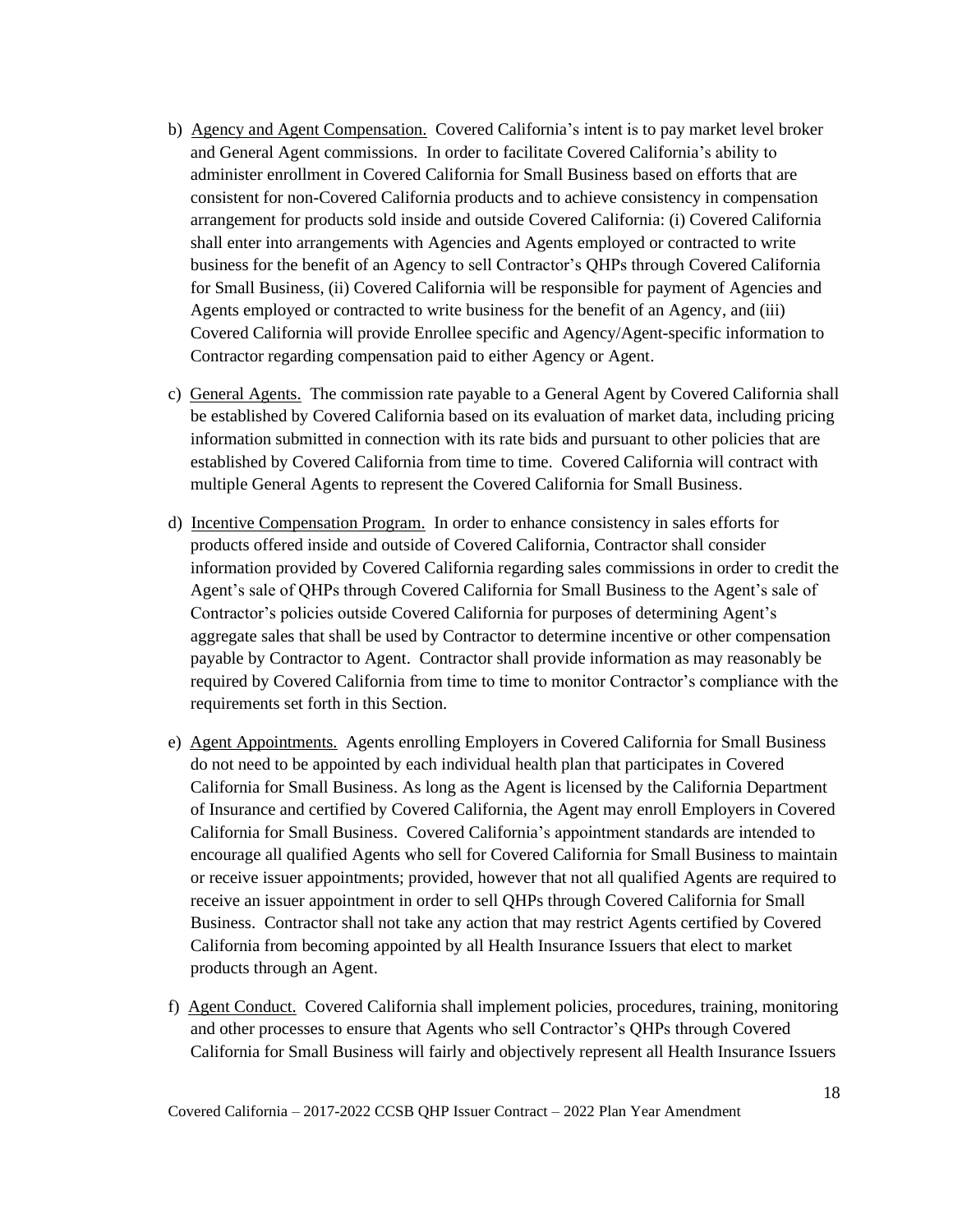and all products offered on Covered California that market through Agents in order to present health plan options in an unbiased manner and that minimizes steerage.

g) Training. Agents shall receive training and certification in order to promote the offer of the broad array of potential products available to potential Enrollees.

# <span id="page-24-0"></span>**2.3 Enrollment and Marketing Coordination and Cooperation**

Covered California recognizes that the successful delivery of services to Enrollees depends on successful coordination with Contractor in all aspects including collaborative enrollment and marketing.

Covered California will take such action as it deems necessary and feasible to develop and implement programs and activities to support Contractor in its marketing and enrollment efforts, in accordance with applicable laws, rules and regulations. Such activities may include making available the following programs and resources for use by Contractor:

- a) Education, marketing, and outreach programs that will seek to increase enrollment through Covered California and inform consumers, including Contractor's current Enrollees, that there is a range of QHPs available in Covered California in addition to Contractor's QHPs;
- b) A standard interface through which Contractor shall electronically accept from Covered California the initial binder payment (via Automated Clearing House or Electronic Funds Transfer) to effectuate coverage and accept subsequent premium payment in Covered California for Small Business;
- c) Complete documentation and reasonable testing timelines for interfaces with Covered California's eligibility and enrollment system;
- d) Eligibility and enrollment training for Contractor's staff and for licensed Agents and brokers;
- e) Joint marketing activities of Covered California, Contractor and other Health Insurance Issuers designed to drive awareness and enrollment in Covered California;
- f) Covered California will treat as confidential, all Contractor marketing plans, materials, and spend reports consistent with Section 1.4.1. The obligation of Covered California to maintain confidentiality of this information shall survive termination or expiration of this Agreement;
- g) Covered California's annual marketing plans, including retention and renewal efforts; and
- h) Customer service support that will include substantially extended customer service hours during Open Enrollment Periods.
- To support the collaborative marketing and enrollment effort, Contractor shall: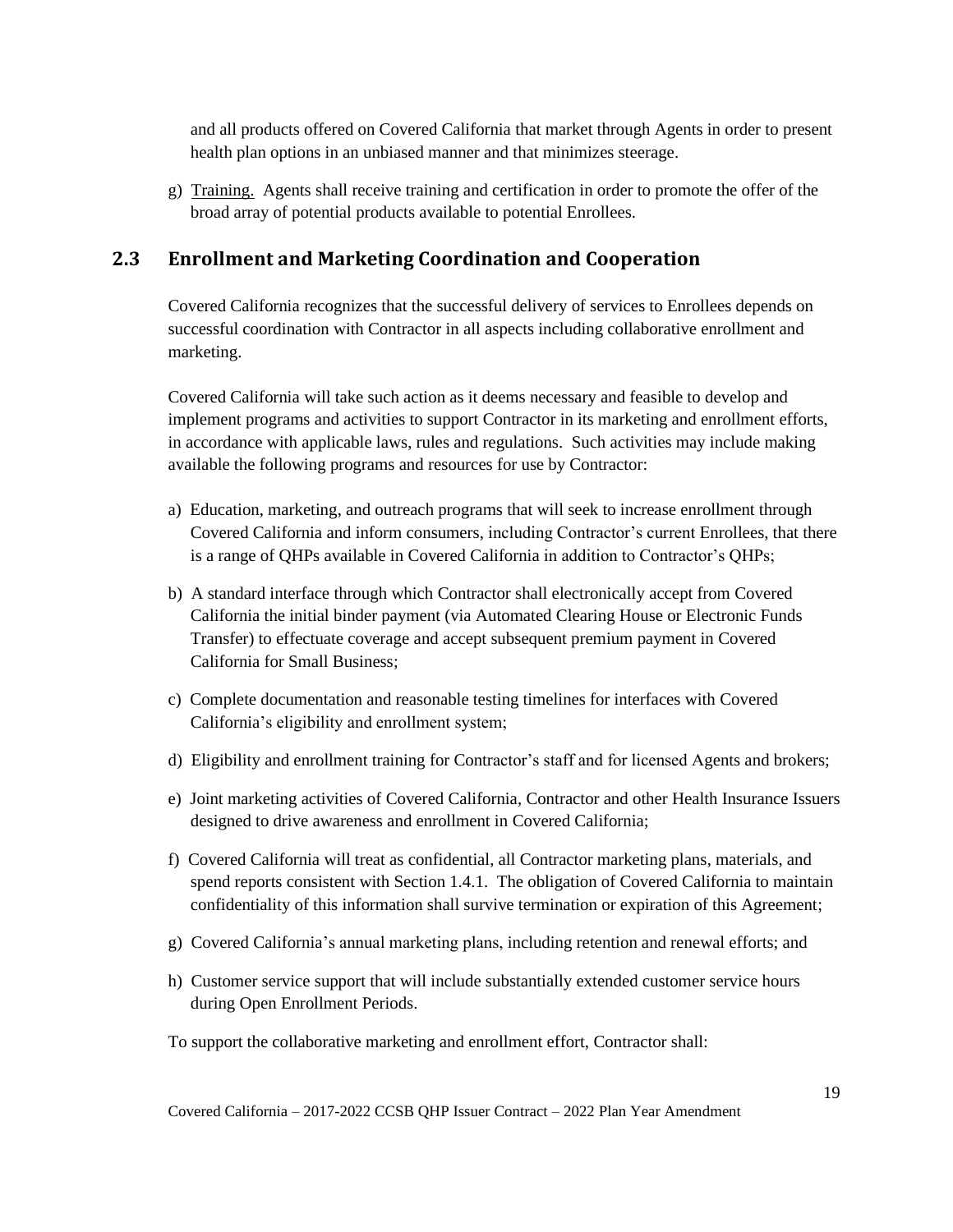- i) Educate its Agents on Contractor's QHPs offered in Covered California, work with Covered California to efficiently educate its Agents and brokers about Covered California's small group marketplace, and inform Agents that a prospective Enrollee's health status is irrelevant to advice provided with respect to health plan selection other than informing individuals about their estimated out-of- pocket costs;
- j) Cooperate with Covered California to develop and implement an Enrollee retention plan;
- k) Submit to Covered California a high-level summary of marketing strategy and plan at least thirty (30) days prior to January  $1<sup>st</sup>$  of each year that highlights marketing approach for acquisition and renewal. This summary should outline lead generation activities to support Agents as well as Business-to-Business advertising campaign targeted at small businesses as appropriate;
- l) Submit to Covered California annual actualized spend amounts for: the calendar year sixty (60) days after the end of the calendar year. Covered California shall treat as confidential consistent with Section 1.4.1; and
- m) Have successfully tested interfaces with Covered California's eligibility and enrollment system or be prepared to complete successful interface tests by dates established by Covered California.

# <span id="page-25-1"></span><span id="page-25-0"></span>**2.4 Enrollee Materials and Branding Documents**

### **2.4.1 Co-branded Materials**

- a) Contractor shall include the Covered California for Small Business logo on Enrollee termination notices. Contractor shall include the Covered California for Small Business logo and other information in notices and other materials based upon the mutual agreement of Covered California and Contractor as to which materials should include the Covered California for Small Business logo. Contractor may include the Covered California for Small Business logo on identification cards and welcome packets. In addition, Contractor may, at its discretion, co-brand other marketing materials such as point-of-sale collateral, digital, social, etc.
- b) Contractor shall comply with the Covered California co-branding requirements related to the format and use of the Covered California logo as outlined in the Covered California Brand Style Guide. Covered California shall post the updated Brand Style Guide online and notify Contractor when updates are made.
- c) Contractor must submit all co-branded marketing materials to Covered California at least ten (10) days prior to releasing materials publicly unless specified otherwise within this Section. The materials provided to Covered California under this Section will not require prior approval by Covered California before the Contractor distributes such materials; provided,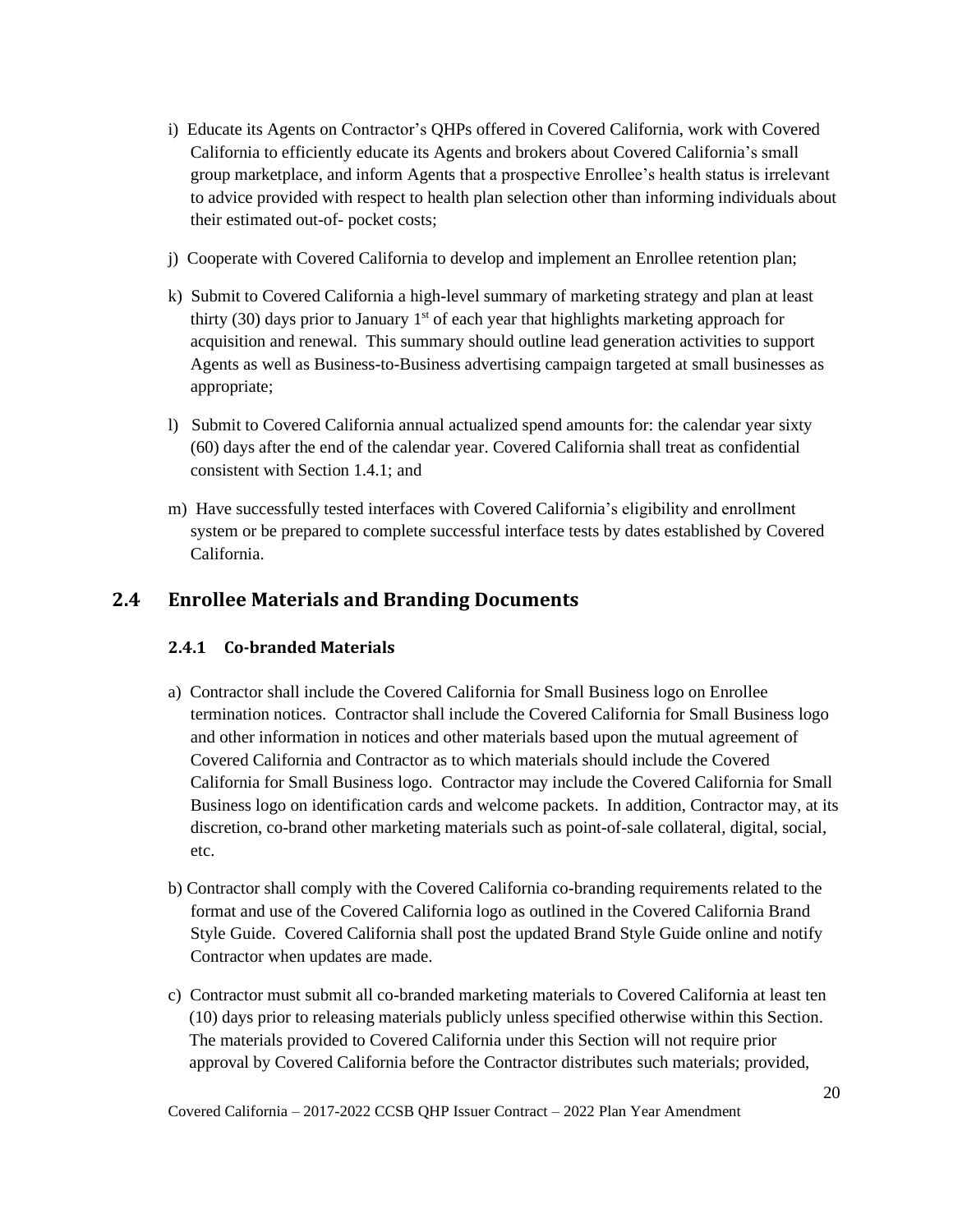however, that Contractor shall make a good faith effort to incorporate any changes proposed by Covered California with respect to such materials.

### <span id="page-26-0"></span>**2.4.2 Materials Submitted to Covered California**

- a) Marketing Materials. Contractor shall provide Covered California with marketing materials and related collateral used by Contractor to promote enrollment inside and outside Covered California, such as point-of-sale collateral, print, digital, social, or any other media channel used in the campaigns on an annual basis and at such other intervals as may be reasonably requested by Covered California. Materials submitted should be a representative sample of the larger body of work.
- b) Identification Cards. Contractor shall issue identification cards to Enrollees in a form that shall be agreed to by Covered California. Identification cards should include the product name matching the naming convention on the Covered California website and provider directory. Contractor shall submit card design to Covered California by September 1<sup>st</sup> of each calendar year.
- c) Marketing Strategies and Plans. Contractor and Covered California recognize that Enrollees benefit from efforts relating to outreach activities designed to increase health awareness and encourage enrollment. The parties shall create and share high-level marketing strategies and plans on an annual basis. The marketing strategies and plans of Covered California and Contractor shall address both new enrollment and renewal efforts. Contractor shall provide proposed and actual marketing approaches, communication strategies, channel distribution strategies, and samples of any planned marketing materials and related collateral. The Contractor shall include this information for both Covered California and the outside small group market.
- d) Contractor Logo. In the event of a logo modification or rebrand, Contractor shall submit new logo to Covered California in a high-resolution design file format. Covered California will make a reasonable effort to update the Contractor logo on all platforms in a timely manner. If Covered California advertising or collateral assets are already in production or live in market, Contractor acknowledges there may be some delay with incorporating the new version of the logo across all applicable assets.

### <span id="page-26-1"></span>**2.4.3 Member Communications Materials**

 Upon request, Contractor shall provide Covered California with at least one (1) copy, unless otherwise specified, of any information Contractor intends to send or make available to all Covered California Enrollees, including, but not limited to, Evidence of Coverage and disclosure forms, Enrollee newsletters, new Enrollee materials, health education materials, and special announcements. The materials provided to Covered California under this Section will not require prior approval by Covered California before the Contractor distributes such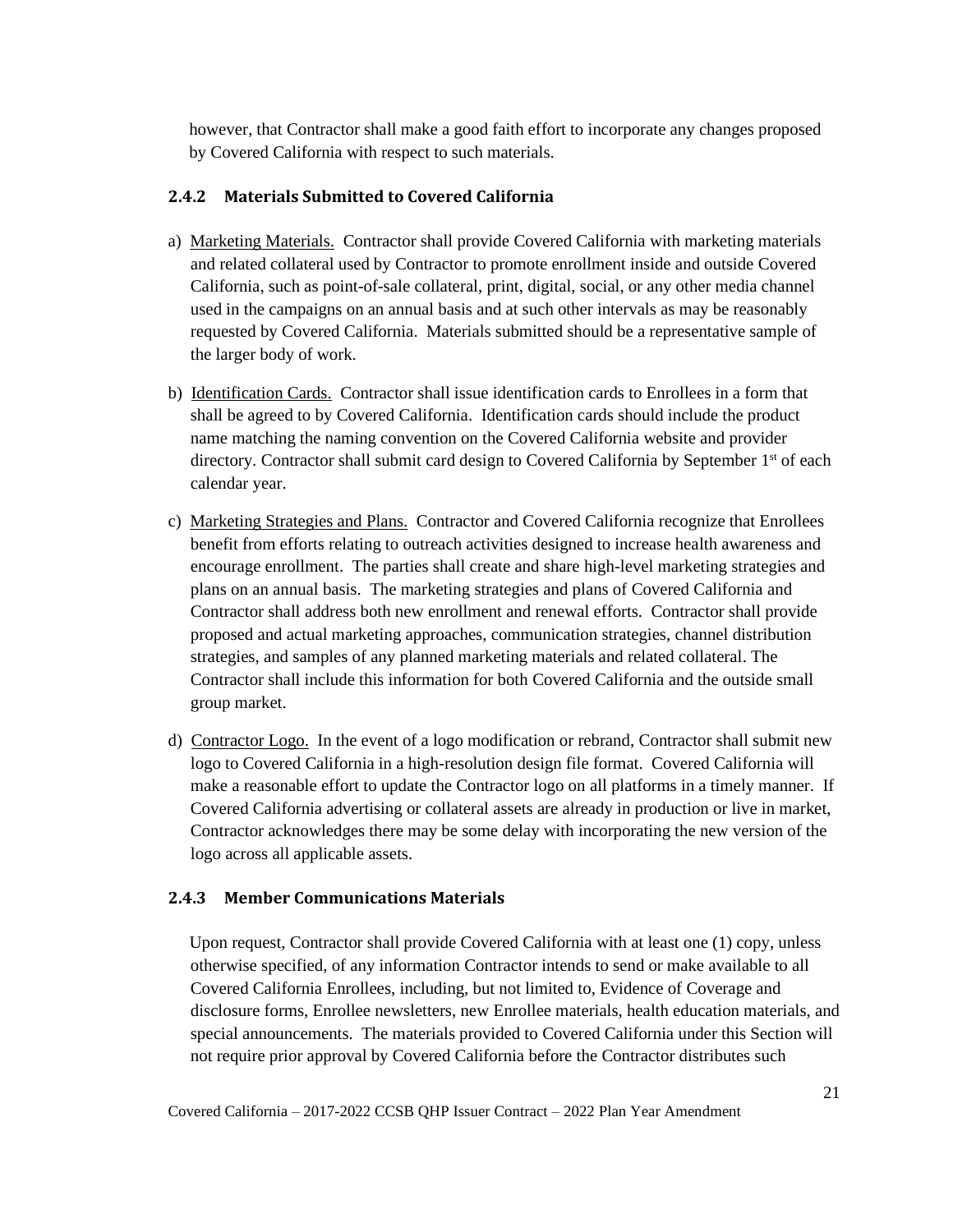materials; provided, however, that Contractor shall duly evaluate any changes proposed by Covered California with respect to such materials. Contractor shall maintain an electronic file that is open to Covered California, or email requested materials to Covered California. Such files shall be accessible by Covered California as required by applicable laws, rules, and regulations and as otherwise mutually agreed upon by the parties.

#### <span id="page-27-0"></span>**2.4.4 Mailing Addresses; Other Demographic Information**

 Contractor shall update an Enrollee's address and other demographic information on a continuous basis based on information Contractor receives from Covered California.

#### <span id="page-27-1"></span>**2.4.5 Evidence of Coverage Booklet on Contractor's Website**

 During each year of this Agreement which carries over into a subsequent Plan Year, Contractor shall make the Evidence of Coverage booklet, including any documents referenced in the Evidence of Coverage, for the next benefit year available on Contractor's website no later than sixty (60) days prior to the plan's coverage effective date provided that Contractor has received any revisions in the material that is to be included in the Evidence of Coverage from Covered California and the State Regulators in sufficient time to allow for posting. The Evidence of Coverage booklet for the then-current benefit year shall remain on Contractor's website through the Plan Year coverage end date.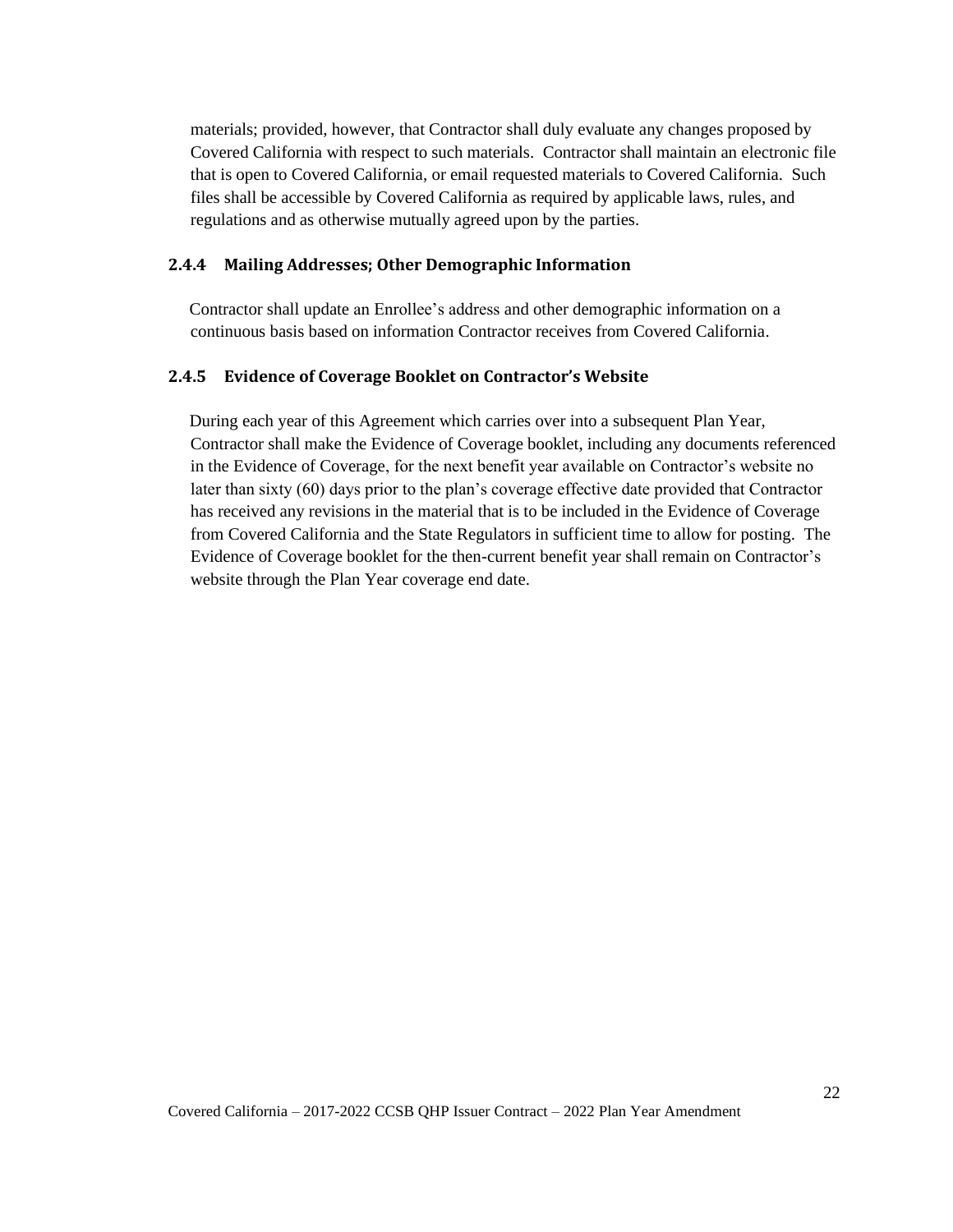# <span id="page-28-0"></span>**ARTICLE 3 – QHP ISSUER PROGRAM REQUIREMENTS**

### <span id="page-28-2"></span><span id="page-28-1"></span>**3.1 Basic Requirements**

#### **3.1.1 Licensed in Good Standing**

Contractor shall be licensed and in good standing to offer health insurance coverage through its QHPs offered under this Agreement. For purposes of this Agreement, each QHP Issuer must be in "good standing," which is determined by Covered California pursuant to 45 C.F.R § 156.200(b)(4) and shall require: (i) Contractor to hold a certificate of authority from CDI or a health care service plan ("HCSP") license from DMHC, as applicable, and (ii) the absence of any material statutory or State Regulatory violations, including penalties, during the year prior to the date of the Agreement and throughout the term of Agreement, with respect to the State Regulators categories identified at Table 3.1.1 below ("Good Standing"). Covered California, in its sole discretion and in consultation with the appropriate State Regulators, determines what constitutes a material violation for this purpose.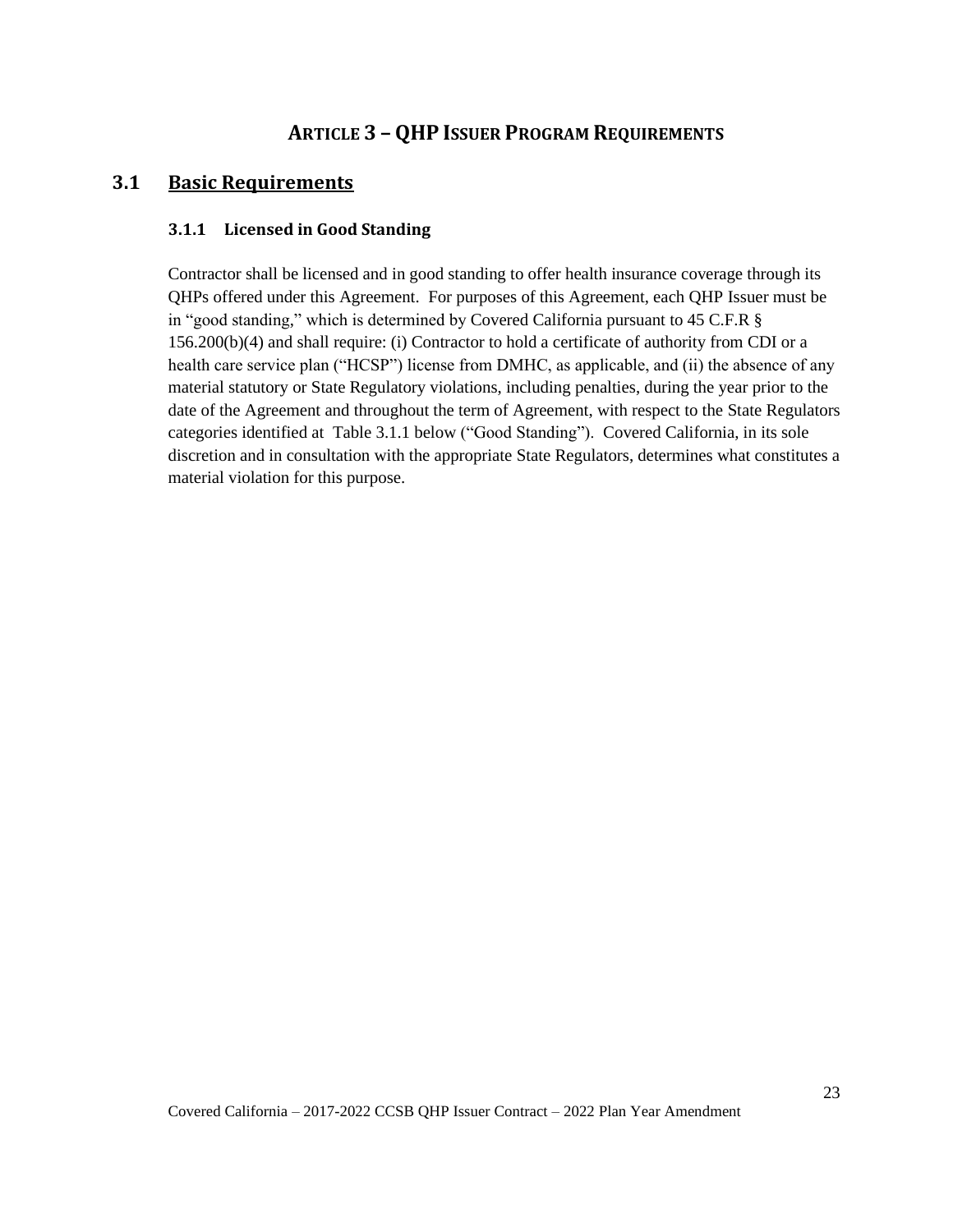| <b>Table 3.1.1</b><br><b>Definition of Good Standing</b>                                                                                                                                             | <b>Agency</b> |
|------------------------------------------------------------------------------------------------------------------------------------------------------------------------------------------------------|---------------|
| Verification that issuer holds a state health care service plan license or insurance                                                                                                                 |               |
| certificate of authority.                                                                                                                                                                            |               |
| • Approved for lines of business sought in Covered California (e.g. commercial,                                                                                                                      |               |
| small group, individual)                                                                                                                                                                             | DMHC and CDI  |
| • Approved to operate in what geographic service areas                                                                                                                                               | DMHC and CDI  |
| • Most recent financial exam and medical survey report reviewed                                                                                                                                      | <b>DMHC</b>   |
| •Most recent market conduct exam reviewed                                                                                                                                                            | <b>CDI</b>    |
| Affirmation of no material <sup>1</sup> statutory or regulatory violations, including penalties levied,<br>during the year prior to the date of the Agreement or throughout the term of Agreement in |               |
| relation to any of the following, where applicable:<br>• Financial solvency and reserves reviewed                                                                                                    | DMHC and CDI  |
| • Administrative and organizational capacity acceptable                                                                                                                                              | <b>DMHC</b>   |
| • Benefit Design                                                                                                                                                                                     |               |
| • State mandates (to cover and to offer)                                                                                                                                                             | DMHC and CDI  |
| • Essential health benefits (State required)                                                                                                                                                         | DMHC and CDI  |
| • Basic health care services                                                                                                                                                                         | DMHC and CDI  |
| • Copayments, deductibles, out-of-pocket maximums                                                                                                                                                    | DMHC and CDI  |
| • Actuarial value confirmation (using the Federal Actuarial Value Calculator as                                                                                                                      |               |
| applicable.)                                                                                                                                                                                         | DMHC and CDI  |
| • Network adequacy and accessibility standards are met                                                                                                                                               | DMHC and CDI  |
| • Provider contracts                                                                                                                                                                                 | DMHC and CDI  |
| • Language Access                                                                                                                                                                                    | DMHC and CDI  |
| • Uniform disclosure (summary of benefits and coverage)                                                                                                                                              | DMHC and CDI  |
| • Claims payment policies and practices                                                                                                                                                              | DMHC and CDI  |
| • Provider complaints                                                                                                                                                                                | DMHC and CDI  |
| • Utilization review policies and practices                                                                                                                                                          | DMHC and CDI  |
| • Quality assurance/management policies and practices                                                                                                                                                | DMHC and CDI  |
| • Enrollee/Member grievances/complaints and appeals policies and practices                                                                                                                           | DMHC and CDI  |
| • Independent medical review                                                                                                                                                                         | DMHC and CDI  |
| • Marketing and advertising                                                                                                                                                                          | DMHC and CDI  |
| • Guaranteed issue individual and small group                                                                                                                                                        | DMHC and CDI  |
| • Rating Factors                                                                                                                                                                                     | DMHC and CDI  |
| • Medical Loss Ratio                                                                                                                                                                                 | DMHC and CDI  |
| • Premium rate review                                                                                                                                                                                | DMHC and CDI  |
| • Geographic rating regions                                                                                                                                                                          |               |
| • Rate development and justification is consistent with ACA requirements                                                                                                                             | DMHC and CDI  |

<sup>1</sup>Covered California, in its sole discretion and in consultation with the appropriate health insurance regulator, determines what constitutes a material violation for this purpose.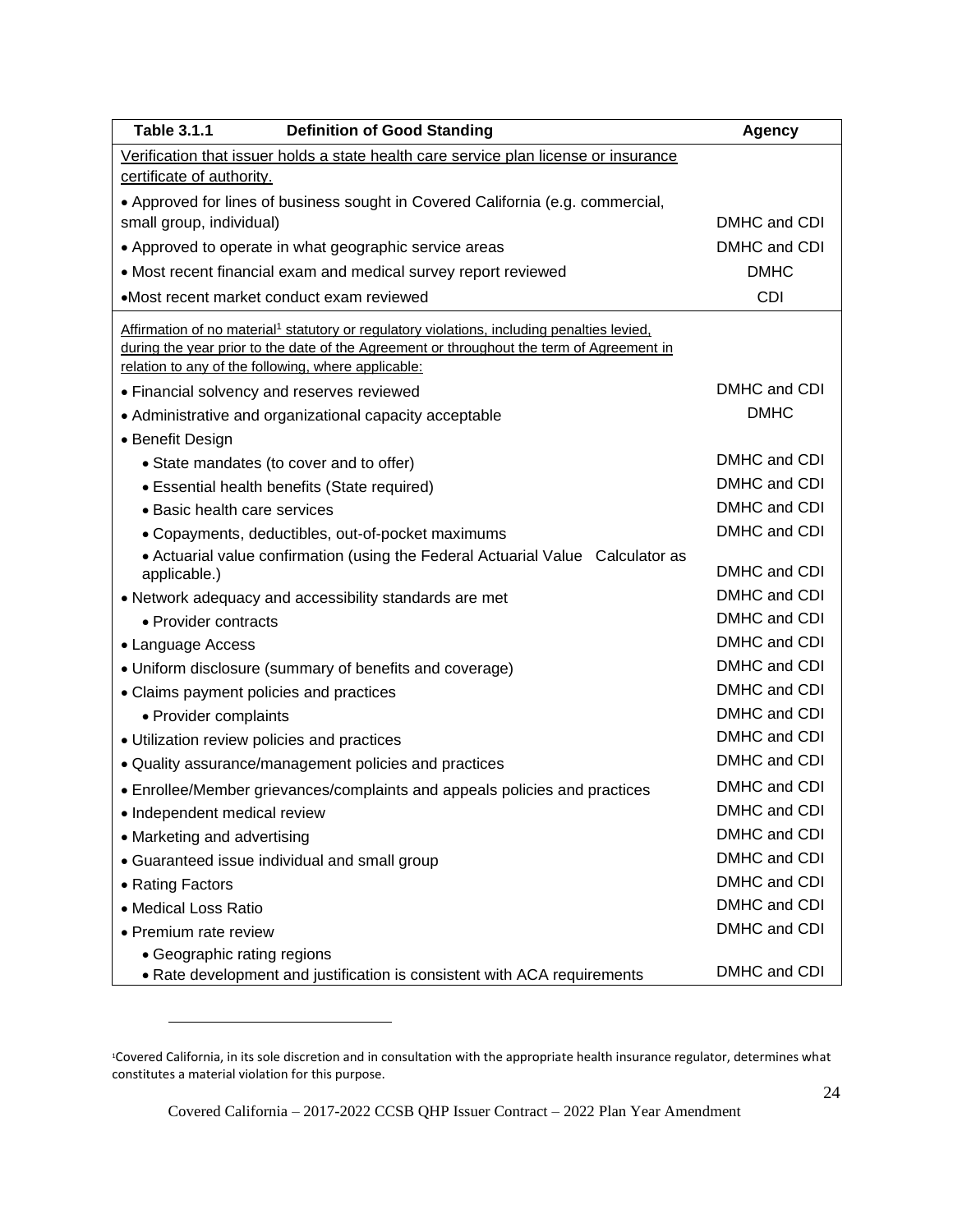#### <span id="page-30-0"></span>**3.1.2 Certification**

Contractor shall comply with requirements for QHPs set forth in this Agreement and under the California Affordable Care Act, the Affordable Care Act and other State and Federal laws, rules and regulations*.* Contractor shall maintain timely compliance with standards required for certification that are issued, adopted, or recognized by Covered California to demonstrate that each health plan it offers in Covered California qualifies as a QHP.

#### <span id="page-30-1"></span>**3.1.3 Plan Naming Conventions**

Contractor must adhere to Covered California's Plan Naming Conventions on all State Regulators plan filings, marketing material, Enrollee material, and SERFF submissions.

#### <span id="page-30-2"></span>**3.1.4 Operational Requirements and Liquidated Damages**

The timely and accurate submission of Contractor's QHP filings and documents to Covered California for upload into the CCSB eligibility and enrollment system is critical. When submissions are late, or inaccurate, Covered California suffers financial harm with each resubmission and such actions put the Renewal and Open Enrollment process at risk. The parties agree that the liquidated damages below are proportional to the damages Covered California incurs from each respective error made by Contractor. Therefore, Contractor agrees to meet the following operational requirements:

#### **SERFF Template Completion**

Contractor must submit complete and accurate SERFF Templates to Covered California beginning with submissions for the 2017 Plan Year, and each year thereafter. Covered California will participate in two rounds of validation with the Contractor. Contractor agrees to pay liquidated damages in the amount of \$5,000 for each additional round of validation beyond the first two rounds. Changes to any or all of Contractor's SERFF Templates counts as one round of validation. If instructions provided by Covered California include inaccurate information which necessitates an additional round of validation, or an additional round of validation is necessary due to required changes by Covered California or Contractor's State Regulators, those rounds of validation will not be counted in the two rounds of validations.

#### **CCSB Eligibility and Enrollment System Test and Load Deadlines**

Contractor must participate in CCSB eligibility and enrollment system testing and provide certification of plan data and documents to CCSB. Contractor is responsible for the accuracy of all plan data and documents provided for upload. There are no liquidated damages for system test and load deadlines.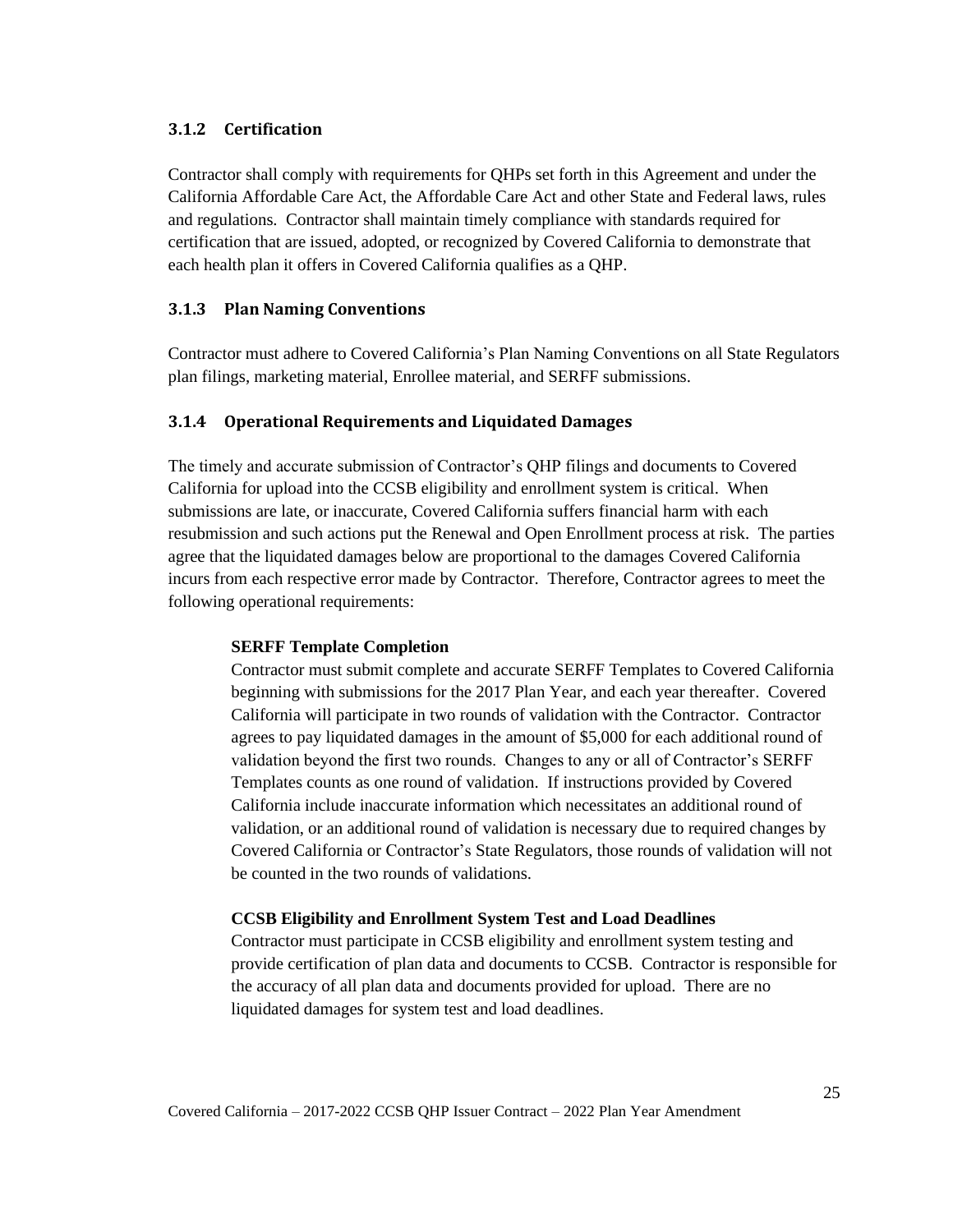If liquidated damages are applied by Covered California under this section then no other remedies under Section 7.2.4 will apply to the Contractor for that same or any related action.

#### **Deadlines for Regulatory Approval**

Covered California reserves the right to require that the Contractor receives regulatory approval for Licensure, rates, products, Summary of Benefits and Coverage/Evidence of Coverage documents, policy documents, Network, and Service Area prior to uploading documents.

#### **Communication with Plan Manager and Covered California**

Contractor must notify Covered California in a timely manner of changes with operational impacts to Covered California, Enrollees or the CCSB eligibility and enrollment system.

### <span id="page-31-1"></span><span id="page-31-0"></span>**3.2 Benefit Standards**

#### **3.2.1 Essential Health Benefits**

Each QHP offered by Contractor under the terms of this Agreement shall provide essential health benefits in accordance with the Benefit Plan Design requirements described in the Covered California Patient-Centered Benefit Plan Designs as approved by the Board for the applicable Plan Year, and as required under this Agreement, and applicable laws, rules and regulations, including California Health and Safety Code § 1367.005, California Insurance Code § 10112.27, California Government Code § 100503(e) and as applicable, 45 C.F.R. § 156.200(b).

#### <span id="page-31-2"></span>**3.2.2 Patient-Centered Standard Benefit Designs**

During the term of this Agreement, Contractor shall ensure its QHPs provide the benefits and services at the cost-sharing and actuarial cost levels described in the Covered California Patient-Centered Benefit Plan Designs as approved by the Board for the applicable Plan Year.

In addition to standardized benefit designs, Contractor may submit alternate benefit designs (ABD) for Contractor's licensed geographic service area. Alternate benefit designs are optional. Alternate benefit designs must comply with state statutory and regulatory requirements. The alternate benefit design offering should incorporate the commission rate guidance utilized for all Covered California for Small Business plans.

#### <span id="page-31-3"></span>**3.2.3 Offerings Outside of Covered California**

a) Contractor acknowledges and agrees that as required under State and Federal law, QHPs and plans that are identical in benefits, service area, and cost sharing structure offered by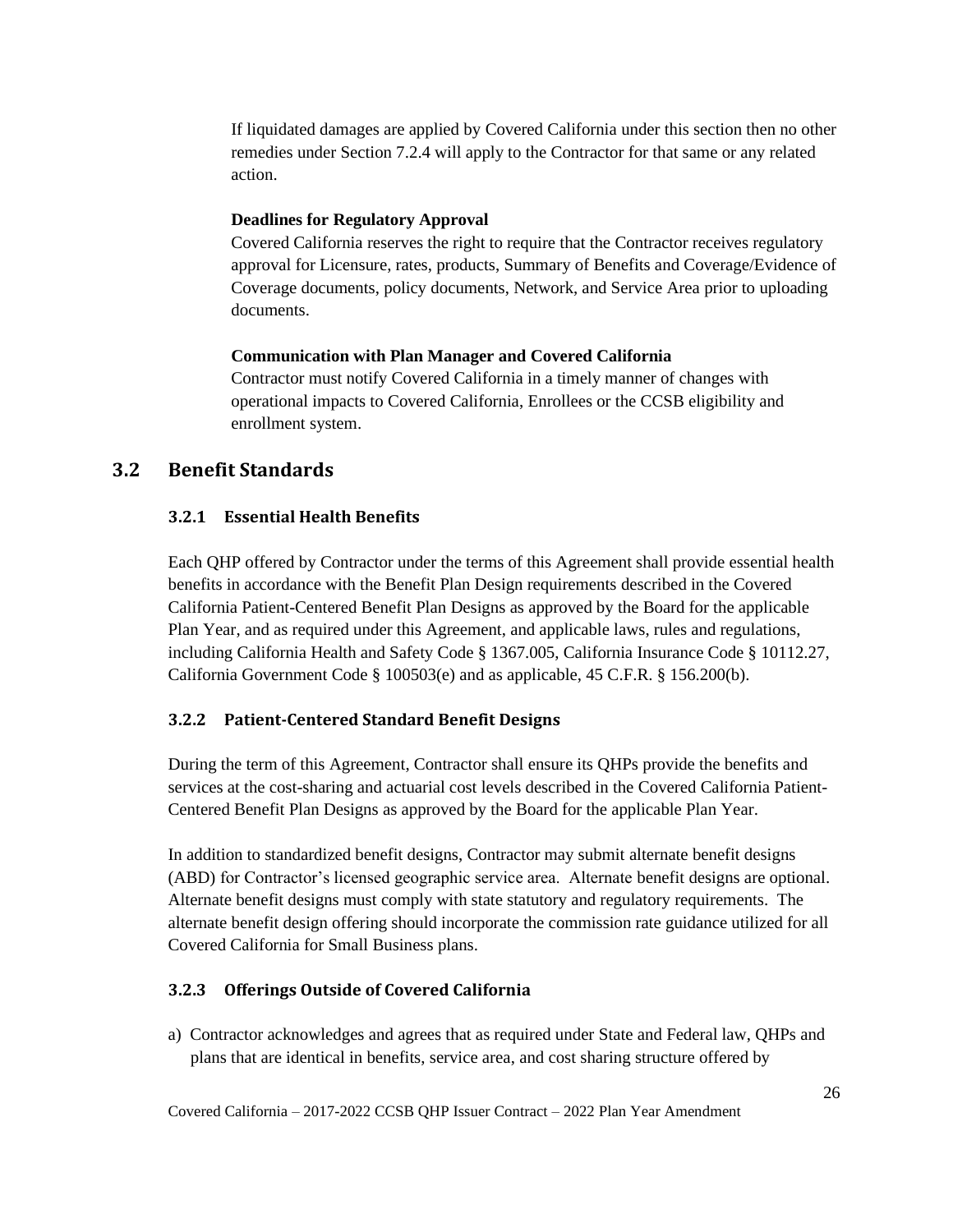Contractor outside Covered California must be offered at the same premium rate whether offered inside Covered California or outside Covered California directly from the Contractor or through an Agent.

- b) In the event that Contractor sells products outside Covered California, Contractor shall fairly and affirmatively offer, market, and sell all products made available to Small Businesses in Covered California to Small Businesses seeking coverage outside Covered California consistent with California law.
- c) For purposes of this Section, "product" does not include contracts entered into pursuant to Part 6.2 (commencing with § 12693) of Division 2 of the Insurance Code between the Department of Health Care Services (DHCS) and health care service plans for Healthy Families beneficiaries or to contracts entered into pursuant to Chapter 7 (commencing with § 14000) of, or Chapter 8 (commencing with § 14200) of, Part 3 of Division 9 of the Welfare and Institutions Code between the DHCS and health care service plans for enrolled Medi-Cal beneficiaries.

### <span id="page-32-0"></span>**3.2.4 Pediatric Dental Benefits**

When Contractor elects to embed and offer Pediatric Dental Essential Health Benefit services either directly, or through a subcontract with a dental plan issuer authorized to provide Specialized Health Care Services, Contractor shall require its dental plan subcontractor to comply with all applicable provisions of this Agreement, including, but not limited to, standard benefit designs for the embedded pediatric dental benefit, as well as any network adequacy standards applicable to dental provider networks and any pediatric dental quality measures as determined by Covered California.

Coordination of Benefits. If a Contractor's QHP provides coverage for the Pediatric Dental Essential Health Benefit, Contractor shall include a Coordination of Benefits (COB) provision in its Evidence of Coverage or Policy Form that (i) is consistent with Health and Safety Code § 1374.19 or Insurance Code § 10120.2 and (ii) provides that the QHP is the primary dental benefit plan or policy under that COB provision. This provision shall apply to Contractor's QHPs offered both inside and outside of Covered California for Small Business, except where 28 CCR § 1300.67.13 or 10 CCR § 2232.56 provides for a different order of determination for COB in the small group market.

#### <span id="page-32-1"></span>**3.2.5 Prescription Drugs**

a) Formulary changes. Except in cases where patient safety is an issue, Contractor shall give affected Covered California Enrollees, and their prescribing physician(s), sixty (60) days written notice prior to the removal of a drug from formulary status, unless it is determined that a drug must be removed for safety purposes more quickly. If Contractor is not reasonably able to provide sixty (60) days written notice, the Contractor must provide affected Enrollees with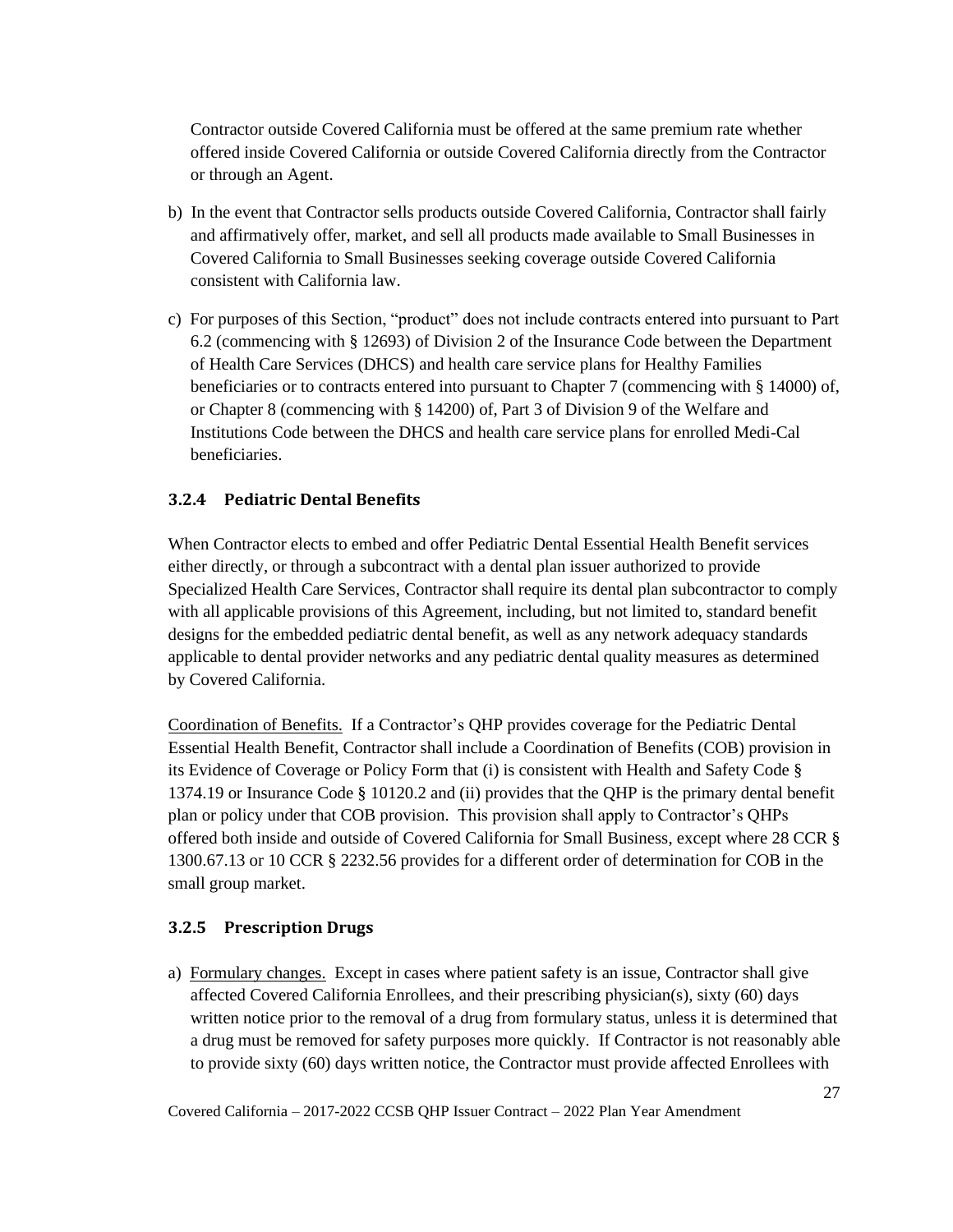a sixty (60) day period to access the drug as if was still on the formulary, that begins on the date the drug is removed from the formulary. This notice requirement shall apply only to single source brand drugs and the notice shall include information related to the appropriate substitute(s). The notice shall also comply with all requirements of the Health and Safety Code and Insurance Code, including provisions prohibiting Contractor from limiting or excluding coverage for a drug to a Plan Enrollee in cases where the drug had been previously approved for coverage by Contractor for a medical condition of the Plan Enrollee, except under specified conditions. To the extent permitted in State and Federal law, an exception to the notice requirement will be allowed when Contractor continues to cover a drug prescribed for a Plan Enrollee without interruption and under the same conditions, including copayment and limits that existed prior to the removal of the drug from formulary status.

- b) Internet Link to Formularies. Contractor shall comply with applicable State and Federal laws relating to prescription drug formularies, including posting the formularies for each product offered on the Contractor's website as required by Health and Safety Code § 1367.205 and Insurance Code § 10123.192. Contractor shall provide to Covered California and regularly update information necessary for Covered California to link to the Contractor's drug formularies for each of the QHPs Contractor offers so that Covered California can ensure it complies with its obligation under Government Code § 100503.1.
- c) Contractor shall have an opt-out retail option for mail order drugs to allow consumers to receive in-person assistance, and this option shall have no additional cost. However, as specified in the standard benefit designs, Contractor may offer mail order prescriptions at a reduced cost-share.
- d) Contractor shall provide consumers with an estimate of the range of costs for specific drugs.
- e) Contractor shall have a sufficient number of customer service representatives available during call center hours for consumers and advocates to obtain clarification on formularies and consumer cost-shares for drug benefits.

### <span id="page-33-1"></span><span id="page-33-0"></span>**3.3 Network Requirements**

#### **3.3.1 Service Areas**

a) Service Area Listing. During each year of this Agreement, Contractor agrees to offer QHPs in the Service Area listing set forth in the applicable Plan Year SERFF templates tested and validated by the Contractor. Any such changes to Contractor's previous year's Service Areas shall be effective as of January 1 of the applicable Contract Year. In the event ZIP codes are added to the current Service Area by the United States Postal Service, the parties agree such added ZIP codes shall be automatically included in the Service Area and shall be reflected in the next scheduled update of the Service Area Listing.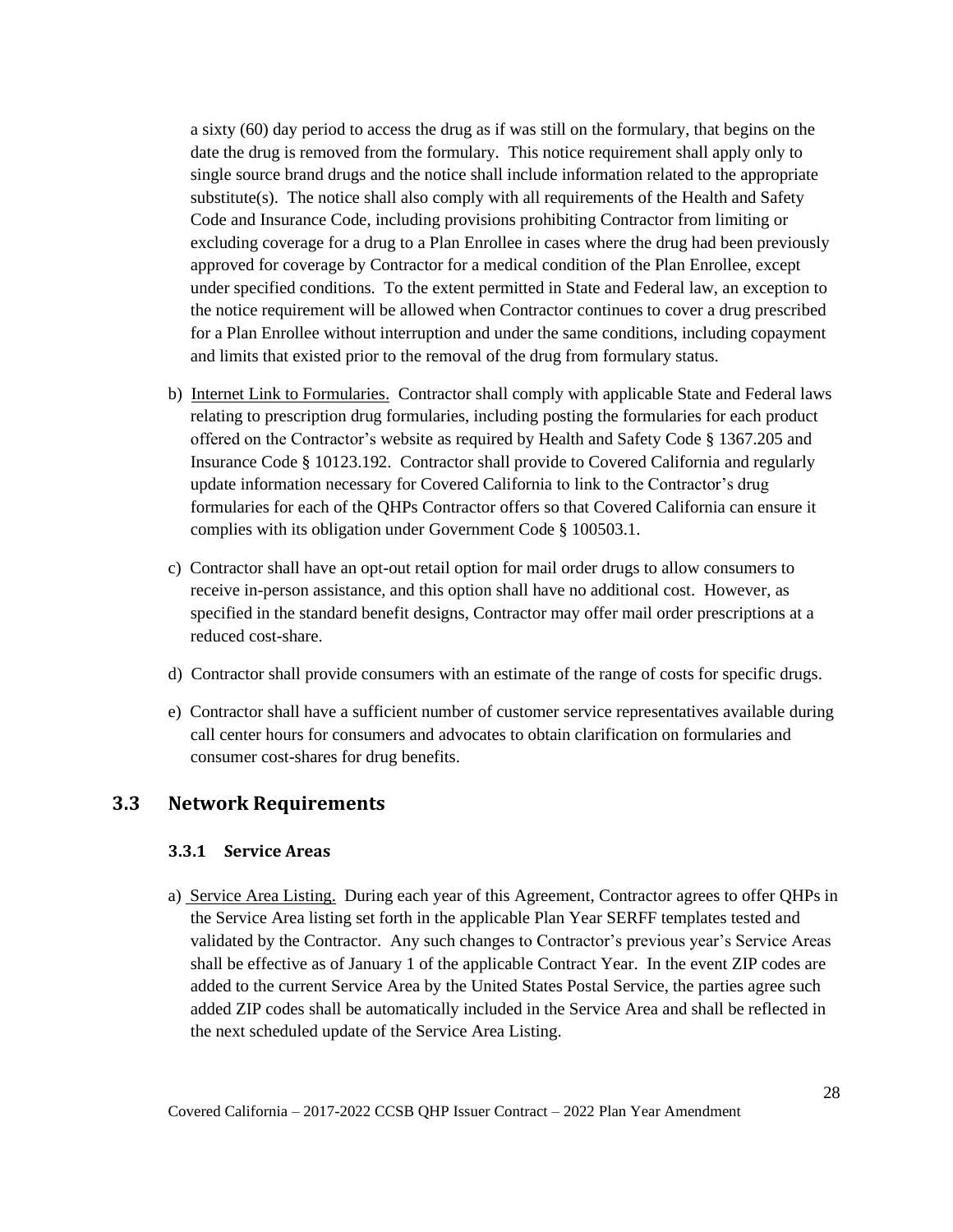Contractor shall comply with Covered California's standards, developed in consultation with Health Insurance Issuers, regarding the development of Service Area listings based on ZIP code, including, those relating to: (i) the timing of such submissions prior to the Open Enrollment Period, (ii) the assignment of Enrollees residing in ZIP codes split across two rating regions, and (iii) required updates and notice of changes in ZIP Codes within Contractor's region.

- b) Withdrawal. Contractor shall not withdraw from any geographic region (as defined in Health and Safety Code § 1357.512 and California Insurance Code § 10753.14) for the small group market or modify any portion of its Service Area where Contractor provides Covered Services to Enrollees without providing prior written notice to, and obtaining prior written approval from Covered California, which shall not be unreasonably denied, and to the extent required, the State Regulators with jurisdiction over Contractor.
- c) Service Area Eligibility. In order to facilitate Covered California's compliance with State and Federal law, Contractor shall monitor information it receives directly, or indirectly or through its subcontractors to assure continued compliance with eligibility requirements related to participation by Employers in Covered California for Small Business, including those requirements related to the Employer's principal place of business or primary worksite in the Service Area.

Contractor shall notify Covered California if it becomes aware that an Employer enrolled in a QHP of Contractor no longer meets the requirements for eligibility, based on place of business. Covered California will evaluate such information to determine Enrollee's continuing enrollment in the Contractor's Service Area under Covered California's policies which shall be established in accordance with applicable laws, rules and regulations. Contractor and its subcontractors will have no duty to investigate representations made by Employers regarding eligibility; provided, however, that Contractor shall notify Covered California in the event that it becomes aware that such representation may not be accurate.

#### <span id="page-34-0"></span>**3.3.2 Network Adequacy**

a) Network standards. Contractor's QHPs shall comply with the network adequacy standards established by the applicable State Regulators responsible for oversight of Contractor, including, those set forth at Health and Safety Code § 1367.03 and 28 CCR § 1300.67.2 (if Contractor is a licensed health care service plan) or Insurance Code § 10133.5 and 10 CCR § 2240 et seq. (if Contractor is regulated by CDI), and, as applicable, other laws, rules, and regulations, including, those set forth at 45 C.F.R. § 156.230. Contractor shall cooperate with Covered California to implement network changes as necessary to address concerns identified by Covered California.

b) Participating Provider Stability. Contractor shall maintain policies and procedures that are designed to preserve and enhance Contractor's network development by facilitating the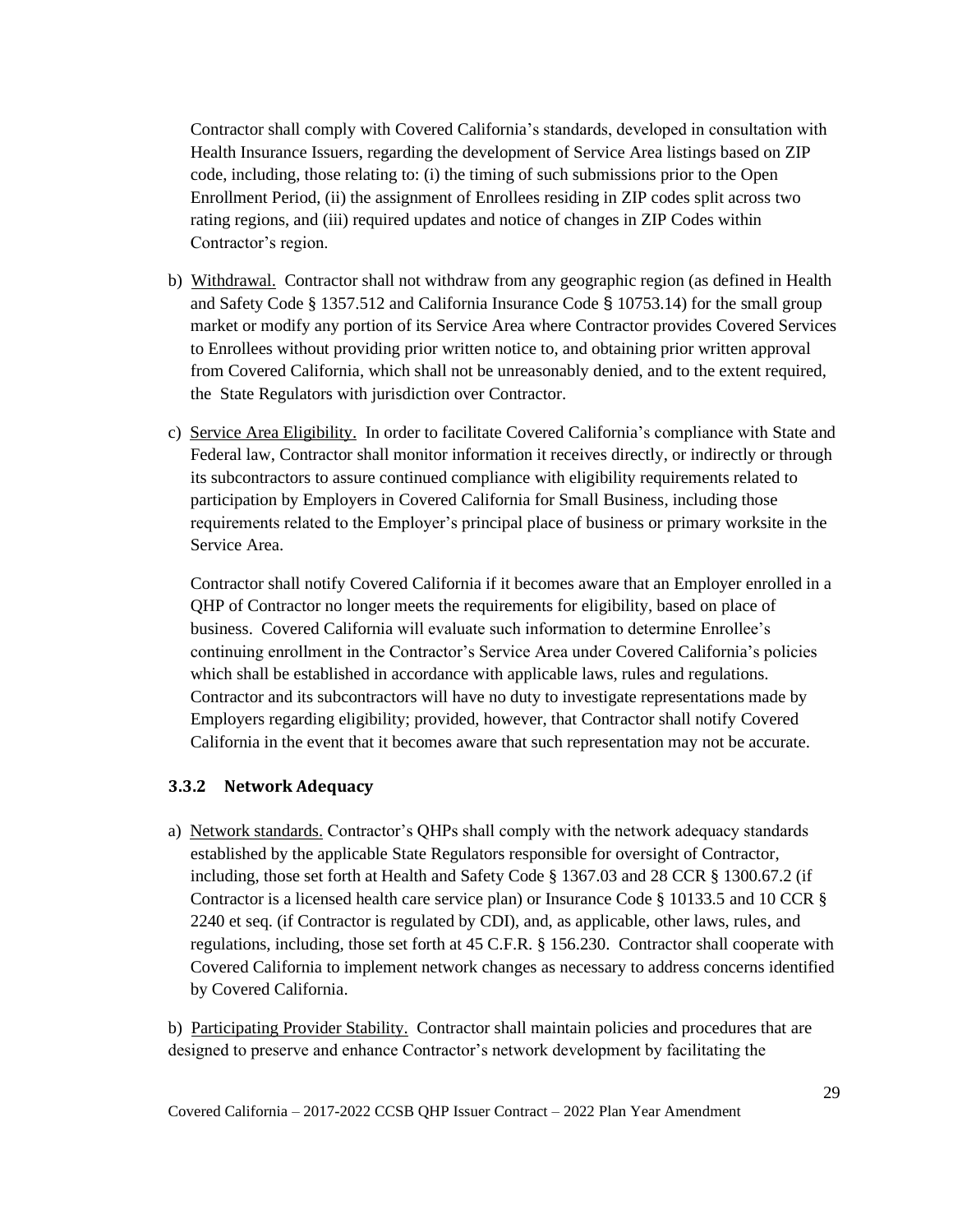recruitment and retention of Participating Providers necessary to provide access to Covered Services. Such policies and procedures shall be consistent with applicable laws, rules and regulations, and will include an ongoing assessment of turnover rates of its Participating Providers to ensure that the turnover rates do not disrupt the delivery of quality care.

c) Notice of material network changes.

Contractor shall notify Covered California with respect to changes in its provider network as follows:

- i. Contractor shall notify Covered California of any pending material change in the composition of its provider network within any of the regions it covers, or its participating provider contracts, of and throughout the term of this Agreement at least 60 days prior to any change or immediately upon Contractor's knowledge of the change if knowledge is acquired less than 60 days prior to the change, and cooperate with Covered California in planning for the orderly transfer of plan members; and
- ii. Contractor shall ensure that Covered California Enrollees have access to care when there are changes in the provider network, including but not limited to, mid-year contract terminations between Contractor and Participating Providers.

### <span id="page-35-0"></span>**3.3.3 Network Stability**

- a) Contractor shall implement policies and practices designed (i) to reduce the potential for disruptions in Contractor's provider networks, and (ii) to minimize the amount of uncertainty, disruption, and inconvenience of Enrollees in the execution of the transition of care as required under State laws, rules and regulations in connection with any such disruption. Contractor agrees to maintain adequate records, reasonably satisfactory to Covered California, documenting its policies and its compliance with these requirements by Contractor and Participating Providers.
- b) Block Transfers. If Contractor experiences a termination of a Provider Group(s) or hospital(s) that constitutes a block transfer as defined in Health and Safety Code § 1373.65 and Title 28, CCR § 1300.67.1.3, Contractor shall provide Covered California with copies of the written notices the Contractor proposes to send to affected Enrollees, in compliance with the notice requirements of Health and Safety Code § 1373.65, prior to mailing the notices to Enrollees.
- c) Network Disruptions. If Contractor experiences provider network disruptions or other similar circumstances that make it necessary for Enrollees to change QHPs or Participating Providers, Contractor agrees to provide prior notice to Covered California and State Regulators, in accordance with advance notice, meeting, and other requirements set forth in applicable laws, rules and regulations, including Insurance Code § 10199.1 and Health and Safety Code § 1367.23 and 1366.1.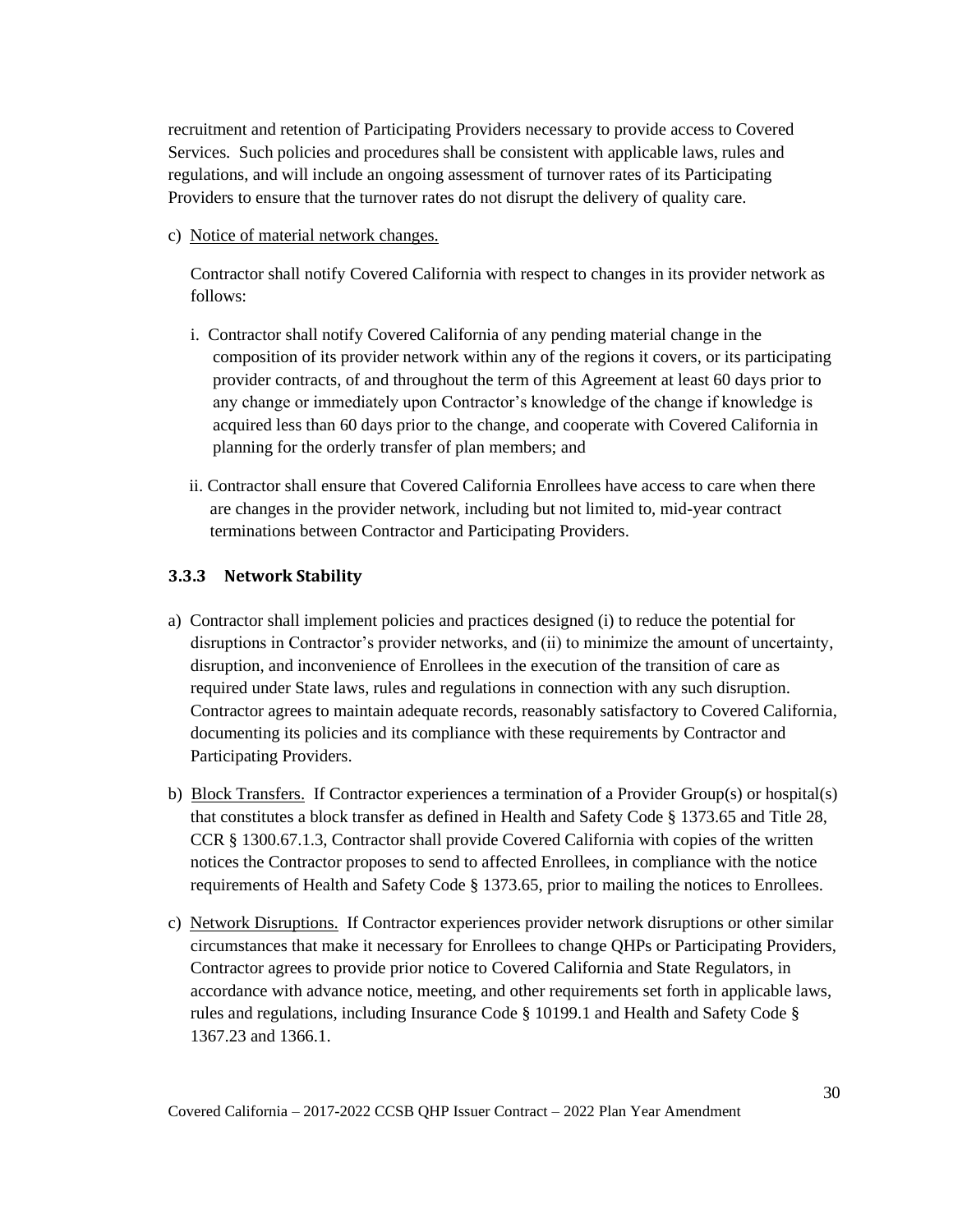d) Employee/Dependent transfers. In the event of a change in Participating Providers or QHPs related to network disruption, block transfers or other similar circumstances, Contractor shall, and shall require Participating Providers to, cooperate with Covered California in planning for the orderly transfer of Employees/Dependents as necessary and as required under applicable laws, rules, and regulations including, those relating to continuity of care.

# **3.4 Participating Providers**

## **3.4.1 Provider Contracts**

- a) Contractor shall include in all of its contracts with Participating Providers the requirement for all Covered Services to be provided by duly licensed, certified or accredited Participating Providers consistent with the scope of their license, certification or accreditation and in accordance with applicable laws, rules, regulations, the standards of medical practice in the community, and the terms set forth in agreements entered into by and between Contractor and Participating Providers ("Provider Agreement").
- b) Contractor shall include in each Provider Agreement a requirement that Participating Providers comply with all other applicable laws, rules and regulations.
- c) Contractor shall use commercially reasonable efforts to require the provisions of Subsection (d) to be included in each: (i) Provider Agreement entered into by and between Contractor and a Participating Provider, and (ii) any subcontracting arrangement entered into by a Participating Provider.
- d) Provision of Covered Services. Contractor shall undertake commercially reasonable efforts to ensure that each Participating Provider Agreement and each subcontracting arrangement entered into by each Participating Provider complies with the applicable terms and conditions set forth in this Agreement, as mutually agreed upon by Covered California and Contractor, and which may include the following:
	- i. Coordination with Covered California and other programs and stakeholders;
	- ii. Relationship of the parties as independent contractors (Section  $1.3(a)$ ) and Contractor's exclusive responsibility for obligations under the Agreement (Section 1.3(b));
	- iii. Participating Provider Directory requirements (Section 3.4.4);
	- iv. Symphony Provider Directory requirements (Section 3.4.5);
	- v. Implementation of processes to enhance stability and minimize disruption to provider network (Section 3.3.3);
	- vi. Notices, network requirements, and other obligations relating to costs of out-of-network services and other benefits (Section 3.4.3);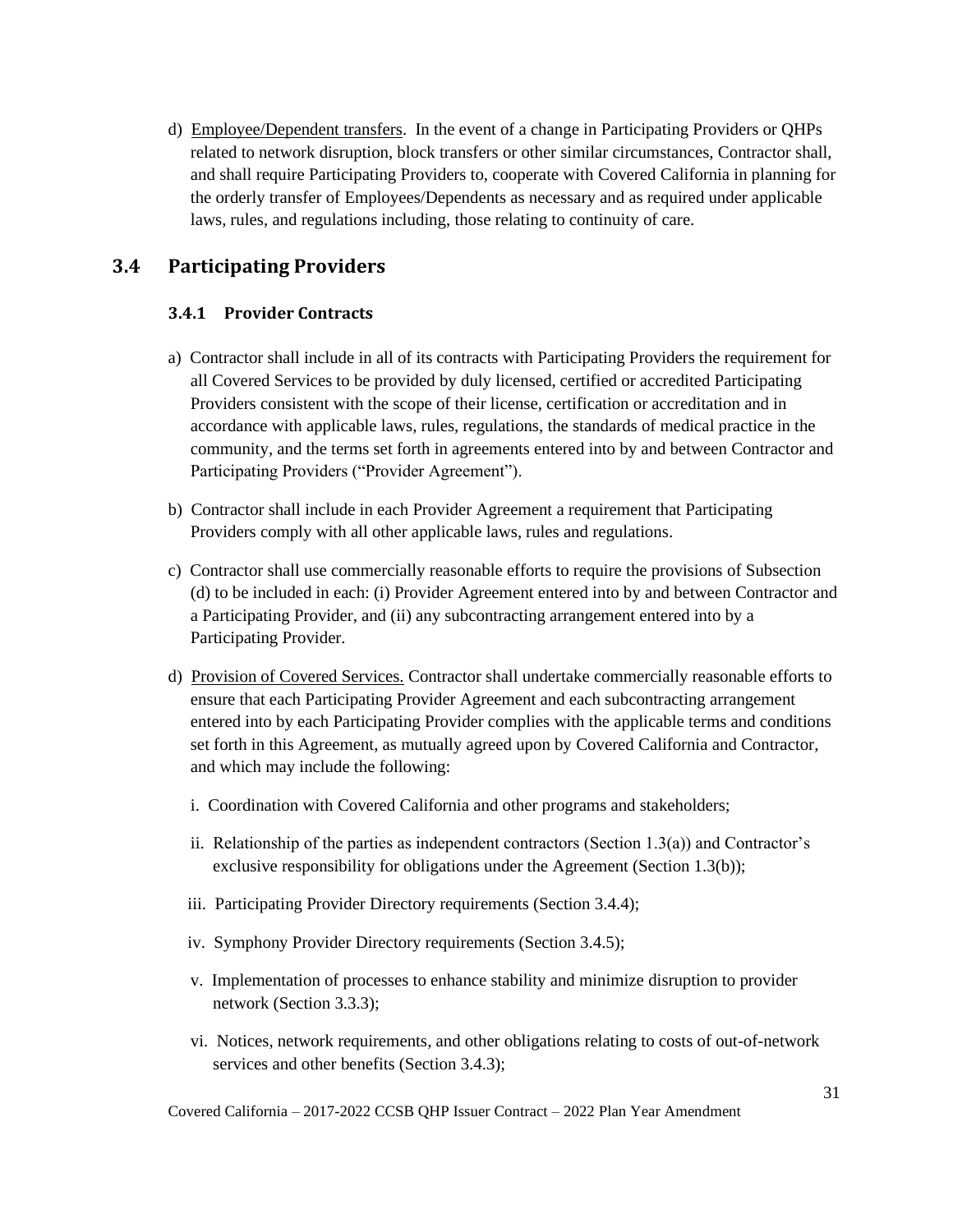- vii. Provider credentialing, including, maintenance of licensure and insurance (Section 3.4.2);
- viii. Customer service standards (Section 3.6);
- ix. Utilization review and appeal processes (Section 4.3);
- x. Maintenance of a corporate compliance program (Section 1.2);
- xi. Enrollment and eligibility determinations and collection practices (Article 2);
- xii. Appeals and grievances (Section 3.6.2);
- xiii. Enrollee and marketing materials (Section 2.4);
- xiv. Disclosure of information required by Covered California, including, financial and clinical (Section 1.12), Quality, Network Management and Delivery System Standards (Article 4) and other data, books, and records (Article 10);
- xv. Nondiscrimination (Section 1.10);
- xvi. Conflict of interest and integrity (Section 1.11);
- xvii. Other laws (Section 1.13);
- xviii. Quality, Network Management and Delivery System Standards to the extent applicable to Participating Providers (Article 4), including, disclosure of contracting arrangements with Participating Providers as required pursuant to Attachment 7 (Quality, Network Management and Delivery System Standards");
- xix. Performance Measures, to the extent applicable to Participating Providers (Article 6);
- xx. Continuity of care, coordination and cooperation upon termination of Agreement and transition of Enrollees (Section 3.3.3 and Article 7);
- xxi. Security and privacy requirements, including compliance with HIPAA (Article 9); and
- xxii. Maintenance of books and records (Article 10).

#### **3.4.2 Provider Credentialing**

Contractor shall perform, or may delegate activities related to, credentialing and re-credentialing Participating Providers in accordance with a process reviewed and approved by State Regulators.

#### **3.4.3 Enrollee Costs; Disclosure**

Contractor shall, and shall require Participating Providers to, comply with applicable laws, rules and regulations governing liability of Enrollees for Covered Services provided to Enrollees,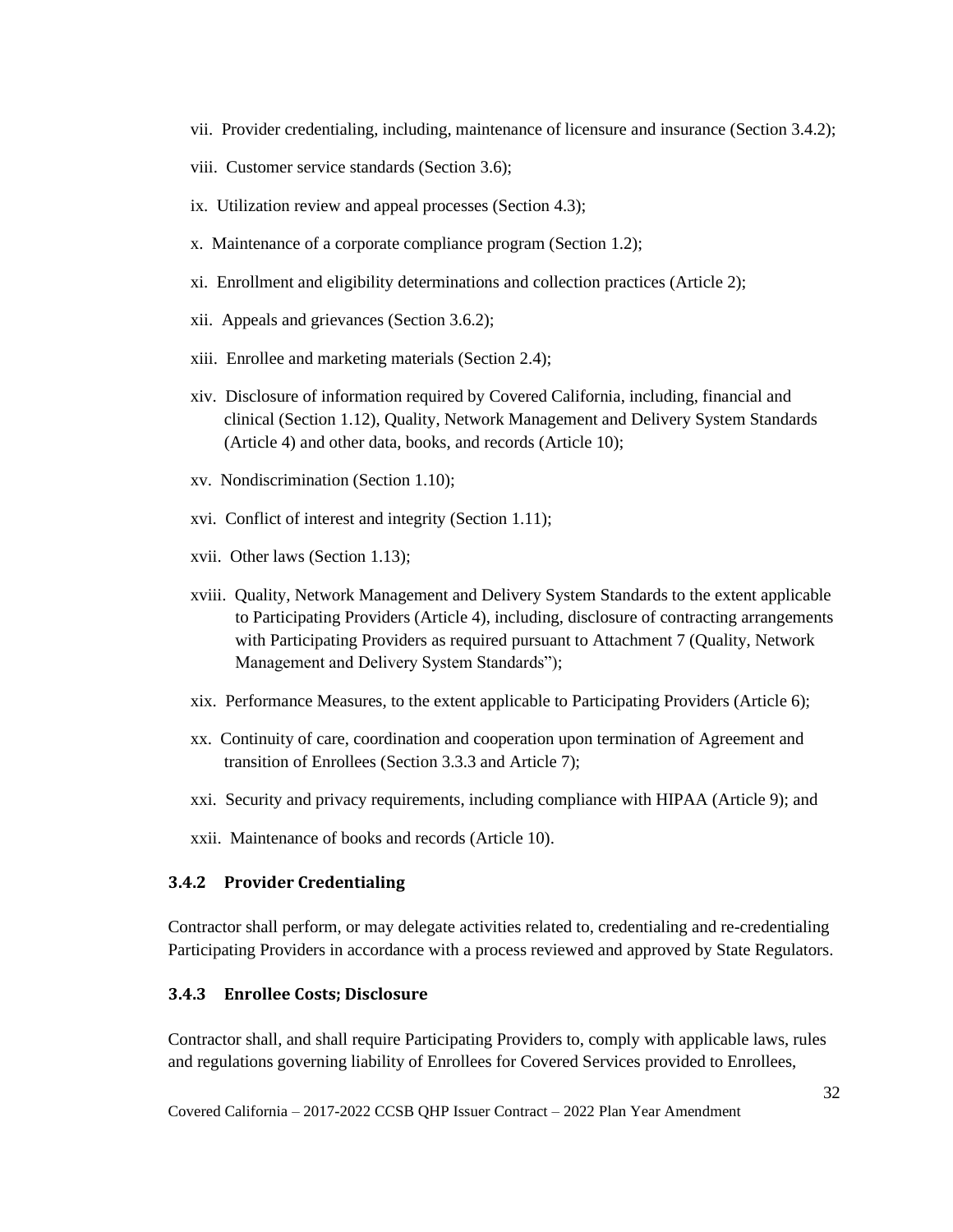including, those relating to holding an Enrollee harmless from liability in the event Contractor fails to pay an amount owing by Contractor to a Participating Provider as required by Federal and State laws, rules and regulations.

To the extent that Contractor's QHPs either (i) provide coverage for out-of-network services, or (ii) impose additional fees for such services, Contractor shall disclose to the Enrollee, at the Enrollee's request, the amount Contractor will pay for covered proposed non-emergency out-ofnetwork services.

Contractor shall require its Participating Providers to inform every Enrollee in a manner that allows the Enrollee the opportunity to act upon a Participating Provider's proposal or recommendation regarding (i) the use of a non-network provider or facility, or (ii) the referral of an Enrollee to a non-network provider or facility for proposed non-emergency Covered Services. Contractor shall require Participating Providers to disclose to an Enrollee considering accessing non-emergency services from a network provider if a non-network provider or facility will be used as part of the network provider's plan of care. The Contractor's obligation for this provision can be met through routine updates to its provider manual. Participating Providers may rely on Contractor's provider directory in fulfilling their obligation under this provision.

#### **3.4.4 Covered California Provider Directory**

Contractor shall make its provider directory available to (i) Covered California electronically for publication online in accordance with guidance from Covered California, and (ii) in hard copy when potential Enrollees make such request. Unless otherwise agreed to by Covered California, Contractor shall continue to provide information describing all Participating Providers in its QHP networks in a format prescribed by Covered California on a monthly basis to support Covered California's centralized provider directory containing every QHP's network providers, this includes testing, implementation, and continued evaluation. Contractor acknowledges that Covered California may use Contractor's Participating Provider data for any non-commercial purposes. If Covered California's centralized provider directory is not operational, Contractor shall continue to provide Participating Provider information to Covered California on a monthly basis.

The network and directory information provided to Covered California shall take into consideration the ethnic and language diversity of providers available to serve Enrollees of Covered California.

Once the Symphony Provider Directory is fully operational, Covered California will utilize it to populate Covered California's centralized provider directory as detailed in Article 3, Section 3.4.5.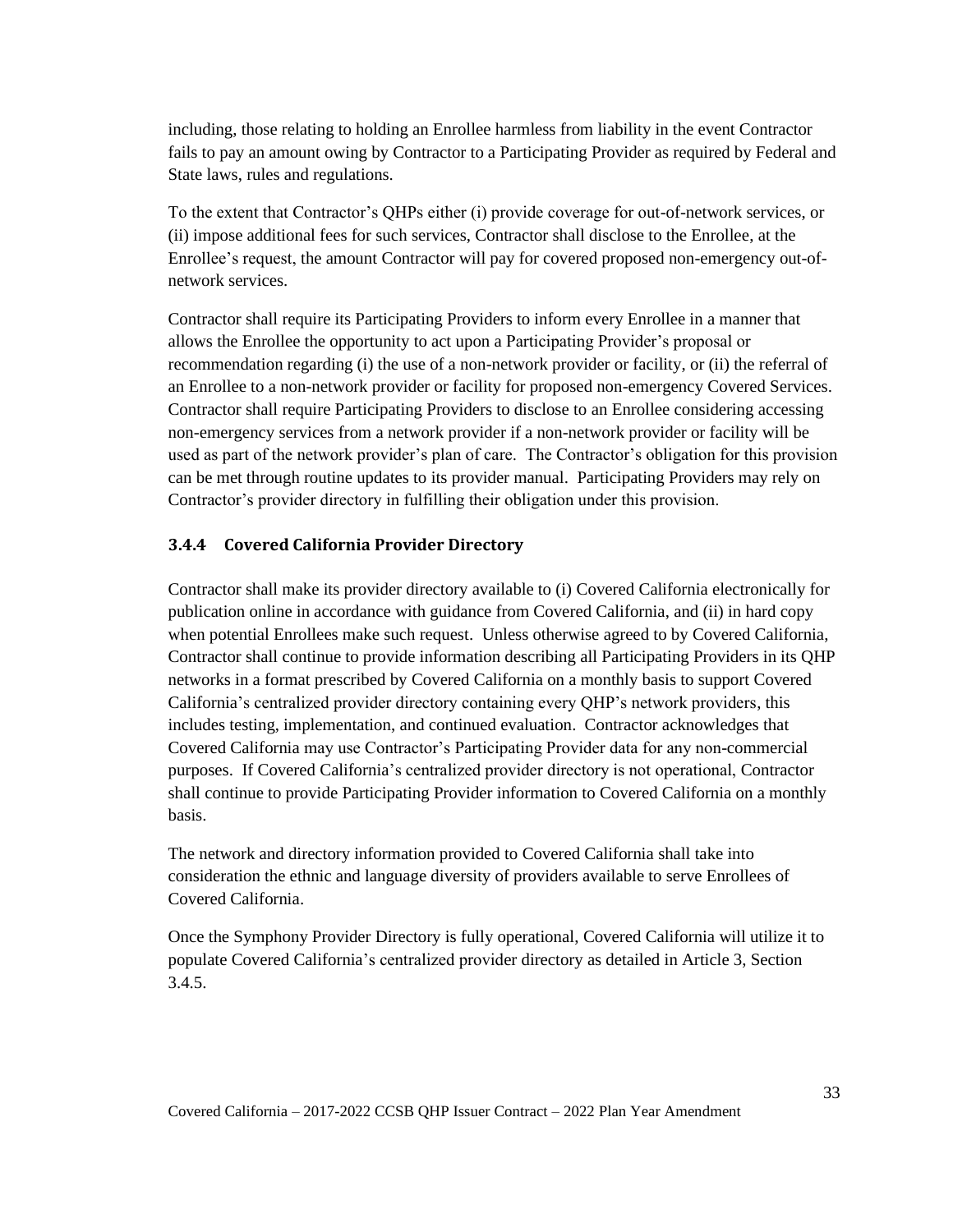#### **3.4.5 Use of Symphony Provider Directory**

1) In order to fulfill its obligation to assist Enrollees in making informed decisions when considering health care coverage choices and in choosing QHP Issuers and their associated network of Providers, Covered California is committed to implementing and participating in the Symphony Provider Directory, formerly known as the California Provider Directory Utility, being developed by the Integrated Health Care Association (IHA). Once fully operational, Covered California will utilize the Symphony Provider Directory to populate the Covered California Provider Directory.

All QHP Issuers shall utilize the Symphony Provider Directory to populate, maintain, and continually update product, provider network, including demographic, licensure, and other relevant information with respect to all their respective QHPs, as well as to provide information regarding the terms and restrictions governing such Providers' participation in the QHPs offered by Contractor through Covered California.

- 2) Contractor agrees to participate in the Symphony Provider Directory. In connection with such participation, Contractor shall:
	- (a) Execute such reasonable participation, subscription, or other agreements required by Covered California or IHA or their vendors to participate in the Symphony Provider Directory;
	- (b) Populate, maintain, and continually update the Symphony Provider Directory with all relevant information with respect to its contracted Providers' participation in its QHPs, including all information regarding the terms and restrictions governing such Providers' participation in the QHPs offered through Covered California, identifiers for Covered California providers, and provide network data for Contractor's embedded dental plans;
	- (c) Once fully operational with sufficient health plan and provider participation, use the Symphony Provider Directory as the exclusive platform to populate and maintain the information published in the Covered California Online Provider Directory concerning its QHPs; and
	- (d) Work with Covered California, IHA and their respective vendors to ensure that the Symphony Provider Directory serves its primary purpose of effectively and efficiently assisting Enrollees in making informed decisions in selecting QHPs and Providers.
	- (e) Agree to participate in testing and validation of Symphony Provider Directory functionality that may be required prior to the Directory becoming fully operational.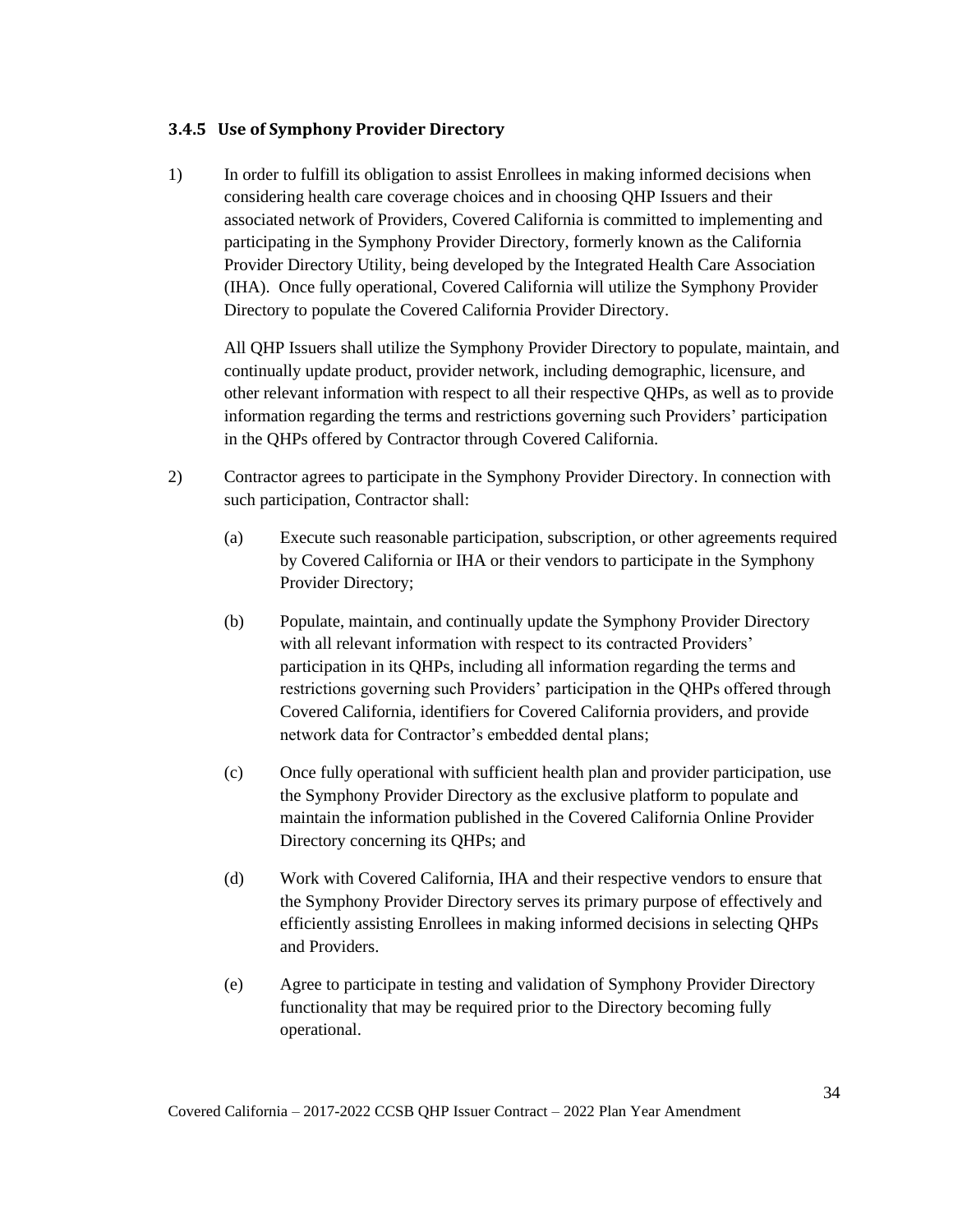3) At a time and manner mutually agreed upon by Covered California and Contractor, Contractor agrees to report on its strategies to ensure that Contractor, and its contracted Providers, maintain compliance with the provisions of this Section 3.4.5.

# **3.5 Premium Rate Setting**

## **3.5.1 Rating Variations**

Contractor shall charge the premium rate in each geographic rating area for each of Contractor's QHPs as agreed upon with Covered California. Contractor may vary premiums by geographic area as permitted by State law, including the requirements of State and Federal Regulators regarding rate setting and rate variation set forth at Health and Safety Code §§ 1357.512 and 1399.855, Insurance Code §§ 10753.14 and 10965.9, 10 CCR § 2222.12 and, as applicable, other laws, rules and regulations, including, 45 C.F.R. § 156.255(b).

Contractor shall comply with rate filing requirements imposed by Health Insurance Regulators, including, those set forth under Insurance Code § 10181 et seq*.* (if Contractor is an insurer regulated by CDI) or Health and Safety Code § 1385 et seq*.* (if Contractor is a licensed HCSP regulated by DMHC) and as applicable, other laws, rules and regulations.

### **3.5.2 Covered California for Small Business Rates**

Covered California for Small Business rates will be established through an annual bid Application process. Contractor shall also submit rate information in such form and at such date as shall be established by Covered California to provide Covered California with sufficient time for necessary analysis and actuarial certification. Covered California will permit an update of rates to be offered on Covered California for Small Business no more frequently than on a quarterly basis. Contractor may choose to make quarterly rate updates for the second, third and fourth quarters by submitting rate updates at least 120 days prior to the quarter begin date. Following applicable regulator rate review, quarterly rate updates shall be in effect for the 12 month period subsequent to the initial effective dates for all employer groups. Updates can only be made on the calendar quarter or such later time as Covered California and Contractor agree to.

#### **3.5.3 Rate Methodology**

Contractor shall provide, upon Covered California's request, in connection with any contract negotiation or recertification process as reasonably requested by Covered California, detailed documentation on Covered California-specific rate development methodology. Contractor shall provide justification, documentation, and support used to determine rate changes, including providing adequately supported cost projections. Cost projections include factors impacting rate changes, assumptions, transactions, and other information that affects Covered California specific rate development process. Information pertaining to the key indicators driving the medical factors on trends in medical, pharmacy, or other healthcare Provider costs may also be requested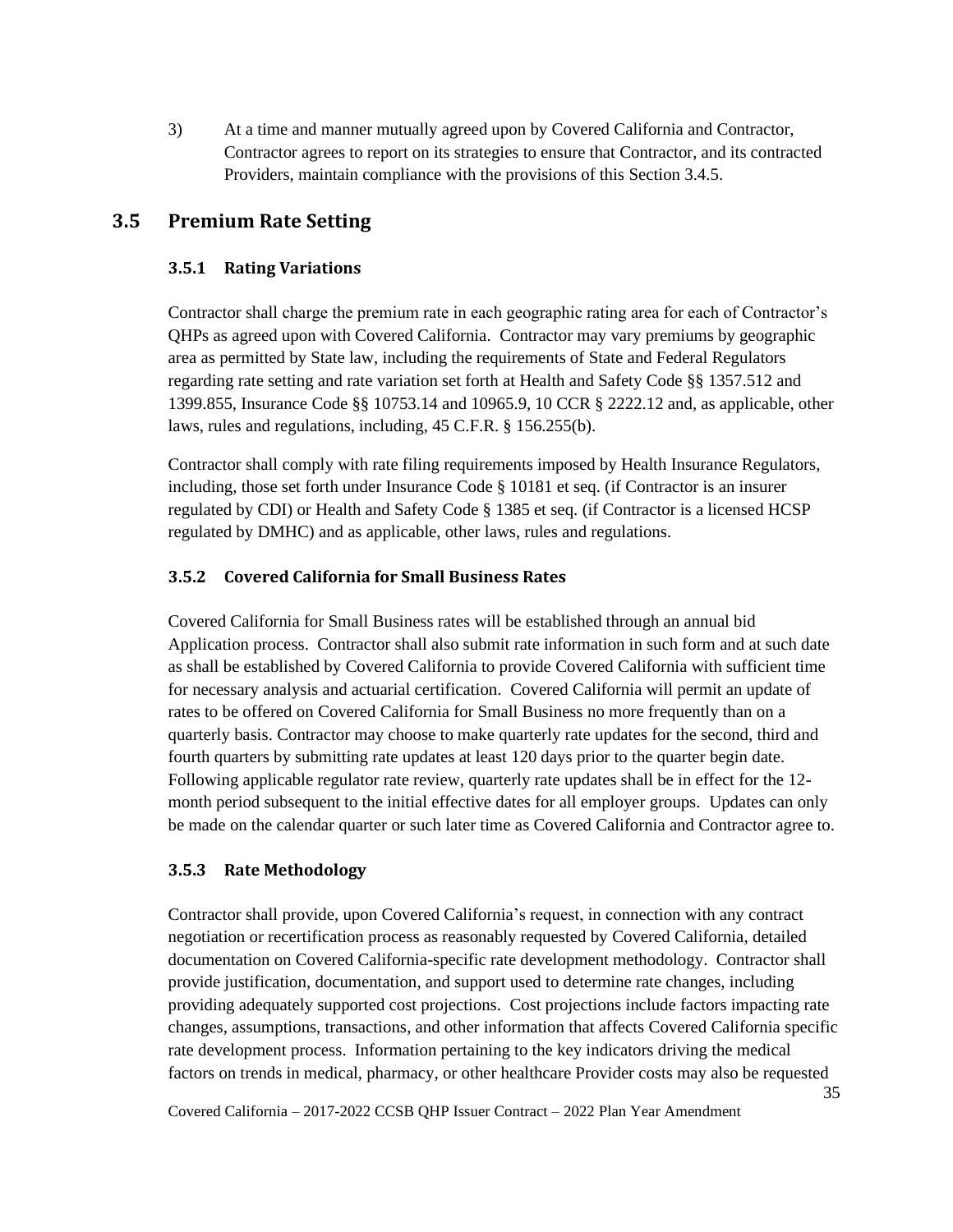to support the assumptions made in forecasting and may be supported by information from the Plan's actuarial systems pertaining to Covered California-specific account.

## **3.6 Customer Service Standards**

## **3.6.1 Basic Customer Service Requirements**

Contractor acknowledges that superior customer service is a priority of Covered California. Contractor shall work closely with Covered California in an effort to ensure that the needs of Covered California Enrollees are met. Contractor shall provide and maintain all processes and systems required to ensure customer service, record protection and uninterrupted service to Covered California and Contractor's Enrollees in Covered California in accordance with the standards set forth in this Section 3.6, applicable laws, rules and regulations, including, those consumer assistance tools and programs required to be offered through Covered California as set forth at 45 C.F.R. § 155.205 and 45 C.F.R. § 155.210.

800 Numbers: Contractor shall make information available regarding Covered California pursuant to Contractor's toll-free hotline (i.e., 1-800 number) that shall be available to Enrollees of Contractor both inside and outside Covered California. The hotline and information services shall be staffed and operated in accordance with the Customer Service Standards set forth in this Section 3.6 to provide support to Covered California Enrollees and in a manner designed to assure compliance with these Performance Standards.

Contractor shall meet all State requirements for language assistance services applicable to its commercial lines of business. Covered California and Contractor will continue to evaluate on an ongoing basis the adequacy of language services provided for verbal and written communications and consider the adoption of additional standards as appropriate. Contractor shall maintain call statistics for languages other than English similar to 1.1 and 1.2 in Group 1 of Attachment 14 ("Performance Measurement Standards"). The Contractor shall provide this information to Covered California upon request.

#### **3.6.2 Enrollee Appeals and Grievances**

a) Internal Grievances and Appeals. Contractor shall maintain an internal review process to resolve an Enrollee's written or oral expression of dissatisfaction regarding the Contractor and Participating Providers, including appeals of claim and benefit determinations, and complaints relating to the scope of Covered Services required to be covered under the QHP. Contractor's processes shall comply with State and Federal laws, rules and regulations relating to Enrollee rights and appeals processes, specifically including grievance requirements set forth at Health and Safety Code § 1368, regardless of the State Regulators for the Contractor's QHPs.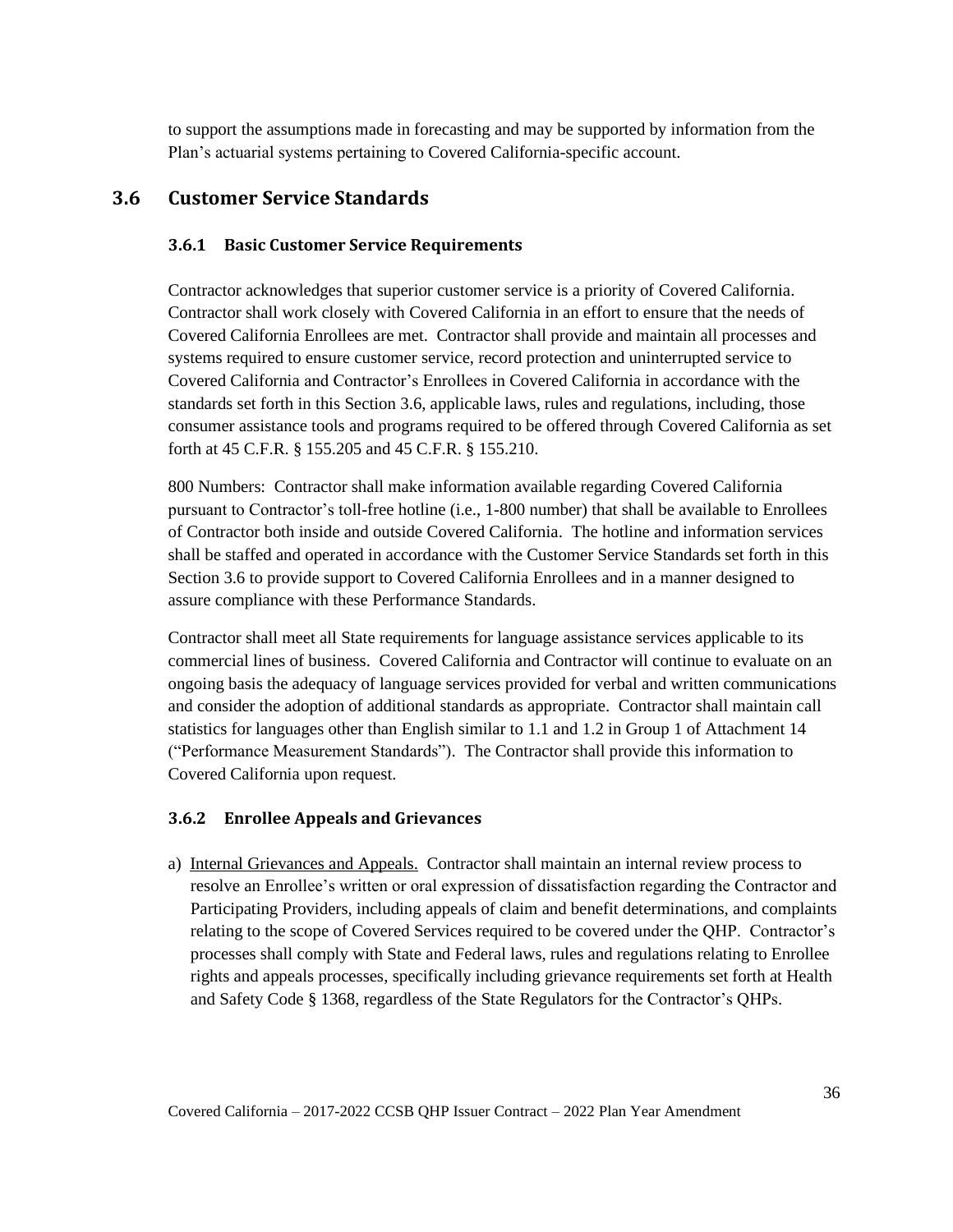b) External Review. Contractor shall comply with State and Federal laws, rules and regulations relating to the external review process, including independent medical review, available to Enrollees for Covered Services.

## **3.6.3 Applications and Notices**

- a) Contractor shall provide applications, forms and notices to applicants and Enrollees in plain language and in a manner that is accessible and timely to individuals: (1) living with disabilities, including accessible websites and the provision of auxiliary aids and services at no cost to the individual in accordance with the Americans with Disabilities Act and Section 504 of the Rehabilitation Act, or (2) with limited English language proficiency.
- b) Contractor shall provide applications, forms, and notices, including correspondence, in a manner that is accessible and timely to individuals who are limited English proficient as required by Health and Safety Code §§ 1367.04, 1367.041, 1367.042, and Insurance Code §§ 10133.8 and 10133.11. Contractor shall inform individuals of the availability of the services described in this Section and otherwise comply with notice requirements imposed under applicable laws, rules and regulations, including, those set forth at 45 C.F.R. § 156.250 and Government Code § 100503(k).

### **3.6.4 Customer Service Call Center**

- a) Year around, the Contractor shall maintain call center hours Monday through Friday eight o'clock (8:00) a.m. to six o'clock (6:00) p.m. (Pacific Time), except on holidays observed by Covered California. Contractor shall inform Covered California of its standard call center hours and any changes to the call center hours.
- b) Contractor's call center shall be staffed at levels reasonably necessary to handle call volume and achieve compliance with Performance Standards set forth in Article 6. Contractor shall staff the Call Center with highly trained individuals to provide detailed benefit information, answer Enrollee questions about QHP benefits and coverage, and to resolve claim and benefit issues.
- c) Contractor shall use a telephone system that includes welcome messages in English, Spanish, and other languages as required by State and Federal laws, rules, and regulations.
- d) Contractor shall make oral interpreter services available at no cost for non-English speaking or hearing-impaired Enrollees during regular business hours as required by Federal and State law. Contractor shall monitor the quality and accessibility of call center services on an ongoing basis. Contractor shall report to Covered California monthly, in a format determined by Covered California, on the volume of calls received by the call center and Contractor's rate of compliance with related Performance Standards as outlined in Attachment 14 ("Performance Measurement Standards").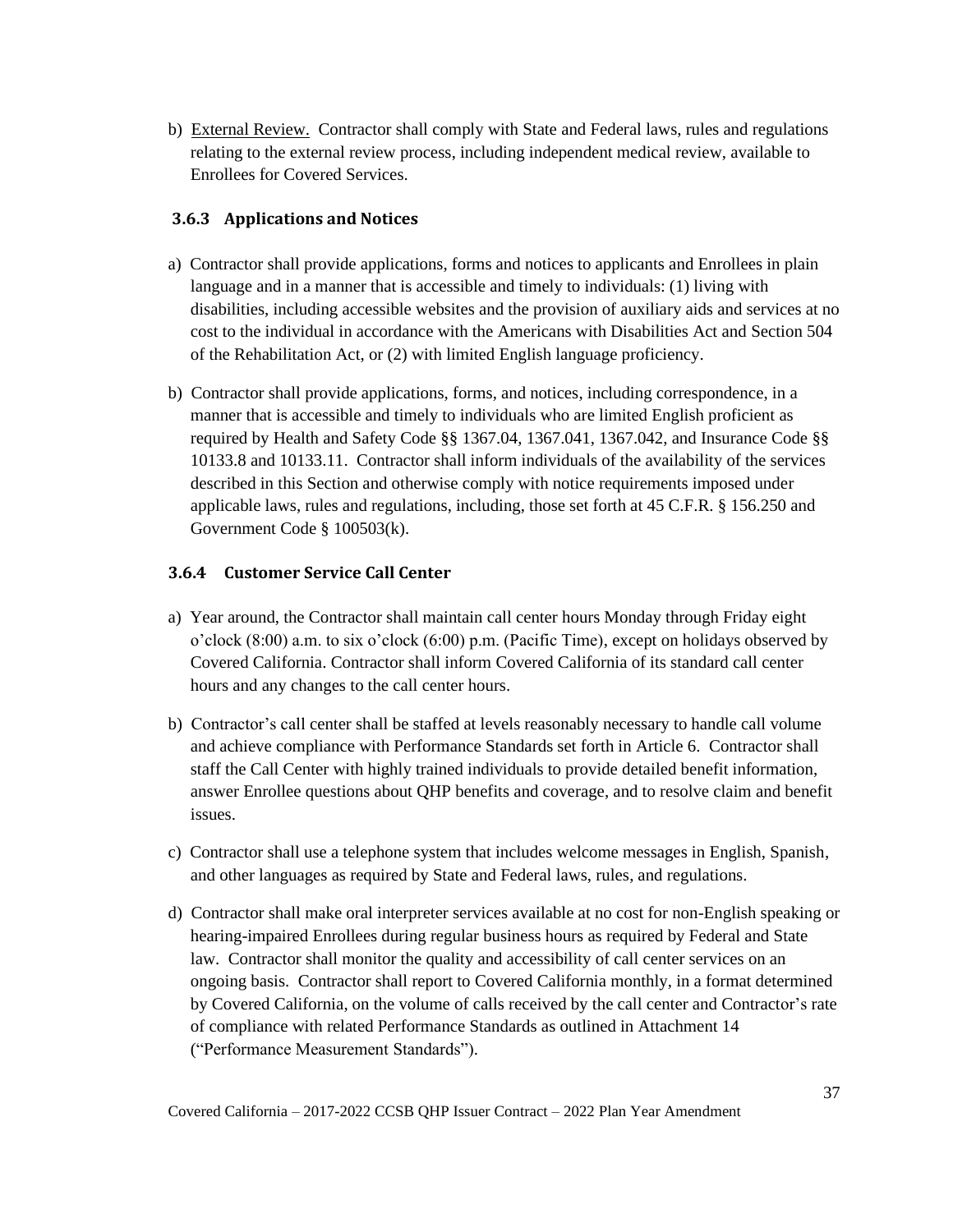e) Contractor shall meet all State requirements for language assistance services for all of its commercial lines of business.

## **3.6.5 Customer Service Transfers**

- a) During Contractor's regularly scheduled customer service hours, Contractor shall have the capability to accept and handle calls transferred from Covered California and respond to callers requesting additional information from Contractor. Contractor shall maintain staff resources to comply with Performance Standards and sufficient to facilitate a live transfer (from Covered California to Contractor) of customers who call Covered California with escalated issues or complaints that need to be addressed by Contractor. Covered California shall maintain staff resources sufficient to facilitate a live transfer (from Contractor to Covered California) of customers who call Contractor with escalated issues, complaints, or address changes that need to be addressed by Covered California. Contractor and Covered California shall establish a designated customer service team available to handle the live transfer of escalated calls.
- b) Examples of issues or complaints include but are not limited to premium billing or claims issues; benefit coverage questions (before and after enrollment); complaints; network or provider details; and Contractor-specific questions or issues.
- c) Contractor shall refer Enrollees and applicants with questions regarding premium tax credits and Covered California eligibility determinations to Covered California's website or Service Center, as appropriate.
- d) Contractor shall work with Covered California to develop a mechanism to track handling and resolution of calls referred from Covered California to Contractor (such as through the use of call reference numbers).

#### **3.6.6 Customer Care**

- a) Contractor shall comply with the applicable requirements of the Americans with Disabilities Act and provide culturally competent customer service to all Covered California Enrollees in accordance with the applicable provisions of 45 C.F.R. § 155.205 and § 155.210, which refer to consumer assistance tools and the provision of culturally and linguistically appropriate information and related products.
- b) Contractor shall comply with HIPAA rules and other laws, rules and regulations respecting privacy and security.

#### **3.6.7 Notices**

a) For all forms of notices required under Federal and State law to be sent to Enrollees regarding rates, benefit design, network changes, or security/HIPAA references, Contractor shall submit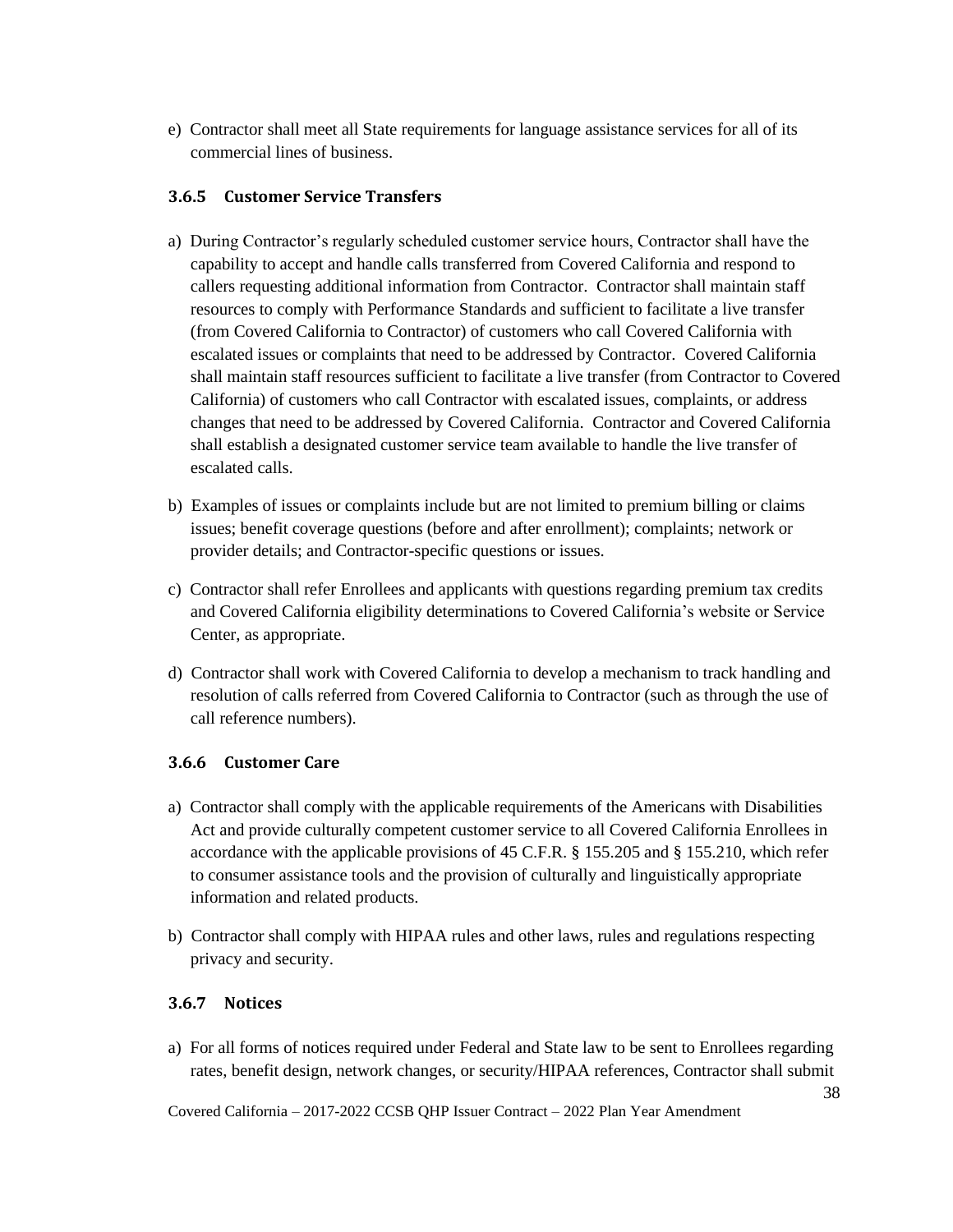an electronic copy to Covered California at least five (5) business days in advance of the message transaction. If Contractor is unable to notify Covered California in advance due to Federal or State notice requirements, Contractor shall send Covered California notification simultaneously.

- b) Contractor shall provide a link to the Covered California website on its website.
- c) When Contractor provides direct contacts for getting membership assistance, Contractor shall also include the Covered California website for Covered California-related issues.
- d) All legally required notices sent by Contractor to Enrollees shall be translated into and available in languages other than English as required under applicable Federal and State laws, rules and regulations, including, Health and Safety Code §§ 1367.04, 1367.041, 1367.042, and Insurance Code §§ 10133.8, 10133.10, 10133.11.
- e) Contractor shall release notices in accordance with Federal and State law. All such notices shall meet the accessibility and readability standards in Covered California regulations (45 C.F.R. Parts 155 and 156) located in 10 CCR § 6400 et. seq.
- f) Notwithstanding the provisions of this section which require Contractor to release all required notices pursuant to Federal and State law, Covered California shall, at its sole and absolute discretion, send the required notices under Health and Safety Code §§ 1374.21-1374.22 and Insurance Code §§ 10199.1-10199.2 on behalf of Contractor. To the extent permissible by State and Federal law, beginning with notices for health plans that would have renewed on January 1, 2018, Covered California shall also send the required notices under Health & Safety Code § 1365(a)(6)(A) and Insurance Code § 10273.4(e) on behalf of Contractor. Covered California reserves the sole right to remove these exceptions at any time, upon written notice to Contractor. The parties may add to these exceptions upon written mutual agreement of the parties. The parties may exercise these rights without amendment to the Agreement. Covered California assumes no liability for Contractor adherence to state and federal law.

## **3.6.8 Contractor-Specific Information**

Upon request, Contractor shall provide training materials and participate in Covered California customer service staff training.

Contractor shall provide summary information about its administrative structure and the QHPs offered on Covered California. This summary information will be used by Covered California customer service staff when referencing Contractor or QHP information.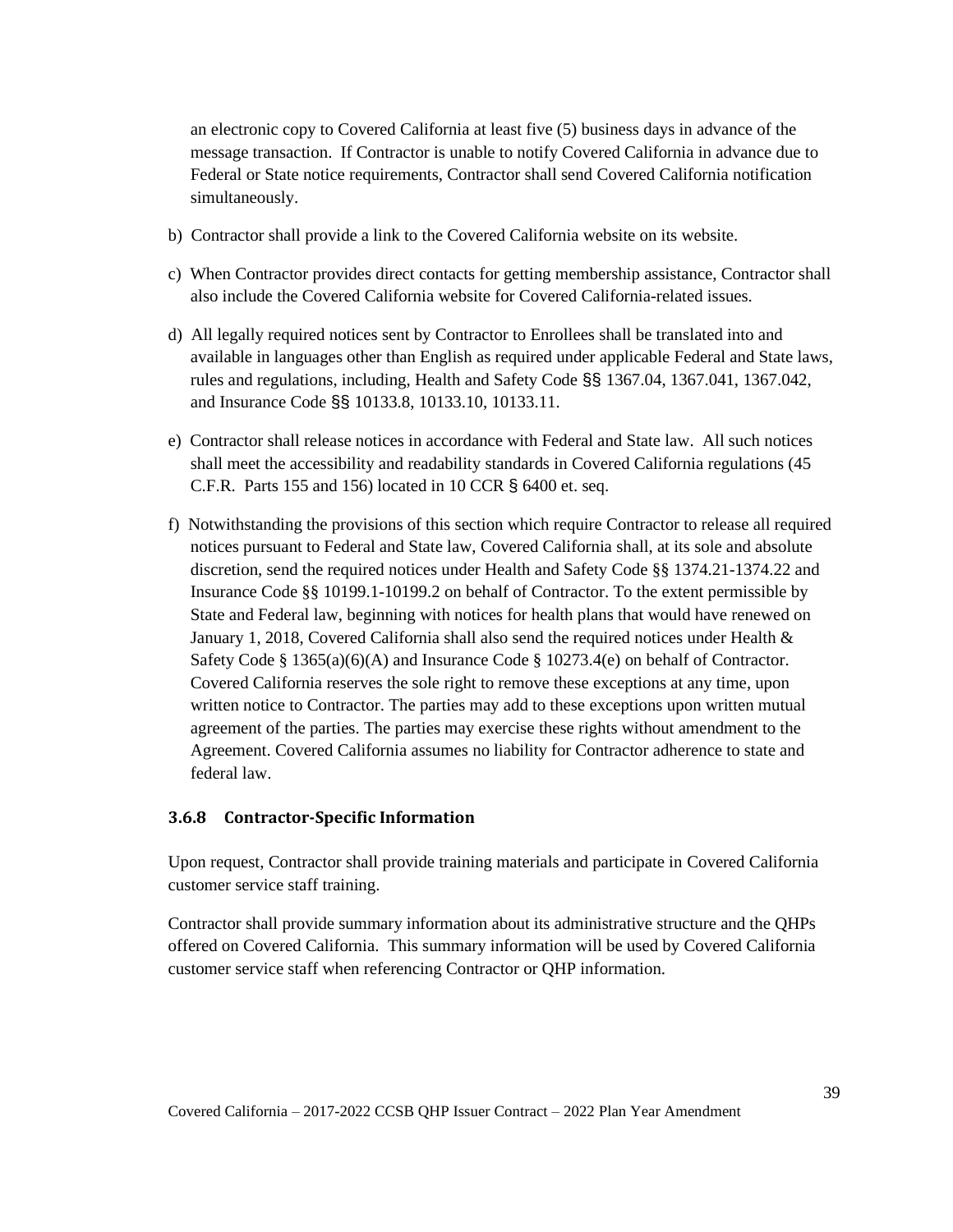#### **3.6.9 Enrollee Materials: Basic Requirements**

- a) Contractor shall provide or make available to Enrollees Plan materials required under the terms of the Agreement and applicable laws, rules and regulations. Such materials shall be available in languages as required by Federal and State law and receive any necessary regulatory approvals from the relevant State Regulators, be provided to Covered California as directed by Covered California, and shall include information brochures, a summary of the Plan that accurately reflects the coverage available under the Plan (a Summary of Benefits and Coverage), and related communication materials. Contractor shall, upon request by Covered California, provide copies of Enrollee communications and give Covered California the opportunity to comment and suggest changes in such material.
- b) Enrollee materials shall be available in English, Spanish and other languages as required by applicable laws, rules and regulations. Contractor shall comply with Federal and State laws, rules and regulations regarding language access. To the extent possible, Enrollee materials shall be written in plain language, as that term is defined in applicable laws, rules and regulations. Plan materials that require Covered California notification before usage are those that communicate specific eligibility and enrollment and other key information to Enrollees. Such materials may include, but are not limited to:
	- i. Welcome letters;
	- ii. Enrollee identification card;
	- iii. Billing notices and statements;
	- iv. Notices of actions to be taken by QHP Issuer that may impact coverage or benefit letters;
	- v. Termination Grievance process materials;
	- vi. Drug formulary information;
	- vii. Uniform Summary of Benefits and Coverage; and
	- viii. Other materials required by Covered California.

#### **3.6.10 New Enrollee Enrollment Packets**

a) Contractor shall mail or provide online enrollment packets to all new CCSB Enrollees in CCSB QHPs within ten (10) business days of receipt of complete and accurate enrollment information from Covered California for Small Business. Contractor may deliver Enrollee materials pursuant to other methods that are consistent with: (1) Contractor's submission of materials to Enrollees of its other plans; (2) the needs of Enrollees; (3) the consent of the Enrollee; and (4) with applicable laws, rules and regulations. Contractor shall report to Covered California monthly, in a format mutually agreed upon by Covered California and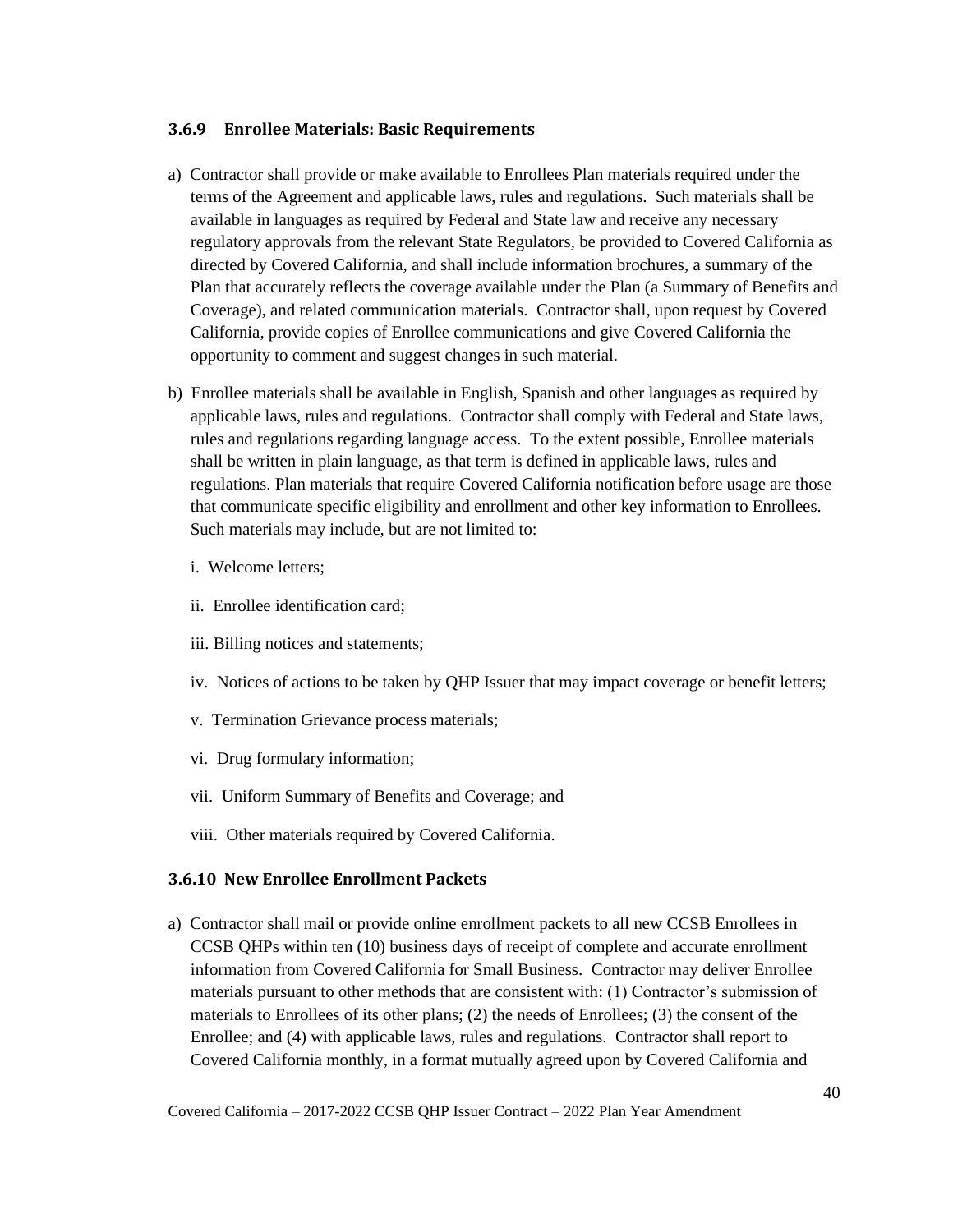Contractor, on the number and accuracy rate of identification cards that were sent to new Enrollees and Contractor's compliance with the Performance Standards set forth in this Agreement. The enrollment packet shall include, at the minimum, the following:

- i. Welcome letter;
- ii. Enrollee identification card, in a form approved by Covered California;
- iii. If Enrollee identification card is not included in the enrollment packet, Contractor must send a notice to the Enrollee that states the identification card will be sent separately, when the Enrollee should expect to receive it, and provide the information necessary for the Enrollee to receive services and for providers to file claims;
- iv. Summary of Benefits and Coverage;
- v. Pharmacy benefit information;
- vi. Nurse advice line information; and
- vii. Other materials required by Covered California.
- b) Contractor shall maintain access to enrollment packet materials; Summary of Benefits and Coverage; claim forms and other Plan-related documents in both English and Spanish and any other languages required by State and Federal laws, rules and regulations to the extent required to timely meet all requirements of this Agreement for timely mailing and delivery of Plan materials to Enrollees. Contractor shall be responsible for printing, storing, and stocking, as applicable, all materials.

#### **3.6.11 Summary of Benefits and Coverage**

Contractor shall develop and maintain a Summary of Benefits and Coverage as required by Federal and State laws, rules, and regulations. The Summary of Benefits and Coverage must be available online and the hard copy sent to Enrollees on request shall be available to Enrollees in English, Spanish, and other languages as required by Federal and State laws, rules, and regulations. Contractor shall update the Summary of Benefits and Coverage annually and Contractor shall make the Summary of Benefits and Coverage available to Enrollees pursuant to Federal and State laws, rules, and regulations.

#### **3.6.12 Electronic Listing of Participating Providers**

Contractor shall create and maintain a continually updated electronic listing of all Participating Providers and make it available online for Enrollees, potential Enrollees, and Participating Providers, 24 hours a day, 7 days a week as required by Federal and State laws, rules, and regulations, including requirements to identify Providers who are not accepting new Enrollees.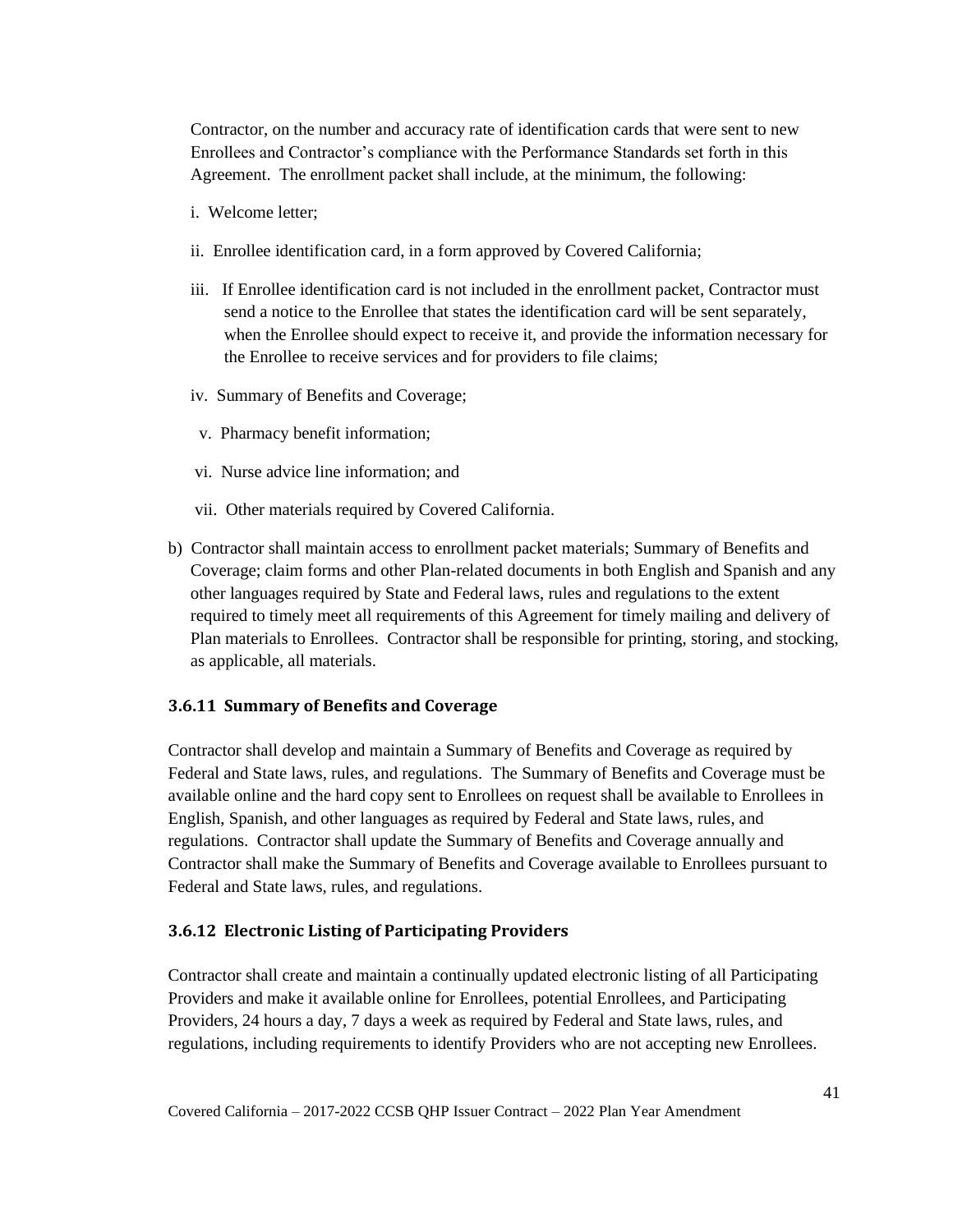## **3.6.13 Access to Medical Services Pending Identification Card Receipt**

Contractor shall promptly coordinate and ensure access to medical services for Enrollees who have not received identification cards but are eligible for services.

## **3.6.14 Explanation of Benefits**

Contractor shall send each Enrollee an Explanation of Benefits to Enrollees in Plans that issue Explanation of Benefits or similar documents as required by Federal and State laws, rules, and regulations. The Explanation of Benefits and other documents shall be in a form that is consistent with industry standards.

## **3.6.15 Secure Plan Website for Enrollees and Providers**

Contractor shall maintain a secure website, 24 hours, 7 days a week. All content on the secure Enrollee website shall be available in English and Spanish and any other languages required under State and Federal law. If Contractor is new to offering coverage on Covered California, Contractor shall meet the requirements of this Section within ninety (90) days after the Effective Date of this Agreement. The secure website shall contain information about the Plan, including, but not limited to, the following:

- a) Upon implementation by Contractor, benefit descriptions, information relating to covered services, cost sharing, and other information available;
- b) Ability for Enrollees to view their claims status such as denied, paid, unpaid;
- c) Ability to respond via e-mail to customer service issues posed by Enrollees and Participating Providers;
- d) Ability to provide online eligibility and coverage information for Participating Providers;
- e) Support for Enrollees to receive Plan information by e-mail; and
- f) Enrollee education tools and literature to help Enrollees understand health costs and research condition information.

## **3.6.16 Required Reports**

Contractor shall submit required reports as defined in this contract. For the Contractor's convenience, all required reports are listed in the "Contract Reporting Requirements" table posted on the Contractors extranet website provided by Covered California (Plan Home, in the Resources folder, Contract Reporting Compliance subfolder).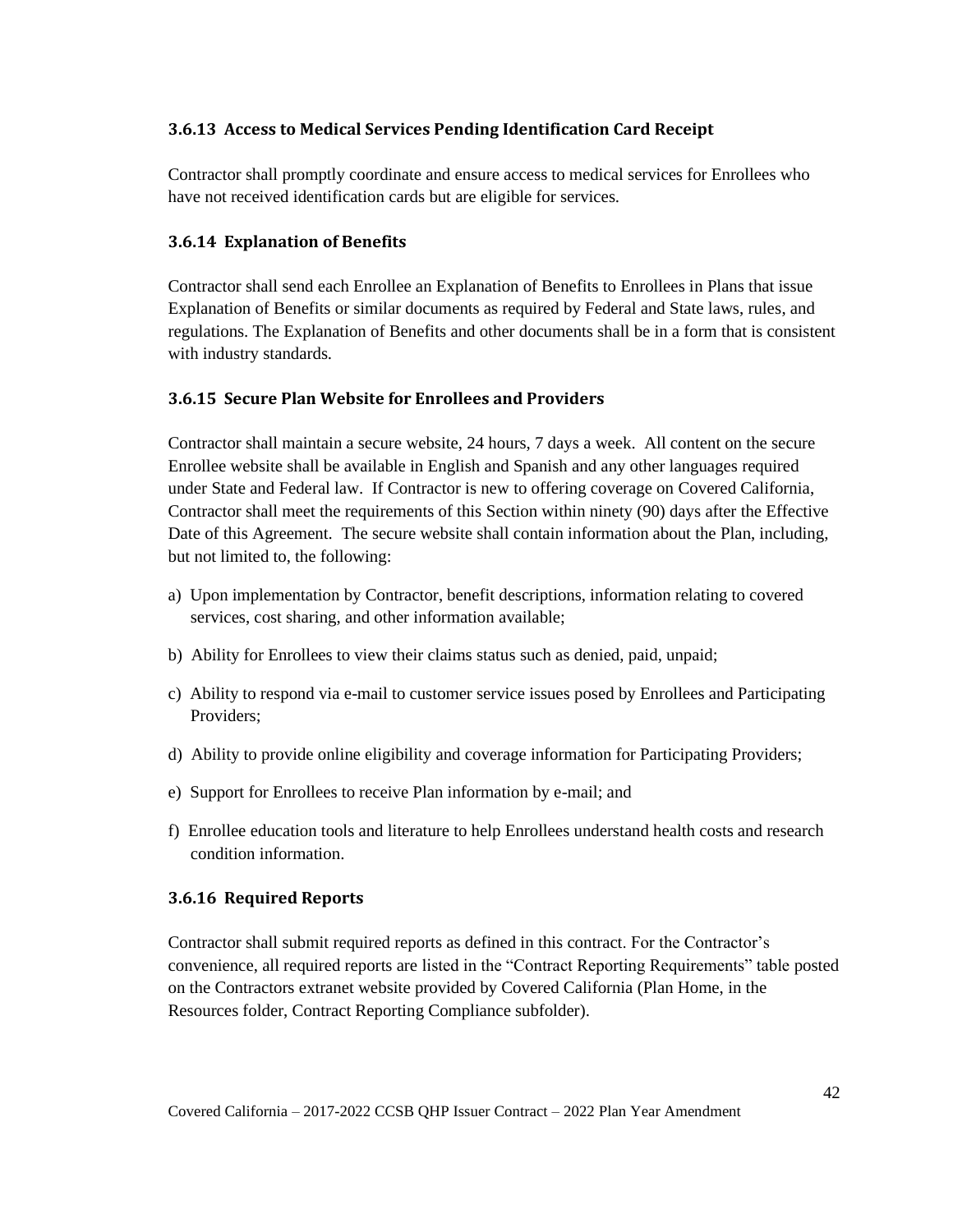Upon request, Contractor shall submit standard reports as described below in a mutually agreed upon manner and time:

a) Enrollee customer service reports including phone demand and responsiveness, initial call resolution, response to written correspondence, and number/accuracy/timeliness of identification card distribution;

- b) Use of Plan website; and
- c) Enrollment reports.

## **3.6.17 Contractor Staff Training about Covered California**

Contractor shall arrange for and conduct staff training regarding the relevant laws, mission, administrative functions and operations of Covered California, including Exchange program information and products in accordance with Federal and State laws, rules and regulations, using training materials developed by Covered California.

Upon request by Covered California, Contractor shall provide Covered California with a list of upcoming staff trainings and make available training slots for Covered California staff to attend upon request.

### **3.6.18 Customer Service Training Process**

Contractor shall demonstrate to Covered California that it has in place initial and ongoing customer service protocols, training, and processes to appropriately interface with and participate in Covered California. As part of this demonstration, Contractor shall permit Covered California to inspect and review its training materials. Covered California will share its customer service training modules with Contractor.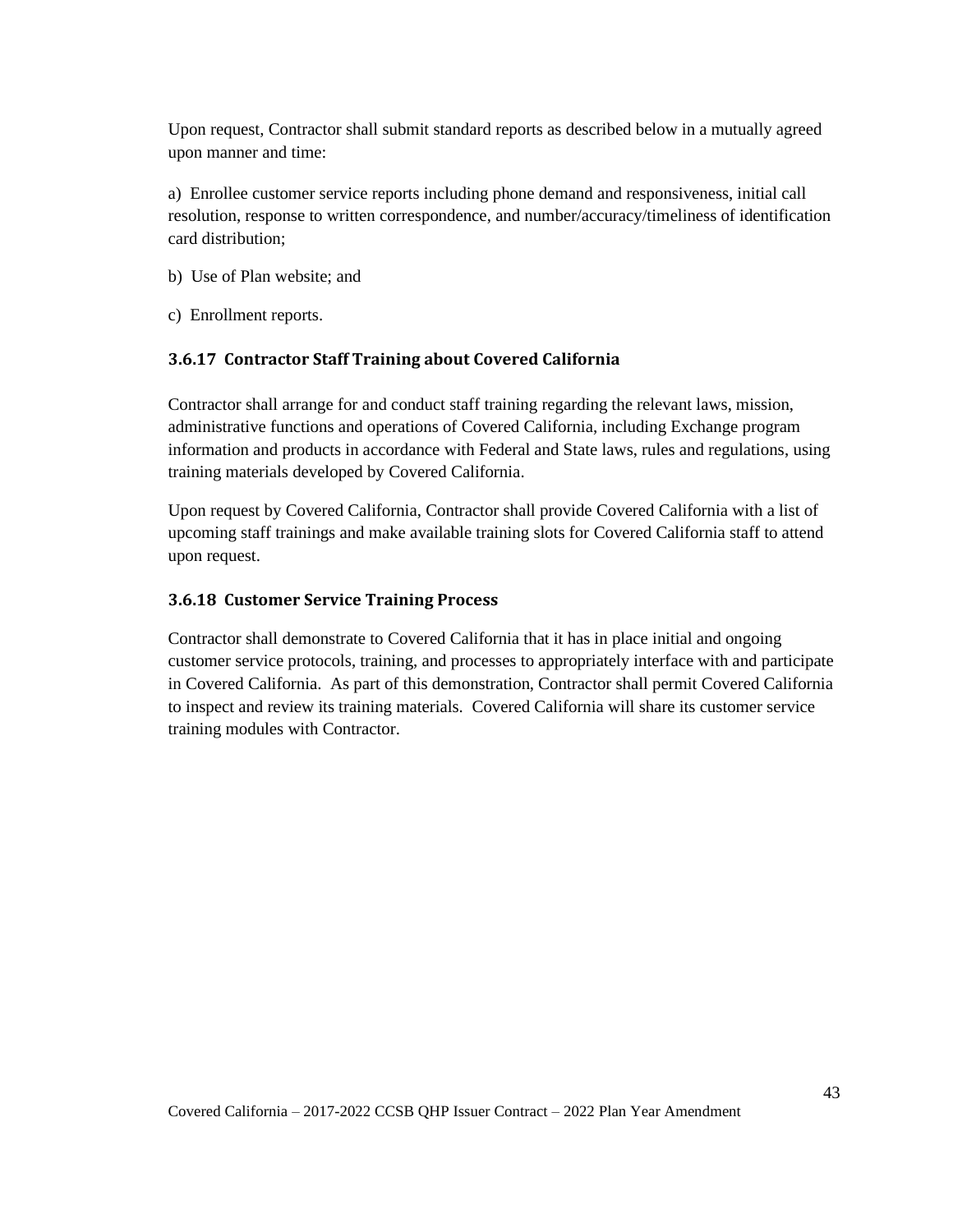# **ARTICLE 4 - QUALITY, NETWORK MANAGEMENT AND DELIVERY SYSTEM STANDARDS**

# **4.1 Covered California Quality Initiatives**

The parties acknowledge and agree that furthering the goals of Covered California require Contractor to work with the other QHP Issuers and its contracted providers to play an active role in building and supporting models of care to meet consumer and social needs for providing better care, promoting health and lowering per capita costs through improvement.

Contractor agrees to work with Covered California to develop or participate in initiatives to promote models of care that (i) target excessive costs, (ii) minimize unpredictable quality, (iii) reduce inefficiencies of the current system, and (iv) promote a culture of continuous quality and value improvement, health promotion, and the reduction of health disparities to the benefit of all Enrollees and, to the extent feasible, other health care consumers.

In order to further the mission of Covered California with respect to these objectives and provide the Covered Services required by Enrollees, Covered California and Contractor shall coordinate and cooperate with respect to quality activities conducted by Covered California in accordance with the mutually agreeable terms set forth in this Section and in Covered California's Quality, Network Management and Delivery System Standards set forth at Attachment 7 ("Quality, Network Management and Delivery System Standards").

# **4.2 Quality Management Program**

Contractor shall maintain a quality management program to review the quality of Covered Services provided by Participating Providers and other subcontractors. Contractor's quality management program shall be subject to review by Covered California annually to evaluate Contractor's compliance with requirements set forth in the Quality, Network Management and Delivery System Standards.

Contractor shall coordinate and cooperate with Covered California in developing the Quality, Network Management and Delivery System Standards, including (i) participating in meetings and other programs as reasonably requested from time to time by Covered California, (ii) providing mutually agreed upon data and other information required under the Quality, Network Management and Delivery System Standards, and (iii) as otherwise reasonably requested by Covered California. The parties acknowledge and agree that quality related activities contemplated under this Article 4 will be subject to and conducted in compliance with any and all applicable laws, rules and regulations including those relating the confidentiality of medical information and will preserve all privileges set forth at Health and Safety Code § 1370.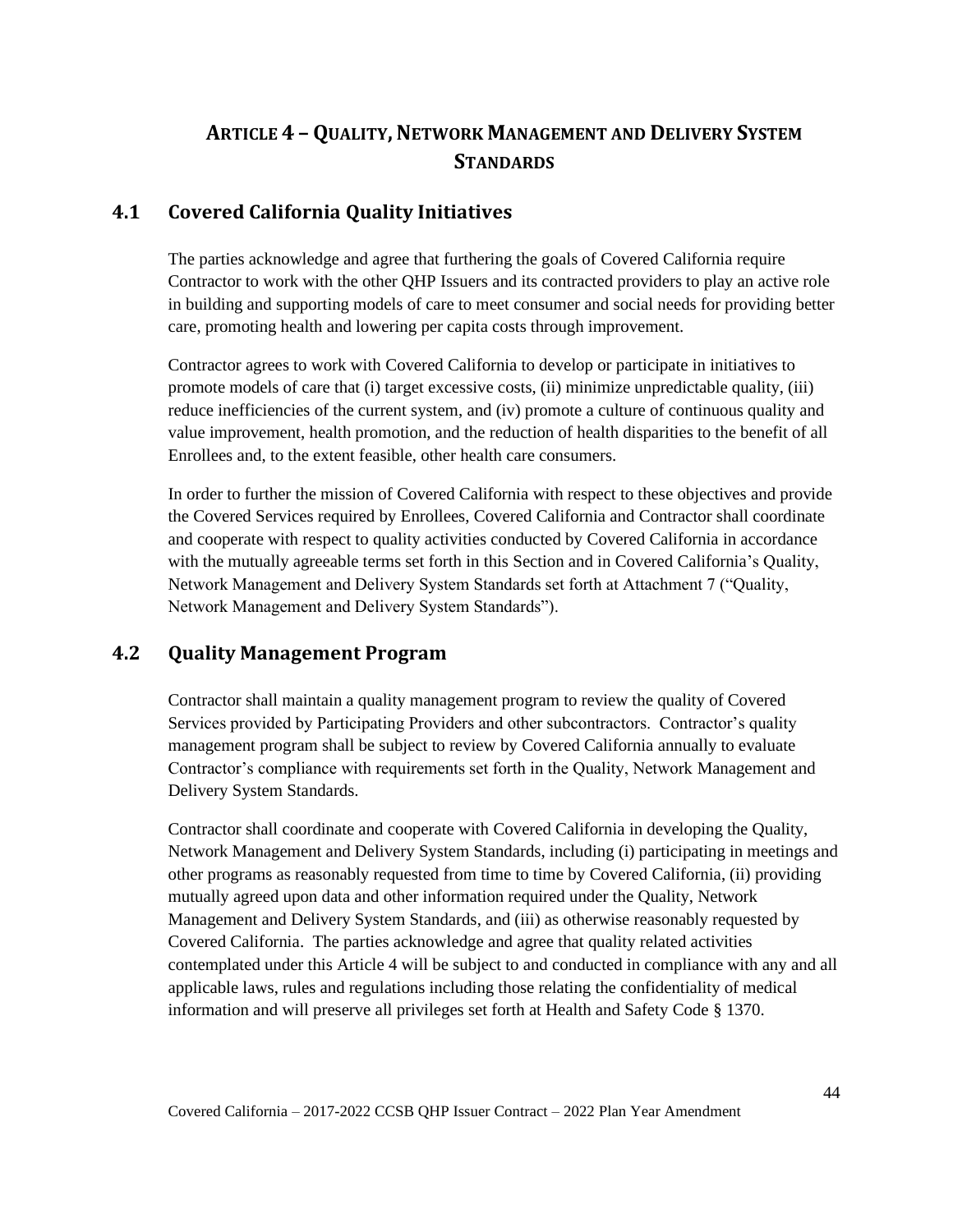## **4.3 Utilization Management**

Contractor shall maintain a utilization management program that complies with applicable laws, rules and regulations, including Health and Safety Code § 1367.01 and other requirements established by the applicable State Regulators responsible for oversight of Contractor.

# **4.4 Transparency and Quality Reporting**

- a) Pursuant to 45 C.F.R. § 156.220 and Centers for Medicare & Medicaid Services Transparency in Coverage requirements, Contractor shall provide Covered California and Enrollees with information reasonably necessary to provide transparency in Contractor's coverage, and report to Covered California and Enrollees the data as required by Covered California. This includes information relating to claims payment policies and practices, periodic financial disclosures, enrollment, disenrollment, claims denials, appeals, rating practices, cost-sharing, payments with respect to any out-of-network coverage, and Enrollee rights. Contractor shall provide information required under this Section to Covered California and Enrollees in plain language.
- b) Contractor shall timely respond to an Enrollee's request for cost sharing information and shall make cost sharing information available to individuals through the internet and pursuant to other means for individuals without internet access in a timely manner.

## **4.5 Quality Rating System**

Contractor shall collect and annually report to Covered California, for each QHP Product Type, its Health Care Effectiveness Data and Information Set (HEDIS), Consumer Assessment of Health Care Providers and Systems (CAHPS) data, and other performance data (numerators, denominators, and rates) as required for the federal Quality Rating System and as outlined in Attachments 7 ("Quality, Network Management and Delivery System Standards") and 14 ("Performance Measurement Standards") of this Agreement.

## **4.6 Quality Improvement Strategy**

As part of a new federal requirement in 2017, all health plans with two (2) years of state-based Covered California experience will participate in a Quality Improvement Strategy. (For more information, visit: [https://www.cms.gov/Medicare/Quality-Initiatives-Patient-Assessment-](https://www.cms.gov/Medicare/Quality-Initiatives-Patient-Assessment-Instruments/QualityInitiativesGenInfo/Downloads/QIS-Technical-Guidance-and-User-Guide.pdf)[Instruments/QualityInitiativesGenInfo/Downloads/QIS-Technical-Guidance-and-User-](https://www.cms.gov/Medicare/Quality-Initiatives-Patient-Assessment-Instruments/QualityInitiativesGenInfo/Downloads/QIS-Technical-Guidance-and-User-Guide.pdf)[Guide.pdf.](https://www.cms.gov/Medicare/Quality-Initiatives-Patient-Assessment-Instruments/QualityInitiativesGenInfo/Downloads/QIS-Technical-Guidance-and-User-Guide.pdf))

Covered California has harmonized federal Quality Improvement Strategy requirements to align with 2017 quality strategy and direction. As part of a federally mandated Quality Improvement Strategy, Contractor must identify the mechanisms planned to promote improvements in health care quality and access to care, population health outcomes, and making care more affordable for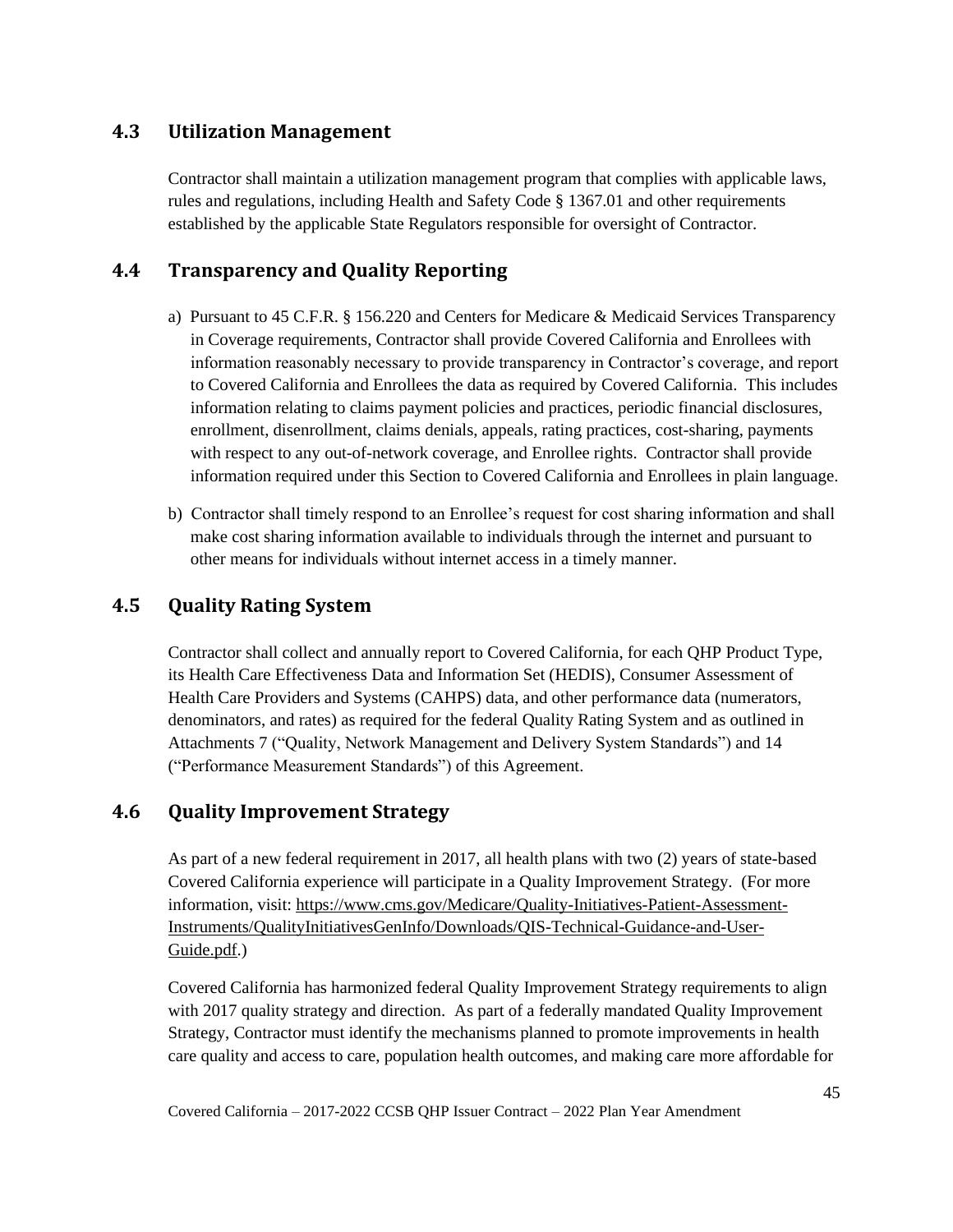each Quality Improvement Strategy initiative listed in the Covered California Quality Improvement Strategy (QIS) Section of the Qualified Health Plan Certification Applications. Contractor shall annually report to Covered California its Quality Improvement Strategy as part of the Application for Certification.

## **4.7 Data Submission Requirements**

Contractor shall provide to Covered California information regarding Contractor's membership through Covered California in a manner consistent with applicable federal and California State law, as well as the terms and conditions of this Agreement as detailed in Attachment 7, Article 15, Section 15.01 Data Submission.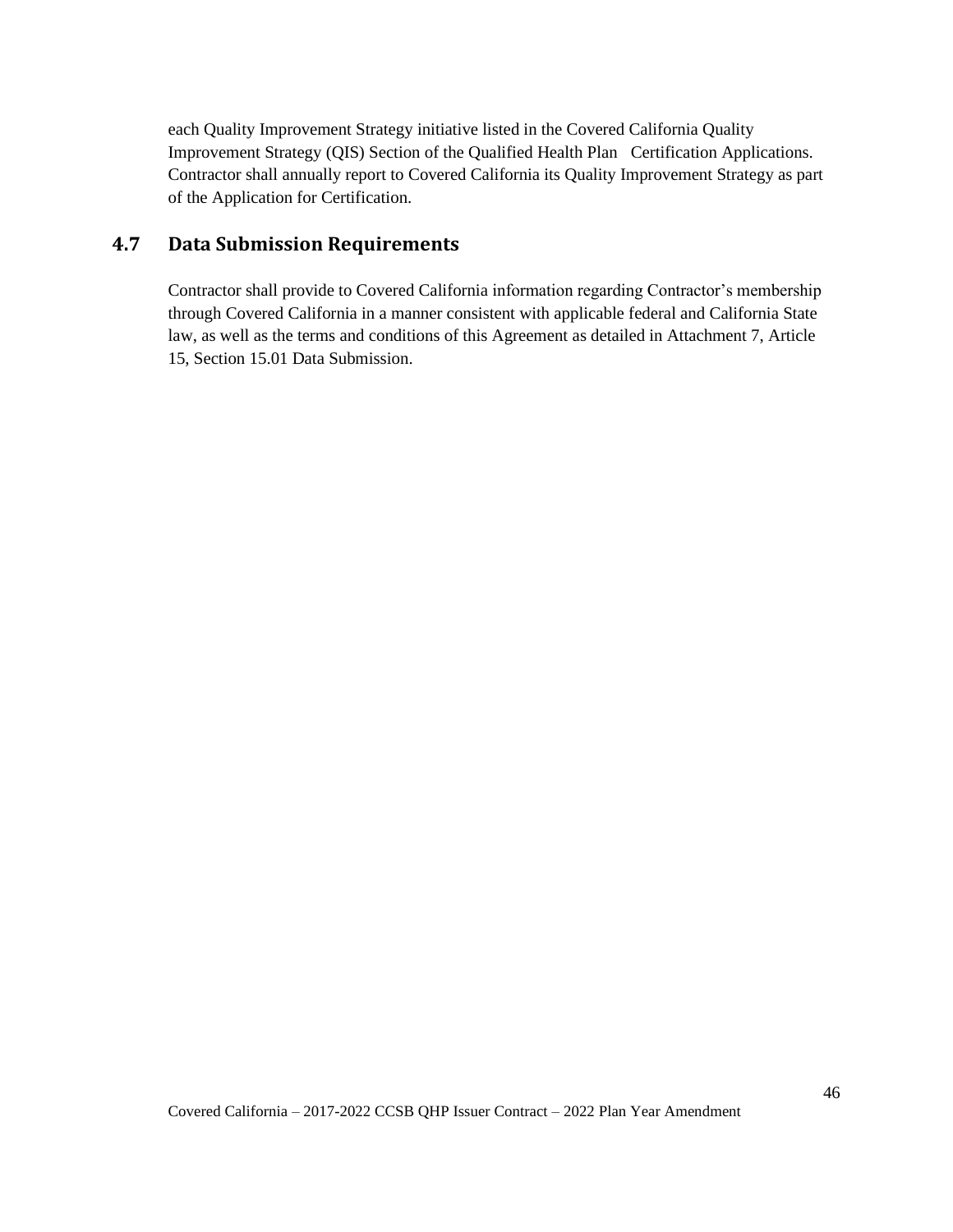## **ARTICLE 5 – FINANCIAL PROVISIONS**

## **5.1 Covered California for Small Business**

#### **5.1.1 Rates and Payments**

- a) Schedule of Rates. The rates for the Covered California for Small Business Plan Year 2017 are set forth in Attachment 10 ("Monthly Rates - Covered California for Small Business") and will be updated annually for Plan Years 2018, 2019, 2020, and 2021 in Attachment 11 ("Rate Updates – Covered California for Small Business"). The Monthly Rates for Plan Year 2022 are those rates submitted by Contractor during the Certification Process and subsequently uploaded and validated by Contractor through the SERFF Templates for the 2022 Plan Year. The parties acknowledge and agree that the premium rates for Covered California for Small Business are actuarially determined to assure that premium revenues and cost sharing contributions will provide the total dollar amount necessary to support (i) the provision of Covered Services by Contractor through its QHPs, (ii) administrative expenses and reasonable reserves by Contractor to meet the requirements outlined in this Agreement and in accordance with applicable laws, rules, and regulations, and (iii) the Contractor's payment of the Participation Fee to Covered California. The Participation Fee payable to Covered California during each month of this Agreement shall be equal to 5.2 percent of the gross premium attributable to each Enrollee in Contractor's QHP for such month. The Participation Fee is in addition to a fee specified by Covered California as necessary to support distribution-related expenses. Contractor acknowledges and agrees that any Participation Fees due to Covered California from Contractor shall be withheld by Covered California before passing through any premium payments received by Covered California from Employers and Employees to Contractor in accordance with paragraph (d) of this Section 5.1.1. Should Covered California need to collect or refund any premiums for years 2014 to 2016, the Participation Fee shall be calculated pursuant to the QHP Issuer Agreement that was in place during the applicable Plan Year or years.
- b) Updates. The Monthly Rates shall be established in accordance with the procedures set forth at Section 3.5. Covered California may authorize an update of rates no more frequently than on a quarterly basis in the Covered California for Small Business in accordance with requirements and update schedules to be determined by Covered California.
- c) Rate Determinations. Rates will be determined by Covered California in accordance with applicable laws, rules and regulations. Rates for Employers and all covered Employees and their Dependents will be determined by the ZIP Code of the Employer's primary business address. Rates for an Employer and all covered Employees will be determined and frozen at initial enrollment, or upon renewal, for twelve (12) months, until the next group renewal. Rates for all Employees and their Dependents, including new Employees or Employees with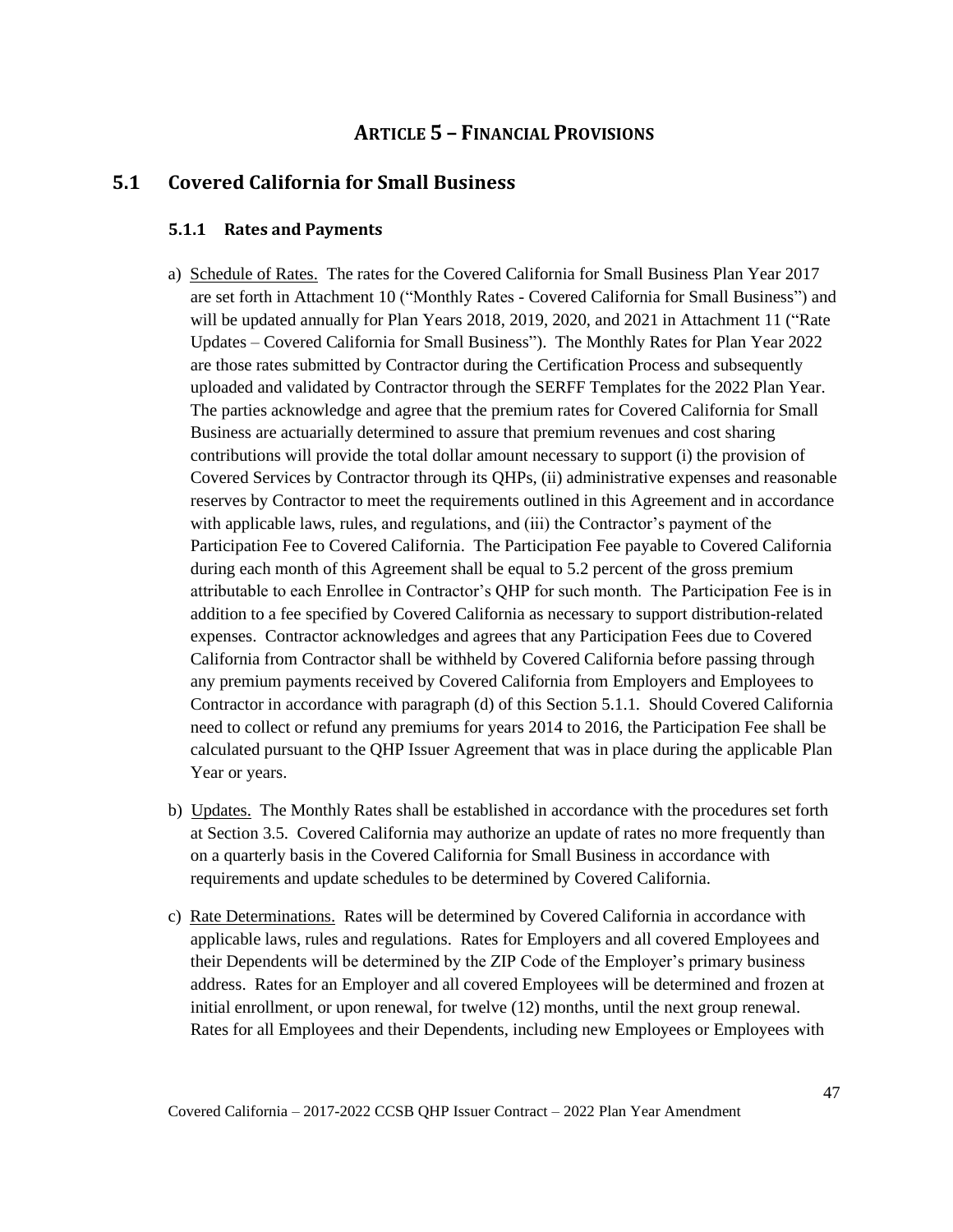qualifying events during the Employer Plan Year, will be determined by the prevailing rates at group enrollment.

- d) Collection and Remittance. Covered California agrees to perform collection and aggregation of monthly premiums with respect to Contractor's QHPs in Covered California for Small Business and will remit said premiums, net of (i) Participation Fees payable to Covered California and (ii) the fee associated with distribution related expenses paid by Covered California pursuant to Section 2.2.6 and Attachment 3.
- e) Covered California's collection of premiums and remittance of net amounts to Contractor as described in this Section shall be made on a monthly basis.
- f) Grace Period. Contractor acknowledges and agrees that applicable laws, rules and regulations, including, the Knox-Keene Act and Insurance Code, set a grace period with respect to the delinquent payment of premiums for the small group market. Contractor agrees to comply with the requirements set forth at Section 2.2.2 and required under applicable laws, rules, and regulations with respect to these grace periods.

## **5.1.2 Covered California for Small Business Participation Fees and Agent Compensation**

- a) Contractor understands and agrees that (i) under the Affordable Care Act and the California Affordable Care Act, Covered California may generate funds through a participation fee ("Participation Fees") on Contractor's QHPs and (ii) Covered California shall collect Participation Fee and distribution related expenses from premiums remitted by Employers and Employees.
- b) Contractor recognizes that the total cost of all Participation Fees for Covered California must be spread across Contractor's entire book of business in the single risk pool (both inside and outside Covered California) for the small employer market.
- c) With respect to Covered California for Small Business, Contractor acknowledges that (i) Covered California is responsible for collecting premiums from Employers and Employees, and (ii) Covered California will remit applicable Employer and Employee premiums collected by Covered California to Contractor, net of (1) Participation Fees computed in accordance with the Participation Methodology - Covered California for Small Business, and (2) Distribution related expenses determined in accordance with the terms set forth at Sections 2.2.3 and 2.2.6. Covered California for Small Business shall transfer funds to Contractor on a monthly basis or such other intervals as mutually agreed upon by Covered California and Contractor and shall establish a process to resolve any disagreements on premium amounts due in a timely manner and prior to transfer of funds to Contractor as required under this Section.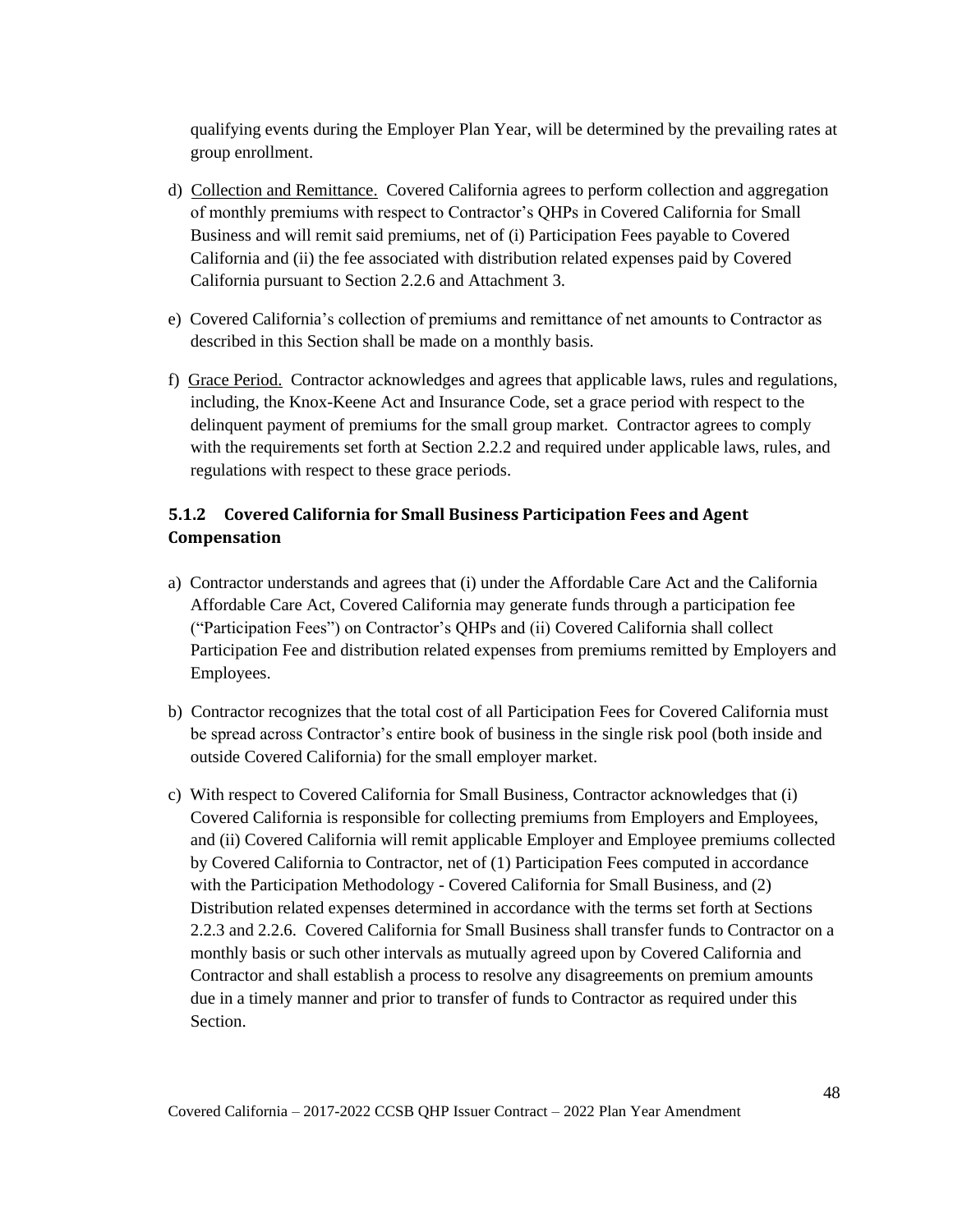- d) In the event that Contractor disputes the amount of Participation Fees billed or deducted by Covered California, Contractor shall submit a written notice of such dispute to Covered California within thirty (30) days following receipt of such bill or deduction by Covered California. Contractor's notice will document the nature of the discrepancies, including reconciliation of any differences identified by Contractor in enrollment or premiums collected. Covered California will respond to Contractor within forty-five (45) days of receipt of the notice by either (i) paying the amount claimed by Contractor or (ii) providing a detailed explanation for the denial of the refund. If the Contractor still disputes the findings of Covered California, Contractor may pursue additional remedies in accordance with Section 12.1.
- e) Subject to the provisions of Section 10.5, Contractor agrees to a periodic audit or other examination by Covered California or its designee regarding the computation and payment of Participation Fees. In the case of material non-compliance with Participation Fee payments, Contractor shall implement any necessary corrective action and follow up audits or examinations may be performed by Covered California more frequently than annually to monitor Contractor's implementation of such corrective actions.
- f) Contractor acknowledges that Covered California is required under Government Code § 100520(c) to maintain a prudent reserve as determined by Covered California.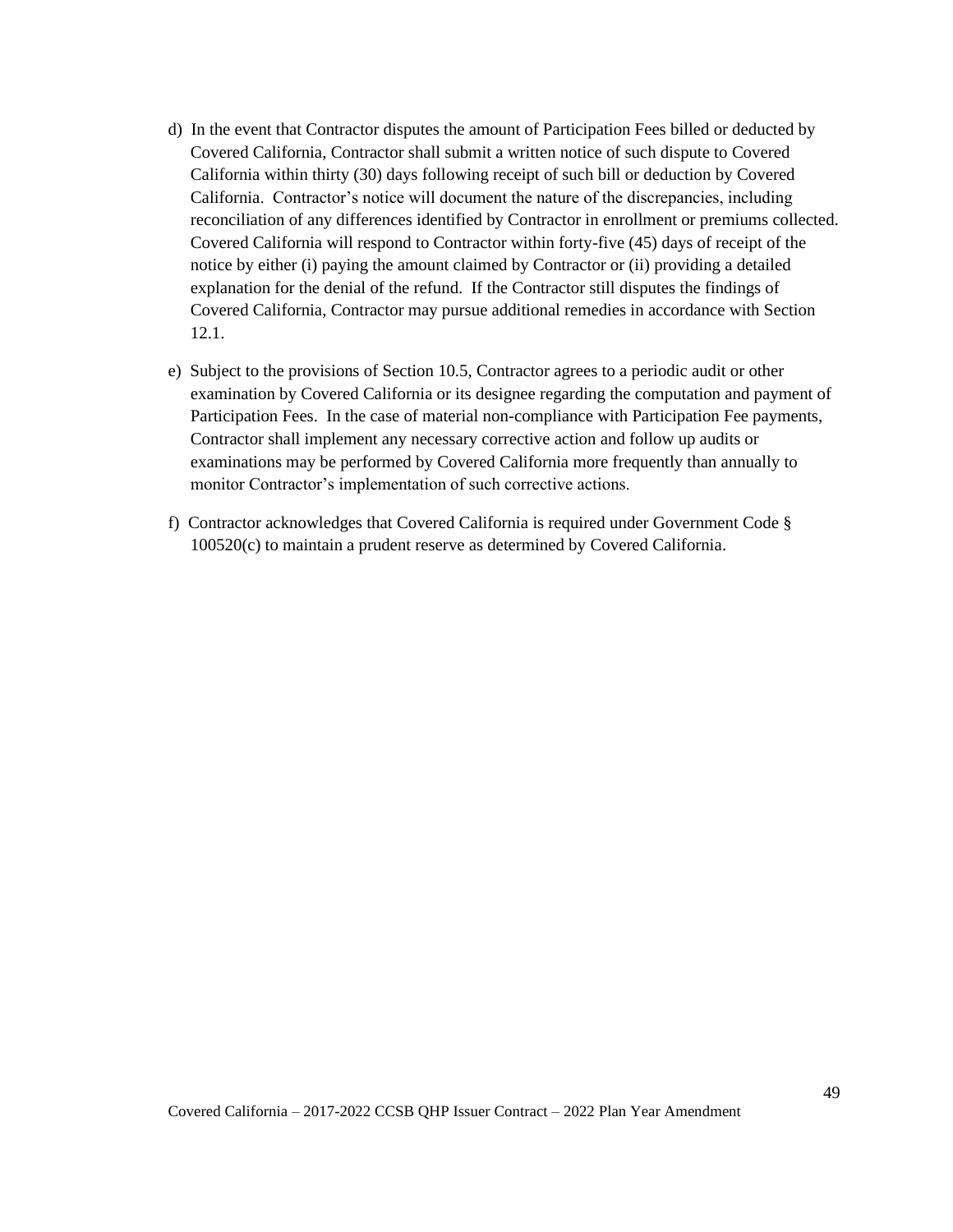## **ARTICLE 6 – PERFORMANCE STANDARDS**

# **6.1 Standards**

Contractor shall comply with the performance standards set forth in Attachment 14 ("Performance Measurement Standards"). Covered California shall conduct or arrange for the conduct of a review of Contractor's performance under the Performance Measures. Covered California shall be responsible for the actual and reasonable costs of the review, including the costs of any third-party designated by Covered California to perform such review. The review shall be in addition to any ongoing monitoring that may be performed by Covered California with respect to the Performance Measures.

## **6.2 Penalties and Credits**

Covered California may impose penalties ("penalties") in the event that Contractor fails to comply or otherwise act in accordance with the Performance Measures. Covered California may also administer and calculate credits ("credits") that may offset or reduce the amount of any performance penalties, but in no event shall such credits exceed the total amount of the penalty levied. Penalties and credits will be calculated in accordance with Attachment 14 ("Performance Measurement Standards".

## **6.3 No Waiver**

Covered California and Contractor agree that the failure to comply with the Performance Standards may cause damages to Covered California and its Enrollees which may be uncertain and impractical or difficult to ascertain. The parties agree that Covered California shall assess, and Contractor promises to pay Covered California, in the event of such delayed, or failed performance that does not meet the Performance Standards, the amounts to be determined in accordance with the Performance Standards set forth at Attachment 14 ("Performance Measurement Standards").

The assessment of fees relating to the failure to meet Performance Standards shall be subject to the following: (1) be determined in accordance with the amounts and other terms set forth in the Performance Standards, (2) be cumulative with other remedies available to Covered California under the Agreement, (3) not be deemed an election of remedies, and (4) not constitute a waiver or release of any other remedy Covered California may have under this Agreement for Contractor's breach of this Agreement, including, without limitation, Covered California's right to terminate this Agreement. Covered California shall be entitled, in its discretion, to recover actual damages caused by Contractor's failure to perform its obligations under this Agreement.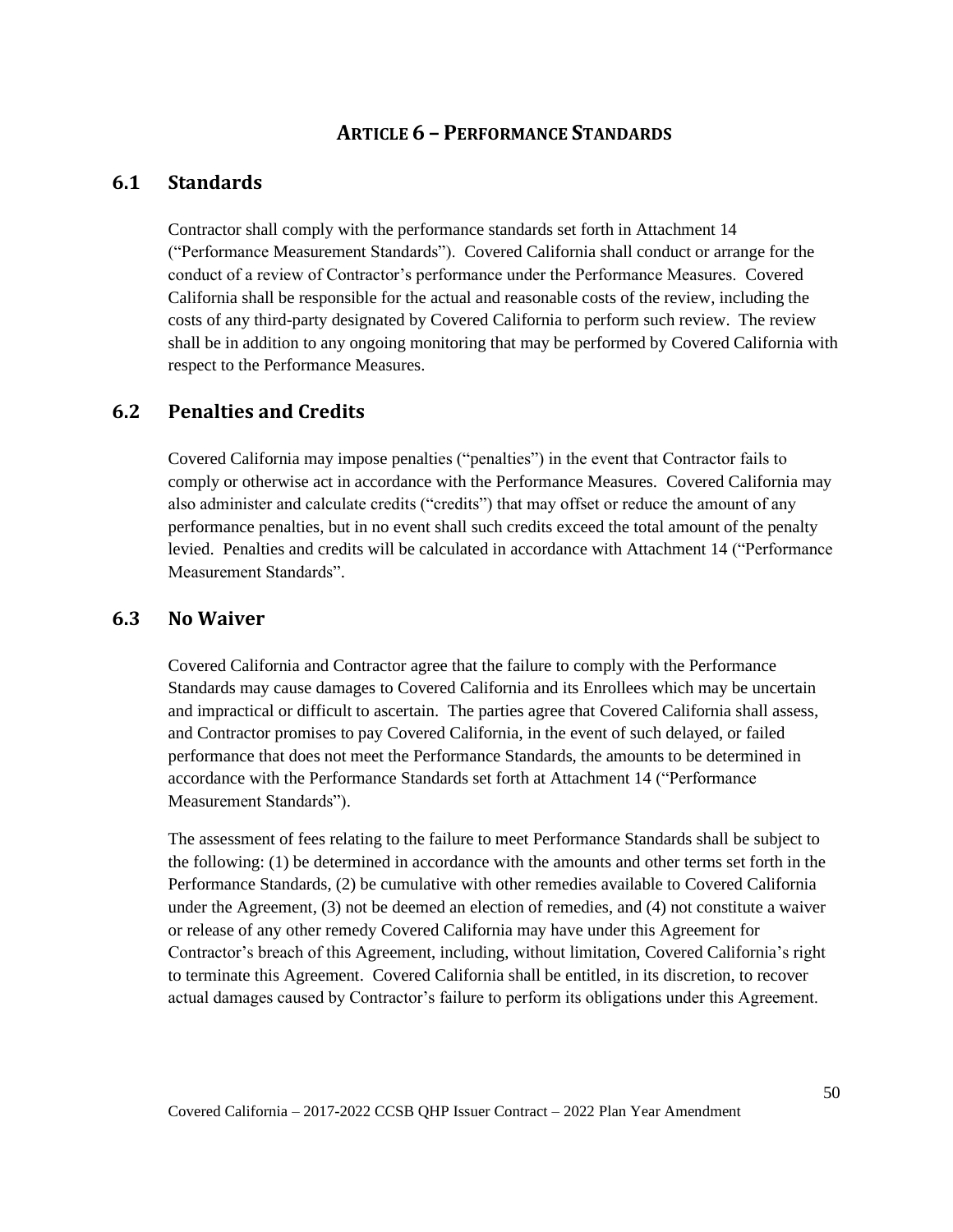# **ARTICLE 7 – CONTRACT TERM; RECERTIFICATION AND DECERTIFICATION**

## **7.1 Agreement Term**

The term of this Agreement is specified on the STD 213, which is the signature page of this Agreement.

# **7.2 Agreement Termination**

## **7.2.1 Covered California Termination**

Covered California may, by ninety (90) days' written notice to Contractor, and without prejudice to any other of Covered California remedies, terminate this Agreement for cause based on one or more of the following occurrences:

- a) Contractor fails to fulfill an obligation that is material to its status as a Contractor or its performance under the Agreement;
- b) Contractor no longer holds a license or certificate that is required for Contractor to perform its obligations under this Agreement /or Contractor otherwise fails to maintain compliance with the "good standing" requirements pursuant to Section 3.1.1 and which impairs Contractor's ability to provide Services under the Agreement;
- c) Contractor breaches any material term, covenant, warranty, or obligation under this Agreement that is not cured or substantially cured to the reasonable satisfaction of Covered California within forty-five (45) days after receipt of notice of default from Covered California; provided, however, that such cure period may not be required and Covered California may terminate the Agreement immediately if Covered California determines pursuant to subparagraph (e) below that Contractor's breach threatens the health and safety of Enrollees;
- d) Contractor knowingly has a director, officer, partner, or person with a beneficial ownership of more than five percent (5%) of Contractor's equity or has an employment, consulting, or other subcontractor agreement for the provision of Services under this Agreement who is, or has been: (A) excluded, debarred, or suspended from participating in any federally funded health care program, (B) suspended, or debarred from participation in any state contract or procurement process, or (C) convicted of a felony or misdemeanor (or entered a plea of nolo contendere) related to a crime or violation involving the acquisition or dispersal of funds or delivery of Covered Services to beneficiaries of any State or Federal health care program;
- e) Covered California reasonably determines that (i) the welfare of Enrollees is in jeopardy if this Agreement continues, as such determination shall be made in the reasonable discretion of Covered California based on consideration of professionally recognized standards and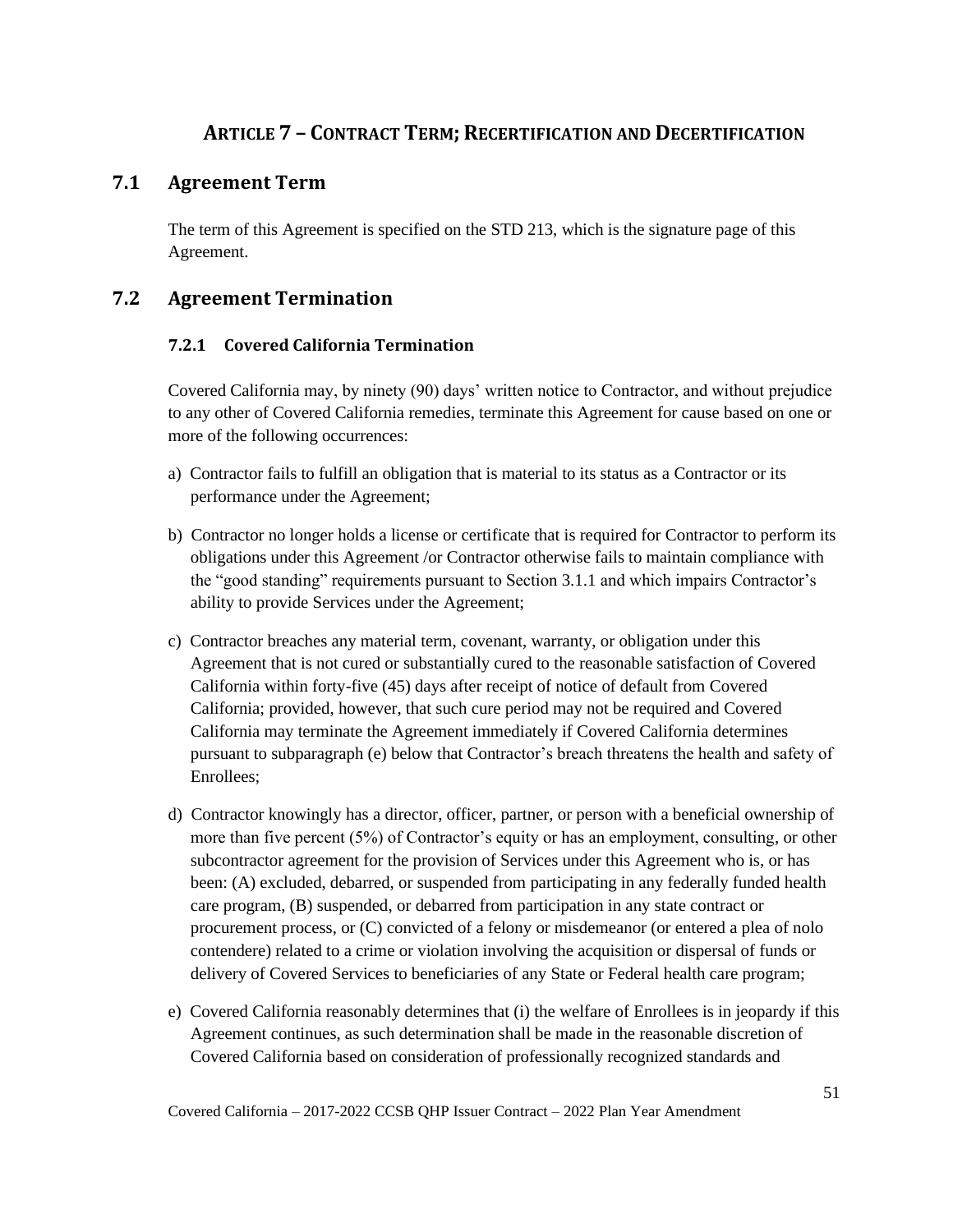benchmarks, requirements imposed by accreditation agencies, and applicable laws, rules, and regulations; or (ii) Contractor fails to comply with a change in laws, rules or regulations occurring during the term of this Agreement and/or does not take any and all actions that may be required to amend the Agreement and otherwise establish and document compliance with any such changes; and (iii) Covered California reasonably determines, based on consultation with legal counsel and/or other State and Federal Regulators and/or other State-based or Federal health benefit exchanges, that it may be at risk of being found noncompliant with Federal or State laws, rules, or regulations.

### **7.2.2 Contractor Termination**

Contractor may, by ninety (90) days' written notice to Covered California, and without prejudice to any other of the remedies, terminate this Agreement for cause based on one or more of the following occurrences:

- a) Covered California breaches any material term, covenant, warranty, or obligation under this Agreement that is not cured or substantially cured to the reasonable satisfaction of the Contractor within forty-five (45) days after receipt by Covered California of notice from the Contractor; or
- b) Covered California fails to comply with a change in laws, rules or regulations occurring during the term of this Agreement or does not take any and all actions that may be required to amend the Agreement and otherwise establish and document compliance with any such changes, and Contractor reasonably determines, based on consultation with legal counsel and/or other State and Federal Regulators and/or other State-based or Federal health benefit exchanges, that it may be at risk of being found noncompliant with Federal or State laws, rules, or regulations.

#### **7.2.3 Notice of Termination**

If Covered California determines, based on reliable information, that there is a substantial probability that Contractor will be unable to continue performance under this Agreement or Contractor will be in material breach of this Agreement in the next thirty (30) days, then Covered California shall have the option to demand that Contractor provide Covered California with a reasonable assurance of performance. Upon Contractor's receipt of such a demand from Covered California, Contractor shall provide to Covered California a reasonable assurance of performance responsive to Covered California's demand. If Contractor fails to provide assurance within ten (10) days of Covered California's demand that demonstrates Contractor's reasonable ability to avoid such default or cure within a reasonable time period not to exceed thirty (30) days, the failure shall constitute a breach by Contractor justifying termination of the Agreement by Covered California.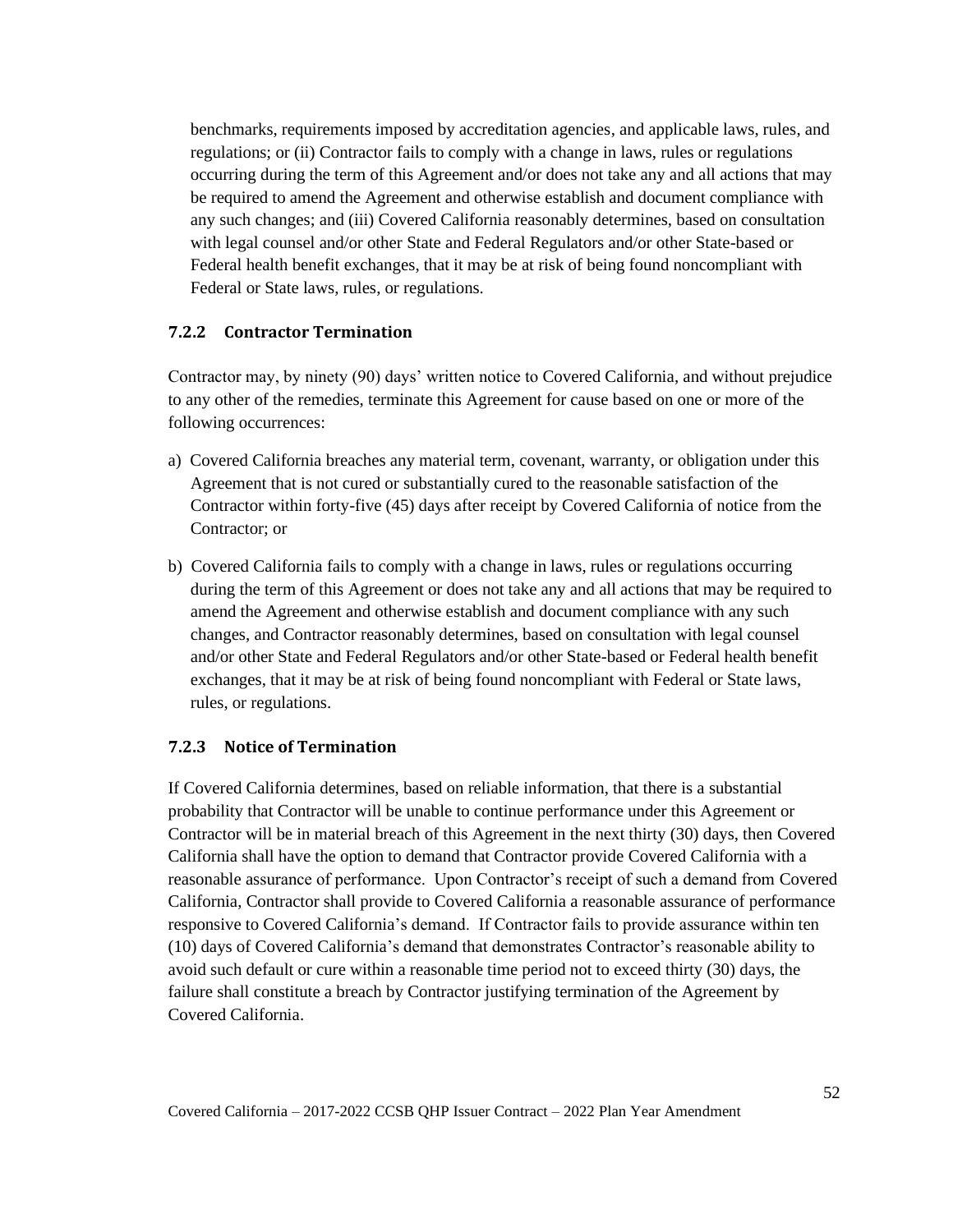In case a party elects to terminate this Agreement in whole or in part under Section 7.2, the notifying party shall give the other party ninety (90) days written notice of termination for default, specifying the default or defaults justifying the termination. The termination shall become effective after the expiration of such notice period if the defaults specified by the notifying party in its notice remain uncured at that time; provided, however, that Covered California may require Contractor to discontinue the provision of certain Services if Covered California determines that the continuing provision of services may cause harm to Enrollees, Participating Providers, or other stakeholders.

Covered California shall be entitled to retain any disputed amounts that remain in the possession of Covered California until final resolution of all claims by the parties against each other arising out of any Contractor default alleged by Covered California.

#### **7.2.4 Remedies in Case of Contractor Default or Breach**

- a) In addition to the termination provisions in Section 7.2.1, Covered California shall have full discretion to institute any of the following remedies, in accordance with Subsection (b) of this Section, in case of Contractor's breach, whether material or not, or default:
	- i. Removing Contractor's provider directory from the Covered California website;
	- ii. Freezing Contractor's Enrollment;
	- iii. Recovery of damages to Covered California caused by the breach or default; and
	- iv. Specific performance of particular covenants made by Contractor hereunder.
- b) Prior to instituting any of the remedies in Subsection (a), Covered California shall provide written notice to Contractor that Contractor is in breach or default of this Agreement, identify the basis for such breach or default, and provide Contractor with a thirty (30) day period to cure. During the cure period, the parties agree to meet and confer in an effort to informally resolve the breach or default. Contractor shall have thirty (30) days from the date Contractor received notice of the breach or default to fully cure the breach or default, unless the parties mutually agree to a longer cure period. If Contractor has not cured the breach or default within the thirty (30) day period, or a longer cure period that has been mutually agreed upon, Covered California may institute any of the remedies identified in Subsection (a) of this Section. All remedies of Covered California under this Agreement for Contractor default or breach are cumulative to the extent permitted by law.
- c) This section shall not apply to any contractual requirements that are associated with a performance guarantee in Attachment 14 ("Performance Measurement Standards") or for failure to meet any quality targets in Attachment 7 ("Quality, Network Management and Delivery System Standards").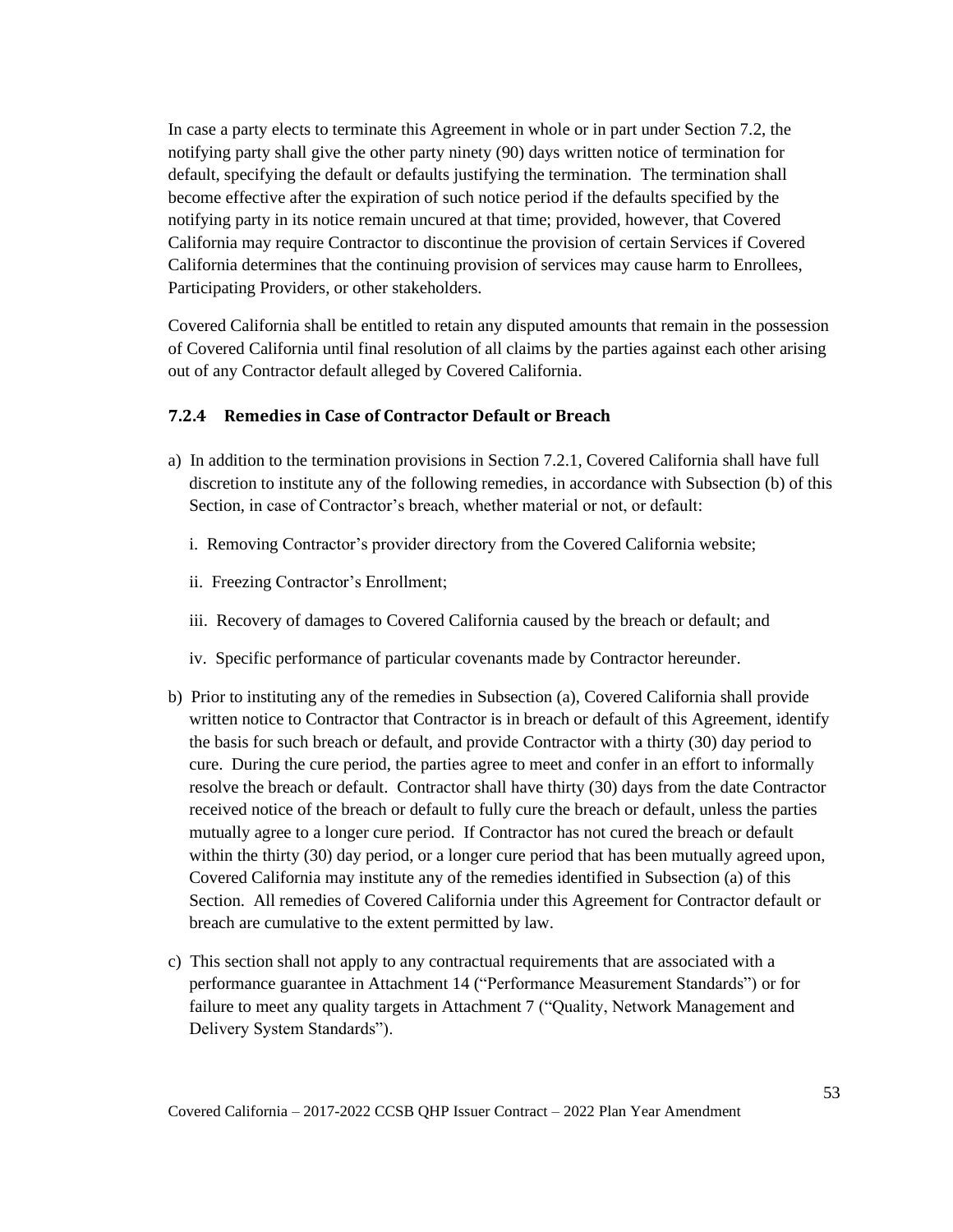### **7.2.5 Contractor Insolvency**

Contractor shall notify Covered California immediately in writing in the event that Contractor files any federal bankruptcy action or state receivership action, any federal bankruptcy or state receivership action is commenced against Contractor, Contractor is adjudicated bankrupt, or a receiver is appointed and qualifies. In case any of the foregoing events occurs, Covered California may terminate this Agreement upon five (5) days written notice. If Covered California does so, Covered California shall have the right to recover damages from Contractor as though the Agreement had been terminated for Contractor default.

# **7.3 Recertification**

## **7.3.1 Recertification Process**

During each year of this Agreement, Covered California will evaluate Contractor for recertification based on an assessment process conducted by Covered California in accordance with its procedures and on a basis consistent with applicable laws, rules and regulations, including, the requirements set forth under the California Affordable Care Act, 10 CCR § 6400 et seq*.*, and the Affordable Care Act. Covered California shall consider the Contractor for recertification unless (i) the Agreement is terminated sooner than the Expiration Date by Covered California in accordance with the requirements set forth at Section 7.2 or pursuant to other terms set forth in the Agreement, or (ii) Contractor makes a Non-Recertification Election pursuant to Section 7.3.2.

#### **7.3.2 Non-Recertification Election**

a) Contractor election. Contractor shall provide Covered California with notice on or before February  $15<sup>th</sup>$  of each Plan Year whether Contractor will elect to not seek recertification of its QHPs for the following Plan Year ("Non-Recertification Election"). Contractor shall comply with conditions set forth in this Section 7.3.2 with respect to continuation of coverage and transition of Enrollees to new QHPs following Covered California's receipt of Contractor's Non-Recertification Election.

For Contractor's QHPs in CCSB that are certified on a non-calendar year basis, Contractor shall provide Covered California with notice of Non-Recertification Election at least six (6) months prior to expiration of the certification for those QHPs.

b) Continuation and Transition of Care. Except as otherwise set forth in this Section 7.3.2, Contractor shall continue to provide Covered Services to Enrollees in accordance with the terms set forth in the Agreement from and after Contractor's Non-Recertification Election up through the termination of coverage for Enrollees, as such termination of coverage shall be determined in accordance with the requirements of this Section.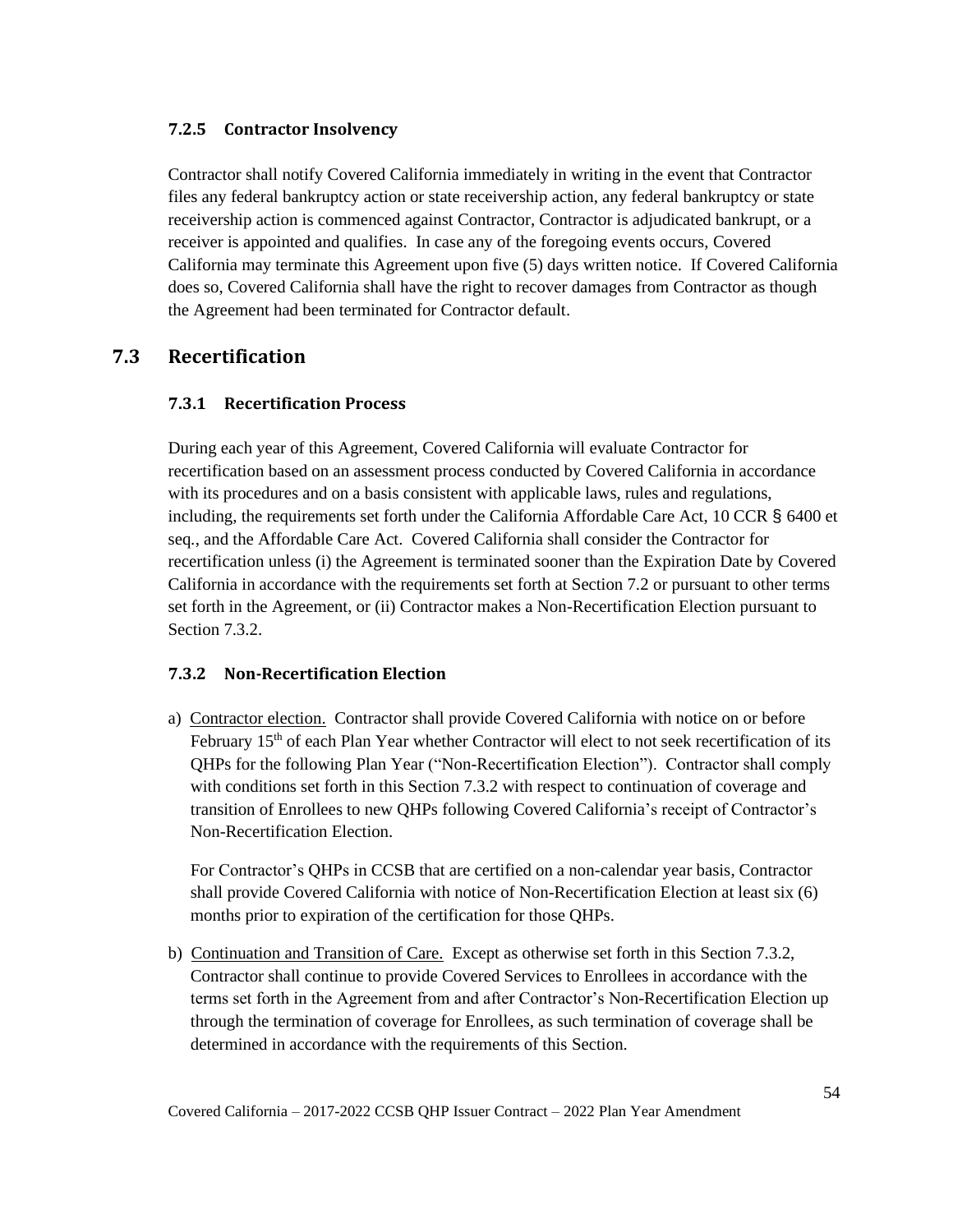Contractor shall take any further action reasonably required by Covered California to provide Covered Services to Enrollees and transition care following the Non-Recertification Election.

Contractor shall coordinate and cooperate with respect to communications to Employers and Employees in Covered California for Small Business and other stakeholders regarding the transition of Enrollees to another QHP.

c) In the event that Contractor continues to offer small group coverage in the State following the Notice of Non-Recertification Election, Contractor shall comply with applicable laws, rules and regulations relating to the discontinuation of a benefit package, including those set forth at Section 1365 of the Health and Safety Code and Section 10713 of the Insurance Code.

The termination of the Agreement shall occur upon the termination of coverage which shall be determined as follows:

- 1. Contractor shall provide coverage to Employers and Employees until the expiration of the Employer's first Plan Year that commences after the Non-Recertification **Election**
- 2. Contractor shall notify Employers and Employees that the Contractor's QHP will not be available for renewal at least ninety (90) days prior to policy expiration. Non-renewal notification must be in a format approved by CCSB. To the extent permissible by state and federal law, CCSB may begin sending non-renewal notices on behalf of Contractor pursuant to the terms in Section 3.6.7(f) of the Agreement.
- ii. Contractor shall comply with other requirements of Covered California relating to the continuation and transition of coverage following Contractor's Non-Recertification Election, including, without limitation, those relating to protocols and timing for the removal of Contractor from the listing of QHPs to be selected by Employers and Employees, the commencement of coverage for new Employers and Employees, and termination and transition of coverage.

## **7.4 Decertification**

Notwithstanding any other language set forth in this Section 7.4, the Agreement shall expire on the Expiration Date set forth in Section 7.1 in the event that Covered California elects to decertify Contractor's QHP based on Covered California's evaluation of Contractor's QHP during the recertification process that shall be conducted by Covered California pursuant to Section 7.2.

## **7.5 Effect of Termination**

a) This Agreement shall terminate on the Expiration Date unless otherwise terminated earlier in accordance with the provisions set forth in this Agreement.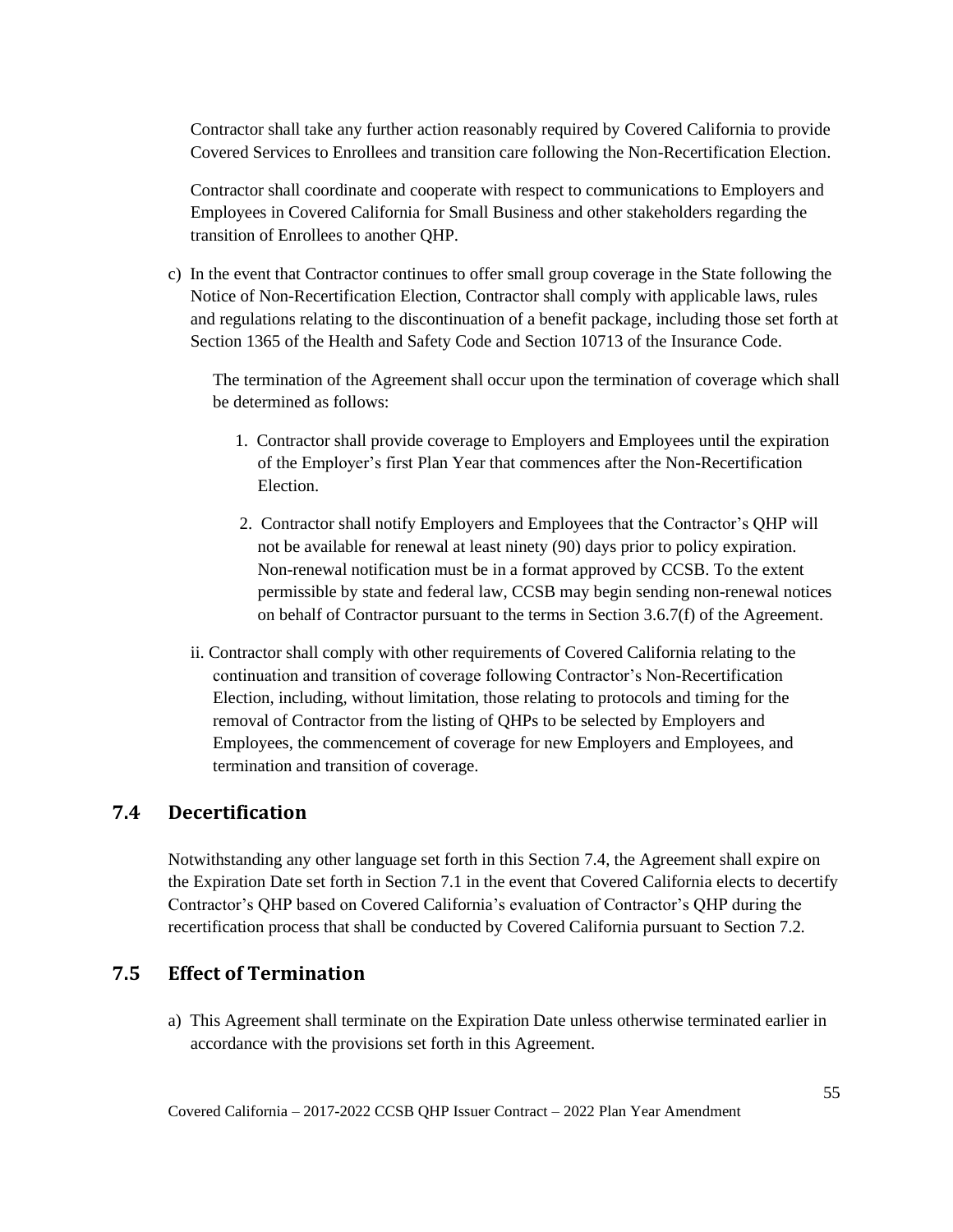- b) Contractor's QHPs shall be deemed decertified and shall cease to operate as QHPs as defined at 10 CCR § 6410 immediately upon termination or expiration of this Agreement in the event uninterrupted continuation of agreement between Covered California and Contractor is not achieved pursuant to either: (i) an extension of the term of the Agreement based upon the mutual agreement of the parties that is documented pursuant to a written amendment, or (ii) Contractor and Covered California enter into a new agreement that is effective immediately upon the expiration of this Agreement. There shall be no automatic renewal of this Agreement or recertification of Contractor's QHPs upon expiration of the term of this Agreement. Contractor may appeal the decertification of its QHP that will result in connection with the termination of this Agreement and such appeal shall be conducted pursuant to Covered California's process and in accordance with applicable laws, rules and regulations.
- c) All duties and obligations of Covered California and Contractor shall cease upon termination of the Agreement and the decertification of Contractor's QHPs that shall occur upon the termination of this Agreement, except as set forth below or otherwise provided in the Agreement:
	- i. Each party shall remain liable for any rights, obligations, or liabilities that have accrued or arise from activities carried on by it under this Agreement prior to the effective date of termination.
	- ii. Any information of the other party that is in the possession of the other party will be returned promptly, or upon the request of owner of such property, destroyed using reasonable measures to protect against unauthorized access to or use of the information in connection with its destruction, following the earlier of: (i) the termination of this Agreement, (ii) receipt of a written request to return or destroy the Information Assets, or (iii) the termination of the business relationship between the parties. If both parties agree that return or destruction of information is not feasible or necessary, the receiving party will continue to extend the protections outlined in this Agreement to all assets in its possession and will limit further use of that information to those purposes that make the return or destruction of the information or assets. Covered California reserves the right to inspect the storage, processes, and destruction of any Information Assets provided under this Agreement.
- d) Contractor shall comply with the requirements set forth at Section 7.3.2 in the event that Contractor makes a Non-Recertification Election.
- e) Contractor shall cooperate fully to effect an orderly transfer of Covered Services to another QHP during (i) any notice period set forth at Sections 7.2.3, 7.2.5, or 7.3.2, and (ii) if requested by Covered California to facilitate the transition of care or otherwise required under Section 7.6, following the termination of this Agreement. Such cooperation shall include the following: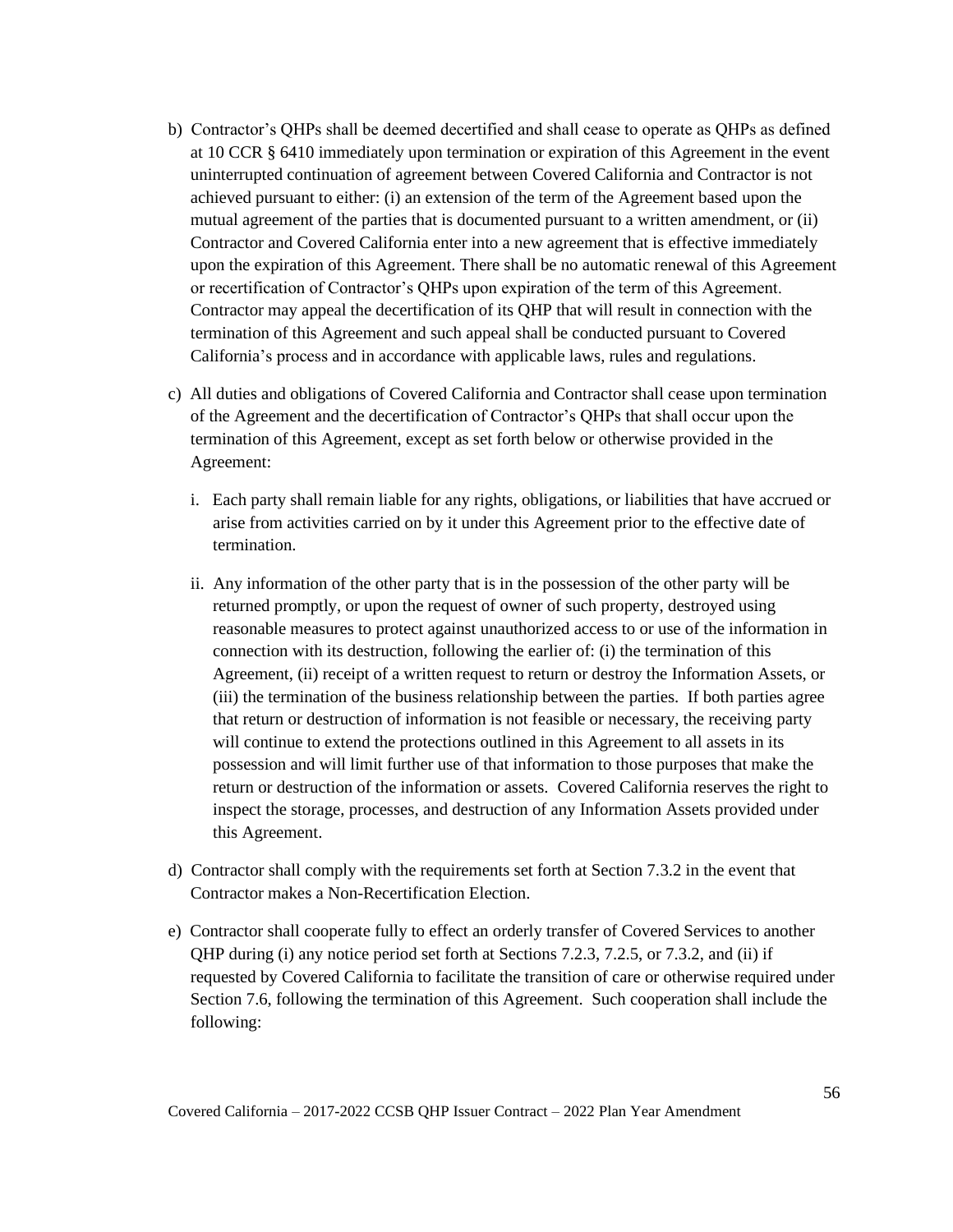- i. Upon termination, Contractor, if offering a HMO, shall complete the processing of all claims for benefit payments under the QHP for Covered Services other than Capitated Services, and if offering a PPO, shall complete the processing of all medical claims for benefit payments under Contractor's QHP for Covered Services rendered on or before the termination date.
- ii. Contractor will provide communications developed or otherwise approved by Covered California to communicate new QHP information to Enrollees and Employers in accordance with a timeline to be established by Covered California.
- iii. In order to ensure the proper transition of Services provided prior to, and subsequent to, termination, Contractor will forward to any new Health Insurance Issuer the electronic and direct paper claims that are received by Contractor, but which relate to Services provided by new contractor. Any such information shall be subject to compliance with applicable laws, rules and regulations and shall be sent at such time periods and in the manner requested by Covered California for a period of up to three (3) months following the termination date.
- iv. Contractor shall provide customer service to support the processing of claims for Covered Services rendered on or before the termination date for a period of two (2) months or such other longer period reasonably requested by Covered California at a cost to be mutually agreed upon per Enrollee.
- v. If so instructed by Covered California in the termination notice, Contractor shall promptly discontinue the provision of Services requested by Covered California to be discontinued as of the date requested by Covered California.
- vi. Contractor will perform reasonable and necessary acts requested by Covered California and as required under applicable laws, rules, regulations, and consistent with industry standards to facilitate transfer of Covered Services herewith to a succeeding Contractor. Contractor shall comply with requirements reasonably imposed by Covered California relating to (i) the discontinuation of new enrollment or re-enrollment in Contractor's QHP, (ii) the transfer of Enrollee coverages to another QHP prior to the commencement date, (iii) the expiration of existing quotes, and (iv) such other protocols that may reasonably be established by Covered California.
- vii. Contractor will reasonably cooperate with Covered California and any successor Health Insurance Issuer in good faith with respect to taking such actions that are reasonably determined to be the best interest of the Health Insurance Issuer, Enrollees, and Employers.
- f) Contractor shall cooperate with Covered California's conduct of an accounting of amounts paid or payable and Enrollees enrolled during the month in which termination is effective in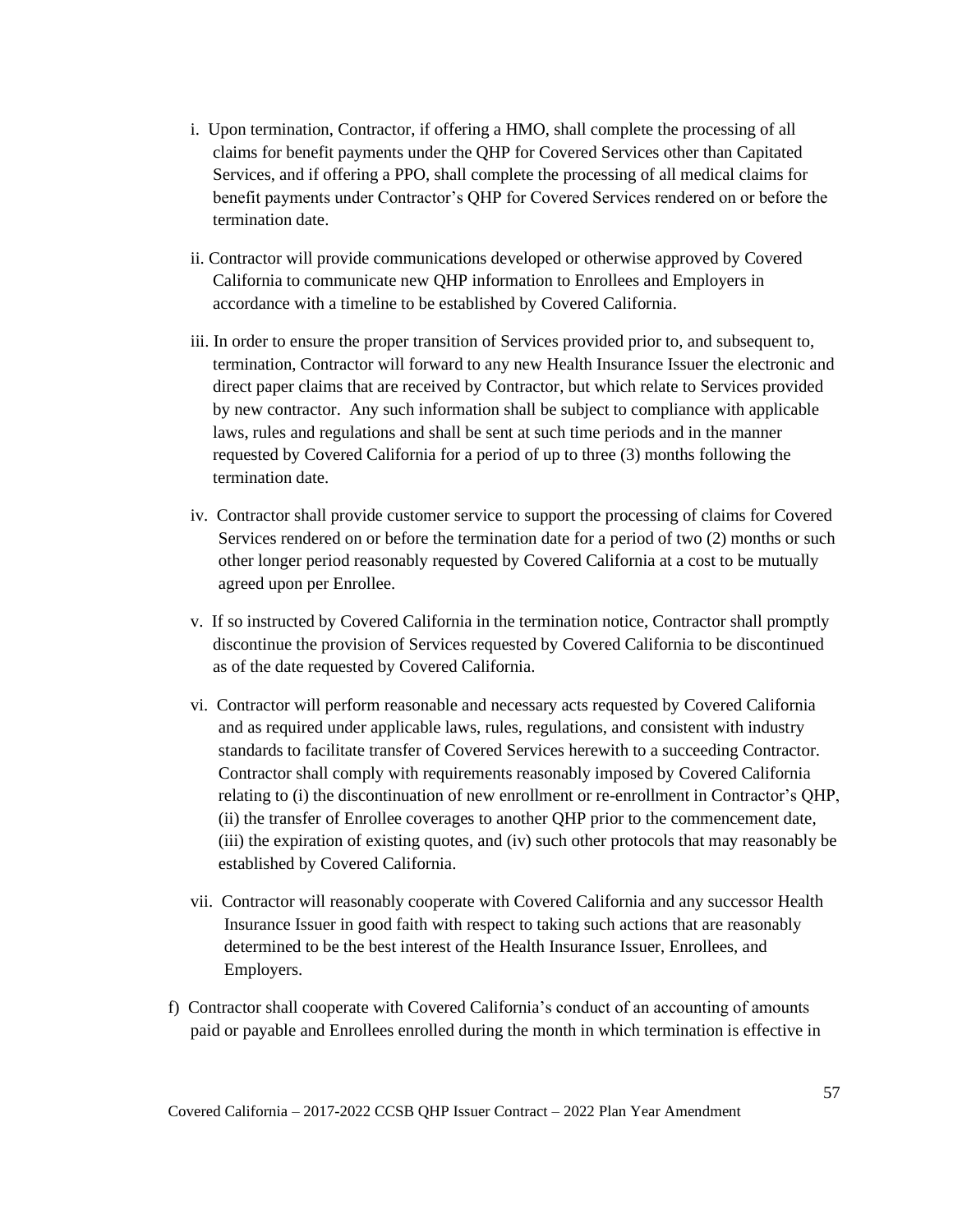order to assure an appropriate determination of premiums earned by and payable to Contractor for Services rendered prior to the date of termination, which shall be accomplished as follows:

- 1. Mid-Month Termination: For a termination of this Agreement that occurs during the middle of any month, the premium for that month shall be apportioned on a pro rata basis. Contractor shall be entitled to premiums from Enrollees for the period of time prior to the date of termination and Enrollees shall be entitled to a refund of the balance of the month.
- 2. Responsibility to Complete Contractual Obligations: Contractor is responsible for completing submission and corrections to Encounter Data for Covered Services received by Enrollees during the period of the Agreement. Contractor is responsible for submitting any outstanding financial or other reports required for Covered Services rendered or Claims paid during the term of the Agreement.
- g) Contractor shall (i) provide such other information to Covered California, Enrollees and/or the succeeding Health Insurance Issuer, and/or (ii) take any such further action as is required to effect an orderly transition of Enrollees to another QHP in accordance with requirements set forth under this Agreement and/or necessary to the continuity and transition of care in accordance with applicable laws, rules, and regulations.

## **7.6 Coverage Following Termination and Decertification**

- a) Upon the termination of the Agreement or decertification of one or more of Contractor's QHPs, Contractor shall cooperate fully with Covered California in order to effect an orderly transition of Enrollees to another QHP as directed by Covered California. This cooperation shall include: (i) attending post-termination meetings, (ii) providing or arranging for the provision of Covered Services as may be deemed necessary by Participating Providers to assure the appropriate continuity of care, and (iii) communicating with affected Enrollees in cooperation with Covered California and the succeeding contractor as applicable, as reasonably requested by Covered California.
- b) In the event the termination or expiration of the Agreement requires the transfer of some or all Enrollees into any other health plan, the terms of coverage under Contractor's QHP shall not be carried over to the replacement QHP, but rather the transferred Enrollees shall be entitled only to the extent of coverage offered through the replacement QHP as of the effective date of transfer to the new QHP.
- c) Notwithstanding the foregoing, the coverage of Enrollee under Contractor's QHP may be extended to the extent that an Enrollee qualifies for an extension of benefits including, those to effect the continuity of care required due to hospitalization or disability. For purposes of this Agreement, "disability" means that the Enrollee has been certified as being totally disabled by the Enrollee's treating physician, and the certification is approved by Contractor. Such certification must be submitted for approval within thirty (30) days from the date coverage is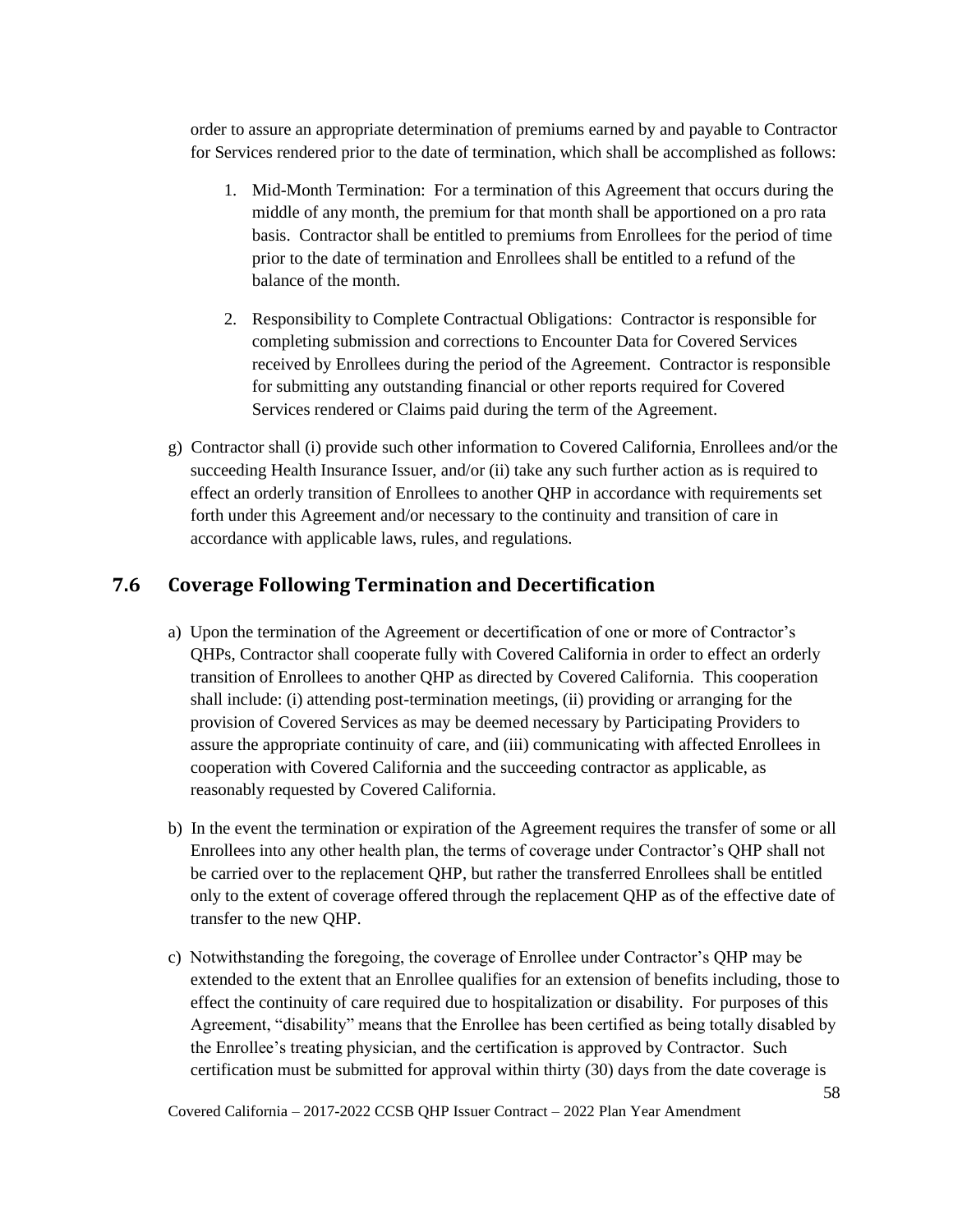terminated. Recertification of Enrollee's disability status must be furnished by the treating Provider not less frequently than at sixty (60) day intervals during the period that the extension of benefits is in effect. The extension of benefits shall be solely in connection with the condition causing total disability. This extension, which is contingent upon payment of the applicable premiums, shall be provided for the shortest of the following periods:

- i. Until total disability ceases;
- ii. For a maximum period of twelve (12) months after the date of termination, subject to plan maximums;
- iii. Until the Enrollee's enrollment in a replacement plan; or
- iv. Recertification.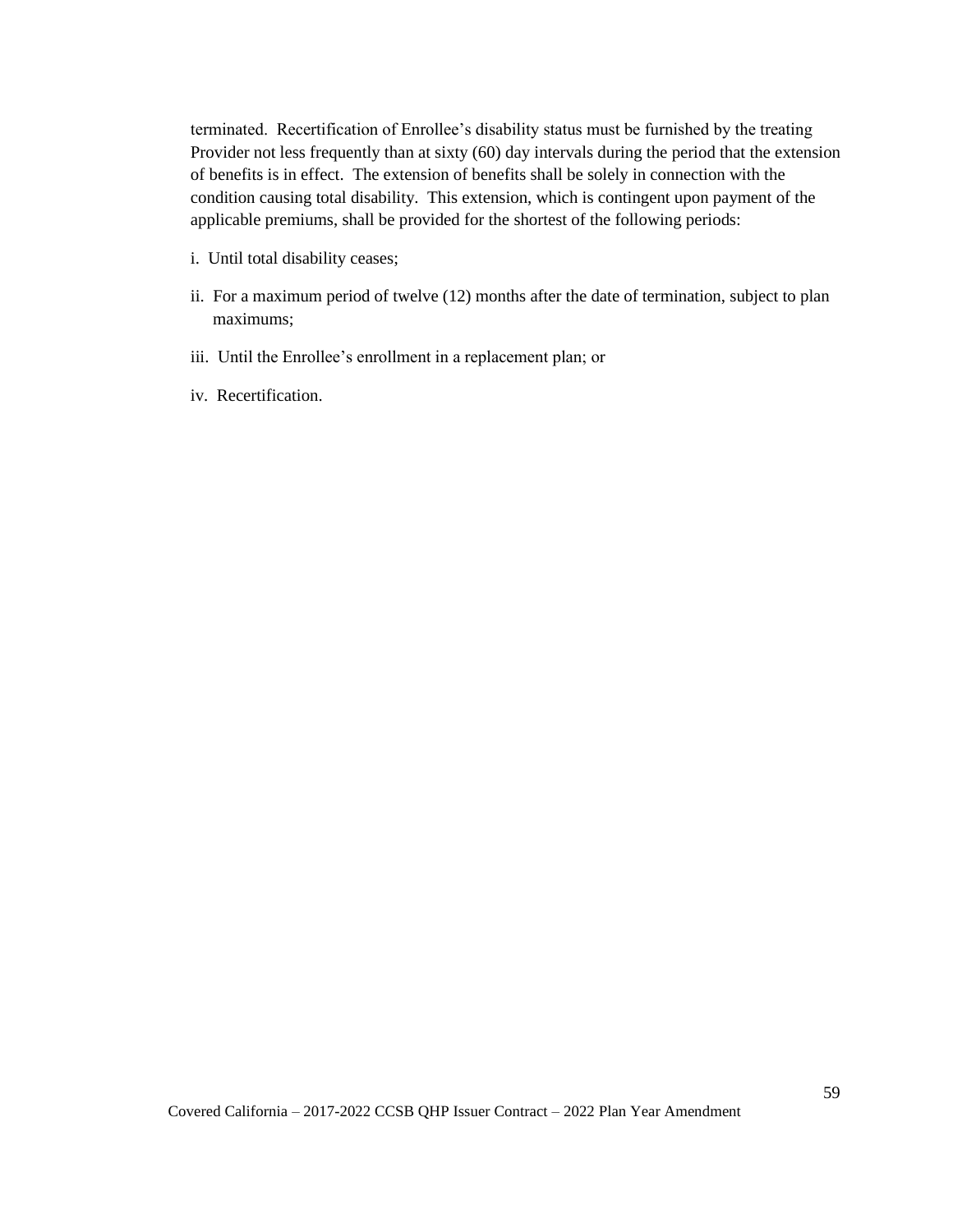## **ARTICLE 8 –INSURANCE AND INDEMNIFICATION**

## **8.1 Contractor Insurance**

### **8.1.1 Required Coverage**

Without limiting Covered California's right to obtain indemnification or other forms of remedies or relief from Contractor or other third-parties, Contractor shall, at its sole cost and expense, obtain, and during the term of this Agreement, maintain in full force and effect, the insurance coverage described in this Section and as otherwise required by law, including, without limitation, coverage required to be provided and documented pursuant to § 1351 (o) of the Health and Safety Code and relating to insurance coverage or self-insurance: (i) to respond to claims for damages arising out of the furnishing of Covered Services, (ii) to protect against losses of facilities where required by the director, and (iii) to protect against workers' compensation claims arising out of work-related injuries that might be brought by the Employees and staff of Contractor. All insurance shall be adequate to provide coverage against losses and liabilities attributable to the acts or omissions of Contractor in performance of this Agreement and to otherwise protect and maintain the resources necessary to fulfill Contractor's obligations under this Agreement. The minimum acceptable limits shall be as indicated below:

- i. Commercial general liability or equivalent self-insurance covering the risks of bodily injury (including death), property damage, and personal injury, including coverage for contractual liability, with a limit of not less than \$1 million per occurrence/\$2 million general aggregate;
- ii. Comprehensive business automobile liability (owned, hired, or non-owned vehicles used by Contractor in connection with performance of its obligations under this Agreement) covering the risks of bodily injury (including death) and property damage, including coverage for contractual liability, with a limit of not less than \$1 million per accident;
- iii. Employers liability insurance covering the risks of Contractor's Employees and Employees' bodily injury by accident or disease with limits of not less than \$1 million per accident for bodily injury by accident, and \$1 million per employee for bodily injury by disease, and \$1 million disease policy limit;
- iv. Umbrella policy providing excess limits over the primary general liability, automobile liability, and employer's liability policies in an amount not less than \$10 million per occurrence and in the aggregate;
- v. Crime coverage at such levels consistent with industry standards and reasonably determined by Contractor to cover occurrences falling in the following categories: computer and funds transfer fraud; forgery; money and securities; and employee theft; and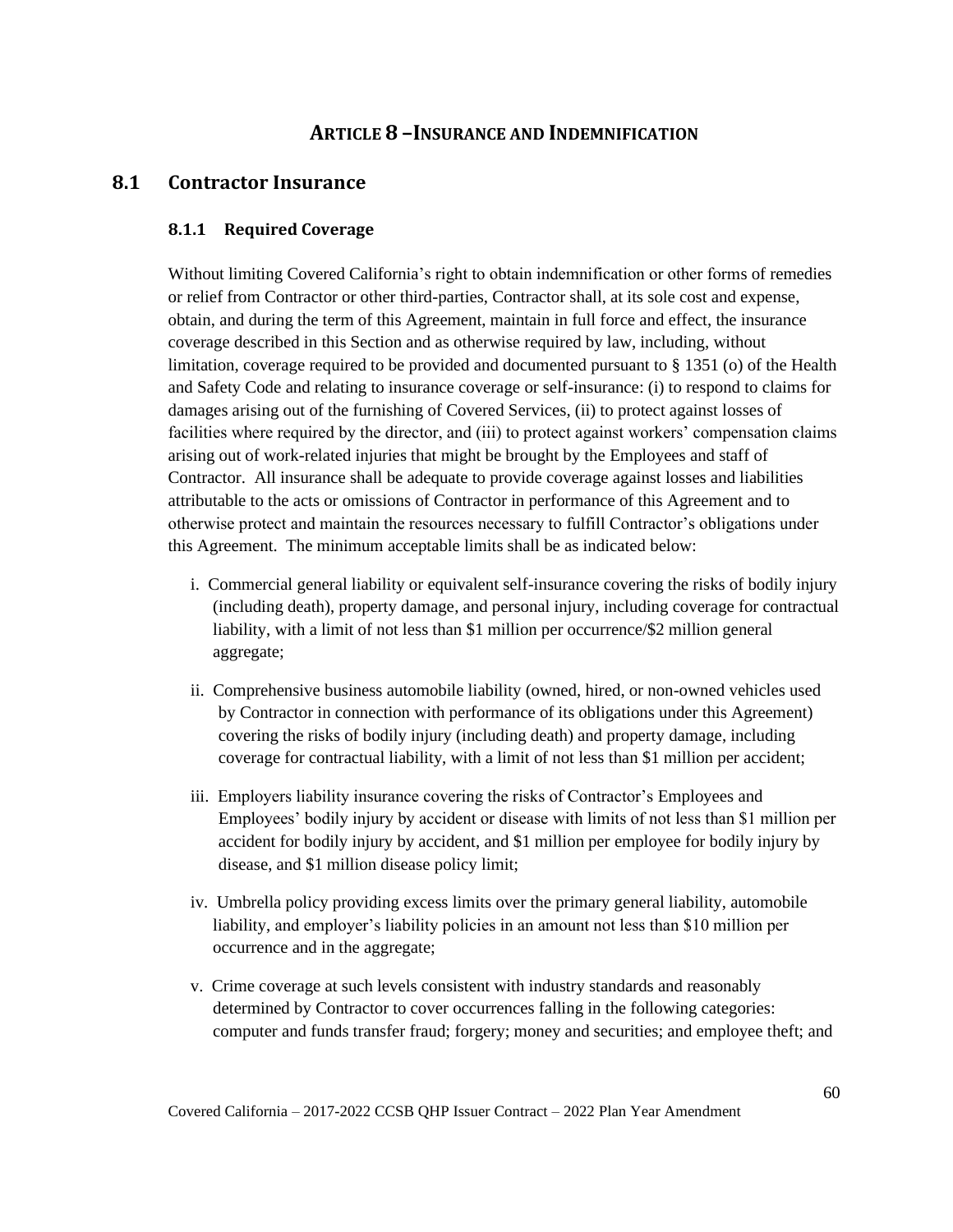vi. Professional liability or errors and omissions with coverage of not less than \$1 million per claim/\$2 million general aggregate.

## **8.1.2 Workers' Compensation**

Contractor shall, in full compliance with State law, provide or purchase, at its sole cost and expense, statutory California's workers' compensation coverage which shall remain in full force and effect during the term of this Agreement.

### **8.1.3 Subcontractor Coverage**

Contractor shall require all subcontractors that may be authorized to provide Services on behalf of Contractor or otherwise under this Agreement to maintain insurance commensurate with the nature of such subcontractors' work and all coverage for subcontractors shall be subject to all the requirements set forth in this Agreement and applicable laws, rules and regulations. Failure of subcontractor(s) to comply with insurance requirements does not limit Contractor's liability or responsibility.

### **8.1.4 Continuation of Required Coverage**

For professional liability and errors and omissions coverage and crime coverage, Contractor shall continue such coverage beyond the expiration or termination of this Agreement. In the event Contractor procures a claim made policy as distinguished from an occurrence policy, Contractor shall procure and maintain prior to termination of such insurance, continuing extended reporting coverage for the maximum terms provided in the policy so as to cover any incidents arising during the term of this Agreement. Contractor shall arrange for continuous insurance coverage throughout the term of this Agreement.

## **8.1.5 Premium Payments and Disclosure**

Premium on all insurance policies shall be paid by Contractor or its subcontractors. Contractor shall provide thirty (30) days' notice of cancellation to Covered California. Contractor shall furnish to Covered California copies of certificates of all required insurance prior to the Execution Date, and copies of renewal certificates of all required insurance within thirty (30) days after the renewal date. Covered California reserves the right to review the insurance requirements contained herein to ensure that there is appropriate coverage that is in accordance with this Agreement. Covered California is to be notified by Contractor promptly if any aggregate insurance limit is exceeded. In such event, Contractor must purchase additional coverage to meet these requirements.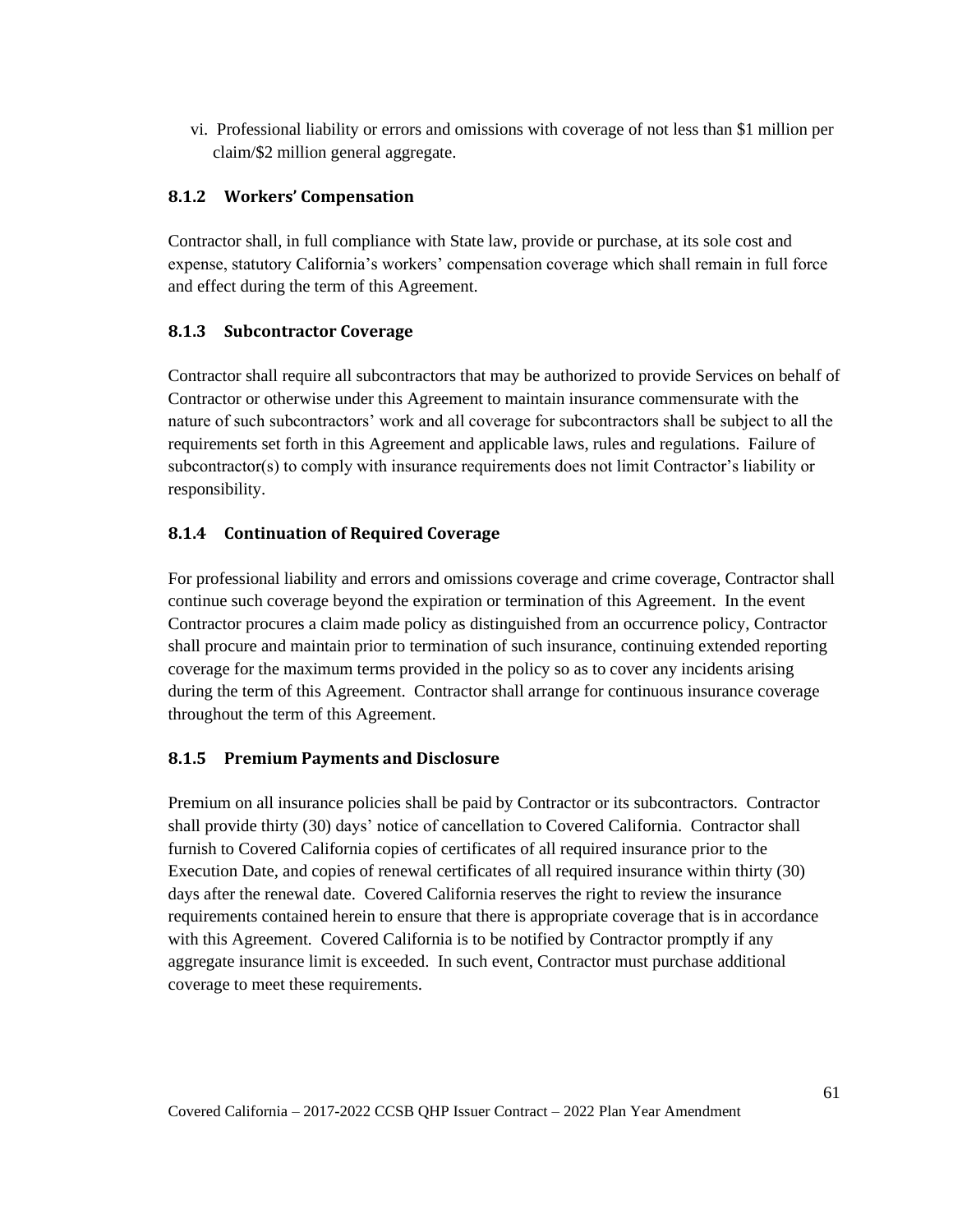## **8.2 Indemnification**

Contractor shall indemnify, defend and hold harmless Covered California, the State, and all of the officers, trustees, Agents, and Employees of the foregoing, from and against any and all demands, claims, actions, losses, costs, liabilities, damages or deficiencies, including interest, penalties and attorneys' fees, related to any of the following:

- a) Arise out of or are due to a breach by Contractor of any of its representations, warranties, covenants or other obligations contained in this Agreement; or
- b) Are caused by or resulting from Contractor's acts or omissions constituting bad faith, willful misfeasance, negligence, or reckless disregard of its duties under this Agreement or applicable laws, rules, and regulations; or
- c) Accrue or result to any of Contractor's subcontractors, material men, laborers, or any other person, firm, or entity furnishing or supplying services, material, or supplies in connection with the performance of this Agreement.

The obligation to provide indemnification under this Agreement shall be contingent upon Covered California:

- a) Providing Contractor with reasonable written notice of any claim for which indemnification is sought;
- b) Allowing Contractor to control the defense and settlement of such claim; provided, however, that the Contractor consults with Covered California regarding the defense of the claim and any possible settlements and agrees not to enter into any settlement or compromise of any claim or action in a manner that admits fault or imposes any restrictions or obligations on Covered California without Covered California's prior written consent, which will not be unreasonably withheld; and,
- c) Cooperating fully with the Contractor in connection with such defense and settlement. Indemnification under this Section is limited as described herein.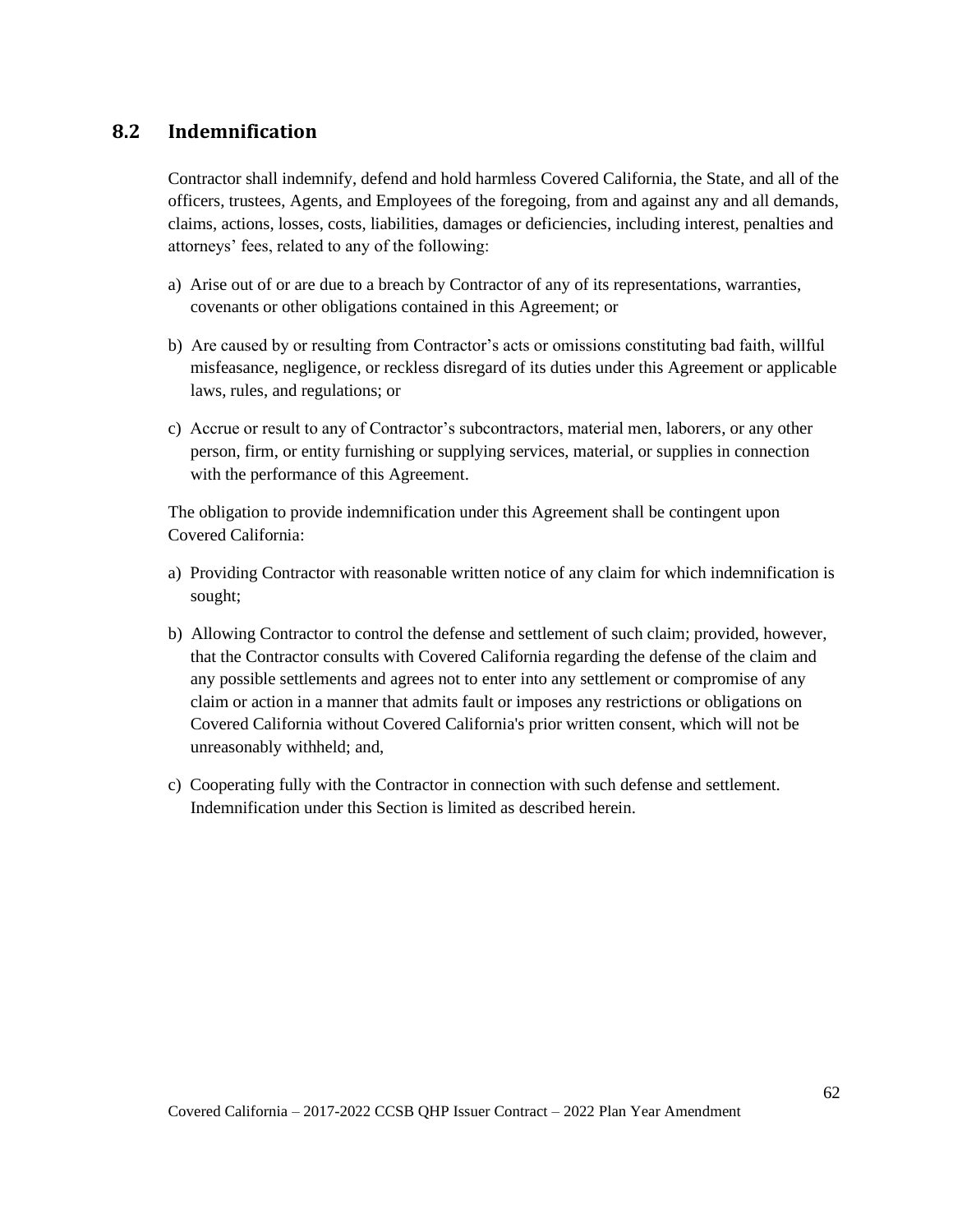# **ARTICLE 9 – PRIVACY AND SECURITY**

# **9.1 Privacy and Security Requirements for Personally Identifiable Data**

- a) HIPAA Requirements. Contractor agrees to comply with applicable provisions of the Health Insurance Portability and Accountability Act of 1996 ("HIPAA"), including the Administrative Simplification Provisions of HIPAA, as codified at 42 U.S.C. § 1320d et seq., the Health Information Technology for Economic and Clinical Health Act of 2009 ("HITECH"), and any current and future regulations promulgated under HITECH or HIPAA, all as amended from time to time and collectively referred to herein as the "HIPAA Requirements". Contractor agrees not to use or further disclose any Protected Health Information, other than as permitted or required by the HIPAA Requirements and the terms of this Agreement.
- b) Covered California Requirements. With respect to Contractor Covered California Functions, Contractor agrees to comply with following privacy and security requirements and standards applicable to Personally Identifiable Information which have been established and implemented by Covered California in accordance with the requirements of 45 C.F.R. Part 155 (collectively, "Covered California Requirements"):
	- i. Uses and Disclosures. Pursuant to the terms of this Agreement, Contractor may receive from Covered California Protected Health Information and/or Personally Identifiable Information in connection with Contractor Covered California Functions that is protected under applicable Federal and State laws and regulations. Contractor shall not use or disclose such Protected Health Information or Personally Identifiable Information obtained in connection with Contractor Covered California Functions other than as is expressly permitted under Covered California Requirements and only to the extent necessary to perform the functions called for within this Agreement.
	- ii. Fair Information Practices. Contractor shall implement reasonable and appropriate fair information practices to ensure:
		- 1. Individual Access. Contractor shall provide access to, and permit inspection and copying of Protected Health Information and Personally Identifiable Information in either an electronic or hard copy format as specified by the individual and as required by law, within thirty (30) days of such request from the individual. If the Contractor denies access, in whole or in part, the Contractor must provide a written denial within the time limits for providing access, which includes the basis for the denial and a statement of the individual's review rights, if applicable. In the event any individual requests access to Protected Health Information or Personally Identifiable Information maintained by Covered California or another health plan directly from Contractor, Contractor shall within five (5) days forward such request to Covered California and the relevant health plan as needed.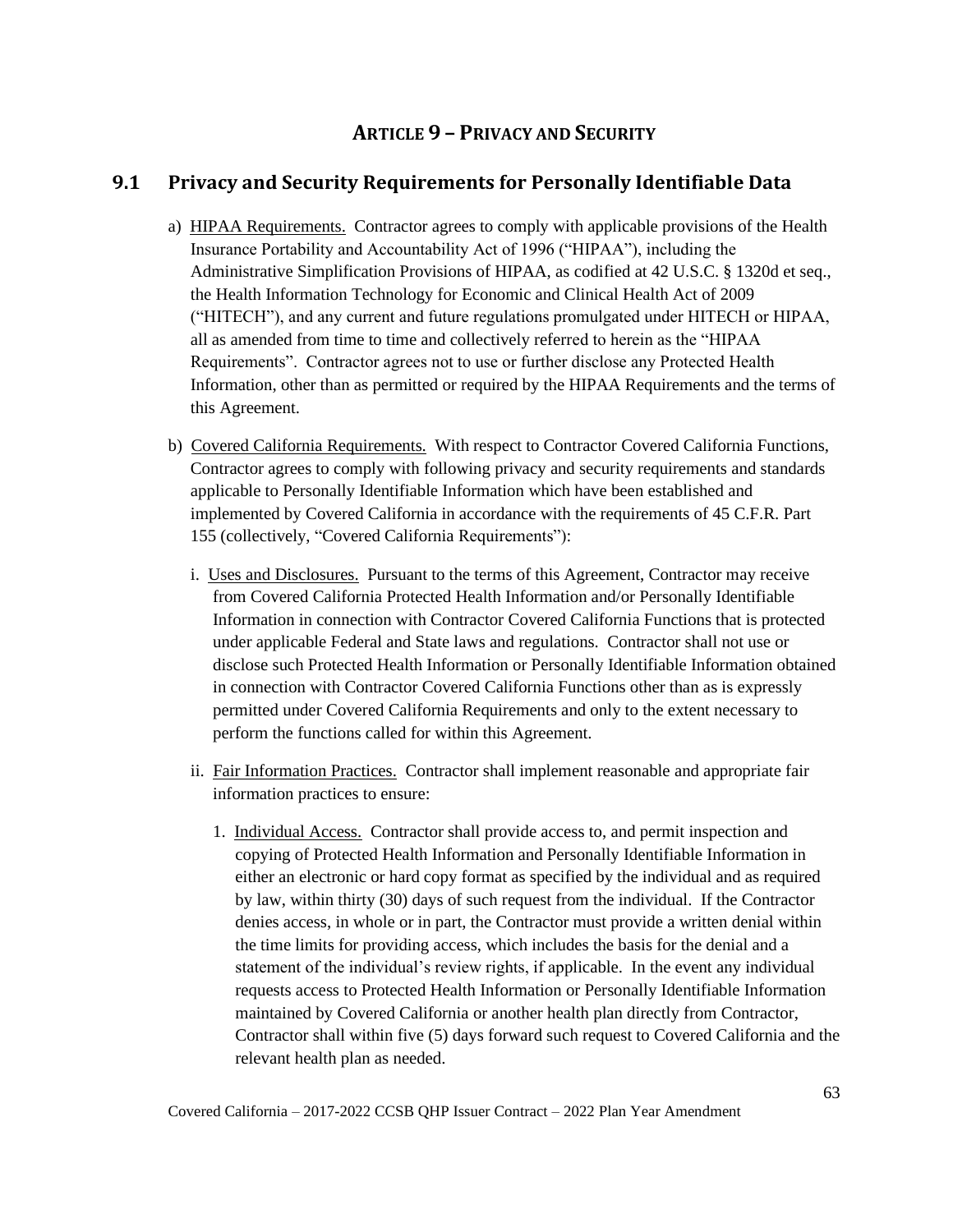- 2. Amendment. Contractor shall provide an individual with the right to request an amendment of inaccurate Protected Health Information and Personally Identifiable Information. Contractor shall respond to such individual within sixty (60) days of such a request either by making the correction and informing the individual of such correction or notifying the individual in writing that the request was denied, which notice shall provide an explanation for the denial and explain that the individual may submit a statement of disagreement with the denial.
- 3. Openness and Transparency. Contractor shall make available to individuals applicable policies, procedures, and technologies that directly affect such individuals and/or their Protected Health Information and Personally Identifiable Information.
- 4. Choice. Contractor shall provide individuals with a reasonable opportunity and capability to make informed decisions about the collection, use, and disclosure of their Protected Health Information and Personally Identifiable Information.
- 5. Limitations. Contractor represents and warrants that all Protected Health Information and Personally Identifiable Information shall be collected, used, and/or disclosed under this Agreement only to the extent necessary to accomplish a specified purpose under the terms of this Agreement or as permitted by Covered California Requirements and never to discriminate inappropriately.
- 6. Data Integrity. Contractor shall implement policies and procedures reasonably intended to ensure that Protected Health Information and Personally Identifiable Information in its possession is complete, accurate, and current, to the extent necessary for the Contractor's intended purposes, and has not been altered or destroyed in an unauthorized manner.
- 7. Safeguards. Contractor shall have in place administrative, physical, and technical safeguards that reasonably and appropriately protect the confidentiality, integrity, and availability of the Protected Health Information and Personally Identifiable Information that it creates, receives, maintains, or transmits pursuant to the Agreement and to prevent the use or disclosure of Protected Health Information and/or Personally Identifiable Information other than as provided for in this Agreement, or as required by law. In furtherance of compliance with such requirements, Contractor shall:
	- a. Encrypt all Protected Health Information and/or Personally Identifiable Information that is in motion or at rest, including but not limited to data on portable media devices, using commercially reasonable means, consistent with applicable Federal and State laws, regulations and agency guidance, including but not limited to the U.S. Department of Health and Human Services Guidance Specifying the Technologies and Methodologies That Render Protected Health Information Unusable, Unreadable, or Indecipherable to Unauthorized Individuals for Purposes of the Breach Notification Requirements or issued by the National Institute for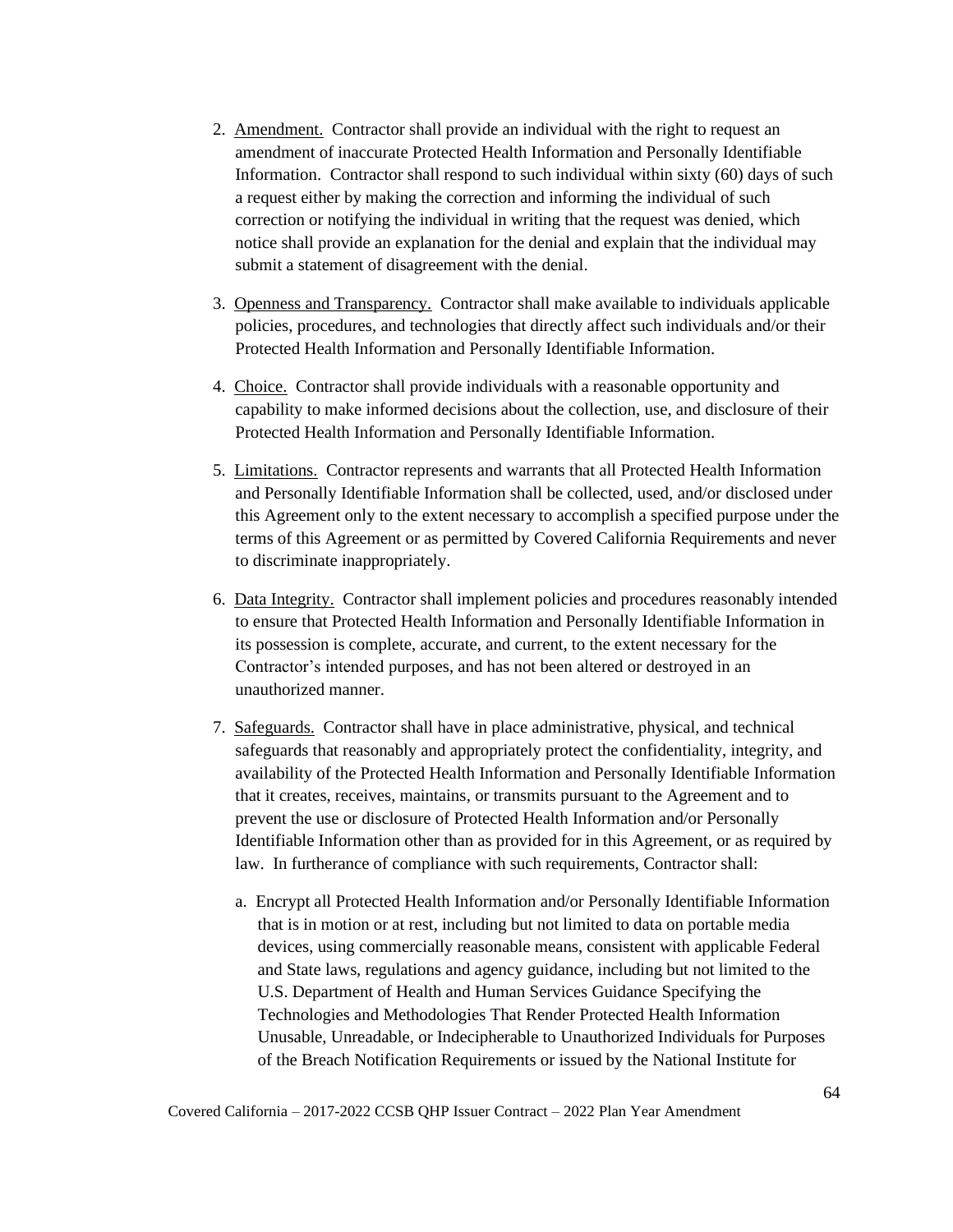Standards and Technology ("NIST") concerning the protection of identifiable data such as Protected Health Information and/or Personally Identifiable Information. Data centers shall be encrypted or shall otherwise comply with industry data security best practices;

- b. Implement a contingency plan for responding to emergencies and/or disruptions to business that in any way affect the use, access, disclosure, or other handling of Protected Health Information and/or Personally Identifiable Information;
- c. Maintain and exercise a plan to respond to internal and external security threats and violations;
- d. Maintain an incident response plan;
- e. Maintain technology policies and procedures that provide reasonable safeguards for the protection of Protected Health Information and Personally Identifiable Information stored, maintained, or accessed on hardware and software utilized by Contractor and its subcontractors and Agents;
- f. Mitigate to the extent practicable, any harmful effect that is known to Contractor of any Security Incident related to Protected Health Information and/or Personally Identifiable Information or of any use or disclosure of Protected Health Information and/or Personally Identifiable Information by Contractor or its subcontractors or Agents in violation of the requirements of this Agreement or applicable privacy and security laws and regulations and agency guidance;
- g. Ensure that each individual user, including any employees, sub-contractors, agents or other such individuals, of any Covered California computer system through which Protected Health Information and/or Personally-Identifiable Information is accessed be assigned and maintain his or her own unique user-id and password. Contractor shall immediately notify Covered California via e-mail through an e-mail address provided by Covered California once any such employees, sub-contractors, agents or other such individuals are no longer employed or retained by Contractor. Contractor shall likewise cooperate in good faith to ensure the accounts of any such individuals are de-activated to prevent unauthorized access to Protected Health Information and/or Personally-Identifiable Information through any such Covered California computer system;
- h. Destroy Protected Health Information and Personally Identifiable Information in a manner consistent with applicable State and Federal laws, regulations, and agency guidance on the destruction of Protected Health Information and Personally Identifiable Information, including but not limited to NIST special publication 800- 88 Guidelines for Media Sanitization; and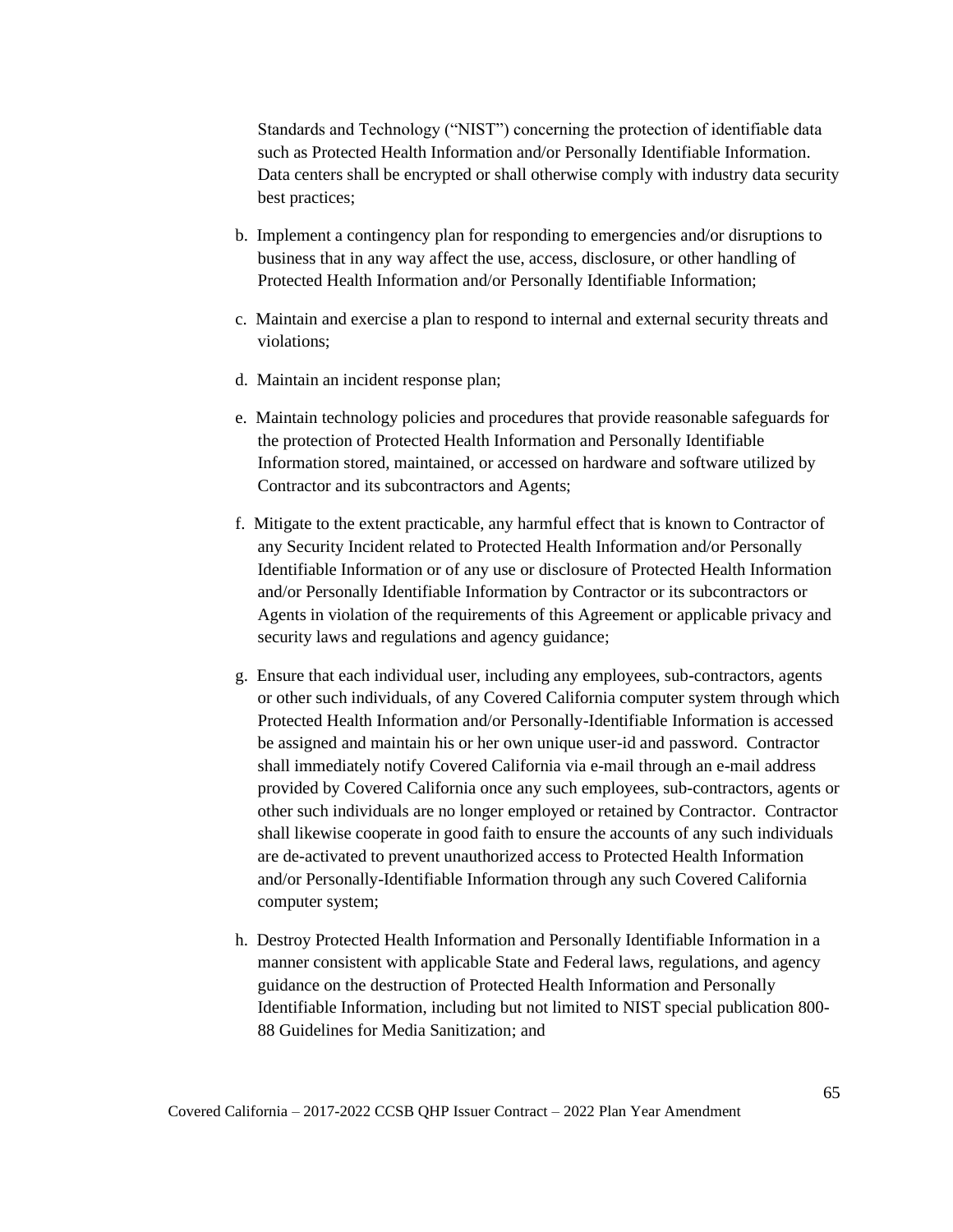- i. Comply with all applicable Covered California policies within Section 9.2. Protection of Information Assets, including, but not limited to, executing nondisclosure agreements and other documents required by such policies. Contractor shall also require any subcontractors and Agents to comply with all such Covered California policies.
- c) California Requirements. With respect to all provisions of information under this Agreement, Contractor agrees to comply with all applicable California state health information privacy and security laws applicable to Personally Identifiable Information, including but not limited to the confidentiality of the Medical Information Act, the California Insurance Information and Privacy Protection Act, and the Information Practices Act, all collectively referred to as "California Requirements."
- d) Interpretation. Notwithstanding any other provisions in this Section, to the extent a conflict arises between the permissibility of a use or disclosure of Protected Health Information or Personally Identifiable Information under the HIPAA Requirements, Covered California Requirements, or California Requirements with respect to Contractor Covered California Functions, the applicable requirements imposing the more stringent privacy and security standards to such uses and disclosures shall apply. In addition, any ambiguity in this Agreement regarding the privacy and security of Protected Health Information and/or Personally Identifiable Information shall be resolved to permit Covered California and Contractor to comply with the most stringent of the applicable privacy and security laws or regulations.

#### e) Breach Notification.

- i. Contractor shall report to Covered California any Breach or Security Incident reasonably calculated to result in the Breach of PII or PHI created or received in connection with Contractor Covered California Functions in accordance with the provisions set forth herein. For purposes of this Paragraph (e), a "Breach" shall, in accordance with the HIPAA Breach Notification Rule, mean the impermissible use or disclosure of PII or PHI within Contractor's custody or control which is reasonably calculated to compromise the security or privacy of any such PII or PHI [45 CFR  $\S 164.400-414$ ]. For purposes of this Paragraph (e), a "Security Incident" shall, in accordance with the HIPAA Security Rule, mean the attempted or successful unauthorized access, use, disclosure, modification, or destruction of information or the interference with system operations in an information system [45 CFR §164.304].
- ii. Contractor shall, without unreasonable delay, but no later than within three (3) business days after Contractor's discovery of a Breach or Security Incident reasonably calculated to result in a Breach of PII or PHI subject to this Agreement, submit an initial report regarding any such Breach or Security Incident to Covered California. Reports shall be made on a form made available to Contractor by Covered California.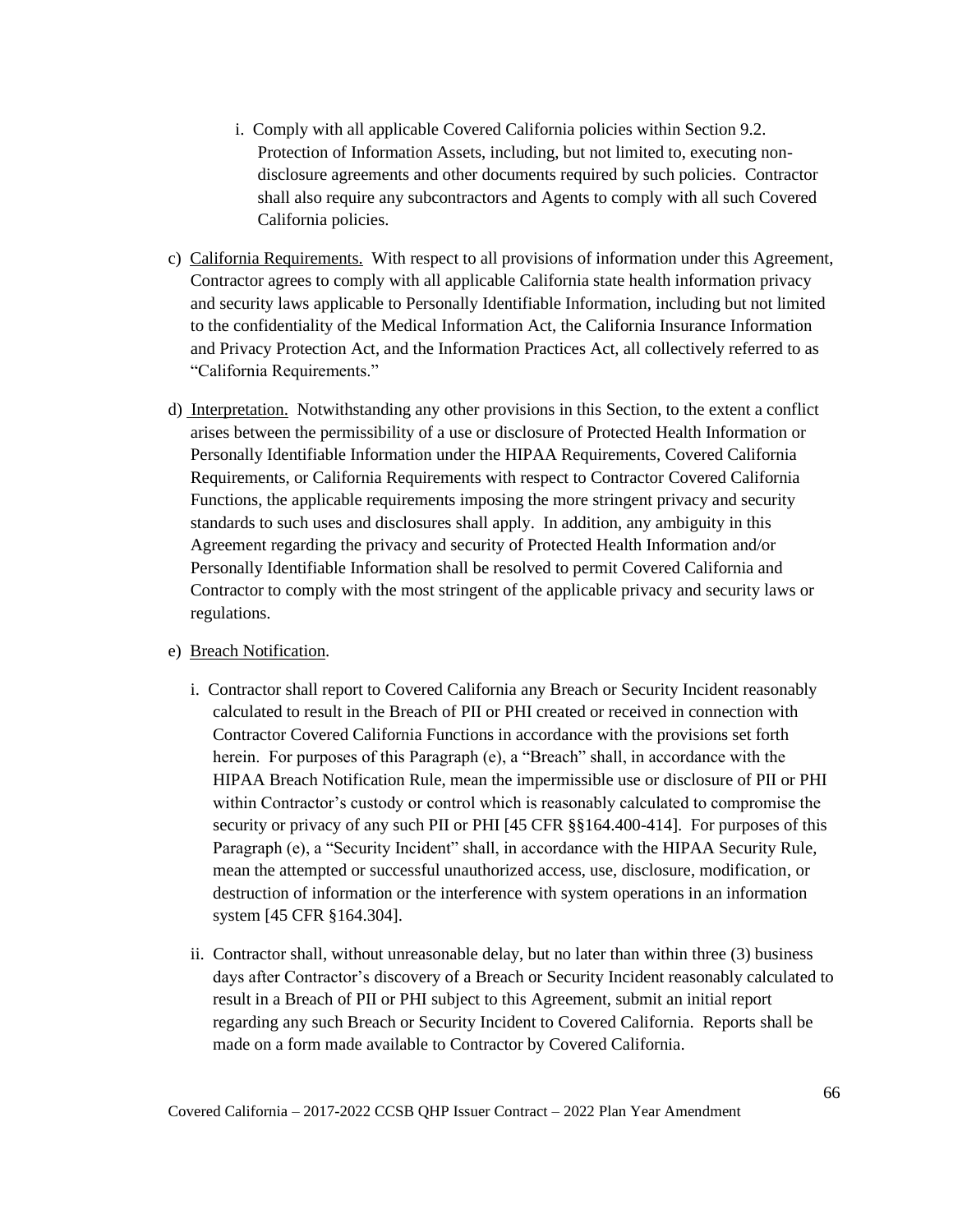- iii. Contractor shall cooperate with Covered California in investigating any such Breach or Security Incident and in meeting Covered California's obligations, if any, under applicable State and Federal security breach notification laws, regulatory obligations or agency requirements. If the cause of the Breach or Security Incident is attributable to Contractor or its Agents or subcontractors, Contractor shall be responsible for Breach notifications and reporting as required under applicable Federal and State laws, regulations, and agency guidance. Such notification(s) and required reporting shall be done in cooperation with Covered California.
- iv. To the extent possible, Contractor's initial report shall include: (a) the names of the individual(s) whose Protected Health Information and/or Personally Identifiable Information has been, or is reasonably believed by Contractor to have been accessed, acquired, used, or disclosed. In the event of a Security Incident, Contractor shall provide such information regarding the nature of the information system intrusion and any systems potentially compromised; (b) a brief description of what happened including the date of the incident and the date of the discovery of the incident, if known; (c) a description of the types of Protected Health Information and/or Personally Identifiable Information that were involved in the incident, as applicable; (d) a brief description of what Contractor is doing or will be doing to investigate, to mitigate harm to the individual(s) and to its information systems, and to protect against recurrences; and (e) any other information that Covered California determines it needs to include in notifications to the individual(s) or relevant regulatory authorities under applicable privacy and security requirements.
- v. Within three (3) days of conducting its investigation, unless an extension is granted by Covered California, Contractor shall file a final report which shall identify and describe the results and outcome of Contractor's above-referenced investigation and mitigation efforts. Contractor shall make all reasonable efforts to obtain the information listed above and shall provide an explanation if any information cannot be obtained. Contractor and Covered California will cooperate in developing content for any public statements.
- f) Other Obligations. The following additional obligations apply to Contractor:
	- i. Subcontractors and Agents. Contractor shall enter into an agreement with any Agent or subcontractor that will have access to Protected Health Information and/or Personally Identifiable Information that is received from, or created or received by, Contractor on behalf of Covered California or in connection with this Agreement, or any of its contracting Plans pursuant to which such Agent or subcontractor agrees to be bound by the same or more stringent restrictions, terms and conditions as those that apply to Contractor pursuant to this Agreement with respect to such Protected Health Information and Personally Identifiable Information.
	- ii. Covered California Operations. Unless otherwise agreed to by the Contractor and Covered California, Contractor shall provide patient medical and pharmaceutical information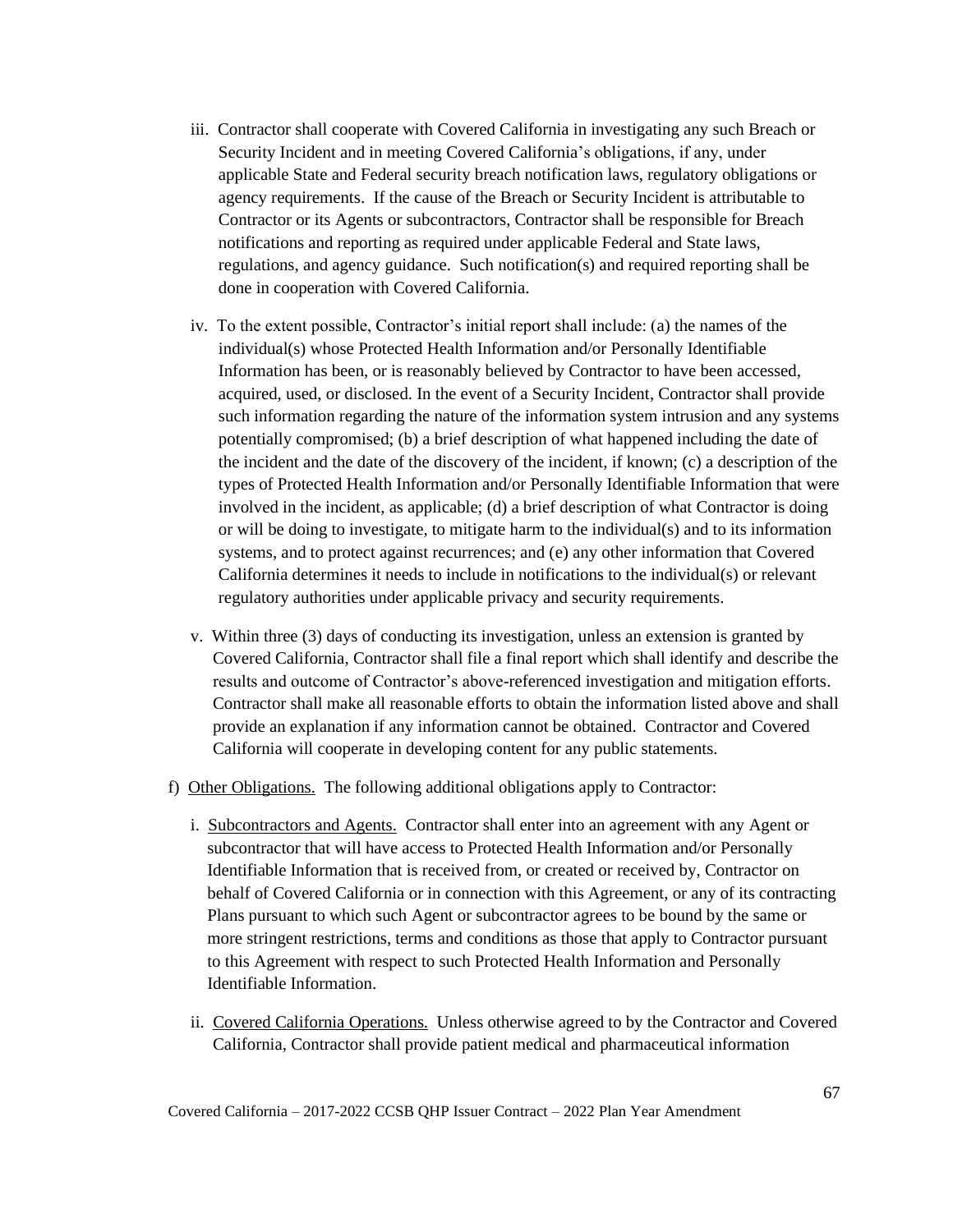needed by Covered California to fulfill its health oversight obligations under applicable law and effectively oversee and administer the Plans.

- iii. Records and Audit. Contractor agrees to make its internal practices, books and records relating to the use and disclosure of Protected Health Information and/or Personally Identifiable Information received from Covered California, or created or received by Contractor on behalf of Covered California or in connection with this Agreement available to the Secretary of the U.S. Department of Health and Human Services for purposes of determining the Contractor's and/or Covered California's compliance with HIPAA Requirements. In addition, Contractor shall provide Covered California with information concerning its safeguards described throughout this Section and/or other information security practices as they pertain to the protection of Protected Health Information and Personally Identifiable Information, as Covered California may from time to time request. Failure of Contractor to complete or to respond to Covered California's request for information within the reasonable timeframe specified by Covered California shall constitute a material breach of this Agreement. In the event of a Breach or Security Incident related to Protected Health Information and/or Personally Identifiable Information or any use or disclosure of Protected Health Information and/or Personally Identifiable Information by Contractor in violation of the requirements of this Agreement, Covered California will be permitted access to Contractor's facilities in order to review policies, procedures, and controls relating solely to compliance with the terms of this Agreement.
- iv. Electronic Transactions Rule. In conducting any electronic transaction that is subject to the Electronic Transactions Rule on behalf of any Plan, Contractor agrees to comply with all applicable requirements of the Electronic Transactions Rule set forth in 45 C.F.R. Part 162. Contractor agrees to require that any Agent, including a subcontractor, of Contractor that conducts standard transactions with Protected Health Information and/or Personally Identifiable Information of the Plan comply with all applicable requirements of the Electronic Transactions Rule.
- v. Minimum Necessary. Contractor agrees to request and use only the minimum necessary type and amount of Protected Health Information required to perform its services and will comply with any regulations promulgated under the HIPAA Requirements and agency guidance concerning the minimum necessary standard pertaining to Protected Health Information. Contractor will collect, use, and disclose Personally Identifiable Information only to the extent necessary to accomplish a specified purpose under this Agreement.
- vi. Indemnification. Contractor shall indemnify, hold harmless, and defend Covered California from and against any and all costs (including mailing, labor, administrative costs, vendor charges, and any other costs Covered California determines to be reasonable), losses, penalties, fines, and liabilities arising from or due to a Breach or other non-permitted use or disclosure of Protected Health Information and/or Personally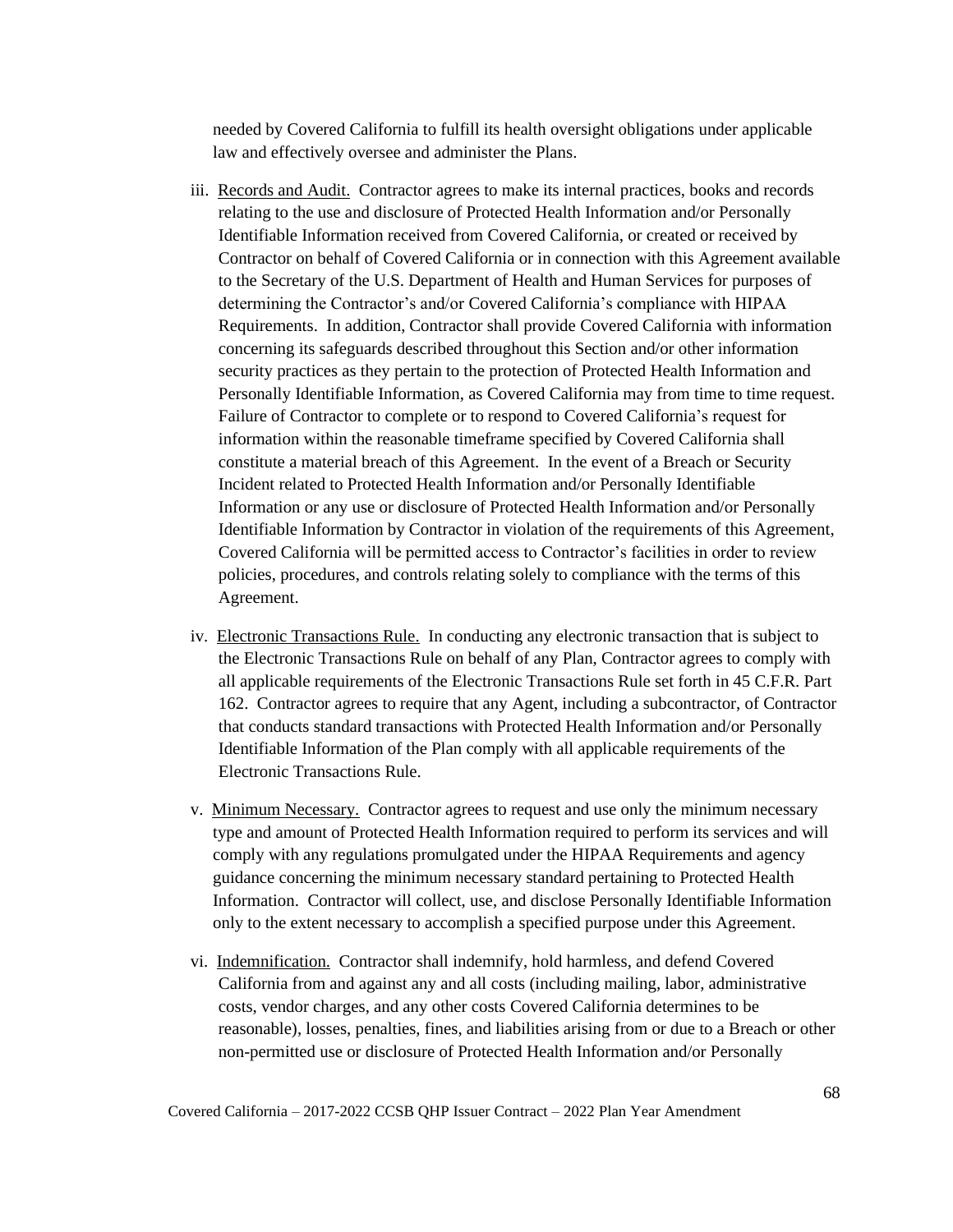Identifiable Information by Contractor or its subcontractors or Agents, including without limitation, (1) damages resulting from any action under applicable (a) HIPAA Requirements, (b) Covered California Requirements or (c) California Requirements, and (2) the costs of Covered California actions taken to: (i) notify the affected individual(s) and other entities of and to respond to the Breach; (ii) mitigate harm to the affected individual(s); and (iii) respond to questions or requests for information about the Breach or other impermissible use or disclosure of Protected Health Information and/or Personally Identifiable Information.

- g) Privacy Policy. Covered California shall notify Contractor of any limitation(s) in its Privacy Policy, to the extent that such limitation may affect Contractor's use or disclosure of Protected Health Information and/or Personally Identifiable Information.
- h) Reporting Violations of Law. Contractor may use Protected Health Information to report violations of law to appropriate Federal and State authorities, consistent with 45 C.F.R. §  $164.502(j)(2)$ , other provisions within the HIPAA Requirements, or any other applicable State or Federal laws or regulations.
- i) Survival. Notwithstanding anything to the contrary in the Agreement, the provisions of this Section 9.1 on the Protection of Personally Identifiable Information shall survive termination of the Agreement with respect to information that relates to Contractor Covered California functions until such time as all Personally Identifiable Information and Protected Health Information is destroyed by assuring that hard copy Personally Identifiable Information and Protected Health Information will be shredded and electronic media will be cleared, purged, or destroyed consistent with National Institute of Standards and Technology Guidelines for Media Sanitization, or is returned to Covered California, in a manner that is reasonably acceptable to Covered California.
- j) Contract Breach. Without limiting the rights of the parties pursuant to this Agreement, if Contractor breaches its obligations under this Section, Covered California may, at its option: (a) exercise any of its rights of access and inspection under this Agreement; (b) require Contractor to submit to a plan of monitoring and reporting, as Covered California may determine necessary to maintain compliance with this Agreement and such plan shall be made part of this Agreement; or (c) notwithstanding any other provisions of this Agreement, after giving Contractor opportunity to cure the breach, terminate this Agreement. If Contractor materially breaches its obligations under this Section, Covered California may terminate this Agreement, with or without opportunity to cure the breach. Covered California's remedies under this Section and any other part of this Agreement or provision of law shall be cumulative, and the exercise of any remedy shall not preclude the exercise of any other.

### **9.2 Protection of Information Assets**.

a) The following terms shall apply as defined below: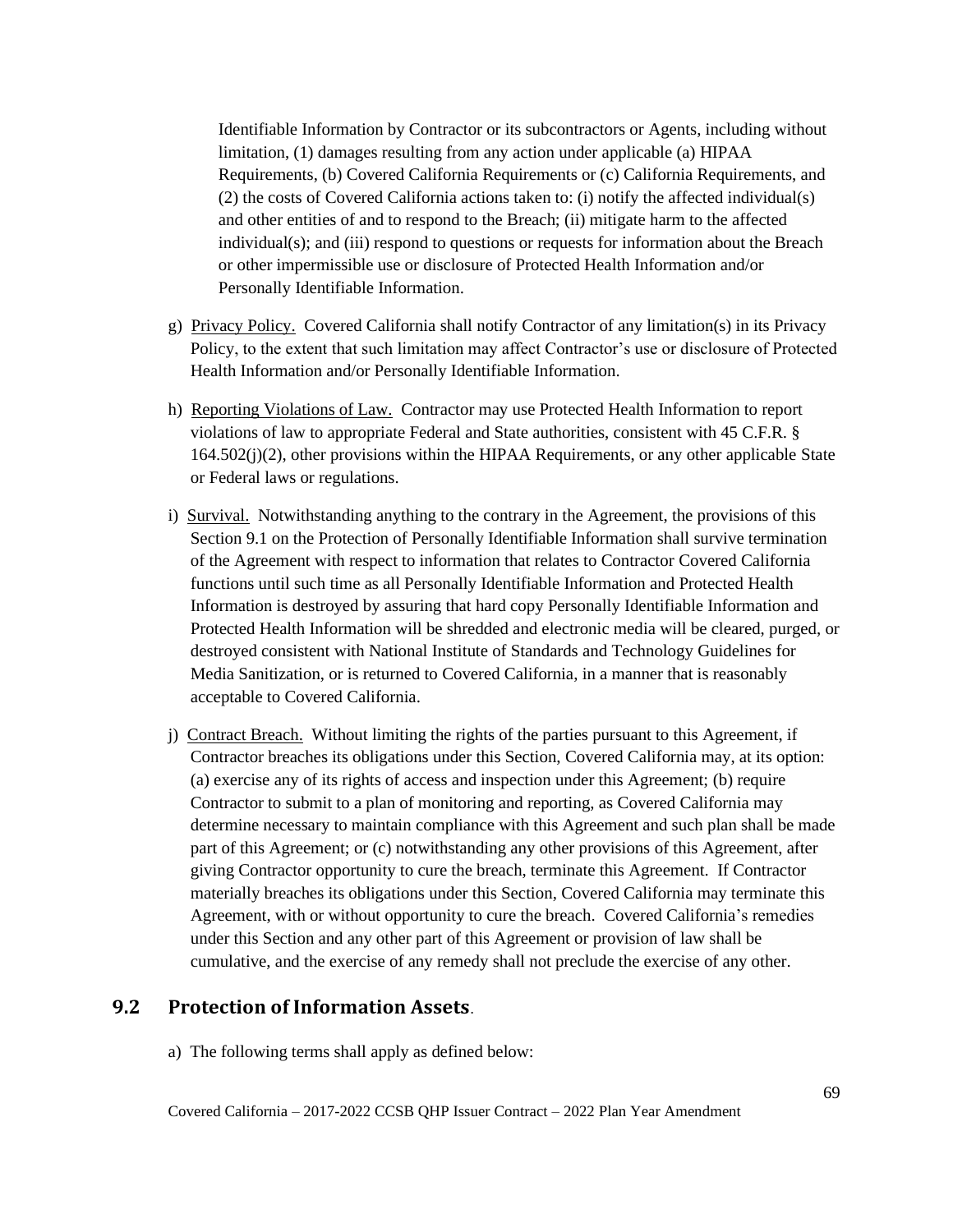- i. "Information Assets" means any information, including Confidential Information, necessary to the operation of either party that is created, stored, transmitted, processed, or managed on any hardware, software, network components, or any printed form, or is communicated orally. "Information Assets" does not include information that has been transferred from the Disclosing Party to the Receiving Party under applicable laws, regulations, and agency guidance, and that is being maintained and used by the Receiving Party solely for purposes that are not Contractor Covered California Functions.
- ii. "Confidential Information" includes, but is not limited, to any information (whether oral, written, visual, or fixed in any tangible medium of expression), relating to either party's services, operations, systems, programs, inventions, techniques, suppliers, customers and prospective customers (excluding Covered California), cost and pricing data, trade secrets, know-how, processes, plans, reports, designs, and any other information of or relating to the business or either party, including Contractor's programs, but does not include information that (a) is described in the Evidence of Coverage booklets; (b) was known to the Receiving Party before it was disclosed to the Receiving Party by the Disclosing Party, (c) was or becomes available to the Receiving Party from a source other than the Disclosing Party, provided such fact is evidenced in writing and the source is not bound by a confidentiality obligation regarding such information to Disclosing Party, or (d) is developed by either party independently of the other party's Confidential Information, provided that such fact can be adequately documented.
- iii. "Disclosing Party" means the party who sends Information Assets that it owns to the other party for the purposes outlined in this Agreement.
- iv. "Receiving Party" means the party who receives Information Assets owned by the other party.
- b) The Receiving Party shall hold all Information Assets of the Disclosing Party in confidence and will not use any of the Disclosing Party's Information Assets for any purpose, except as set forth in this Agreement, or as otherwise required by law, regulation, or compulsory process.
- c) The Receiving Party must take all reasonable and necessary steps to prevent the unauthorized disclosure, modification, or destruction of the Disclosing Party's Information Assets. The Receiving Party must, at a minimum, use the same degree of care to protect the Disclosing Party's Information Assets that it uses to protect its own Information Assets.
- d) The Receiving Party agrees not to disclose the Disclosing Party's Information Assets to anyone, except to Employees or third parties who require access to the Information Assets pursuant to this Agreement, but only where such third parties have signed agreements regarding the Information Assets containing terms that are equivalent to, or stricter than, the terms of this Section, or as otherwise required by law.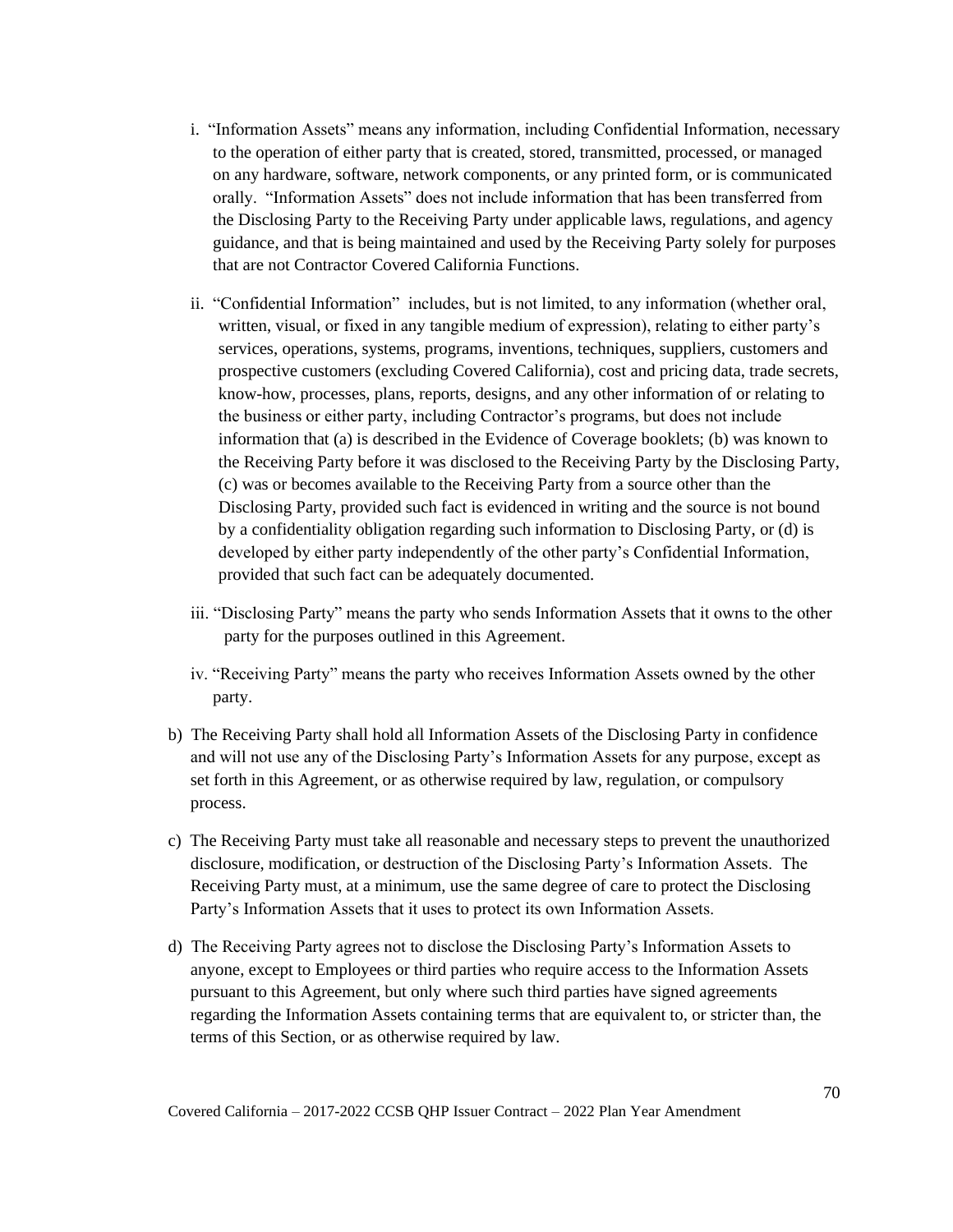- e) In the event the Receiving Party is requested to disclose the Disclosing Party's Information Assets pursuant to a request under the California Public Records Act (PRA), a summons, subpoena, or in connection with any litigation, or to comply with any law, regulation, ruling or government or public agency request, the Receiving Party shall, to the extent it may do so lawfully, give the Disclosing Party five (5) business days' notice of such requested disclosure and afford the Disclosing Party the opportunity to review the request before Receiving Party discloses the Information Assets. The Disclosing Party shall, in accordance with applicable law, have the right to take such action as it reasonably believes may be necessary to protect the Information Assets, and such action shall not be restricted by the dispute resolution process of this Agreement. If such request is pursuant to the PRA, Covered California shall give Contractor five (5) business days' notice to permit Contractor to consult with Covered California prior to disclosure of any Confidential Information. This subdivision shall not apply to restrict disclosure of any information to the State or in connection with a dispute between Covered California and Contractor or any audit or review conducted pursuant to this Agreement.
- f) The Receiving Party shall notify the Disclosing Party in writing of any unauthorized disclosure, modification, or destruction of the Disclosing Party's Information Assets by the Receiving Party, its officers, directors, Employees, contractors, Agents, or third parties. The Receiving Party shall make this notification promptly upon becoming aware of such disclosure, modification, or destruction, but in any event, not later than four (4) days after becoming aware of the unauthorized disclosure, modification, or destruction. After such notification, the Receiving Party agrees to cooperate reasonably, at the Receiving Party's expense, with the Disclosing Party to remedy or limit the unauthorized disclosure, modification, or destruction and/or its effects.
- g) The Receiving Party understands and agrees the Disclosing Party may suffer immediate, irreparable harm in the event the Receiving Party fails to comply with any of its obligations under this Section, that monetary damages will be inadequate to compensate the Disclosing Party for such breach and that the Disclosing Party shall have the right to enforce this Section by injunctive or other equitable remedies. The provisions of this Section shall survive the expiration, or termination, for any reason, of this Agreement.
- h) To the extent that information subject to this Section on Protection of Information Assets is also subject to HIPAA Requirements, Covered California Requirements or California Requirements in Section 9.1(b) and (c), such information shall be governed by the provisions of Section 9.1. In the event of a conflict or inconsistency between the requirements of the various applicable sections and attachments of this Agreement, including Section 9.1 and this Section 9.2, Contractor shall comply with the provisions that provide the greatest protection against access, use, or disclosure.
- i) Survival. Notwithstanding anything to the contrary in the Agreement, the provisions of this Section 9.2 on Information Assets shall survive termination of the Agreement until such time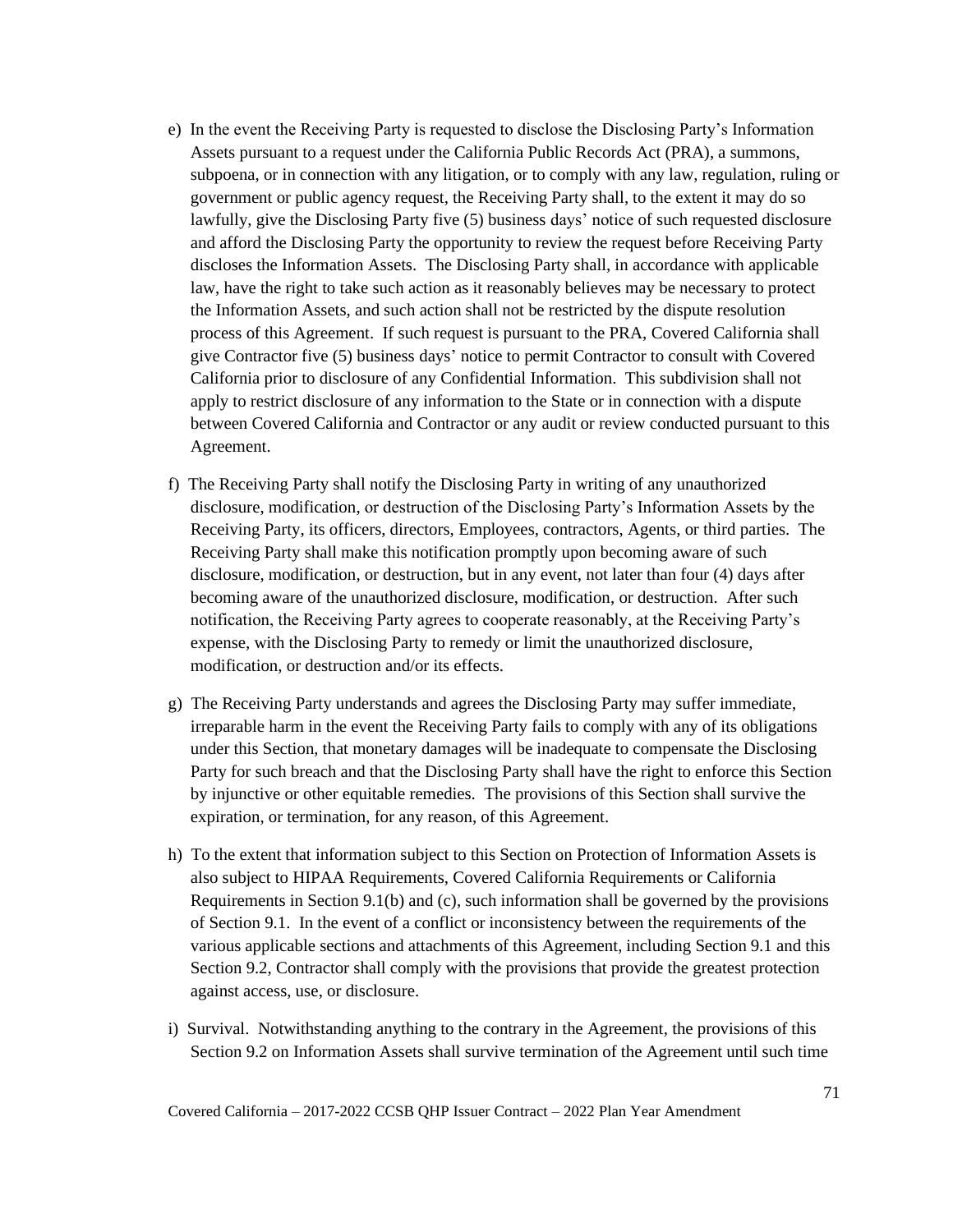as all Information Assets provided by Covered California to Contractor, or created, received, or maintained by Contractor on behalf of Covered California, is destroyed by assuring that hard copy Information Assets will be shredded and electronic media will be cleared, purged, or destroyed consistent with National Institute of Standards and Technology Guidelines for Media Sanitization or is returned to Covered California, in a manner that is reasonably acceptable to Covered California.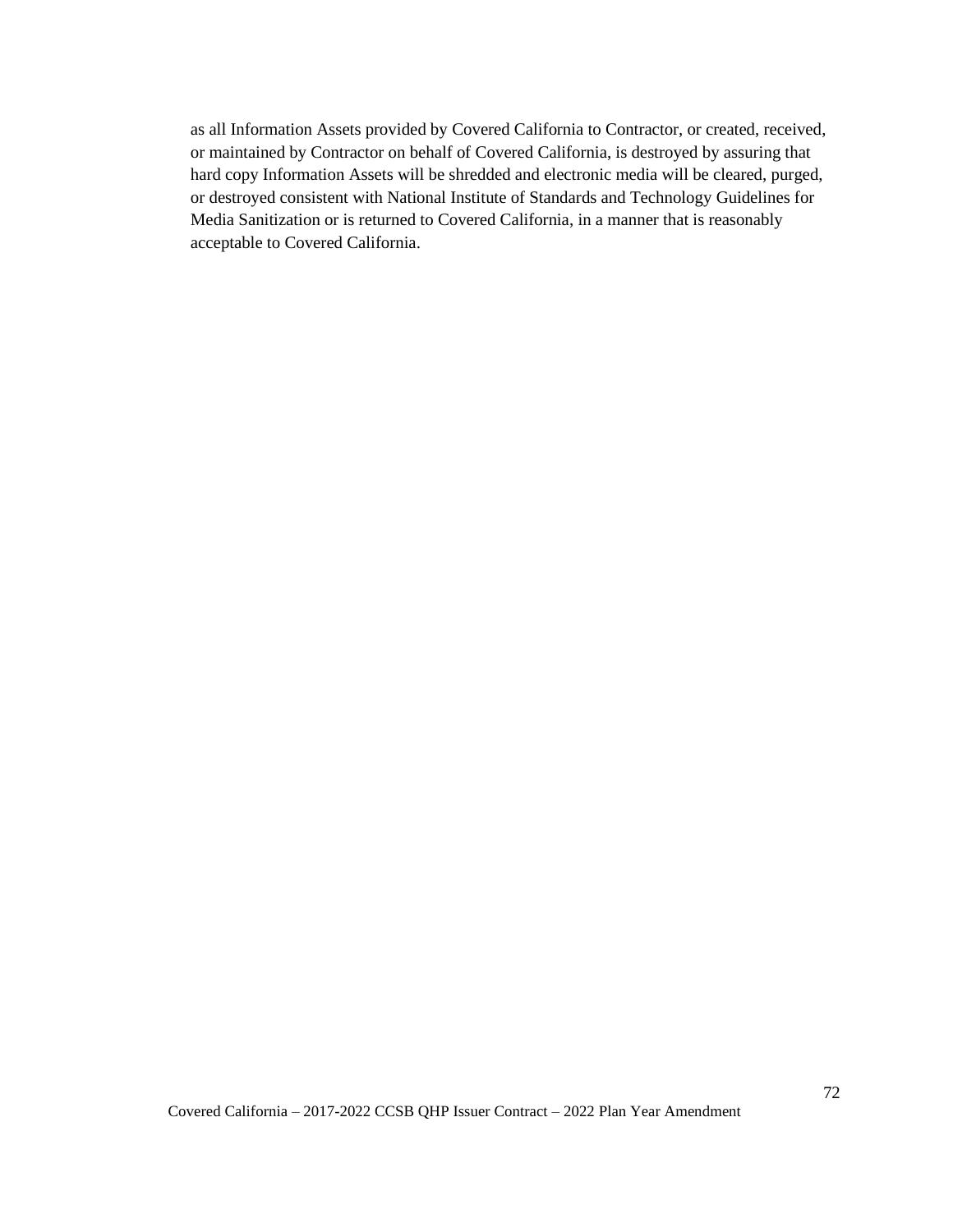### **ARTICLE 10 – RECORDKEEPING**

#### **10.1 Clinical Records**

Except with respect to any longer periods that may be required under applicable laws, rules and regulations, Contractor shall maintain, and require each Participating Provider and subcontractor to maintain, a medical record documentation system adequate to fully disclose and document the medical condition of each Enrollee and the extent of Covered Services provided to Enrollees. Clinical records shall be retained for at least seven (7) years following the year of the final Claims payment. Except as otherwise required by State and Federal laws, rules, and regulations, if an audit, litigation, research, evaluation, claim, or other action involving the records has not been concluded before the end of the seven (7) year minimum retention period, the clinical records must be retained until all issues arising out of the action have been resolved. If responsibility for maintenance of medical records is delegated by Contractor to a Participating Provider or subcontractor, Contractor shall require such Participating Provider or other subcontractor to comply with the document retention requirements set forth in this Agreement and as otherwise required by applicable laws, rules and regulations.

#### **10.2 Financial Records**

- a) Except as otherwise required to be maintained for a longer period by law or this Agreement, financial records, supporting documents, statistical records and all other records pertinent to amounts paid to or by Contractor in connection with this Agreement shall be retained by Contractor for at least ten (10) years from the date of the final claims payment. Contractor shall maintain accurate books, accounts, and records and prepare all financial statements in accordance with Generally Accepted Accounting Principles, applicable laws, rules and regulations, and requirements imposed by any governmental or State or Federal Regulator having jurisdiction over Contractor.
- b) Contractor shall maintain adequate data customarily maintained and reasonably necessary to properly document each of its transactions with Participating Providers, Covered California, and Enrollees during the period this Agreement remains in force and will keep records of claims, including medical review and high dollar special audit claims, for a period of ten (10) years or for such length of time as required by Federal or State law, whichever is longer. Subject to compliance with applicable laws, rules and regulations, including, those relating to confidentiality and privacy, at the end of the ten (10) year retention period, at the option of Covered California, records shall either be transferred to Covered California at its request or destroyed.
- c) Contractor shall maintain historical claims data and other records and data relating to the utilization of Covered Services by Enrollees on-line for two (2) years from date that the Agreement is terminated with respect to Covered Services provided to Enrollees during the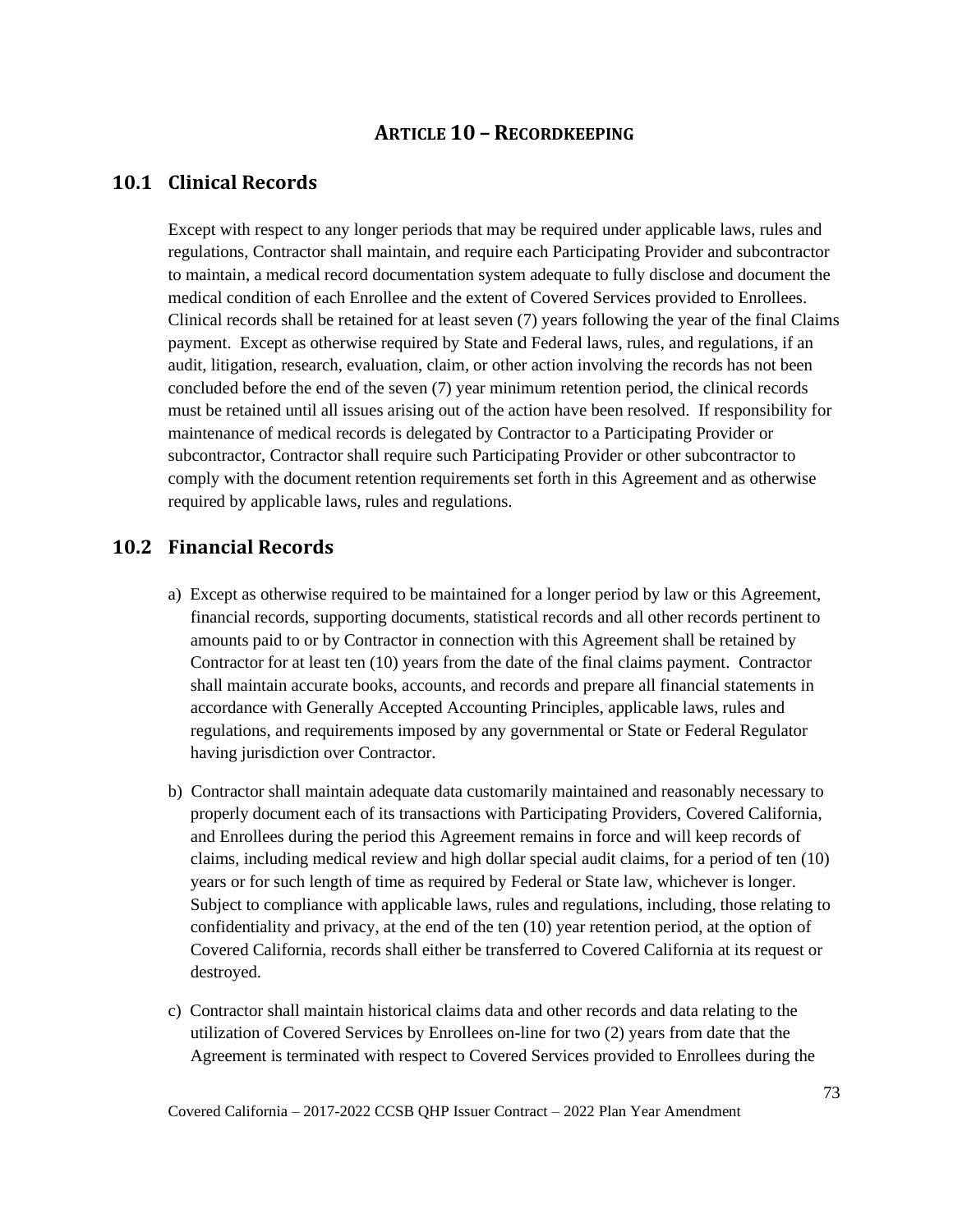term of this Agreement. These records shall include, but are not limited to, the data elements necessary to produce specific reports mutually agreed upon by Covered California and Contractor and in such form reasonably required by Covered California that is consistent with industry standards and requirements of Health Insurance Regulators regarding statistical, financial, and/or data reporting requirements, including information relating to diagnosis, treatment, amounts billed (allowed and paid), dates of service, procedure numbers, deductible, out-of-pocket and other cost sharing for each claim.

#### **10.3 Storage**

Such books and records shall be kept in a secure location at the Contractor's office(s), and books and records related to this Agreement shall be available for inspection and copying by Covered California, Covered California representatives, and such consultants and specialists as designated by Covered California, at any time during normal business hours as provided in Section 10.5 hereof and upon reasonable notice. Contractor shall also ensure that related books and records of Participating Providers and subcontractors shall be accurately maintained. If any inquiry, audit, investigation, litigation, claim, or other action involving the records is ongoing and has not been finally concluded before the end of the ten (10) year minimum retention period, the applicable financial records must be retained until all issues arising out of the action have been resolved.

#### **10.4 Back-Up**

Contractor shall maintain a separate back-up system for its electronic data processing functions and a duplicate data file which is updated regularly and stored off-site in a secured, controlled environment. Contractor's back-up system shall comply with applicable laws, rules and regulations, including, those relating to privacy and confidentiality, and shall be designed to meet or exceed industry standards regarding the preservation of access to data.

#### **10.5 Examination and Audit Results**

- a) Contractor shall immediately submit to Covered California the results of final financial, market conduct, or special audits/reviews performed by State and Federal Regulators that have jurisdiction where Contractor serves Enrollees.
- b) Contractor agrees to subject itself to Covered California for audits/reviews, either by Covered California or its designee, or the Department of General Services, the California State Auditors, other state and federal regulatory agencies or their designee. Audits/reviews include the evaluation of the correctness of premium rate setting, Covered California's payments to Agents based on the Contractor's report, questions pertaining to Enrollee premium payments and participation fee payments which Contractor made to Covered California, Contractor's compliance with the provision set forth in this contract, and review of the Contractor's internal controls to perform the duties specified in this contract. Contractor also agrees to all audits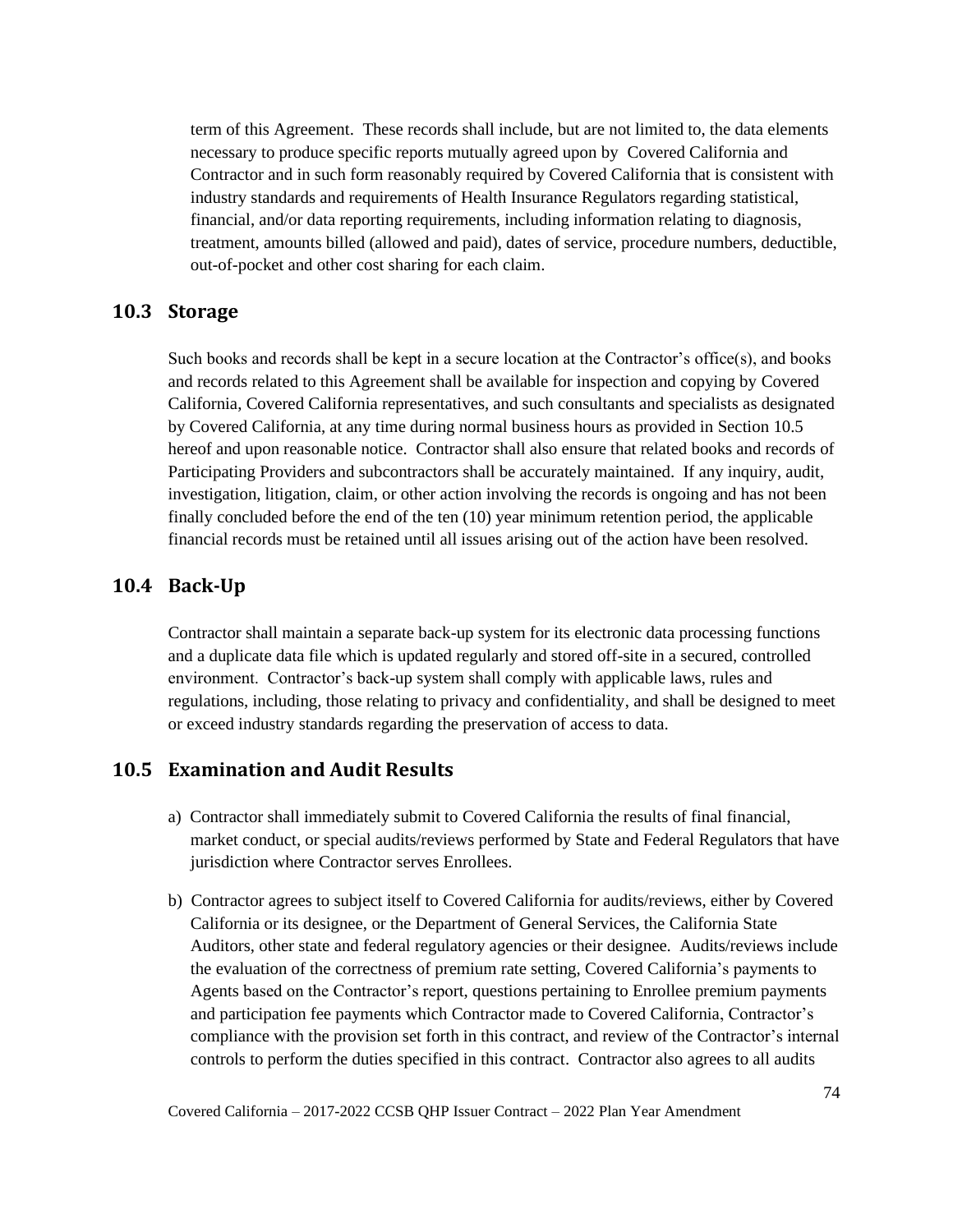subject to applicable State and Federal law regarding the confidentiality of and release of confidential Protected Health Information of Enrollees.

- c) Contractor agrees that Covered California, the Department of General Services, the California State Auditors, other state and federal regulatory agencies or their designated representative, shall, subject to applicable State and Federal law regarding the confidentiality and release of Protected Health Information of Enrollees, have the right to access, review and to copy any information and records and supporting documentation pertaining to the performance of this Agreement. Contractor agrees to maintain such records for possible audit for a minimum of three (3) years after final payment, unless a longer period of records retention is stipulated. Contractor agrees to allow the auditor(s) access to such records, information and supporting documentation during normal business hours and to allow interviews of any Employees who might reasonably have information related to such records. Further, Contractor agrees to include a similar right of the State to audit records and interview staff in any subcontract related to performance of this Agreement.
- d) Contractor agrees to implement corrective actions of an audit/review findings within ninety (90) days. In the instance Contractor cannot implement the corrective action of a finding within ninety (90) days, it shall submit a status report to Covered California stating why it cannot correct the finding within the specified time frame and shall propose another date for correction which shall also include a mitigation strategy. In all instances, Contractor and Covered California will do their best to resolve an audit/review finding within one hundred sixty (160) days. Should Contractor disagree with Covered California's management decision on an audit/review finding, it may appeal such management decision to the Covered California Executive Director whose decision is final and binding on the parties, in terms of administrative due process.

### **10.6 Notice**

Contractor shall promptly notify Covered California in writing of any inquiry, audit, investigation, litigation, claim, examination, or other proceeding involving Contractor, or any Contractor personnel, Participating Provider or other authorized subcontractor, that is threatened or commenced by any State and Federal regulatory agency or other party that a reasonable person might believe could materially affect the ability of Contractor to perform in accordance with the terms set forth in this Agreement. Such notice shall be provided by Contractor to Covered California within ten (10) days of Contractor's receipt of notice regarding such action; provided, however, that any such exchange of information shall be subject to compliance with applicable laws, rules and regulations, and shall not occur to the extent prohibited by order of the court, administrative agency, or other tribunal or State or Federal regulatory authority having jurisdiction over the matter or by the laws and regulations governing the action. This Section shall not be required with respect to disputes relating to claims and other matters noticed to Covered California in the ordinary course of business pursuant to other terms and conditions set forth in this Agreement or required by law.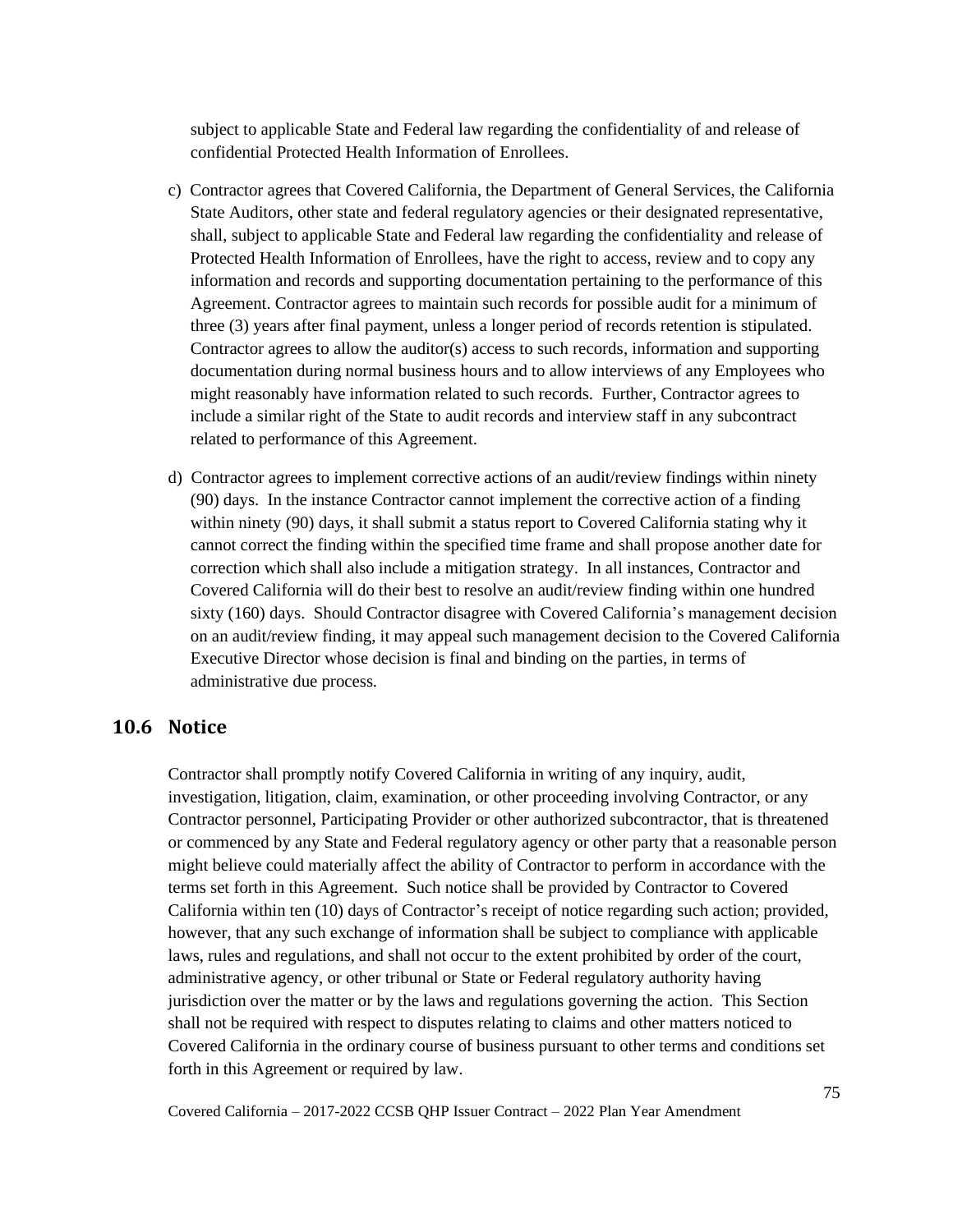### **10.7 Confidentiality**

Covered California understands and agrees that Contractor shall only be obligated to provide access to such information to the extent that: (1) access to such information is permitted by applicable State and Federal law and regulation, including, but not limited to, State and Federal law or regulation relating to confidential or private information; and (2) it would not cause Contractor to breach the terms of any contract to which Contractor is a party. Contractor shall use efforts reasonably acceptable to obtain any necessary consents relating to Contractor's access to information.

#### **10.8 Tax Reporting**

Contractor shall provide such information to Covered California upon request and in such form as mutually agreed upon by the parties and reasonably required to document Contractor's compliance with, and/or to fulfill Covered California's obligations with respect to, income tax eligibility, computation and reporting requirements required under applicable laws, rules and regulations that applicable to the operation of Covered California, including, those relating to premium tax credit, and other operations of Covered California set forth at 45 C.F.R. Part 155*.*

#### **10.9 Electronic Commerce**

Contractor shall use commercially reasonable efforts, which shall include, without limitation, Contractor's development, implementation and maintenance of processes and systems consistent with industry standards, to comply with the requirements of Covered California and applicable laws, rules and regulations relating to Contractor's participation in electronic commerce activities required under the terms of this Agreement. Contractor shall comply with service levels and system interface specifications documented by Covered California in appropriate CalHEERS documentation.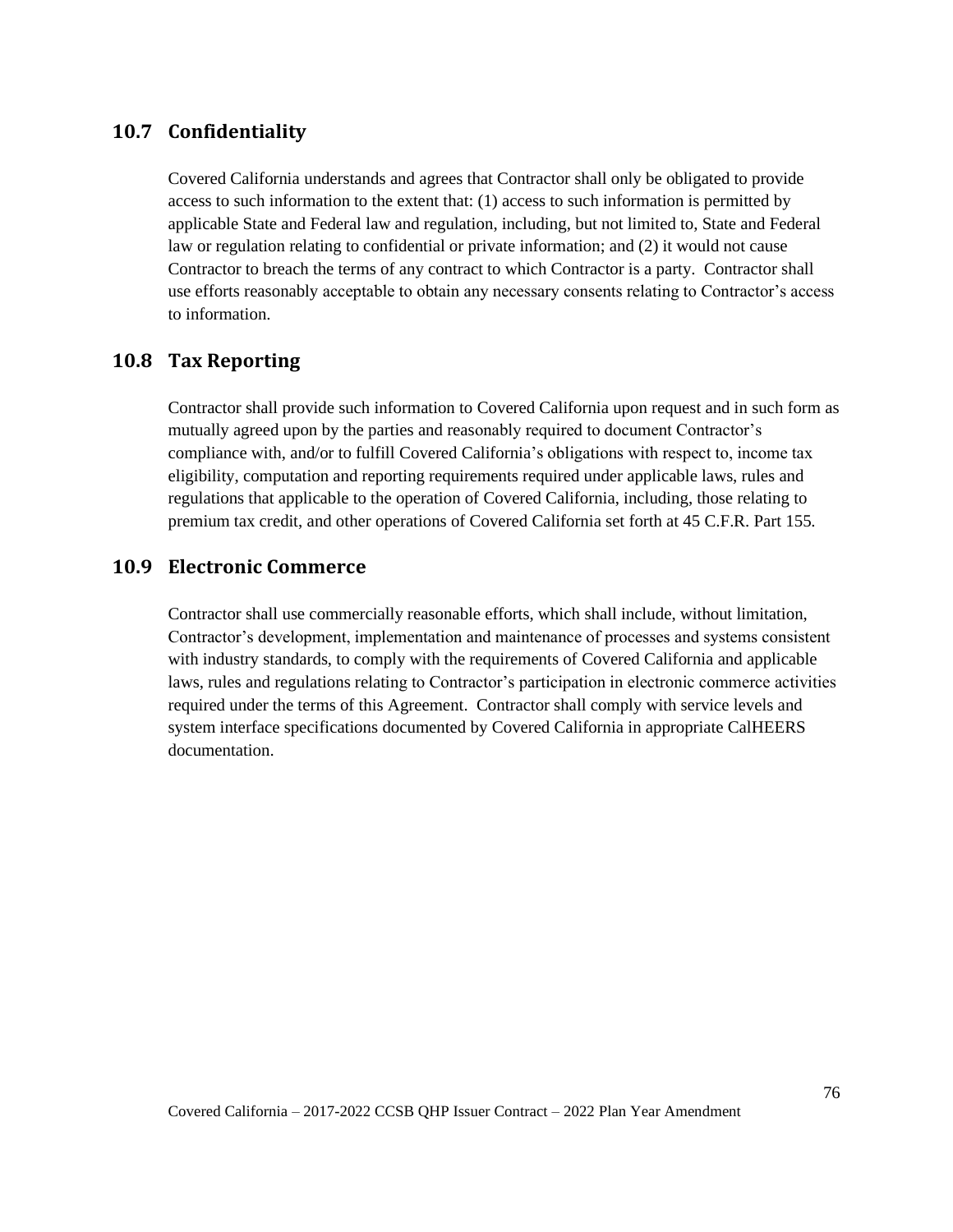# **ARTICLE 11 – INTELLECTUAL PROPERTY**

### **11.1 Warranties**

- a) Contractor represents, warrants and covenants to the best of its knowledge that:
	- i. It has secured and will secure all rights and licenses necessary for its performance of this Agreement, including but not limited to consents, waivers, releases from all authors of or owners of any copyright interests in music or performances used, individuals, and talent (radio, television, and motion picture talent), owners of any interest in and to real estate site, locations, property, or props that may be used or shown.
	- ii. To the best of the Contractor's knowledge, neither Contractor's performance of this Agreement, nor the exercise by either Party of the rights granted in this Agreement, nor any use, reproduction, manufacture, sale, offer to sell, import, export, modification, public and private display/performance, distribution, and disposition of the Intellectual Property made, conceived, derived from, or reduced to practice by Contractor and which result directly or indirectly from this Agreement will infringe upon or violate any Intellectual Property right, non-disclosure obligation, or other proprietary or contractual right or interest of any third-party or entity now existing under the laws of, or hereafter existing or issued by, any state, the United States, or any foreign country. There is currently no actual or threatened claim by any such third party based on an alleged violation of any such right by Contractor.
	- iii. Neither Contractor's performance nor any part of its performance will violate the right of privacy of, or constitute false or misleading advertising or a libel or slander against any person or entity.
	- iv. It has not granted and shall not grant to any person or entity any right that would or might derogate, encumber, or interfere with any of the rights granted to Covered California in this Agreement.
	- v. It has appropriate systems and controls in place to ensure that state funds will not be used in the performance of this Agreement for the acquisition, operation, or maintenance of computer software in violation of copyright laws.
	- vi. It has no knowledge of any outstanding claims, licenses or other charges, liens, or encumbrances of any kind or nature whatsoever that could affect in any way Contractor's performance of this Agreement.
- b) EXCEPT AS EXPRESSLY STATED ELSEWHERE IN THIS AGREEMENT, COVERED CALIFORNIA AND CONTRACTOR MAKE NO WARRANTY AND EXPRESSLY DISCLAIM ANY WARRANTY, EXPRESS OR IMPLIED, THAT THEIR INTELLECTUAL PROPERTY OR THE INTELLECTUAL PROPERTY RESULTING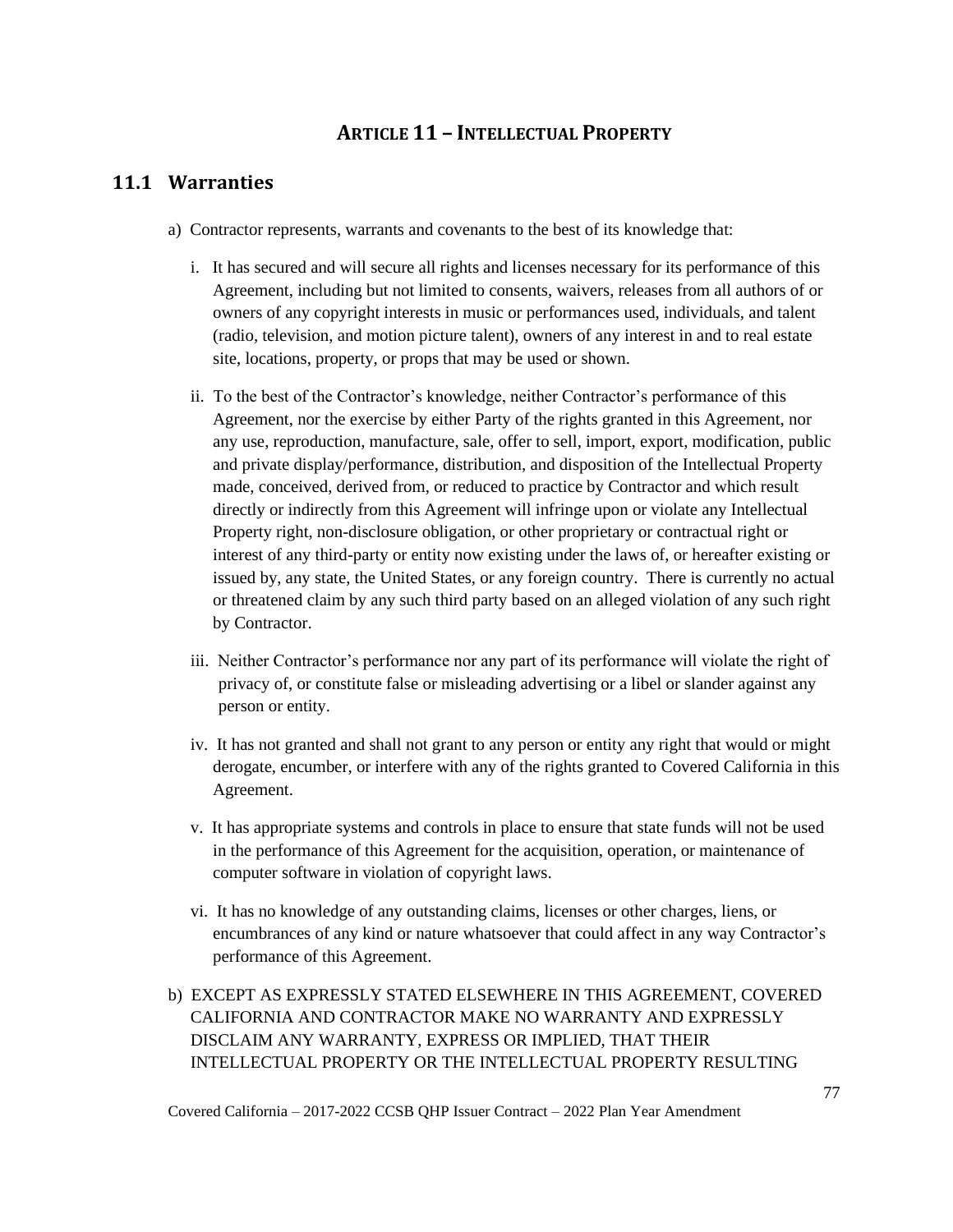FROM THIS AGREEMENT IS MERCHANTABLE, FIT FOR A PARTICULAR PURPOSE, OR DOES NOT INFRINGE UPON ANY PATENT, TRADEMARK, COPYRIGHT OR THE LIKE, NOW EXISTING OR SUBSEQUENTLY ISSUED.

### **11.2 Intellectual Property Indemnity**

- a) Subject to Subsection (c) hereof, Contractor agrees to indemnify and hold Covered California harmless from any expense, loss, damage, or injury; to defend at its own expense any and all claims, suits, and actions; and to pay any judgments or settlements against Covered California to the extent they arise or are due to infringement of third-party intellectual property rights enforceable in the U.S., misuse of third-party confidential or trade secret information, failure to obtain necessary third-party consents, waivers or releases, violation of the right of privacy or publicity, false or misleading advertising, libel or slander, or misuse of social media, by Contractor or any Contractor Intellectual Property. Contractor's indemnification obligations under this Section are subject to Contractor receiving prompt notice of the claim after Covered California becomes aware of such claim and being given the right to control the defense of such claim. Should any Intellectual Property licensed by the Contractor to Covered California under this Agreement become the subject of an Intellectual Property infringement claim or other claim for which Contractor is obligated to indemnify Covered California, Contractor will promptly take steps reasonably and in good faith to preserve Covered California's right to use the licensed Intellectual Property in accordance with this Agreement at no expense or disruption to Covered California, except as otherwise stated in this Agreement. Covered California shall have the right to monitor and appear through its own counsel (at Covered California's expense) in any such claim or action. In the defense or settlement of the claim, Contractor may obtain the right for Covered California to continue using the licensed Intellectual Property; or, replace or modify the licensed Intellectual Property so that the replaced or modified Intellectual Property becomes non-infringing provided that such replacement or modification is functionally equivalent to the original licensed Intellectual Property, as its sole remedy.
- b) Notwithstanding anything to the contrary in this Agreement, any such indemnification obligation of Contractor shall not extend to any infringement or alleged infringement to the extent that such infringement or alleged infringement resulted from (i) specific instructions to use certain Intellectual Property given to Contractor by Covered California; (ii) Covered California's unauthorized modification of Contractor Intellectual Property; (iii) Covered California's use of Contractor Intellectual Property in combination with any service or product not supplied, recommended or approved by Contractor, or used by Covered California in a manner for which it was not authorized; or (iv) Intellectual Property created or derived by Covered California.
- c) Contractor agrees that damages alone would be inadequate to compensate Covered California for breach of any term of this Article by Contractor. Contractor acknowledges Covered California would suffer irreparable harm in the event of such breach and agrees Covered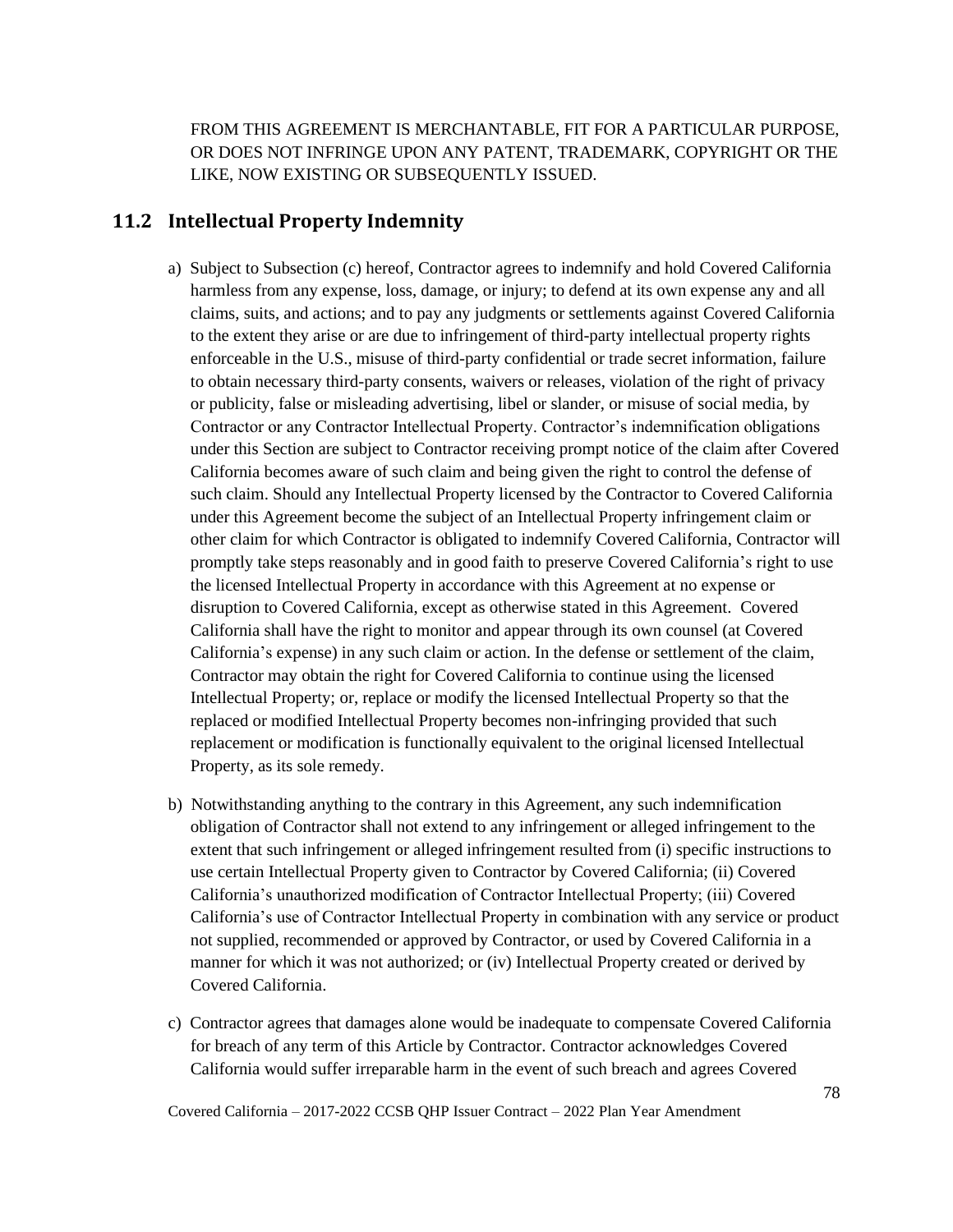California shall be entitled to seek equitable relief, including without limitation an injunction, from a court of competent jurisdiction, without restriction or limitation of any other rights and remedies available at law or in equity.

### **11.3 Federal Funding**

If this Agreement is funded in whole or in part by the federal government, Covered California may acquire and maintain the Intellectual Property rights, title, and ownership, which results directly or indirectly from the agreement; except as provided in 37 C.F.R. § 401.14 and except as stated herein. However, the federal government shall have a non-exclusive, nontransferable, irrevocable, paid-up license throughout the world to use, duplicate, or dispose of such Intellectual Property throughout the world in any manner for governmental purposes and to have and permit others to do so.

# **11.4 Ownership and Cross-Licenses**

- a) Intellectual Property Ownership. As between Contractor and Covered California, each Party shall remain at all times the sole and exclusive owner of all right, title and interest in and to the Intellectual Property that it owned or used prior to entry into this Agreement, or that it developed in the course of performance of this Agreement. Any Intellectual Property created by either Party in the performance of this Agreement shall not be considered a "work made for hire" of the other Party, as "work made for hire" is defined in the United States Copyright Act, 17 U.S.C. § 101. Any rights not licensed to the other Party hereunder are expressly reserved exclusively by the originating Party.
- b) License of Intellectual Property. Each Party (a "Licensor") grants the other Party (a "Licensee") the non-exclusive, royalty-free, paid-up, worldwide, irrevocable, right, during the term of this Agreement, to use the Licensor's Intellectual Property solely for the purposes of this Agreement and to carry out the Party's functions consistent with its responsibilities and authority as set forth in the enable legislation and regulations. Such licenses shall not give the Licensee any ownership interest in or rights to the Intellectual Property of the Licensor. Each Licensee agrees to abide by all third-party license and confidentiality restrictions or obligations applicable to the Licensor's Intellectual Property of which the Licensor has notified the Licensee in writing.
- c) Definition of Intellectual Property. For purposes of this Agreement, "Intellectual Property" means recognized protectable rights and interests such as: patents (whether or not issued), copyrights, trademarks, service marks, applications for any of the foregoing, inventions, Confidential Information, trade secrets, trade dress, domain names, logos, insignia, color combinations, slogans, moral rights, right of publicity, author's rights, contract and licensing rights, works, mask works, industrial design rights, rights of priority, know how, design flows, methodologies, devices business processes, developments, innovations, good will and all other legal rights protecting intangible proprietary information as may exist now and/or hereafter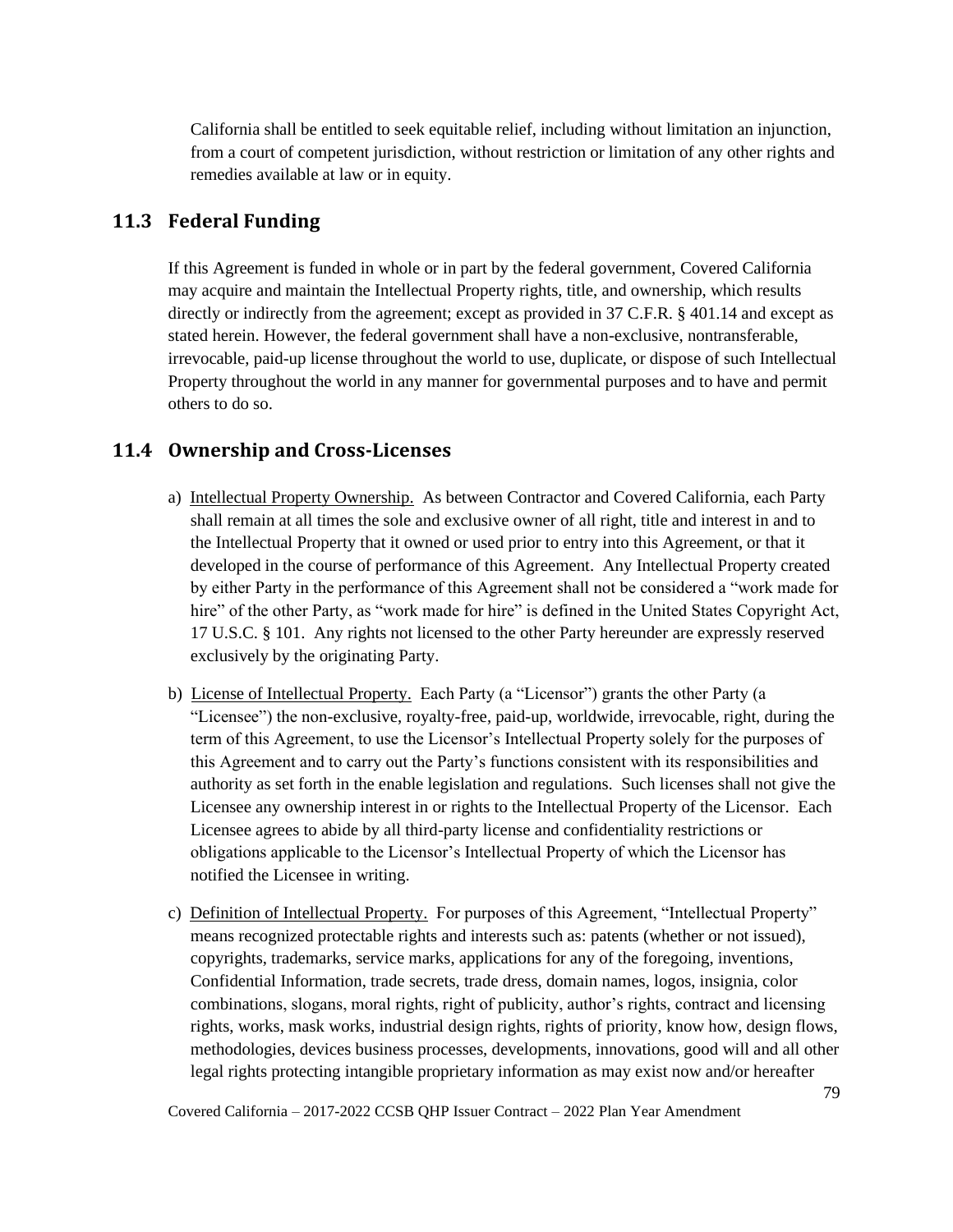come into existence, and all registrations, renewals and extensions, regardless of whether those rights arise under the laws of the United States, or any other state, country or jurisdiction. For the avoidance of doubt, Protected Health Information and Personally Identifiable Information are not included in the definition of Intellectual Property and are addressed under Article 9.

d) Definition of Works. For purposes of the definition of Intellectual Property, "works" means all literary works, writings and printed matter including the medium by which they are recorded or reproduced, photographs, art work, pictorial and graphic representations and works of a similar nature, film, motion pictures, digital images, animation cells, and other audiovisual works including positives and negatives thereof, sound recordings, tapes, educational materials, interactive videos and any other materials or products created, produced, conceptualized and fixed in a tangible medium of expression. It includes preliminary and final products and nay materials and information developed for the purposes of producing those final products. Works do not include articles submitted to peer review or reference journals or independent research projects.

# **11.5 Survival**

The provisions set forth in this Section shall survive any termination or expiration of this Agreement.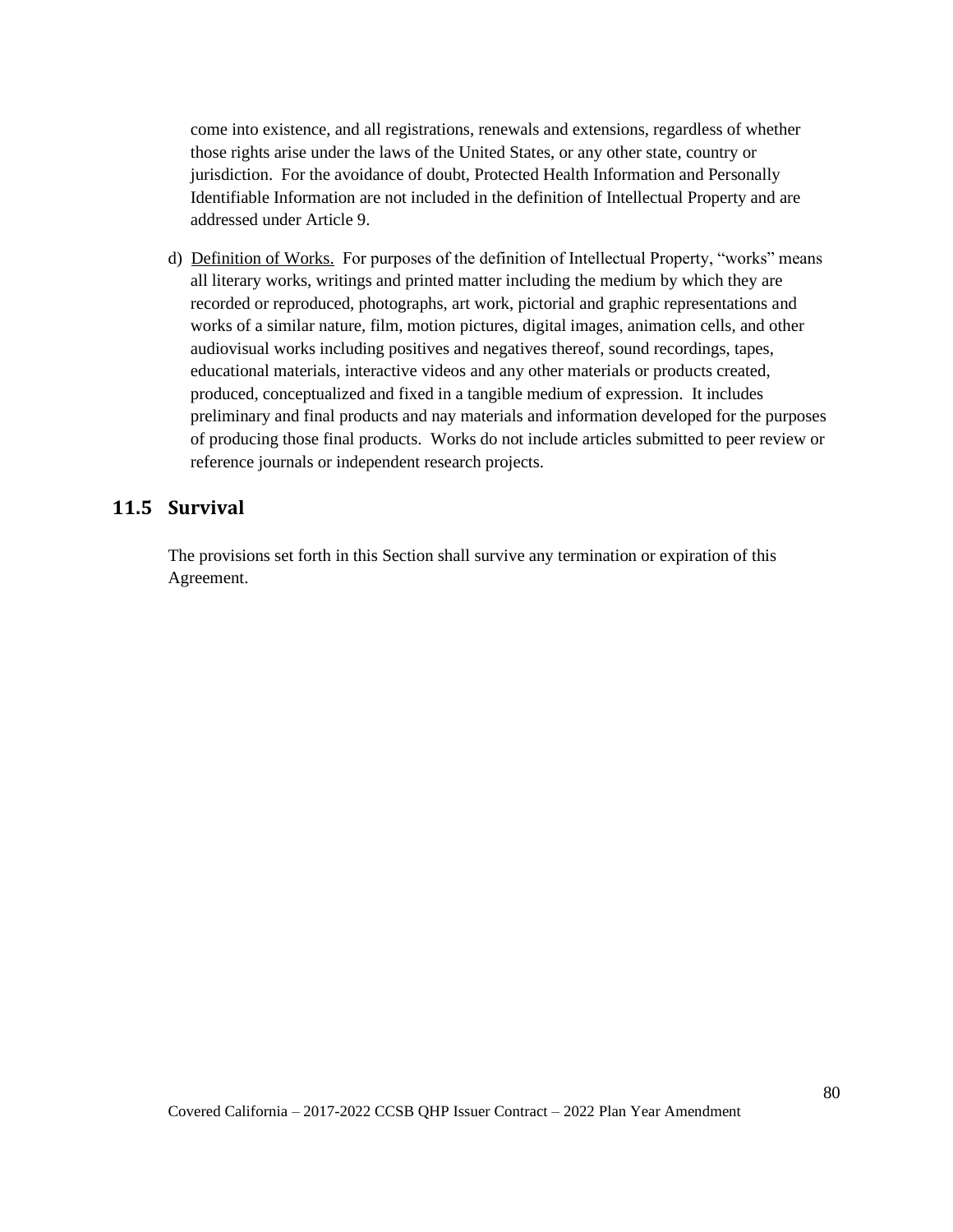# **ARTICLE 12 – SPECIAL TERMS AND CONDITIONS**

# **12.1 Dispute Resolution**

- a) If any dispute arising out of or in connection with this Agreement is not resolved within thirty (30) days, or such other reasonable period of time determined by Contractor and Covered California staff normally responsible for the administration of this Agreement, the parties shall attempt to resolve the dispute through the submission of the matter for executive level involvement. The executive officer of each party or his or her designated representative shall meet and confer to attempt to resolve the dispute. If the parties agree, a neutral third-party mediator may be engaged to assist in dispute resolution at either the line employee level or the executive level, or both. If after expending reasonable efforts at executive level resolution of the dispute, no resolution can be reached within thirty (30) days or such other reasonable period determined by Contractor and Covered California, then either party may seek its rights and remedies in a court of competent jurisdiction or otherwise available under this Agreement or applicable laws, rules and regulations.
- b) Each party shall document in writing the nature of each dispute and the actions taken to resolve any disputes utilizing this dispute resolution procedure. Each party shall act in good faith to resolve such disputes. Neither party may seek its rights and remedies in court respecting any such notice of termination for default without first following the dispute resolution process stated in this Section.
- c) Covered California and Contractor agree that the existence of a dispute notwithstanding, they will continue without delay to carry out all their responsibilities under this Agreement which are not affected by the dispute.
- d) Either party may request an expedited resolution process if such party determines that irreparable harm will be caused by following the timelines set forth in Section 12.1(a). If the other party does not consent to such expedited process, the requesting party will hire, at its sole cost and expense, an independent mediator to determine whether such an expedited process is necessary to avoid or reduce irreparable harm. In the event that the mediator determines that irreparable harm may result from delays required under the thirty (30) day period required under Section 12.1(a), the parties will engage in an expedited process that will require the parties to resolve the dispute within five (5) business days or such other period as mutually agreed upon by the parties.
- e) This Section shall survive the termination or expiration of this Agreement.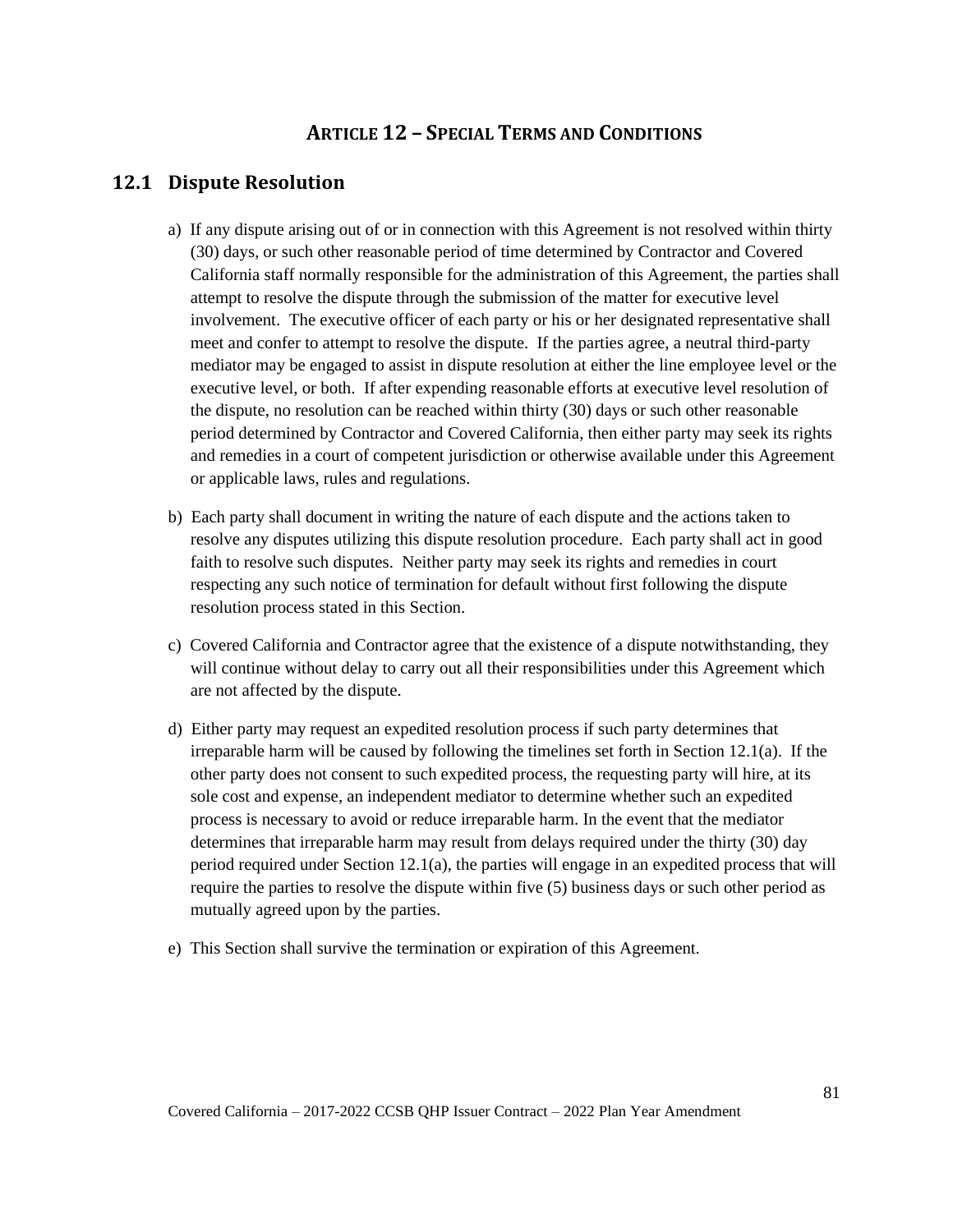### **12.2 Attorneys' Fees**

In the event of any litigation between the parties to enforce or interpret the provisions of this Agreement, the non-prevailing party shall, unless both parties agree, in writing, to the contrary, pay the reasonable attorneys' fees and costs of the prevailing party arising from such litigation, including outside attorneys' fees and allocated costs for services of in-house counsel, and court costs. These attorneys' fees and costs shall be in addition to any other relief to which the prevailing party may be entitled.

#### **12.3 Notices**

Any notice or other written communication that may or must be given hereunder shall be deemed given when delivered personally, or if it is mailed, three (3) days after the date of mailing, unless delivery is by express mail, telecopy, electronic mail or telegraph, and then upon the date of the confirmed receipt, to either the representative executing the STD 213 or the following representatives:

For Covered California:

Covered California Attention: James DeBenedetti 1601 Exposition Blvd. Sacramento, CA 95815 Telephone No. (916) 228-8665 Email: [James.DeBenedetti@covered.ca.gov](mailto:James.DeBenedetti@covered.ca.gov)

For Contractor:

Name: Address: City, State, Zip Code: Telephone No. \_\_\_\_\_\_\_\_\_\_\_\_\_\_\_\_ FAX No.\_ Email: \_\_\_\_\_\_\_\_\_\_\_

Either party hereto may, from time to time by notice in writing served upon the other as aforesaid, designate a different mailing address or a different or additional person to which all such notices or other communications thereafter are to be addressed.

### **12.4 Amendments**

a) By Covered California. In the event that any law or regulation is enacted or any decision, opinion, interpretive policy, or guidance of a court or governmental agency is issued (any of the foregoing, a "Change in Law") that Covered California determines, based on its consultation with legal counsel, regulators or other state-based or Federal health benefit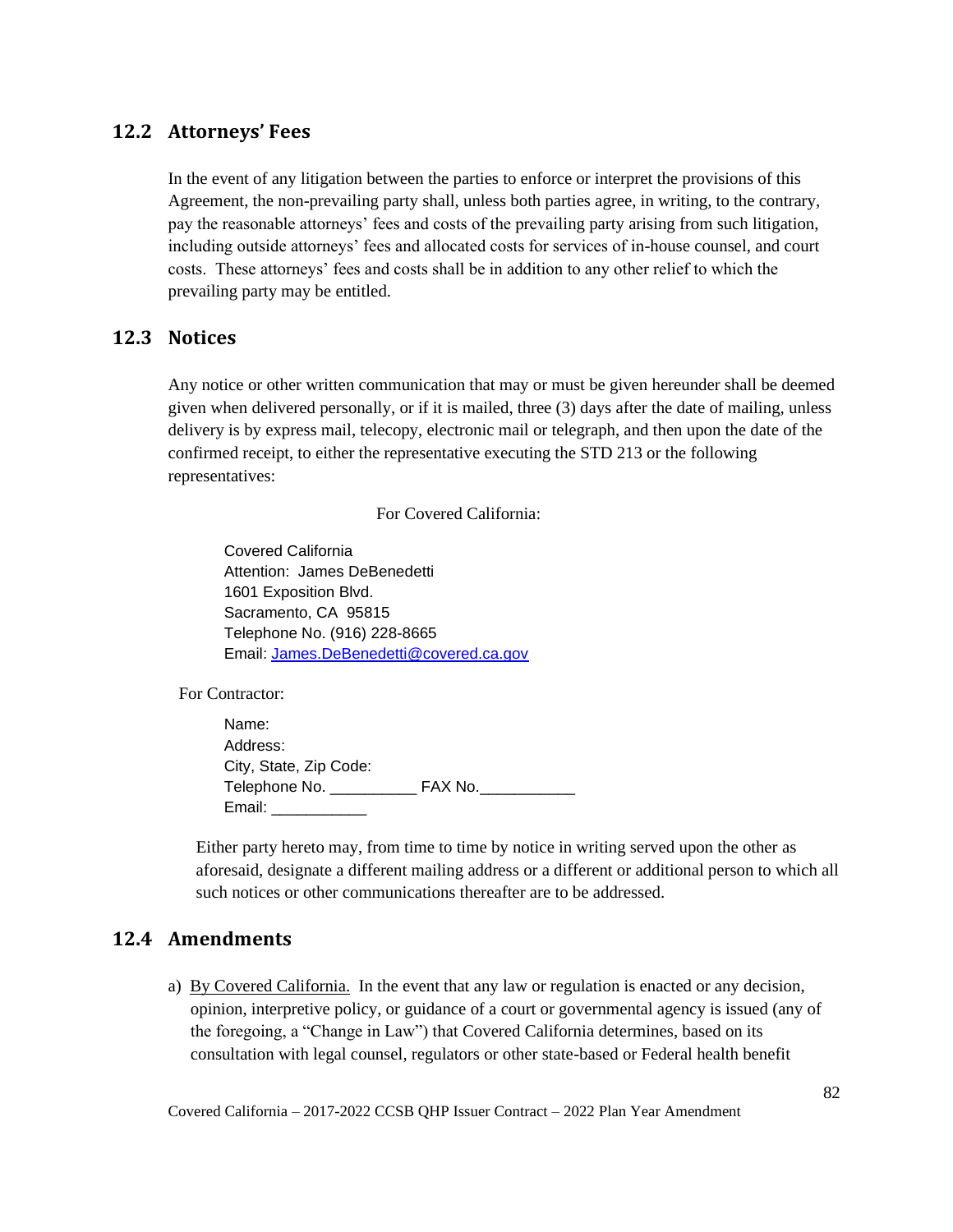exchanges: (i) affects or may affect the legality of this Agreement or any provision hereof or cause this Agreement or any provision hereof to prevent or hinder compliance with laws, rules or regulations, or (ii) adversely affects or may adversely affect the operations of Covered California or the ability of Covered California or Contractor to perform its respective obligations hereunder or receive the benefits intended hereunder, Covered California may, by written notice to Contractor, amend this Agreement to comply with or otherwise address the Change in Law in a manner reasonably determined by Covered California to carry out the original intent of the parties to the extent practical in light of such Change in Law. Such amendment shall become effective upon sixty (60) days' notice, or such lesser period as required for compliance or consistency with the Change in Law or to avoid the adverse effect of the Change in Law. If Contractor objects to such amendment, it must notify Covered California in writing within twenty (20) days of receipt of notice from Covered California. If the parties are unable to agree on an amendment within thirty (30) days thereafter, Covered California may terminate this Agreement effective immediately.

b) Other Amendments. Except as provided in Section 12.4(a), this Agreement may be amended only by mutual consent of the parties. Except as provided herein, no alteration or variation of the terms of this Agreement shall be valid unless made in writing and signed by the parties hereto, and no oral understanding or agreement not incorporated herein shall be binding on any of the parties hereto.

### **12.5 Time is of the Essence**

Time is of the essence in this Agreement.

### **12.6 Publicity**

Contractor shall coordinate with Covered California with respect to communications to third parties regarding this Agreement; provided, however, that no external publicity release or announcement or other such communication concerning this Agreement or the transactions contemplated herein shall be issued by Contractor without advance written approval by Covered California unless such communication complies with standards that may be issued by Covered California to Contractor based on consultation with Contractor from time to time.

#### **12.7 Force Majeure**

Except as prohibited by applicable laws, rules and regulations, neither party to this Agreement shall be in default of its obligations hereunder for delay or failure in performing that arises out of causes beyond the control and without the fault or negligence of either party and arising from a catastrophic occurrence or natural disaster, such as Acts of God or of the public enemy, acts of the State in its sovereign capacity, acts of the State Controller's Office or other State agency having an impact on Covered California's ability to pay its obligations, acts of the State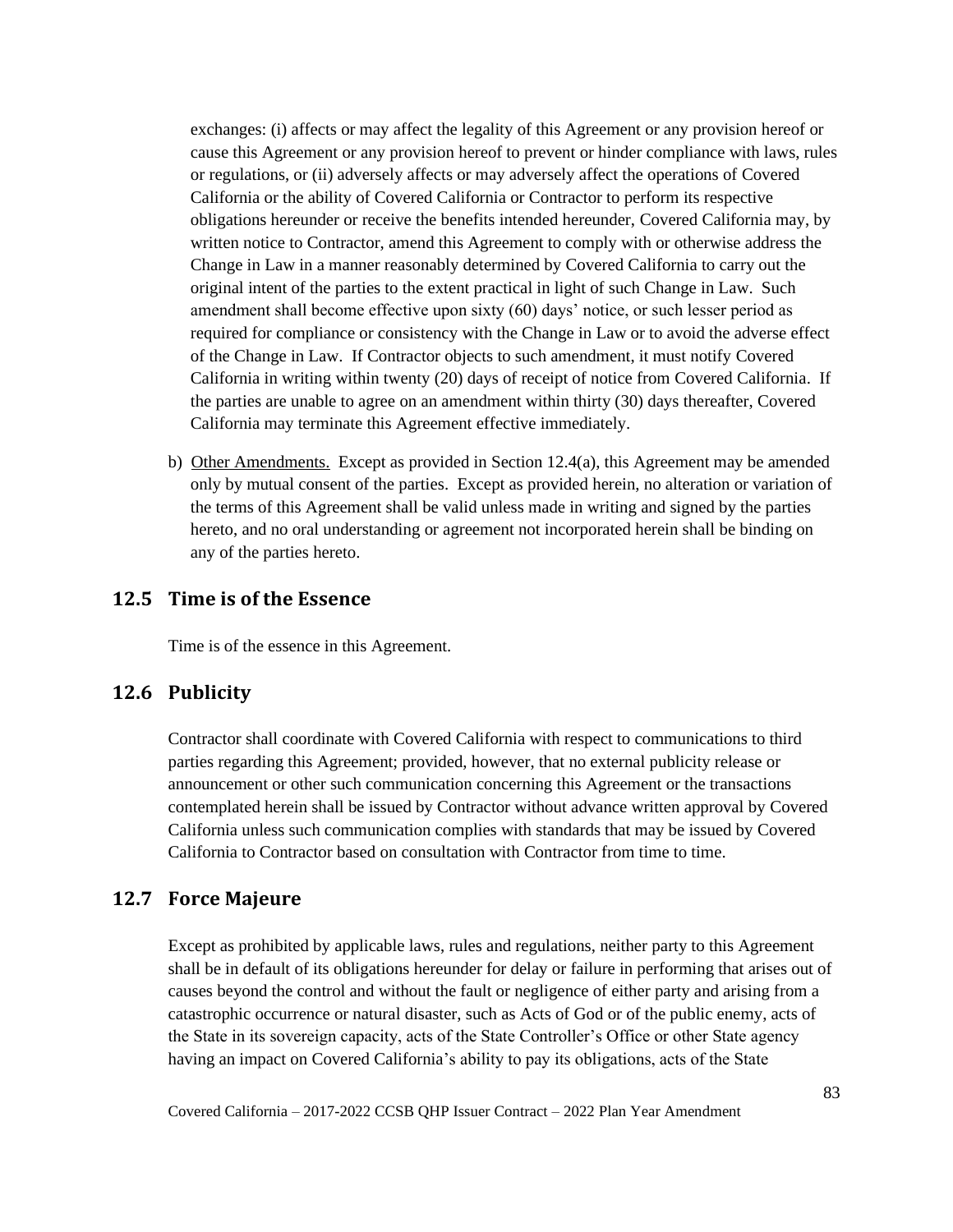legislature, fires, floods, power failure, disabling strikes, epidemics, quarantine restrictions, and freight embargoes. However, each party shall utilize its best good faith efforts to perform under this Agreement in the event of any such occurrence.

### **12.8 Further Assurances**

Contractor and Covered California agree to execute such additional documents, and perform such further acts, as may be reasonable and necessary to carry out the provisions of this Agreement.

#### **12.9 Binding Effect**

This Agreement, any instrument or agreement executed pursuant to this Agreement, and the rights, covenants, conditions, and obligations of Contractor and Covered California contained therein, shall be binding upon the parties and their successors, assigns, and legal representatives.

### **12.10 Titles/Section Headings**

Titles or headings are not part of this Agreement, are for convenience of reference only, and shall have no effect on the construction or legal effect of this Agreement.

#### **12.11 Severability**

Should one or more provisions of this Agreement be held by any court to be invalid, void, or unenforceable, such provision(s) will be deemed to be restated to affect the original intentions of the parties as nearly as possible in accordance with applicable law. The remaining provisions shall nevertheless remain and continue in full force and effect.

### **12.12 Entire Agreement/Incorporated Documents/Order of Precedence**

This Agreement represents the entire understanding between the parties hereto with respect to the subject matter hereof. Any prior correspondence, memoranda, or agreements are replaced in total by this Agreement. This Agreement shall consist of:

- a) The terms of this Agreement, including obligations set forth in other documents that are referenced herein;
- b) All attached documents, which are expressly incorporated herein;
- c) Terms and conditions set forth in the Application, to the extent that such terms are expressly incorporated by reference in specific Sections of this Agreement and/or otherwise not inconsistent with the Agreement or Proposal; and,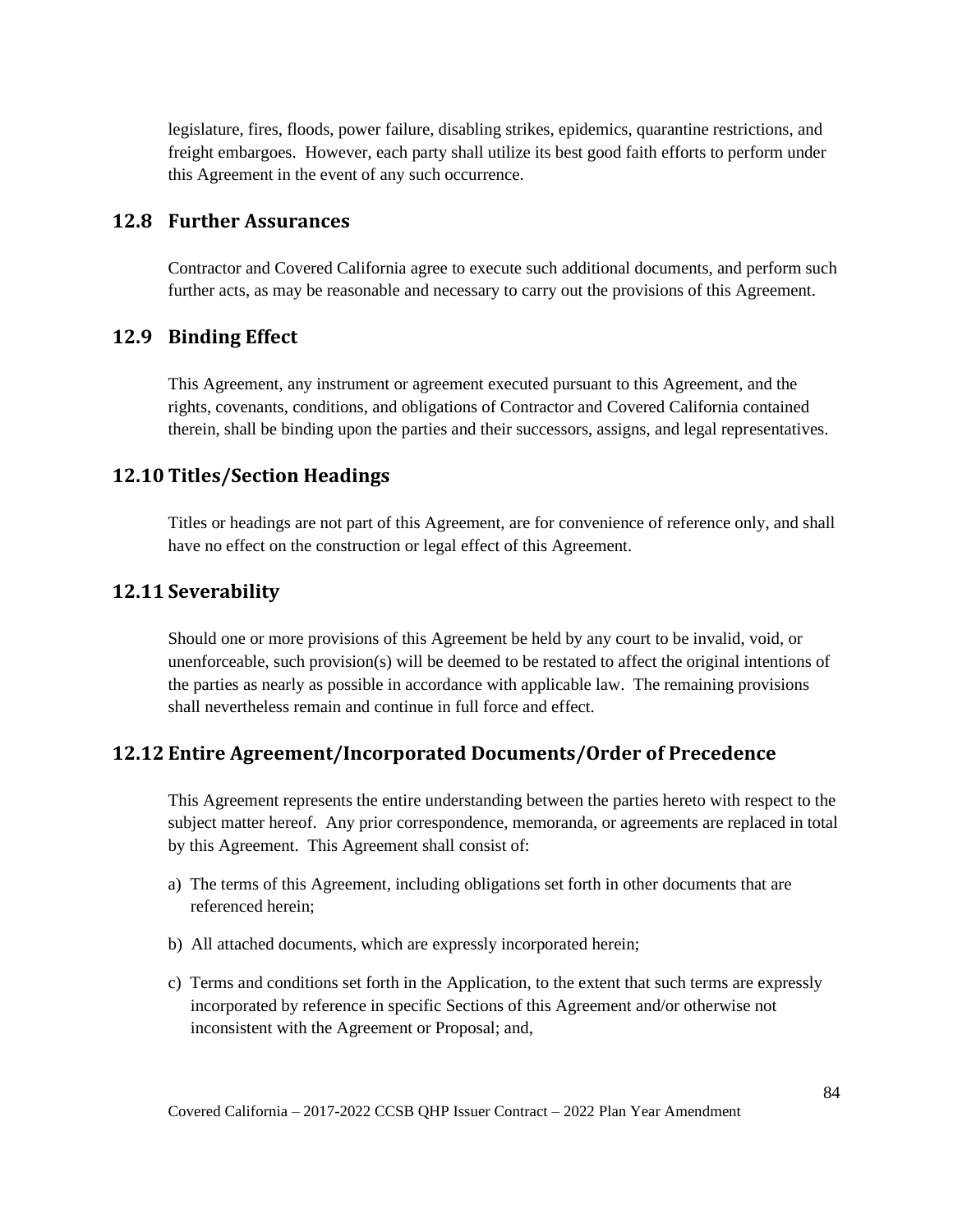- d) The Proposal, which is expressly incorporated herein to the extent that such terms are not superseded by the terms set forth in this Agreement.
- e) In the event there are any inconsistencies or ambiguities among the terms of this Agreement and incorporated documents, the following order of precedence shall be used:
	- i. Applicable laws, rules and regulations;
	- ii. The terms and conditions of this Agreement, including attachments; and
	- iii. Application.

#### **12.13 Waivers**

No delay on the part of either party in exercising any right, power, or privilege hereunder shall operate as a waiver thereof. No waiver on the part of either party of any right, power, or privilege hereunder, nor any single or partial exercise of any right, power, or privilege hereunder shall preclude any other or further exercise thereof or the exercise of any other right, power, or privilege hereunder.

### **12.14 Incorporation of Amendments to Applicable Laws**

Any references to sections of Federal or State statutes or regulations shall be deemed to include a reference to any subsequent amendments thereof and any successor provisions thereto made from time to time from and after the date of this Agreement.

### **12.15 Choice of Law, Jurisdiction, and Venue**

This Agreement shall be administered, construed, and enforced according to the laws of the State (without regard to any conflict of law provisions) to the extent such laws have not been preempted by applicable Federal law. Any suit brought hereunder shall be brought in the state or federal courts sitting in Sacramento, California, the parties hereby waiving any claim or defense that such forum is not convenient or proper. Each party agrees that any such court shall have in person jurisdiction over it and consents to service of process in any manner authorized by California law.

### **12.16 Counterparts**

This Agreement may be executed in one or more counterparts, each of which shall be deemed an original, but all of which together shall constitute one and the same instrument.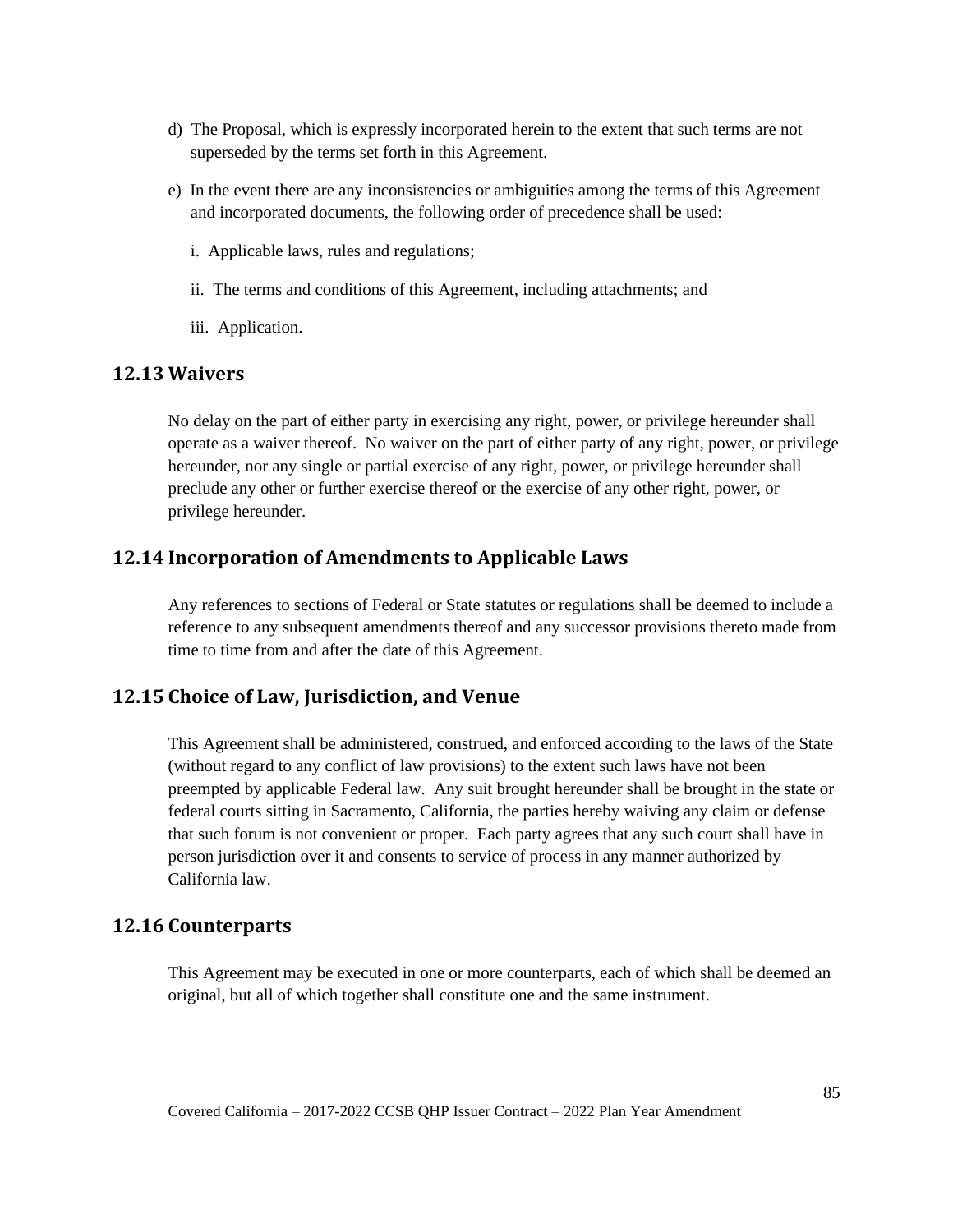### **12.17 Days**

Wherever in this Agreement a set number of days is stated or allowed for a particular event to occur, the days are understood to include all calendar days, including weekends and holidays, unless otherwise specified.

# **12.18 Ambiguities Not Held Against Drafter**

This Agreement having been freely and voluntarily negotiated by all parties, the rule that ambiguous contractual provisions are construed against the drafter of the provision shall be inapplicable to this Agreement.

#### **12.19 Clerical Error**

No clerical error shall operate to defeat or alter any terms of this Agreement or defeat or alter any of the rights, privileges, or benefits of any Enrollee or Employer.

#### **12.20 Administration of Agreement**

- a) Covered California may adopt policies, procedures, rules and interpretations that are consistent with applicable laws, rules and regulations and deemed advisable by Covered California to promote orderly and efficient administration of this Agreement. The parties shall perform in accordance with such policies and procedures; provided, however, that any changes to policies and procedures that are not disclosed to Contractor prior to the Agreement Effective Date shall not result in additional obligations and risks to Contractor existing at the Agreement Effective Date except as otherwise mutually agreed upon by the parties.
- b) Covered California shall provide ninety (90) days prior written notice by letter, newsletter, electronic mail, or other media of any material change (as defined below) in Covered California's policies, procedures or other operating guidance applicable to Contractor's performance of Services. The failure by Contractor to object in writing to any material change within thirty (30) days following the Contractor's receipt of such notice shall constitute Contractor's acceptance of such material change. For purposes of this section, "material change" shall refer to any change that could reasonably be expected to have a material impact on the Contractor's compensation, Contractor's performance of Services under this Agreement, or the delivery of Covered Services to Enrollees.

#### **12.21 Performance of Requirements**

To the extent the Agreement requires performance under the Agreement by Contractor but does not specifically specify a date, the date of performance shall be based on the mutual agreement of Contractor and Covered California.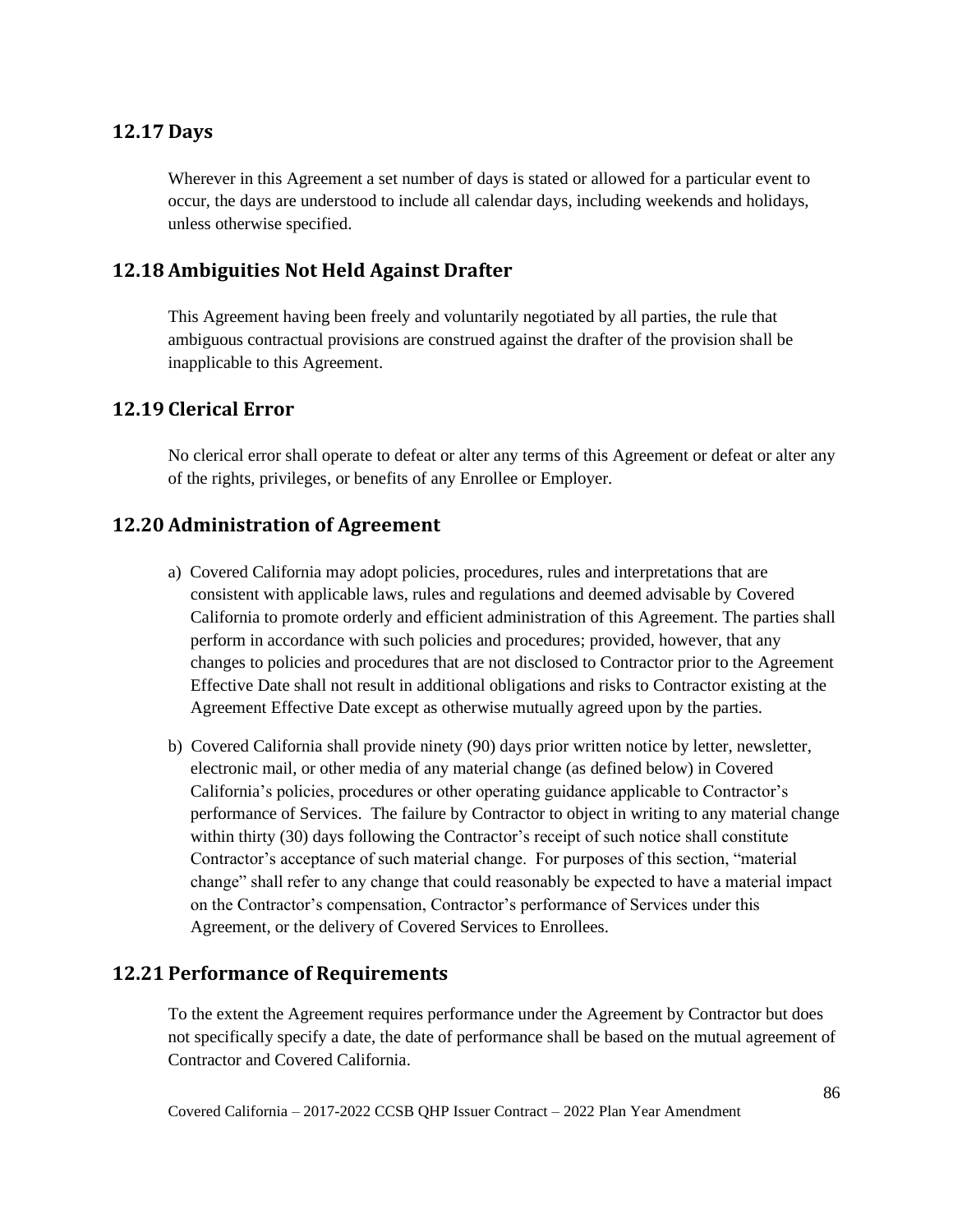# **ARTICLE 13 – DEFINITIONS**

Except as otherwise expressly defined, capitalized terms used in the Agreement and/or the Attachments shall have the meaning set forth below.

**Affordable Care Act (Act)** – The Federal Patient Protection and Affordable Care Act, (P.L. 111-148), as amended by the Federal Health Care and Education Reconciliation Act of 2010 (P.L. 111 -152), known collectively as the Affordable Care Act.

**Agent(s) -** Individuals who are licensed and in good standing as a life licensee under Insurance Code § 1626 by the California Department of Insurance to transact in accident and health insurance. The term used in this Agreement will only apply to Agents certified by Covered California to transact business in Covered California for the Individual and Covered California for Small Business Markets.

**Agent Compensation** – Funds remitted to Agents and General Agents to compensate them for facilitating enrollment of Employers and Employees into Covered California for Small Business Health Plans.

**Agreement** – This Agreement attached hereto, including attachments and documents incorporated by reference, entered into between Covered California and Contractor.

**Agreement Effective Date** – The effective date of this Agreement established pursuant to Section 7.1 of this Agreement.

**Accreditation Association for Ambulatory Health Care (AAAHC)** – A nonprofit accrediting agency for ambulatory health care settings.

**Application** –The Qualified Health Plan Certification Application for Plan Years 2017 - 2022.

**Behavioral Health** – A group of interdisciplinary services concerned with the prevention, diagnosis, treatment, and rehabilitation of mental health and substance abuse disorders.

**Board** – The executive board responsible for governing Covered California under Government Code § 100500.

**California Affordable Care Act** ‒ The California Patient Protection and Affordable Care Act, AB 1602 and SB 900 (Chapter 655, Statutes of 2010 and Chapter 659, Statutes of 2010).

**CAL COBRA** – The California Continuation Benefits Replacement Act, or Health and Safety Code § 1366.20 et seq*.*

**CalHEERs** – The California Healthcare Eligibility, Enrollment and Retention System, a project jointly sponsored by Covered California and DHCS, with the assistance of the Office of Systems Integration to maintain processes to make the eligibility determinations regarding Covered California and other State health care programs and assist Enrollees in selection of health plan.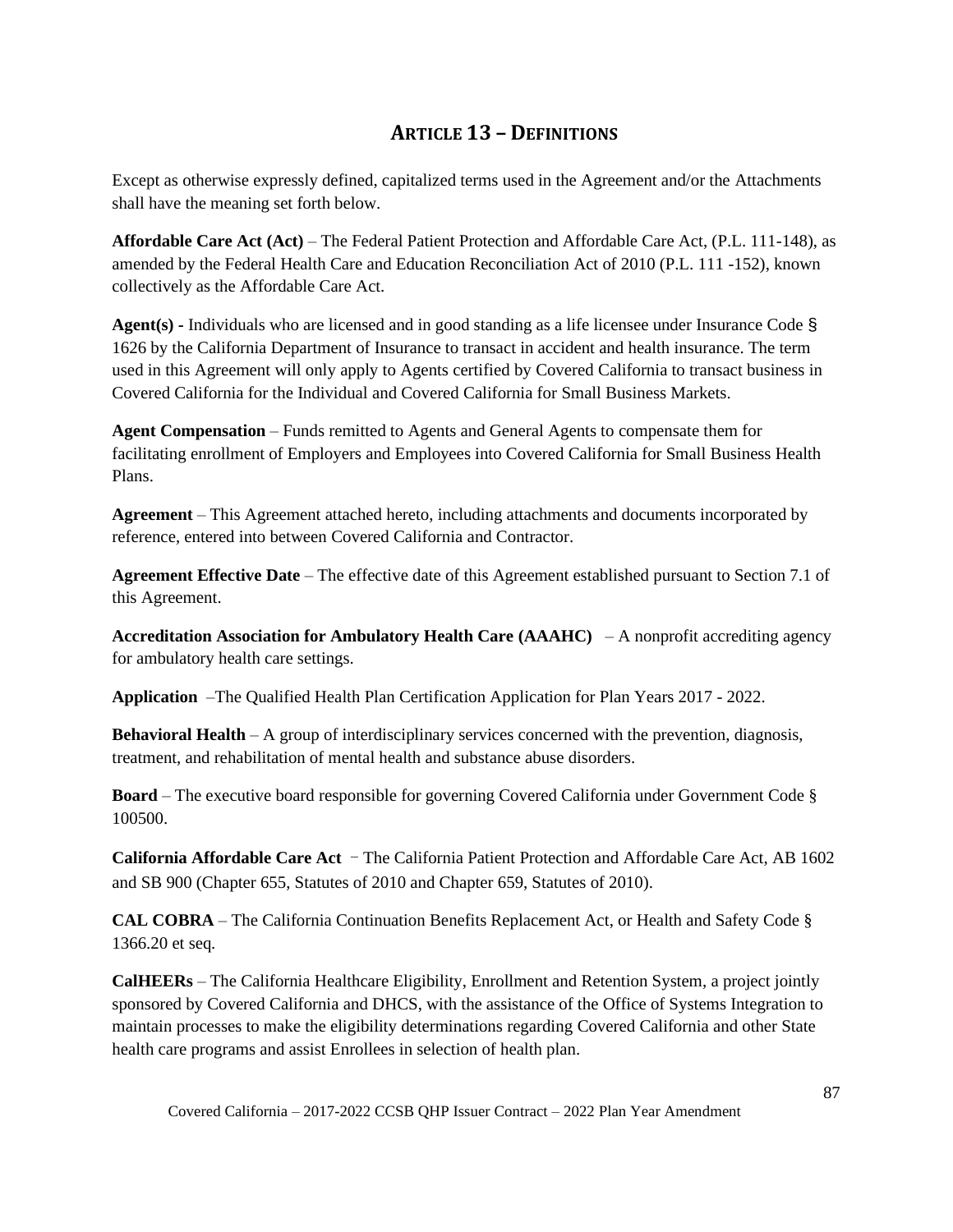**CCR** – The California Code of Regulations.

**CDI** – The California Department of Insurance.

**COBRA** – Federal law (Consolidated Omnibus Budget Reconciliation Act of 1985) requiring continuing coverage of group health benefits to Employees and their families upon the occurrence of certain qualifying events where such coverage would otherwise be terminated.

**Confidentiality of Medical Information Act (CMIA)** – The Confidentiality of Medical Information Act (California Civil Code § 56 et seq*.*) and the regulations issued pursuant thereto or as thereafter amended, to the extent applicable to operation of Contractor.

**Contract Year** – The full twelve (12) month period commencing on the effective date and ending on the day immediately prior to the first anniversary thereof and each full consecutive twelve (12) month period thereafter during which the Agreement remains in effect.

**Contractor** – The Health Insurance Issuer contracting with Covered California under this Agreement to offer a QHP and perform in accordance with the terms set forth in this Agreement.

**Contractor Covered California Function** – Any function that Contractor performs pursuant to this Agreement during which Contractor receives, maintains, creates, discloses or transmits PHI or Personally Identifiable Information gathered from Covered California, applicants, Qualified Individuals or Enrollees in the process of assisting individuals and entities with the purchase of health insurance coverage in QHPs or other functions under the Covered California program.

**Covered California** – The California Health Benefit Exchange, doing business as Covered California and an independent entity within the Government of the State.

**Covered California for Small Business (CCSB)** – Covered California program which offers coverage to eligible small businesses and their employees, also referred to as the Small Business Health Options Program (SHOP) and described in Government Code § 100502(m).

**Covered Services** – The Covered Services that are covered benefits under the applicable QHP and described in the Evidence of Coverage.

**DHCS** – The California Department of Health Care Services.

**DHHS** – The United States Department of Health and Human Services.

**DMHC** – The California Department of Managed Health Care.

**Dependent –** A dependent as defined in Section 1357.500(b) of the Health and Safety Code and in Section 10753(e) of the Insurance Code and may also include a non-registered domestic partner who meets the requirements established by the qualified Employer for non-registered domestic partners as permitted by 10 CCR  $\S$  6520(a)(4).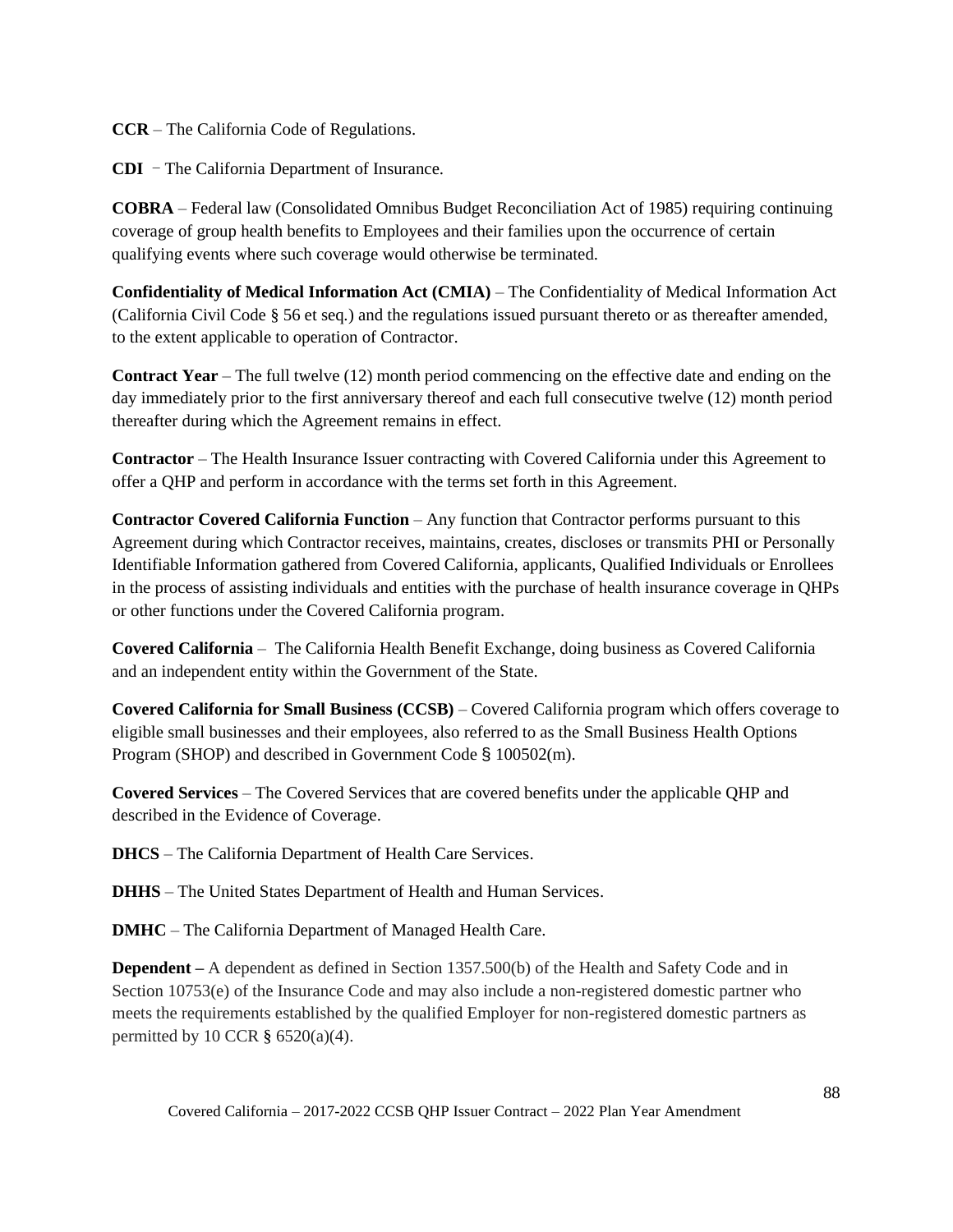**Effective Date** – The date on which a Plan's coverage goes into effect.

**Eligibility Information** – The information that establishes an Enrollee's eligibility.

**Eligibility File** – The compilation of all Eligibility Data for an Enrollee or group of Enrollees into a single electronic format used to store or transmit the data.

**Employee** – A "qualified employee," as defined in 45 C.F.R. § 155.20.

**Employer** – A "qualified employer," as defined in  $\S 1312(f)(2)$  of the Affordable Care Act.

**Encounter** – Any Health Care Service or bundle of related Covered Services provided to one Enrollee by one Health Care Professional within one time period. Any Covered Services provided must be recorded in the Enrollee's health record.

**Encounter Data** – Detailed data about individual services provided by a capitated managed care entity. The level of detail about each service reported is similar to that of a standard claim form.

**Enrollee** – Enrollee means each and every individual or an Employee enrolled for the purpose of receiving health benefits.

**Enrollment –**An Enrollee who has completed their application and for whom the initial premium payment has been received and acknowledged by the Contractor has completed Enrollment.

**Evidence of Coverage (EOC) and Disclosure Form** – The document which describes the benefits, exclusions, limitations, conditions, and the benefit levels of the applicable Plans.

**Explanation of Benefits (EOB)** – A statement sent from the Contractor to an Enrollee listing services provided, amount billed, eligible expenses and payment made by the Plan.

**Explanation of Payment (EOP)** – A statement sent from the Contractor to Providers detailing payments made for Covered Services.

**Formulary** – A list of outpatient prescription drugs, selected by the Plan(s) and revised periodically, which are available to Enrollees in a specific QHP.

**General Agent** - A licensed insurance brokerage firm, qualified and operating under the laws of the state of California, with a network of affiliated Agents in the state of California, that is contracted with Covered California.

**Grace Period** – A specified time following the premium due date during which coverage remains in force and an Enrollee or Employer or other authorized person or entity may pay the premium without penalty.

**Health Care Professional** – An individual with current and appropriate licensure, certification, or accreditation in a medical or behavioral health profession, including without limitation, medical doctors (including psychiatrists), dentists, osteopathic physicians, psychologists, registered nurses, nurse practitioners, licensed practical nurses, certified medical assistants, licensed physician assistants, mental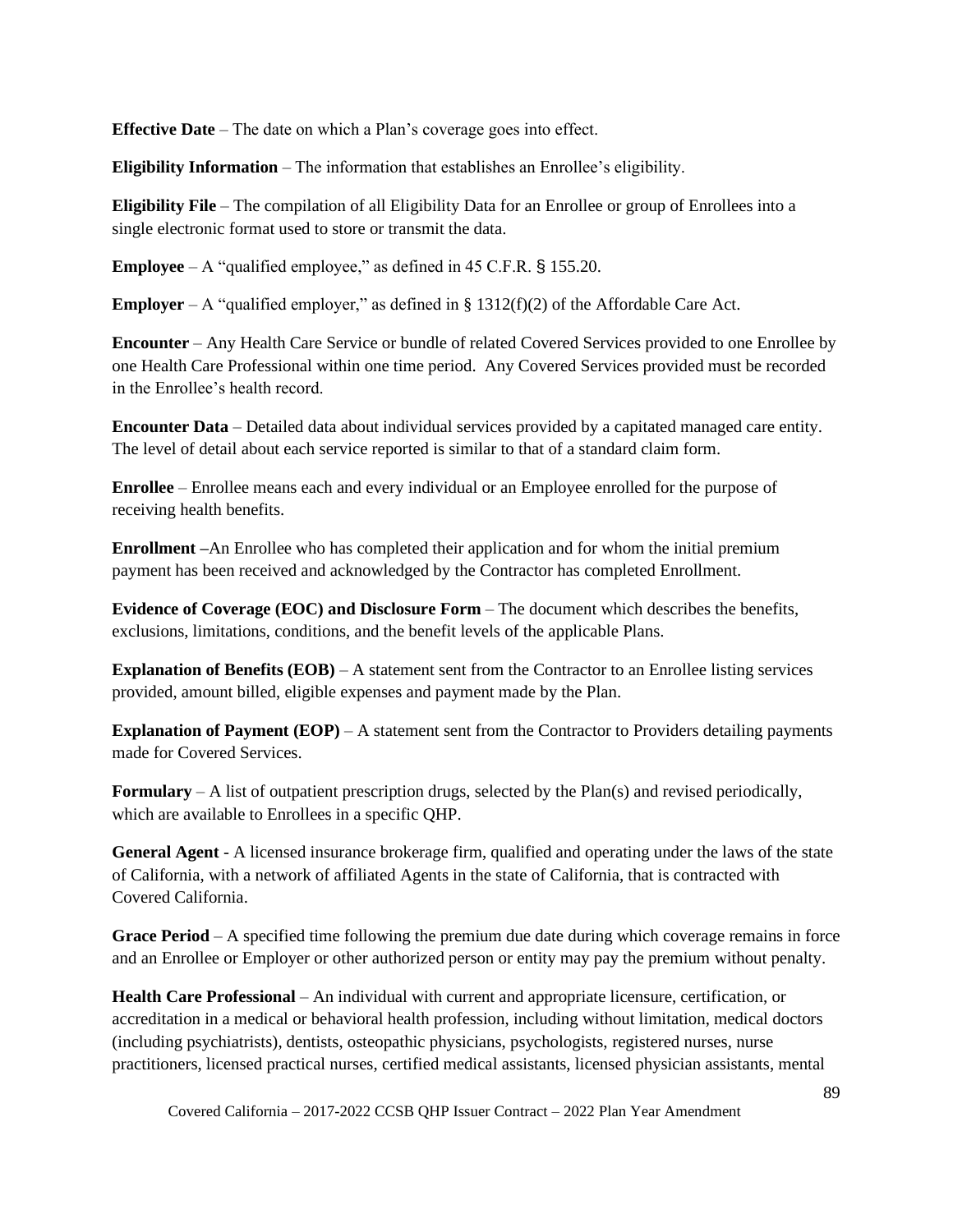health professionals, chemical dependency counselors, clinical laboratory professionals, allied health care professionals, pharmacists, social workers, physical therapists, occupational therapists, and others to provide Covered Services.

**Health Information Technology for Economic and Clinical Health Act (HITECH Act)** – The Health Information Technology for Economic and Clinical Health Act, which was enacted as part of the American Recovery and Reinvestment Act of 2009, and the regulations issued pursuant thereto or as thereafter amended.

**Health Insurance Issuer** – Health Insurance Issuer has the same meaning as that term is defined in 42 U.S.C. § 300gg-91 and 45 C.F.R. § 144.103.

**Health Insurance Portability and Accountability Act of 1996 (HIPAA)** – The Health Insurance Portability and Accountability Act of 1996 and the regulations issued pursuant thereto or as thereafter amended.

**Health Plan Employer Data and Information Set (HEDIS)** – The data as reported and updated annually by the National Committee for Quality Assurance (NCQA).

**Individual Exchange** – Covered California through which Qualified Individuals may purchase Qualified Health Plans.

**Individually Identifiable Health Information (IIHI)** – The "individually identifiable health information" as defined under HIPAA.

**Information Practices Act (IPA)** – The California Information Practices Act, Civil Code § 1798, *et seq.* and the regulations issued pursuant thereto or as thereafter amended.

**Insurance Information and Privacy Protection Act (IIPPA)** – The California Insurance Information and Privacy Protection Act, Insurance Code §§ 791-791.28, *et seq.*, and the regulations issued pursuant thereto or as thereafter amended.

**Medicaid** – The program of medical care coverage set forth in Title XIX of the Social Security Act and the regulations issued pursuant thereto or as thereafter amended.

**Medicare** – The program of medical care coverage set forth in Title XVIII of the Social Security Act and the regulations issued pursuant thereto or as thereafter amended.

**Medicare Part D** – The Medicare prescription drug program authorized under the Medicare Prescription Drug, Improvement and Modernization Act of 2003 (MMA), effective January 1, 2006, and the regulations issued pursuant thereto or as thereafter amended.

**Monthly Rates** – The rates of compensation payable in accordance with the terms set forth at Article 5 to Contractor for Services rendered under this Agreement.

**NCQA** – The National Committee for Quality Assurance, a nonprofit accreditation agency.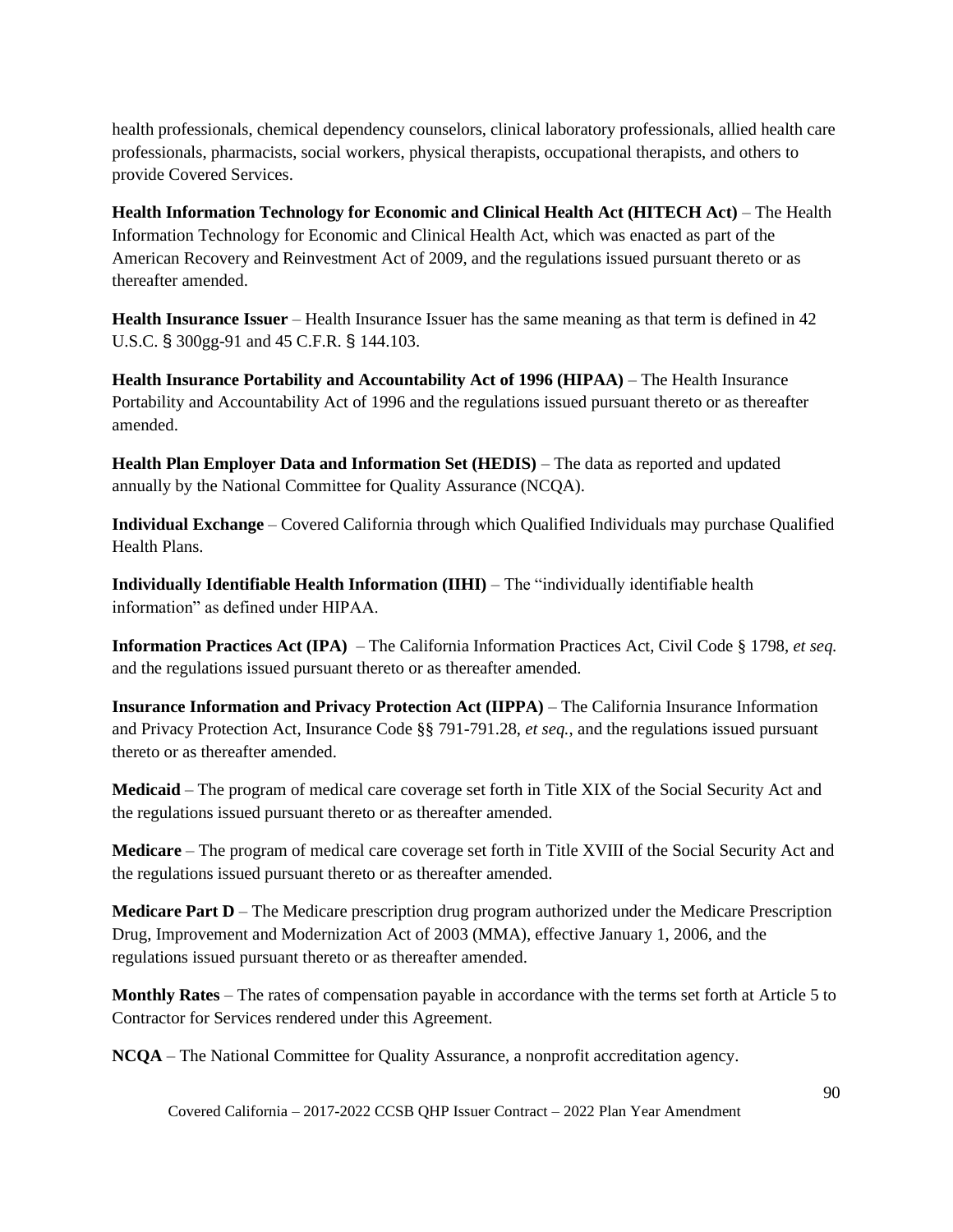**Nurse Advice Line** – An advice line staffed by registered nurses (RNs) who assess symptoms (using triage guidelines approved by the Plan to determine if and when the caller needs to be seen by a Provider); provide health information regarding diseases, medical procedures, medication usage and side effects; and give care advice for managing an illness or problem at home.

**Open Enrollment or Open Enrollment Period** – The fixed time period as set forth in 45 C.F.R. § 155.410, Health and Safety Code § 1399.849 (c)(3), and Insurance Code § 10965.3 (c)(3) for individual applicants and Enrollees to initiate enrollment or to change enrollment from one health benefits plan to another. For benefit years beginning on or after January 1, 2019, references to Open Enrollment include the allowance for special enrollment periods for all individuals as described in Health and Safety Code § 1399.849 (c)(3), and Insurance Code § 10965.3 (c)(3).

**Participating Hospital** – A hospital that, at the time of an Enrollee's admission, has a contract in effect with Contractor to provide Covered Services to Enrollees.

**Participating Physician** – A physician or a member of a Medical Group that has a contract in effect with Contractor to provide Covered Services to Enrollees.

**Participating Provider** – An individual Health Care Professional, hospital, clinic, facility, entity, or any other person or organization that provides Covered Services and that, at the time care is rendered to a Enrollee, has (or is a member of a Medical Group that has) a contract in effect with Contractor to provide Covered Services to Enrollees and accept copayments for Covered Services.

**Participation Fee** – The user fee on Qualified Health Plans authorized under § 1311(d)(5) of the Affordable Care Act, 45 C.F.R. §§ 155.160(b)(1) and 156.50(b), and Government Code § 100503(n) to support Covered California operations.

**Performance Standard** – A financial assurance of service delivery at levels agreed upon between Covered California and Contractor.

**Personally Identifiable Information** – Any information that identifies or describes an individual, including, but not limited to, his or her name, social security number, physical description, home address, home telephone number, education, financial matters, medical or employment history, and statements made by, or attributed to, the individual. It also includes any identifiable information collected from or about an individual for purposes of determining eligibility for enrollment in a Qualified Health Plan, determining eligibility for other insurance affordability programs, determining eligibility for exemptions from the individual responsibility provisions, or any other use of such individual's identifiable information in connection with Covered California.

**Pharmacy Benefit Manager (PBM)** – The vendor responsible for administering the Plan's outpatient prescription drug program. The PBM provides a retail pharmacy network, mail order pharmacy, specialty pharmacy services, and coverage management programs.

**Plan(s)** – The Qualified Health Plans Covered California has entered into a contract with a Health Insurance Issuer to provide, hereinafter referred to as the Plan(s).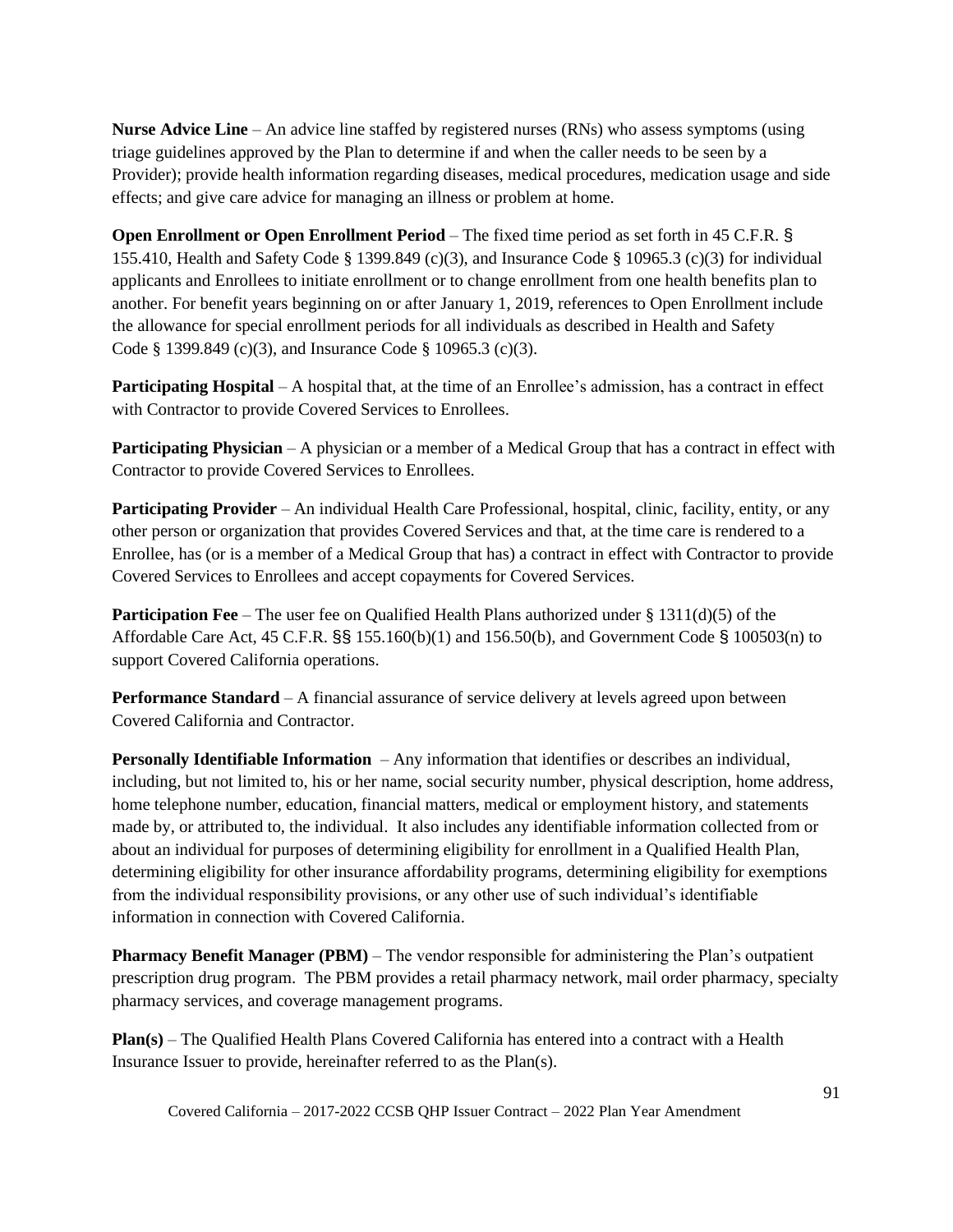**Plan Data** – All the utilization, fiscal, and eligibility information gathered by Contractor about the Plans exclusive programs, policies, procedures, practices, systems and information developed by Contractor and used in the normal conduct of business.

**Plan Year** – Plan Year has the same definition as that term is defined in 45 C.F.R. § 155.20.

**Premium** – The dollar amount payable by the Employer and transmitted by CCSB to the QHP Issuer to effectuate and maintain coverage.

**Premium Rate or Monthly Rate** – The monthly premium due during a Plan Year, as agreed upon by the parties.

**Primary Care** - The provision of integrated, accessible health care services by clinicians who are accountable for addressing a large majority of personal health needs, developing a sustained partnership with patients, and practicing in the context of family and community. (Institute of Medicine, 1978) Contractors may allow Enrollees to select Nurse Practitioners and Physician Assistants to serve as their Primary Care clinician. Covered California does not require that Primary Care clinicians serve as a "gatekeeper" or the source of referral and access to specialty care. Covered California recognizes Internal Medicine, OBGYN, Pediatrics, General Practice, and Family Medicine as primary care specialties.

**Proposal** – The proposal submitted by Contractor in response to the Application.

**Protected Health Information or Personal Health Information** – Protected health information, including electronic protected health information (EPersonal Health Information) as defined in HIPAA that relates to an Enrollee. Protected Health Information also includes "medical information" as defined by the California Confidentiality of Medical Information Act (CMIA) at California Civil Code § 56, *et seq.*

**Provider** – A licensed health care facility or as stipulated by local or international jurisdictions, a program, agency or health professional that delivers Covered Services.

**Provider Claim(s)** – Any bill, invoice, or statement from a specific Provider for Covered Services or supplies provided to Enrollees.

**Provider Group** – A group of physicians or other Health Care Professionals that is clinically integrated, financially integrated, or that contract together to provide care to patients in a coordinated manner.

**Qualified Health Plan or QHP** – A health care service plan contract or policy of insurance offered by a QHP Issuer and certified by Covered California.

**Qualified Health Plan or QHP Issuer** – A licensed health care service plan or issuer that has been selected and certified by Covered California to offer QHPs through Covered California.

**Qualified Individual** – Qualified Individual has the same meaning as that term is defined in § 1312(f)(1) of the Affordable Care Act.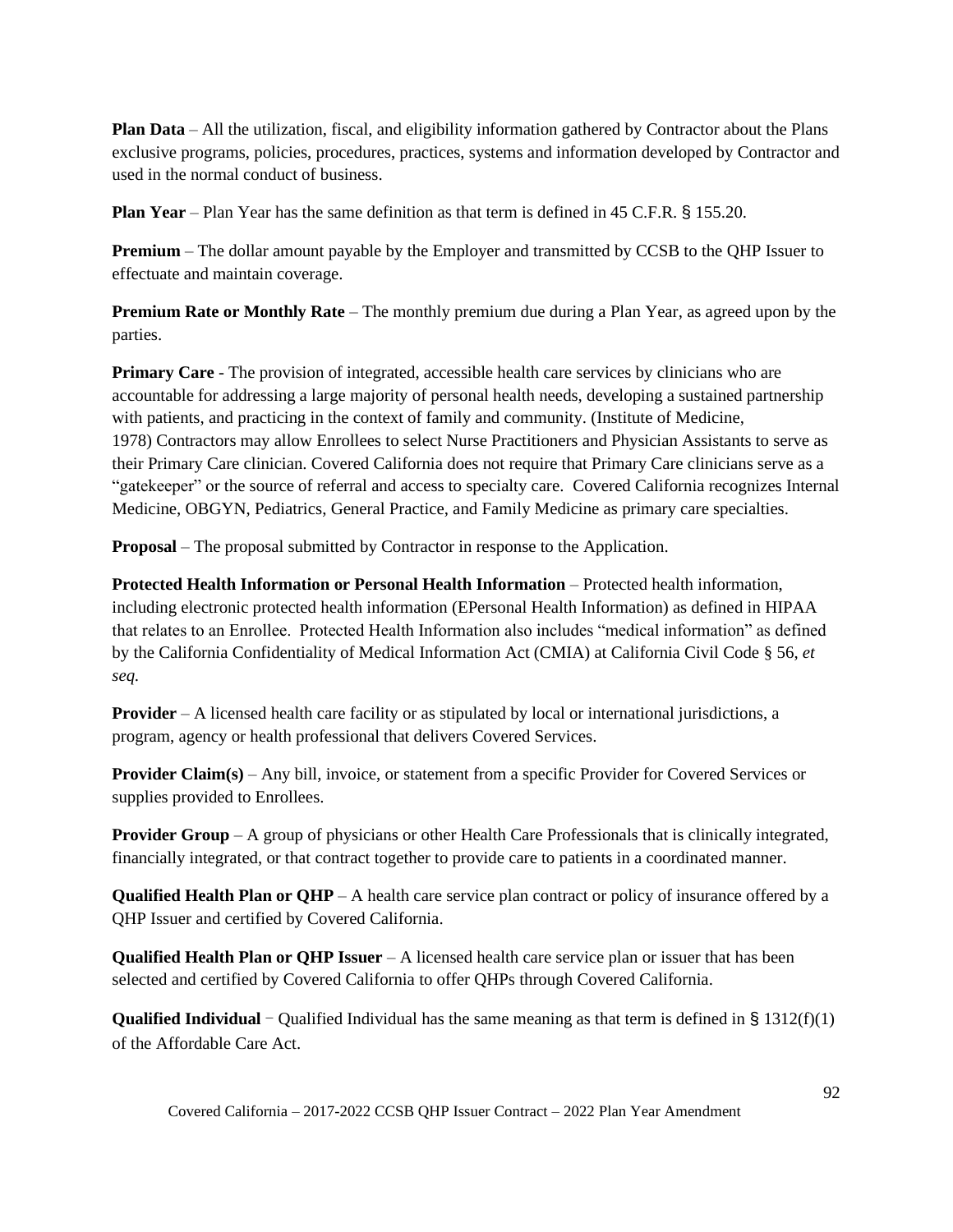**Quality Management and Improvement** – The process for conducting outcome reviews, data analysis, policy evaluation, and technical assistance internally and externally to improve the quality of care to Enrollees.

**Quarterly Business Review or QBR** – Quarterly in-person meetings between Covered California and Contractor at Covered California headquarters to report and review program performance results including all Services and components of the program, i.e., clinical, financial, contractual reporting requirements, customer service, appeals and any other program recommendations.

**Regulations** – The regulations adopted by Covered California Board. (California Code of Regulations, Title 10, Chapter 12, § 6400, et seq.)

**Risk-Adjusted Premiums** – Actuarially calculated premiums utilizing risk adjustment.

**Risk-Based Capital or RBC** – The approach to determine the minimum level of capital needed for protection from insolvency based on an organization's size, structure, and retained risk. Factors in the RBC formula are applied to assets, premium, and expense items. The factors vary depending on the level of risk related to each item. The higher the risk related to the item, the higher the factor, and vice versa.

**Risk Adjustment** – An actuarial tool used to calibrate premiums paid to Health Benefits Plans or Health Insurance Issuers based on geographical differences in the cost of health care and the relative differences in the health risk characteristics of enrollees enrolled in each plan. Risk adjustment establishes premiums, in part, by assuming an equal distribution of health risk among Health Benefits Plans in order to avoid penalizing enrollees for enrolling in a Health Benefits Plan with higher than average health risk characteristics.

**Run-Out Claims** – All claims presented and adjudicated after the end of a specified time period where the health care service was provided before the end of the specified time period.

**Security Incident** – The attempted or successful unauthorized access, use, disclosure, modification or destruction of information or interference with system operations in an information system.

**Service Area** – The designated geographical areas where Contractor provides Covered Services to Enrollees and comprised of the ZIP codes set forth in Contractor's current Plan Year SERFF templates tested and validated by the Contractor.

**Services** – The provision of Services by Contractors and subcontractors required under the terms of the Agreement, including, those relating the provision of Covered Services and the administrative functions required to carry out the Agreement.

**State** – The State of California

**State Regulators** – California Department of Insurance and Department of Managed Health Care, as applicable.